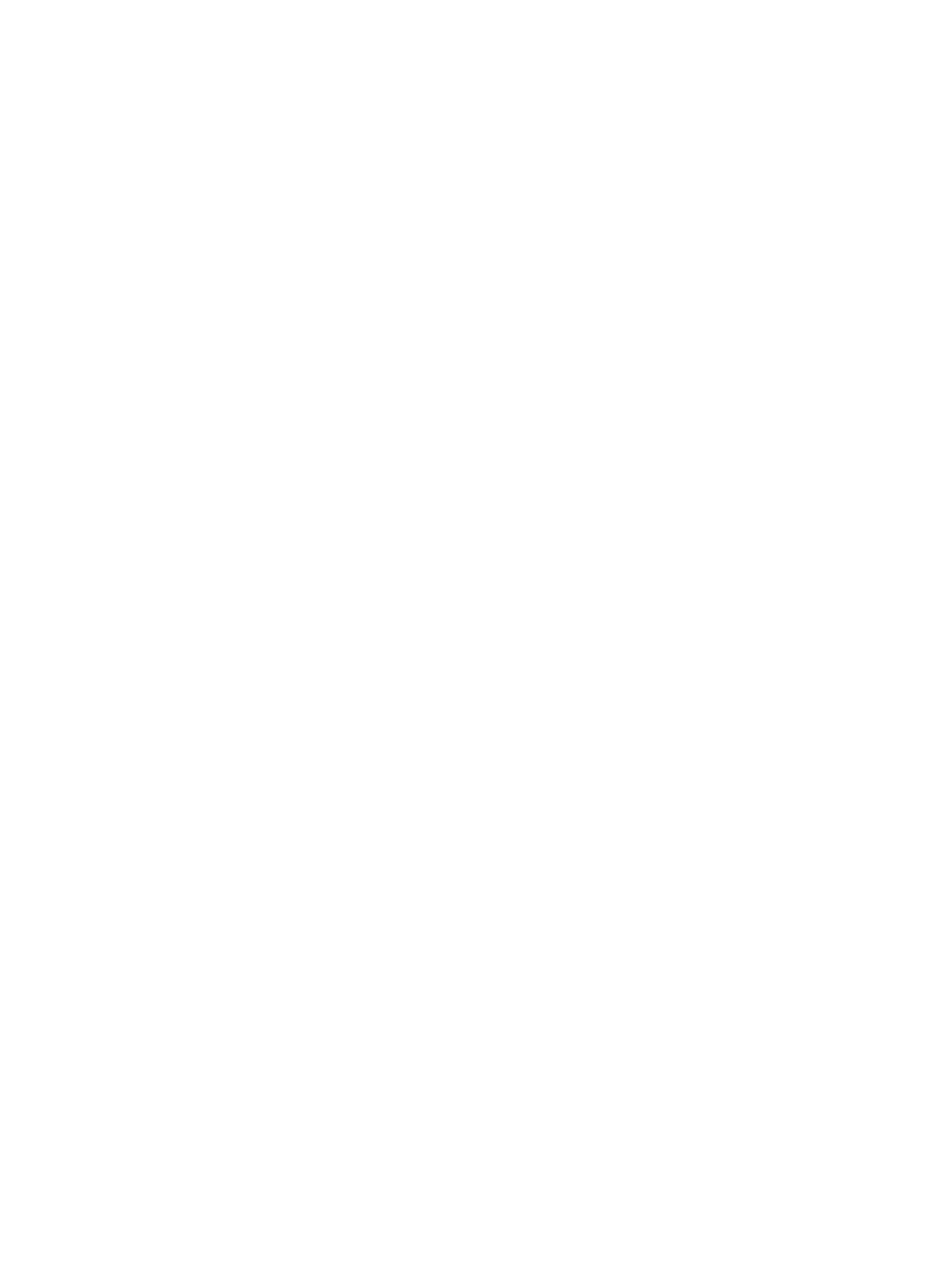# **Table of Contents**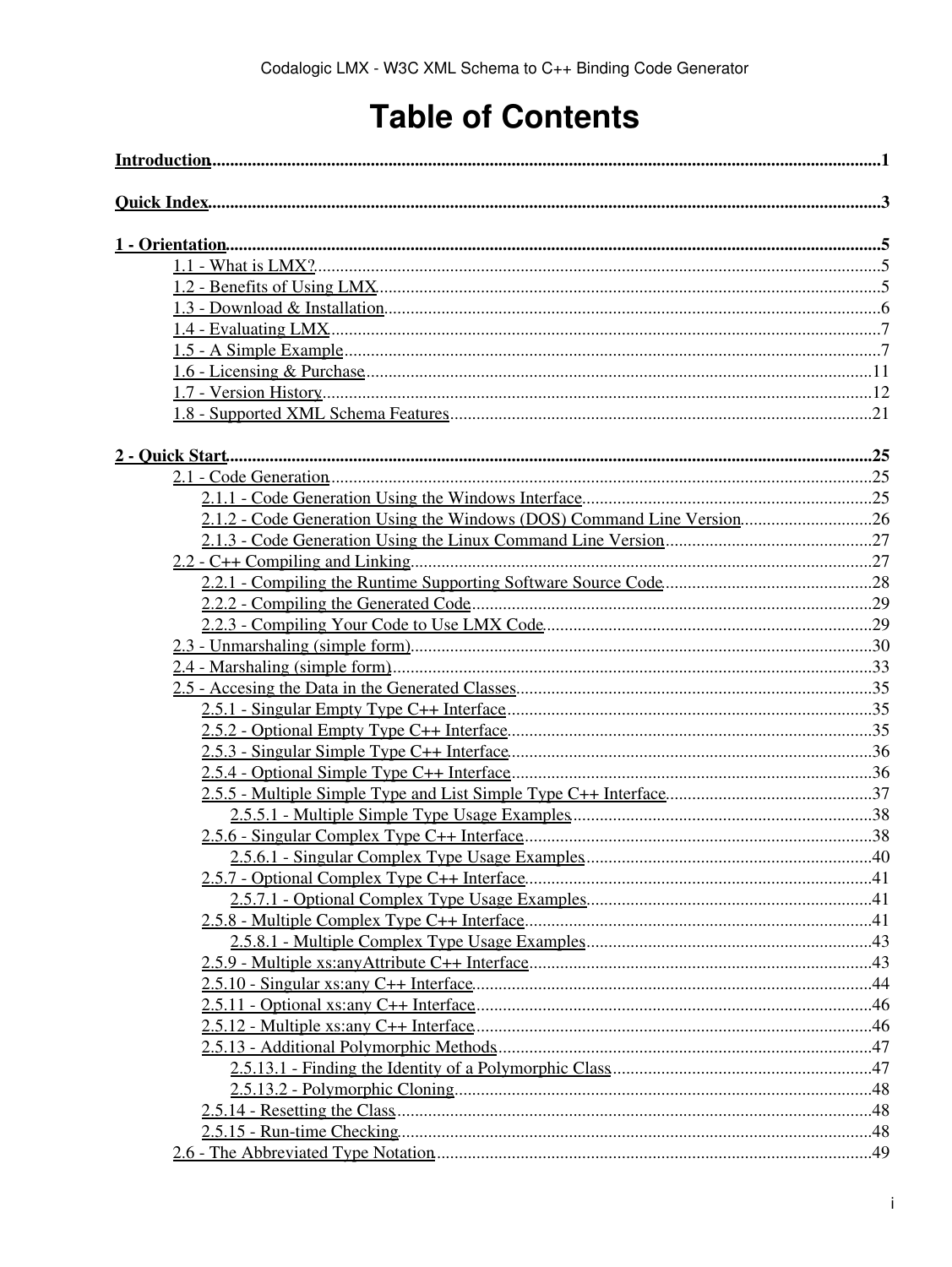## **Table of Contents**

| 2 - Quick Start                                                               |  |
|-------------------------------------------------------------------------------|--|
|                                                                               |  |
|                                                                               |  |
|                                                                               |  |
|                                                                               |  |
| 3.2.1 - Unmarshaling with Additional Control when Reading XML Input55         |  |
|                                                                               |  |
|                                                                               |  |
|                                                                               |  |
|                                                                               |  |
|                                                                               |  |
|                                                                               |  |
|                                                                               |  |
|                                                                               |  |
|                                                                               |  |
|                                                                               |  |
|                                                                               |  |
|                                                                               |  |
|                                                                               |  |
|                                                                               |  |
|                                                                               |  |
|                                                                               |  |
|                                                                               |  |
|                                                                               |  |
|                                                                               |  |
|                                                                               |  |
|                                                                               |  |
|                                                                               |  |
|                                                                               |  |
|                                                                               |  |
|                                                                               |  |
|                                                                               |  |
|                                                                               |  |
|                                                                               |  |
|                                                                               |  |
|                                                                               |  |
|                                                                               |  |
|                                                                               |  |
| 3.16.4 - Collecting Debug Error Information when using Convenience Methods100 |  |
|                                                                               |  |
|                                                                               |  |
|                                                                               |  |
|                                                                               |  |
|                                                                               |  |
|                                                                               |  |
|                                                                               |  |
|                                                                               |  |
|                                                                               |  |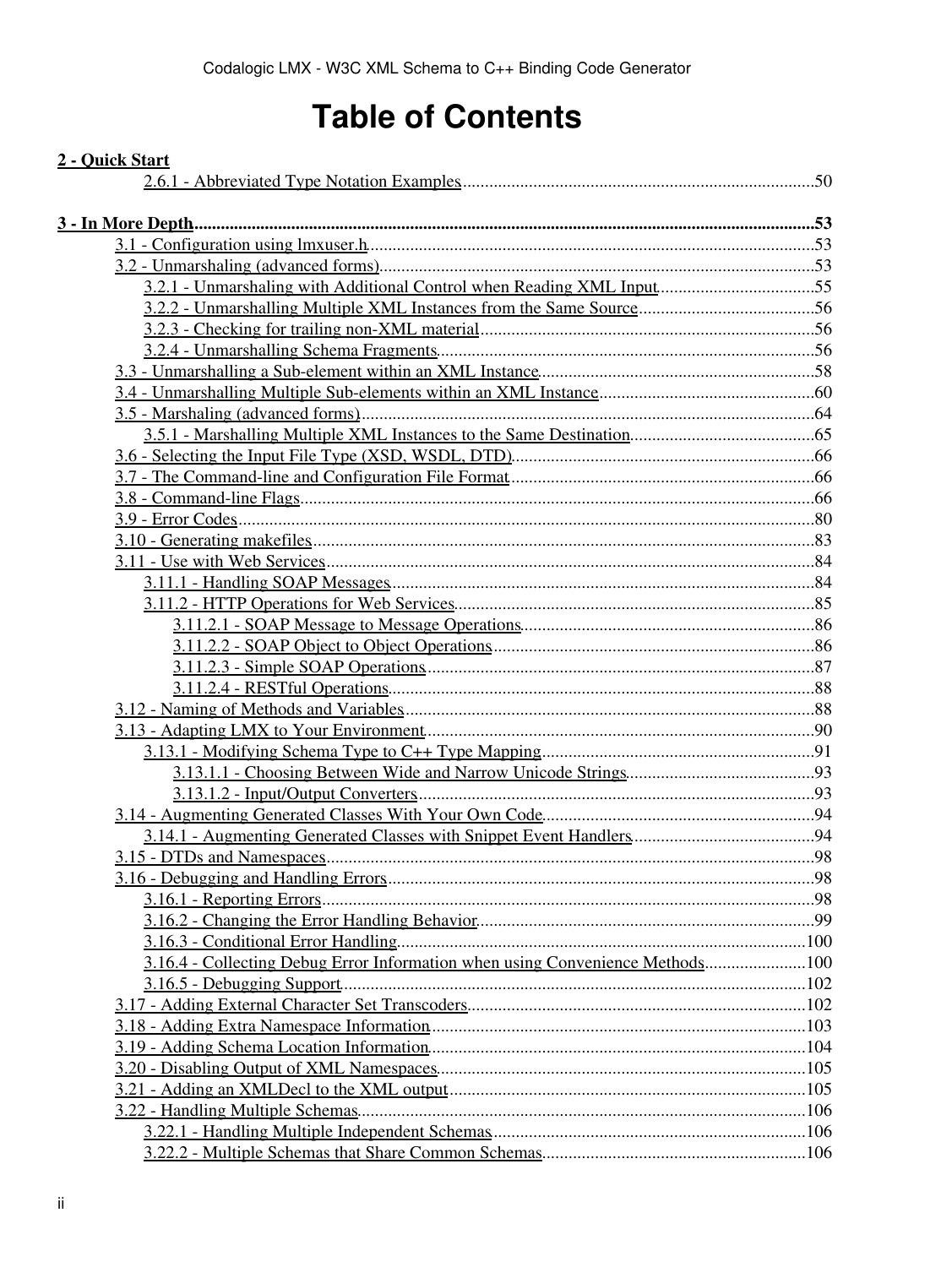# **Table of Contents**

#### **[3 - In More Depth](#page-58-0)**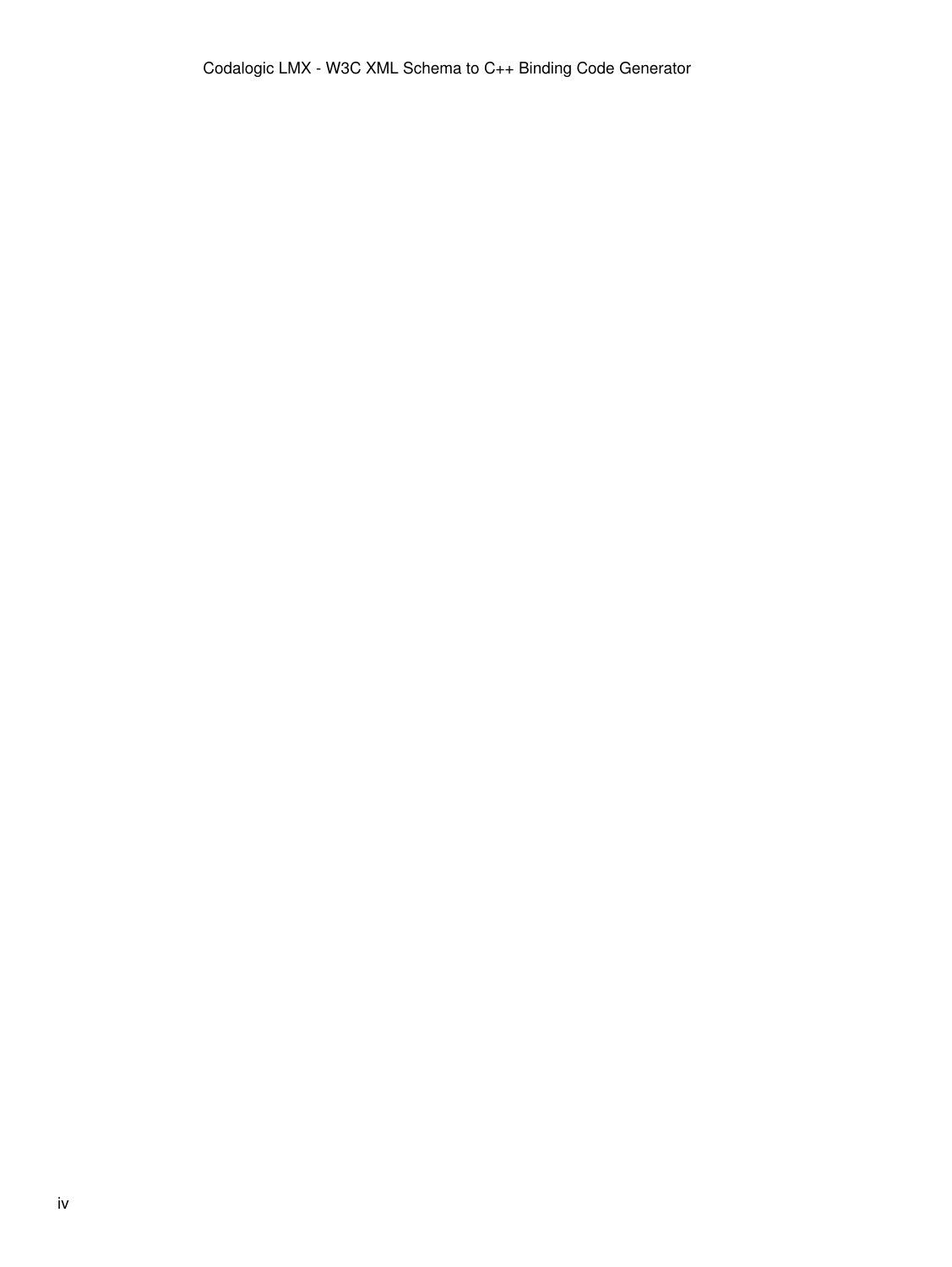# <span id="page-6-0"></span>**Introduction**

This is the main documentation for the LMX<sup>™</sup> XML Schema to C++ code generator. It is available as a single [HTML file](http://codalogic.com/lmx/lmx-start.html) for easy on-line viewing and viewing on Linux, as a Windows® [HTML Help file \(.chm\)](http://codalogic.com/lmx/lmx-start.chm) for viewing on Windows, and as a [PDF file](http://codalogic.com/lmx/lmx-start.pdf) for printing. A printed version of this manual can also be purchased.

If the LMX code generator seems like the tool you need (see What is LMX? to help you with that), the first thing to do is [download and install](#page-10-3) a copy. You can evaluate a limited functionality version of LMX without a license. Having decided that LMX is what you need, you need to [acquire a license](#page-16-1) file and store it on your PC. You will then be able to generate code by following the **[Quick Start](#page-28-0)** instructions. Later you may wish to adapt LMX to better meet your requirements. Information on how to do this is covered in section  $3$  - In More Depth.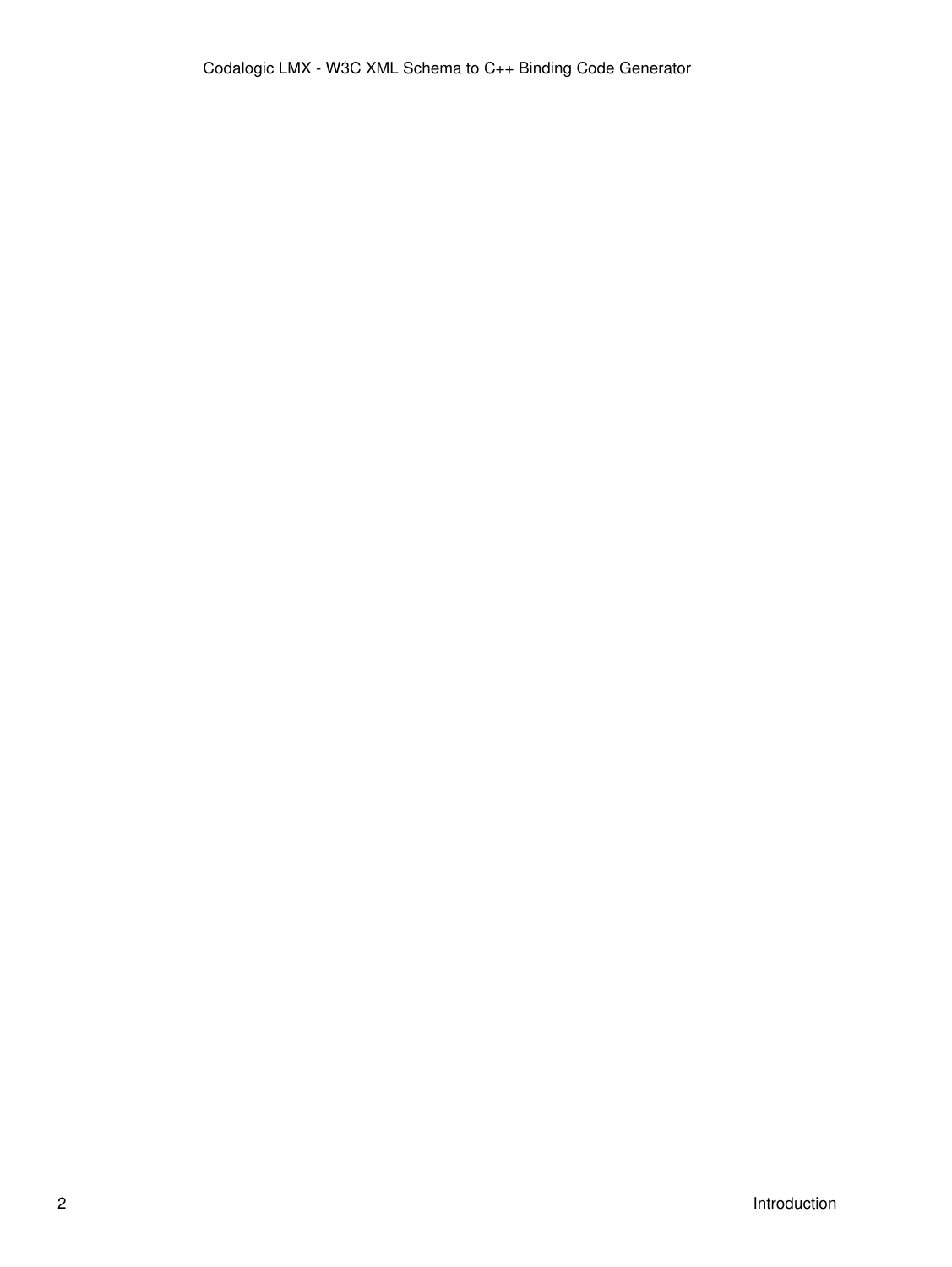# <span id="page-8-0"></span>**Quick Index**

Quick links to popular topics:

- [1.7 Version History](#page-17-1)
- [2 Quick Start](#page-28-0)
- [2.1 Code Generation](#page-30-3)
- [3.8 Command-line Flags](#page-71-3)
- [3.9 Error Codes](#page-85-0)
- [2.2 C++ Compiling and Linking](#page-32-2)
- [2.3 Unmarshaling \(simple form\)](#page-35-1)
- [2.4 Marshaling \(simple form\)](#page-38-1)
- [2.5 Accesing the Data in the Generated Classes](#page-40-3)
- [3.14 Augmenting Generated Classes With Your Own Code](#page-99-2)
- [3.11 Use with Web Services](#page-89-2)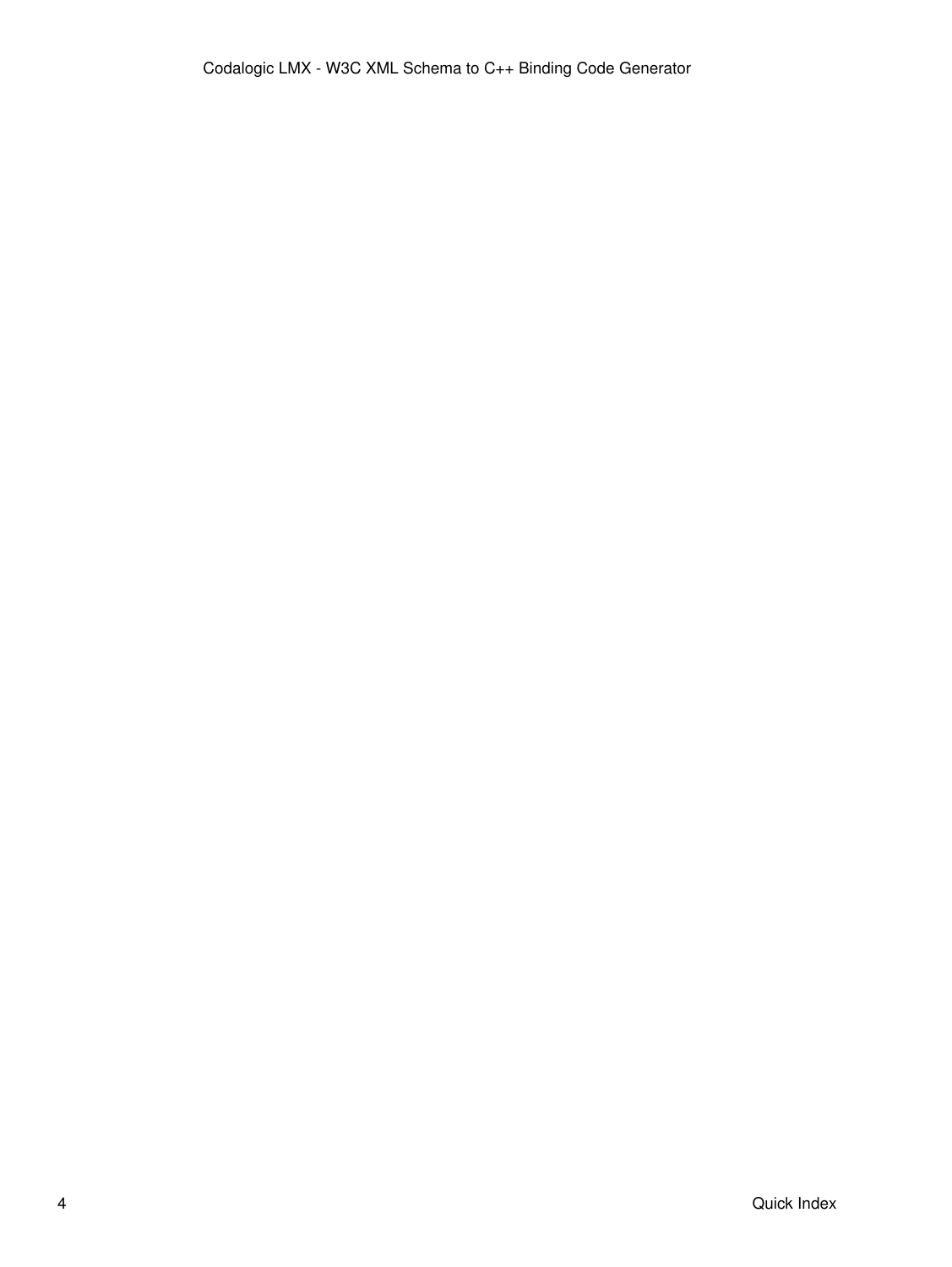# <span id="page-10-0"></span>**1 - Orientation**

This section will give you an overview of what LMX does, and describes how to get ready to use LMX, including how to install and license LMX.

## <span id="page-10-1"></span>**1.1 - What is LMX?**

LMX is a W3C XML Schema to C++ code generator. It takes a W3C XML Schema and generates C++ code that allows you to read and write XML conforming to the Schema by interacting with the C++ classes/objects generated by the tool.

It is primarily intended to be used in data oriented applications, but can also be used in document oriented applications.

The code generator runs on a Windows or Linux PC, but the output is generated in C++ source code that is portable to most platforms that support C++ templates and basic STL containers. [\(Contact us](mailto:support@xml2cpp.com) if the generated code does not run on your platform.)

The code generator comes with its own lightweight XML pull parser and uses C++ ostreams for output. Thus it is a complete XML solution that does not require additional components in order to interact with XML data.

## <span id="page-10-2"></span>**1.2 - Benefits of Using LMX**

- Quick and easy to manipulate XML data.
- Knowledge of XML and XML Schema not required You can simply use the documentation in the generated header file.
- The names of variables are checked at compile time Simple typos in names are detected automatically and early.
- No programming of tedious state code as required with SAX (and StAX) LMX does all that in a couple of seconds (or less!)
- Beneficial for both small and large schema.
- Easy to implement web services.
- Can read and generate XML fragments.
- Simple to use A minimal number of source files so that you don't need to spend time managing code.
- Data types can be customized using C++ language syntax No need to learn complex code generator configuration options, and less chance of introducing accidental differences between builds by using the wrong configuration. (See table below.)
- Support for SOAP 'mustUnderstand' attribute detection.
- Easy to switch between wide character strings and 'narrow' character strings.
- Exception safe design.
- <span id="page-10-3"></span>• Portable code - Run on different platforms. Even build and test on one platform and run on another.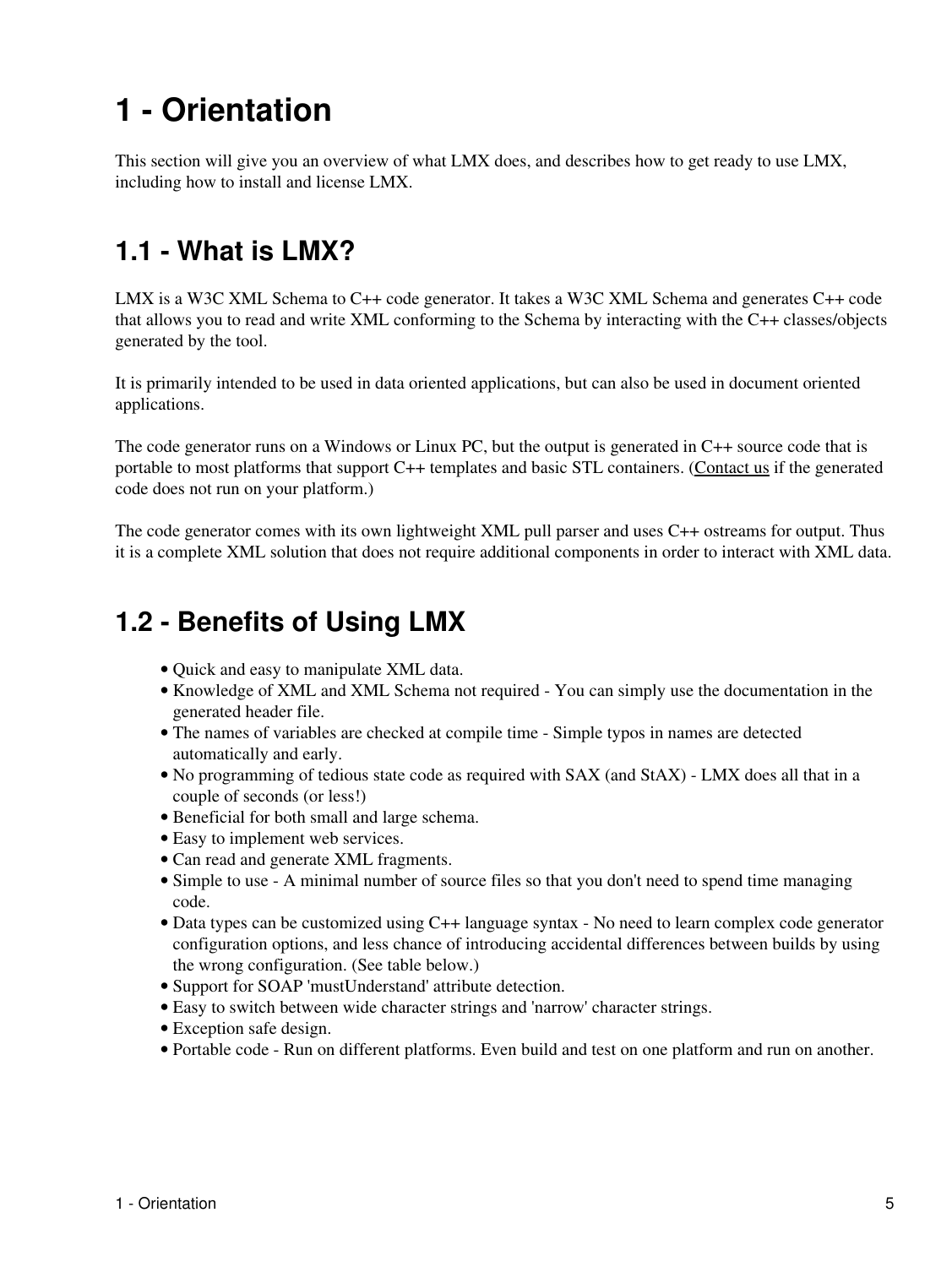## <span id="page-11-0"></span>**1.3 - Download & Installation**

You can download the LMX code generator via [http://www.codalogic.com/lmx/download.php#licensed.](http://www.codalogic.com/lmx/download.php#licensed)

To install on Windows simply run the installation program in the usual way.

On Linux, after extracting the file from the tarball you can either manually copy the files to appropriate locations or use the install.pl script to install LMX. The latter can be used in interactive and non-interactive mode. For an interactive install, simply execute the script in a terminal window, for example:

./install.pl

To enable a non-interactive install you can save the settings you want to use in a configuration file, an example of which is:

```
 # This is a comment
 bin=/usr/local/bin
 include=/usr/local/include/lmx-$version
 lib32_static=/usr/local/lib/lmx-$version
 lib32_shared=/usr/lib
 lib64_static=/usr/local/lib64/lmx-$version
 lib64_shared=/usr/lib64
 doc=~/lmx/lmx-$version/doc
 src=~/lmx/lmx-$version/src
 examples=
 license_ok=yes
```
Each specification has the form:

<category>=<install path>

There should be no leading white-space on a line. Comments may be preceded by a # character. Blank lines and lines that contain all white-space are ignored.

Any occurrence of the string \$version will be replaced with the value of the LMX version you are installing. If an installation variable is set to the empty string (such as examples shown above) then that category of items will not be installed. The script will ask you for any values that are not specified.

If the configuration settings are stored in a file such as  $my-install-indo.txt$ , then installation using those settings can be invoked using the command:

./install.pl -f my-install-info.txt

A simple way to create a configuration file is to do an interactive install and tell the script to save the results. This can be done by doing:

```
./install.pl -o my-install-info.txt
```
You can operate the code generator with limited functionality for evaluation purposes without obtaining a license. For more information on purchasing and licensing see [1.6 - Licensing & Purchase.](#page-16-2)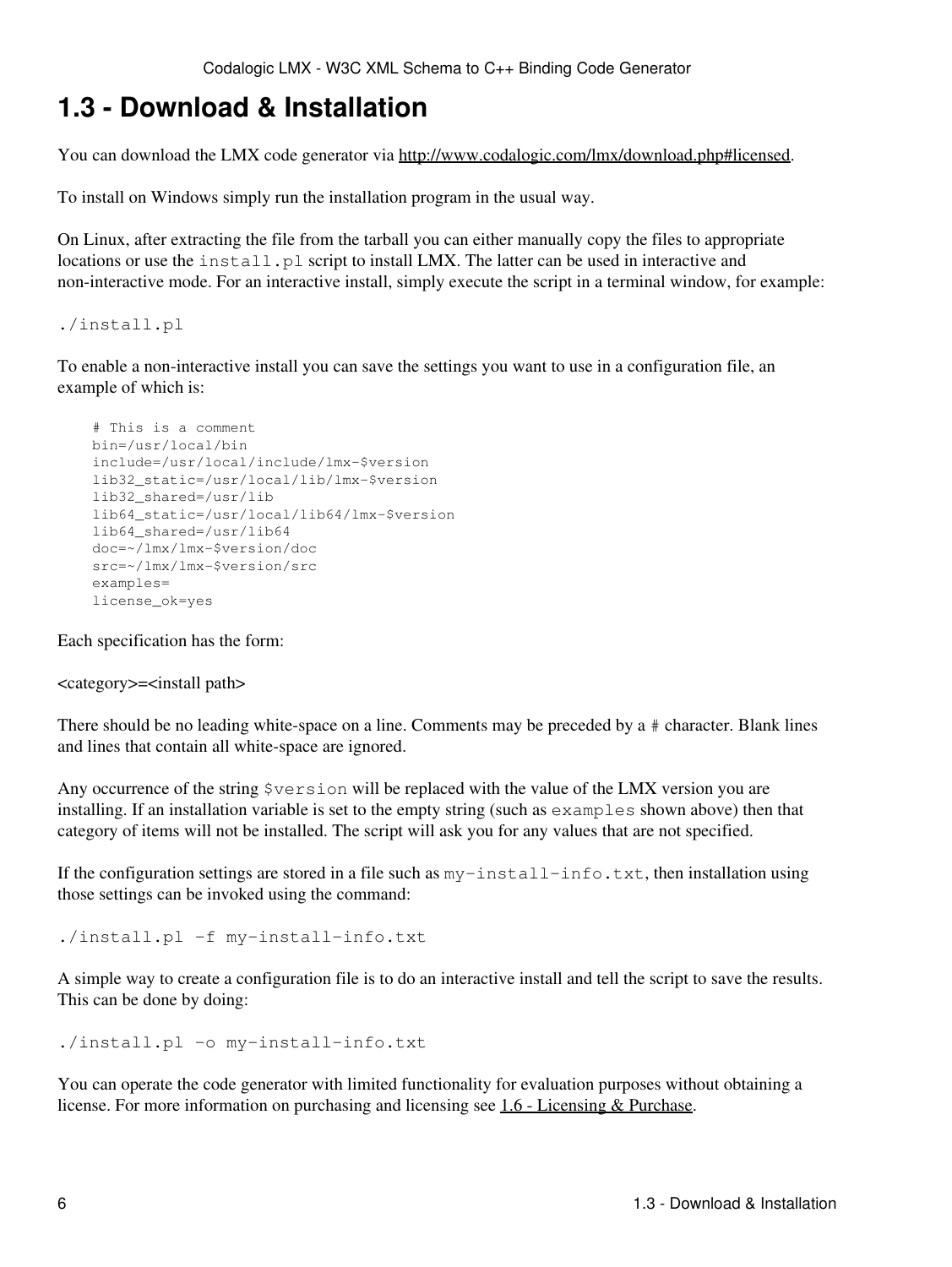## <span id="page-12-0"></span>**1.4 - Evaluating LMX**

To help with evaluation, LMX comes with a Windows based Evaluation Support Suite. This is a separate installation packaged as part of the main installation. The Evaluation Support Suite can be installed during the main LMX installation, or it can be installed at a later time by executing the Evaluation Support Suite installation from the LMX folder on the Windows Start menu.

Additional information about the Evaluation Support Suite can be found in the LMX folder on the Windows Start menu.

If you have your own schema and example XML instances, LMX can generate a simple test framework. This consists of an additionally generated C++ file that exercises the main generated code. The test framework code unmarshals an XML instance from a file, does a deep copy to a new set of objects, and then marshals the result out as XML to a new file. You can then visually compare the original and generated files. To use this feature, check the "Generate Test Framework File" box on the "Options" tab of WinLMX (or specify the -tframework flag on the command-line versions).

If you would like to see examples of how to use the generated code, then the generated copy constructors (of the form c\_myClass::c\_myClass( const c\_myClass & rhs )) provide convenient examples.

A worked example is also available at<http://www.codalogic.com/lmx/examples.php>to further help with the evaluation process.

## <span id="page-12-1"></span>**1.5 - A Simple Example**

We present here a simple example of the sort of code you'll write to use the LMX generated C++ code. While short, the example does illustrate the majority of the aspects of using LMX generated code. We first present the schema used by LMX to generate the code. In this case the generated code is stored in the files  $p_0$ . h and po.cpp. This is followed by an example XML instance for the schema. Finally, the code used to interface to the LMX generated classes is shown.

We have not included a description of this example, other than the comments that appear in the code. (Full documentation on how to interface with LMX generated code appears in [2.5 - Accesing the Data in the](#page-40-3) [Generated Classes.](#page-40-3)) You should find however that this example is straightforward and intuitive to understand, demonstrating that it is easy to learn how to use LMX. This makes your code faster to develop and easier to understand.

Example code similar to this can be found in the examples sub-directory of the installation or at [http://www.codalogic.com/lmx/lmx-example.zip.](http://www.codalogic.com/lmx/lmx-example.zip)

The schema:

```
 <xsd:schema xmlns:xsd="http://www.w3.org/2001/XMLSchema">
 <xsd:annotation>
 <xsd:documentation xml:lang="en">
 Purchase order schema for Example.com.
 Copyright 2000 Example.com. All rights reserved.
 </xsd:documentation>
 </xsd:annotation>
```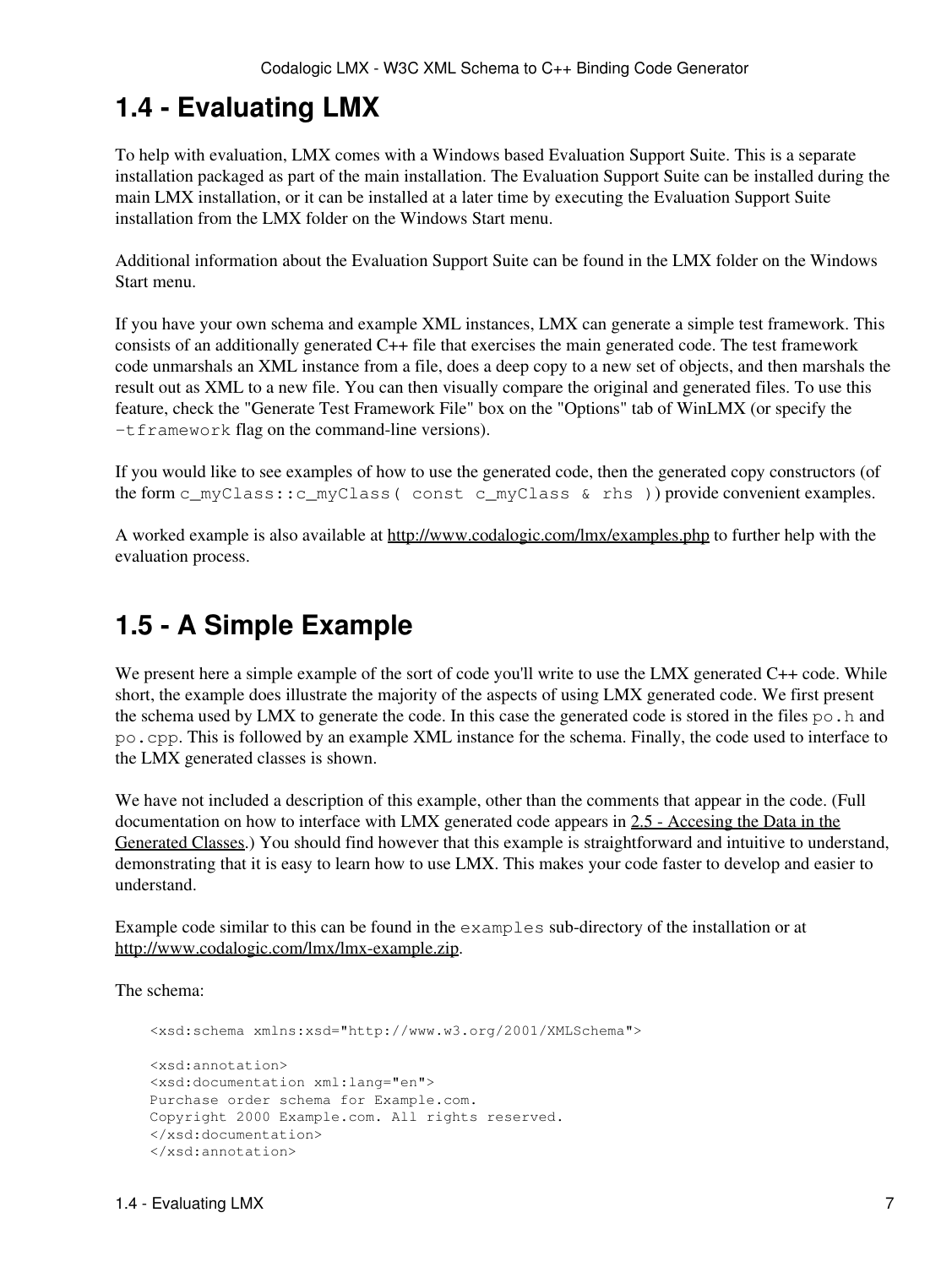```
 <xsd:element name="purchaseOrder" type="PurchaseOrderType"/>
 <xsd:element name="comment" type="xsd:string"/>
 <xsd:complexType name="PurchaseOrderType">
 <xsd:sequence>
 <xsd:element name="shipTo" type="USAddress"/>
 <xsd:element name="billTo" type="USAddress"/>
 <xsd:element ref="comment" minOccurs="0"/>
 <xsd:element name="items" type="Items"/>
 </xsd:sequence>
 <xsd:attribute name="orderDate" type="xsd:date"/>
 </xsd:complexType>
 <xsd:complexType name="USAddress">
 <xsd:sequence>
 <xsd:element name="name" type="xsd:string"/>
 <xsd:element name="street" type="xsd:string"/>
 <xsd:element name="city" type="xsd:string"/>
 <xsd:element name="state" type="xsd:string"/>
 <xsd:element name="zip" type="xsd:decimal"/>
 </xsd:sequence>
 <xsd:attribute name="country" type="xsd:NMTOKEN"
    fixed="US"/>
 </xsd:complexType>
 <xsd:complexType name="Items">
 <xsd:sequence>
 <xsd:element name="item" minOccurs="0" maxOccurs="unbounded">
     <xsd:complexType>
     <xsd:sequence>
     <xsd:element name="productName" type="xsd:string"/>
     <xsd:element name="quantity">
     <xsd:simpleType>
         <xsd:restriction base="xsd:positiveInteger">
         <xsd:maxExclusive value="100"/>
         </xsd:restriction>
     </xsd:simpleType>
     </xsd:element>
     <xsd:element name="USPrice" type="xsd:decimal"/>
     <xsd:element ref="comment" minOccurs="0"/>
     <xsd:element name="shipDate" type="xsd:date" minOccurs="0"/>
     </xsd:sequence>
     <xsd:attribute name="partNum" type="SKU" use="required"/>
     </xsd:complexType>
 </xsd:element>
 </xsd:sequence>
 </xsd:complexType>
 <!-- Stock Keeping Unit, a code for identifying products -->
 <xsd:simpleType name="SKU">
 <xsd:restriction base="xsd:string">
 <xsd:pattern value="\d{3}-[A-Z]{2}"/>
 </xsd:restriction>
 </xsd:simpleType>
```
</xsd:schema>

#### An XML Instance:

```
 <?xml version='1.0'?>
 <purchaseOrder orderDate='1999-10-20'>
```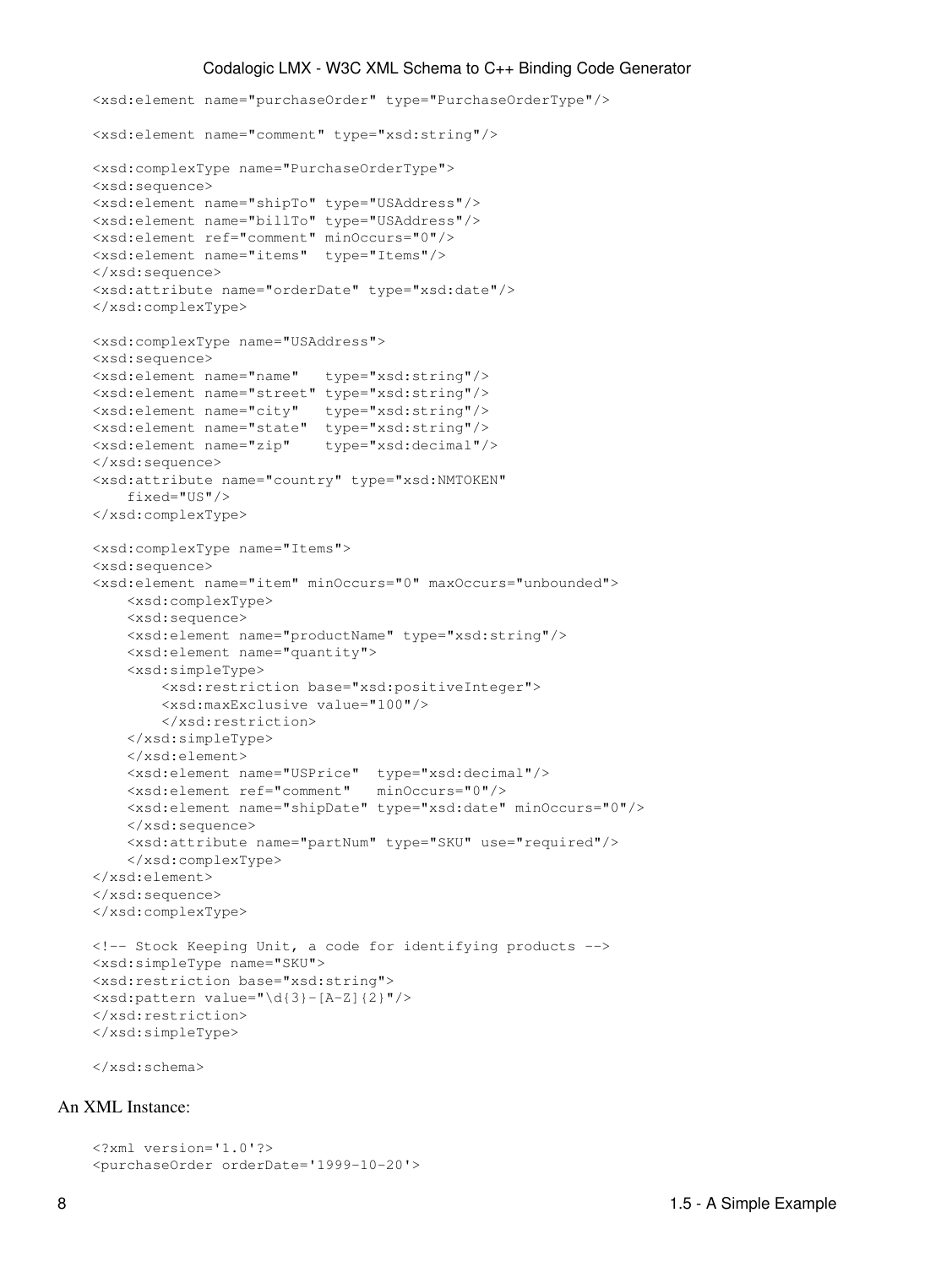```
 <shipTo country='US'>
         <name>Alice Smith</name>
         <street>123 Maple Street</street>
         <city>Mill Valley</city>
         <state>CA</state>
         <zip>90952</zip>
     </shipTo>
     <billTo country='US'>
         <name>Robert Smith</name>
         <street>8 Oak Avenue</street>
         <city>Old Town</city>
         <state>PA</state>
         <zip>95819</zip>
     </billTo>
     <comment>Hurry, my lawn is going wild!</comment>
     <items>
         <item partNum='872-AA'>
              <productName>Lawnmower</productName>
              <quantity>1</quantity>
              <USPrice>148.95</USPrice>
              <comment>Confirm this is electric</comment>
        \langleitem\rangle <item partNum='926-AA'>
              <productName>Baby Monitor</productName>
              <quantity>1</quantity>
              <USPrice>39.98</USPrice>
              <shipDate>1999-05-21</shipDate>
        \langleitem>
     </items>
 </purchaseOrder>
```
And the example code to read the instance:

```
 #include <iostream> // For std::cout etc.
 #include "po.h" // Generated by LMX
 #include "lmxparse.h" // For the LMX parser
   int main()
\left\{\begin{array}{ccc} \end{array}\right\}// Allocate a place to store the an error code returned by
        // the unmarshaling operation.
         lmx::elmx_error l_error;
        // c_root is the class generated by LMX that will store the 
        // unmarshalled XML. This constructor unmarshals the data
        // stored in the file "po.xml" and places any error code in
        // l_error.
        c_root l_po( "po.xml", &l_error );
        if( l_error != lmx::ELMX_OK )
         {
           std::cout << "An error occurred while reading XML\n";
           return 0;
 }
        // Or we could have done:
        // c_root l_po;
        // lmx::elmx_error l_error = l_po.unmarshal( "po.xml" );
        // if( l_error ...
        // Interrogate the parsed XML
        //---------------------------
```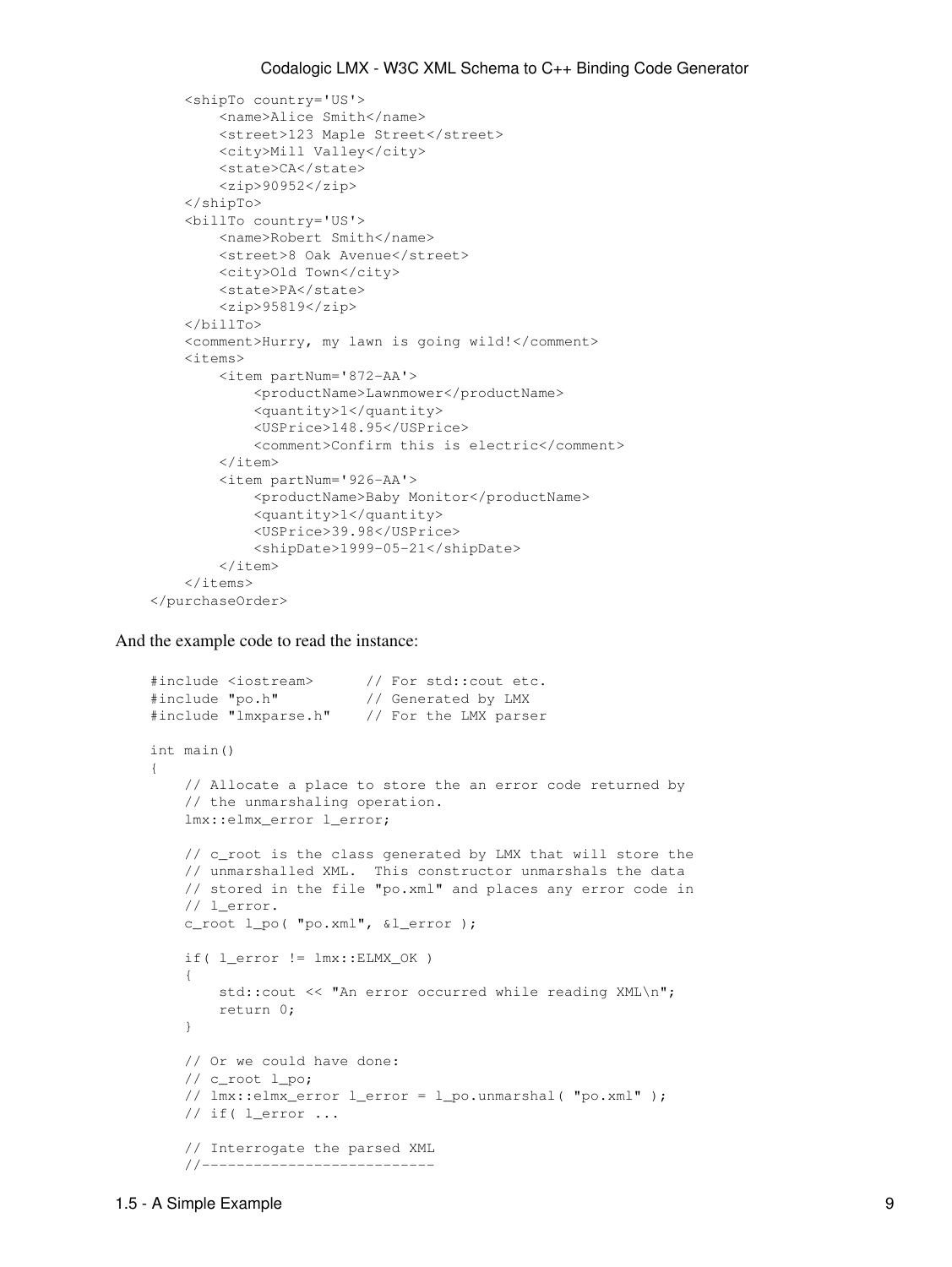```
if( l_po.getchosen() == c_root::e_purchaseOrder )
\overline{\mathcal{L}}// Make some intermediate variables so that components are 
                // easier to reference
                const c_PurchaseOrderType *lp_pot = &l_po.get_purchaseOrder();
                if( lp_pot->isset_orderDate() ) // If the orderDate is set...
\left\{ \begin{array}{cc} 0 & 0 & 0 \\ 0 & 0 & 0 \\ 0 & 0 & 0 \\ 0 & 0 & 0 \\ 0 & 0 & 0 \\ 0 & 0 & 0 \\ 0 & 0 & 0 \\ 0 & 0 & 0 \\ 0 & 0 & 0 \\ 0 & 0 & 0 \\ 0 & 0 & 0 \\ 0 & 0 & 0 & 0 \\ 0 & 0 & 0 & 0 \\ 0 & 0 & 0 & 0 \\ 0 & 0 & 0 & 0 & 0 \\ 0 & 0 & 0 & 0 & 0 \\ 0 & 0 & 0 & 0 & 0 \\ 0 & 0 & 0 & 0 & 0 & 0 \\ 0 & 0 & 0 & 0 std::cout << "Ordered on: " << 
                                lp_pot->get_orderDate() << "\n";
                     if( lp_pot->get_orderDate().get_year() <= 2000 )
                           std::cout << 
                                "This was ordered last century - It is now overdue!\n";
 }
                // Reference another part of the data structure
                const c_Items *lp_items = \alphalp_pot->qet_items();
                float l\_total\_cost = 0;// Print the total number of items
                 std::cout << "Number of items = " << 
                           lp_items->size_item() << "\n";
                // Print out some information about each order item
                for( size_t l_i=0; l_i < lp_items->size_item(); ++l_i )
\left\{ \begin{array}{cc} 0 & 0 & 0 \\ 0 & 0 & 0 \\ 0 & 0 & 0 \\ 0 & 0 & 0 \\ 0 & 0 & 0 \\ 0 & 0 & 0 \\ 0 & 0 & 0 \\ 0 & 0 & 0 \\ 0 & 0 & 0 \\ 0 & 0 & 0 \\ 0 & 0 & 0 \\ 0 & 0 & 0 & 0 \\ 0 & 0 & 0 & 0 \\ 0 & 0 & 0 & 0 \\ 0 & 0 & 0 & 0 & 0 \\ 0 & 0 & 0 & 0 & 0 \\ 0 & 0 & 0 & 0 & 0 \\ 0 & 0 & 0 & 0 & 0 & 0 \\ 0 & 0 & 0 & 0 std::cout << "Item " << 
                          (1 \quad i + 1) \leq  ": " \leq lp_items->get_item( l_i ).get_quantity() << 
                           " off - " <<
                           lmx::as_ascii( lp_items->get_item( l_i ).get_productName() ) <<
                           " (" <<
                           lmx::as_ascii( lp_items->get_item( l_i ).get_partNum() ) << ")";
                     // The comment is optional, so only print it out if it is present
                     if( lp_items->get_item( l_i ).isset_comment() )
                           std::cout << " [" << 
                           lmx::as_ascii( lp_items->get_item( l_i ).get_comment() ) << "]";
                     std:: cout \lt\lt " - \text{S}" \lt\lt lp_items->get_item( l_i ).get_USPrice() << "\n";
                      l_total_cost +=
                            lp_items->get_item( l_i ).get_USPrice().get_scaled( 2 );
 }
                 std::cout << "Total Cost: $" << l_total_cost/100 << "\n";
                 std::cout << "Ship to: " << 
                          lmx::as_ascii( lp_pot->get_shipTo().get_name() ) << "\n";
                 std::cout << "Bill to: " << 
                           lmx::as_ascii( lp_pot->get_billTo().get_name() ) << "\n";
                std::cout << "\n";
                // Modify the XML
                //---------------
                c_root l_alt_po(l_po); // We don't actually need to create
                                                      // a new instance before modifying
                 l_alt_po.get_purchaseOrder().get_items().append_item();
```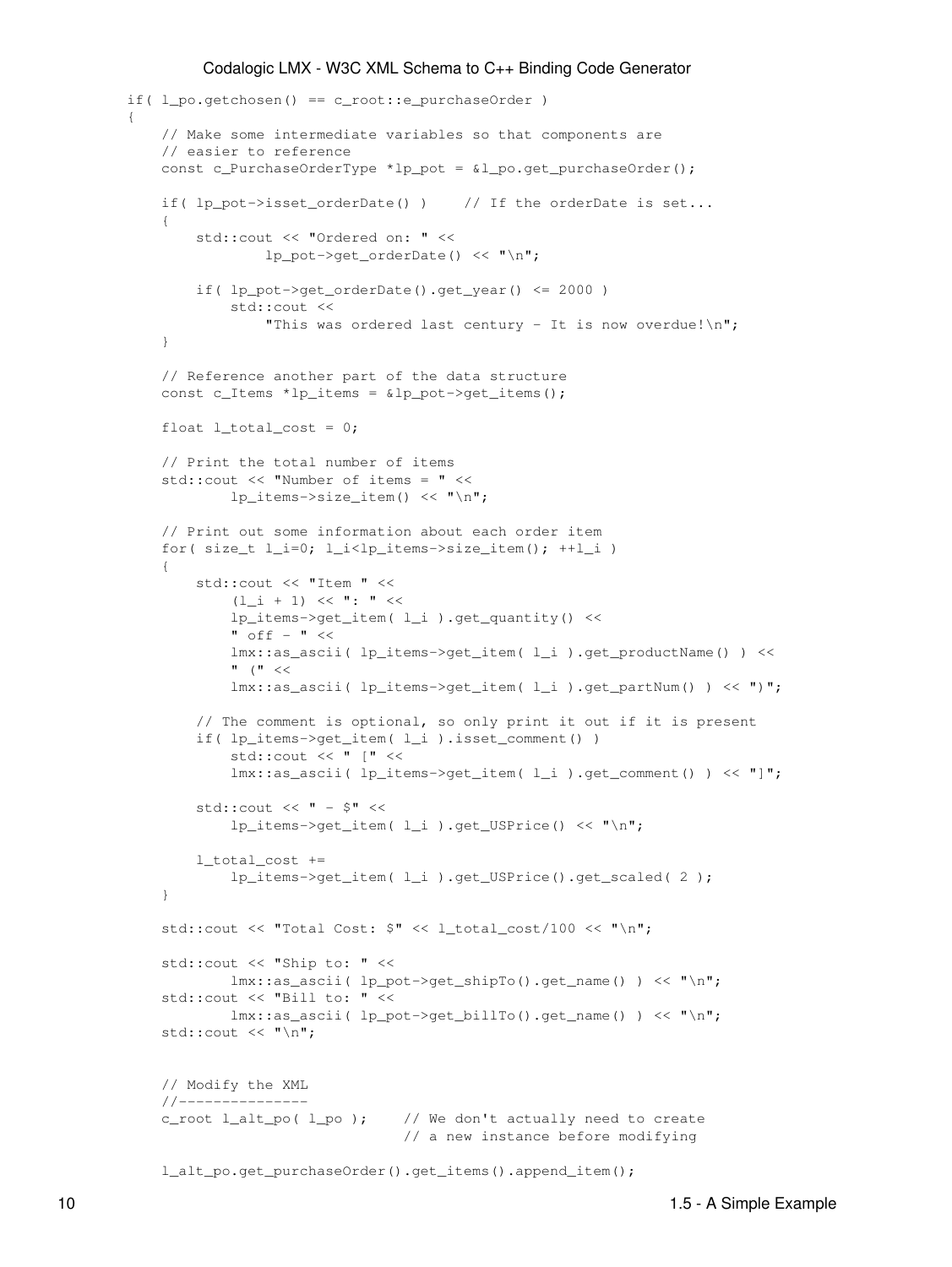```
 c_Items::c_item *lp_item =
           &l_alt_po.get_purchaseOrder().get_items().back_item();
    lp_item->set_productName( L"Fence" );
    lp_item->set_quantity( 2 );
    lp_item->set_partNum( L"100-AB" );
    lp_item->set_USPrice( lmx::c_decimal( 12.95, 2U ) );
   // We can also do:
   // lp_item->set_USPrice( 12.95 ); // Although the schema needs to 
   // // specify the fraction digits
   // \frac{1}{100} // facet in order to get the number
   // // of decimal places correct!
   // lp_item->set_USPrice( lmx::c_decimal( 1295, 2 ) );
   \frac{1}{2} // e.g. 1295 / (10^2)
   // lp_item->set_USPrice( "12.95" );
   lp_item->set_comment( L"Will this stop the baby getting on the lawn?");
    assert( lp_item->is_occurs_ok() ); // Check sufficient elements and 
                                    // attributes added
   // Write the modified version of the XML to the file po-out.xml
   //-------------------------------------------------------------
   if( l\_alt\_po.maxshall "po-out.xml" ) == lmx::ELMX_OK )
       std:: cout << "Modified XML written successfully\n";
   else
      std::cout << "Error writing Modified XML\n";
 }
return 0;
```
## <span id="page-16-2"></span><span id="page-16-1"></span><span id="page-16-0"></span>**1.6 - Licensing & Purchase**

}

For the purposes of evaluation, the LMX code generator can be used in a restricted mode without a license. In the restricted mode, the code generator limits the number of XML objects that it will compile.

To fully use the product a license file must be acquired. This will be e-mailed to you when you purchase a license.

To purchase a license, follow the links and instructions for purchasing at:<http://www.codalogic.com/lmx/>

When using a Windows version of LMX the license file can be placed in the same folder as the lmx.exe/winlmx.exe executable (by default, C:\Program Files\LMX on 32-bit systems and C: \Program Files  $(x86)$  \LMX on 64-bit systems), or in the folder specified by the HKEY\_CURRENT\_USER\Software\Codalogic\LMX\dir registry key.

```
On Linux (and other Unix versions) you can either place the license file in one of the following directories;
$HOME/.linmx, $HOME/.settings/codalogic/linmx,
$HOME/.config/codalogic/linmx, or $HOME/.codalogic/linmx; or in an alternate directory
specified by setting and exporting the LMXDIR shell environment variable with the name of the directory
containing the license file (possibly in your login script such as .bash_profile). For example:-
```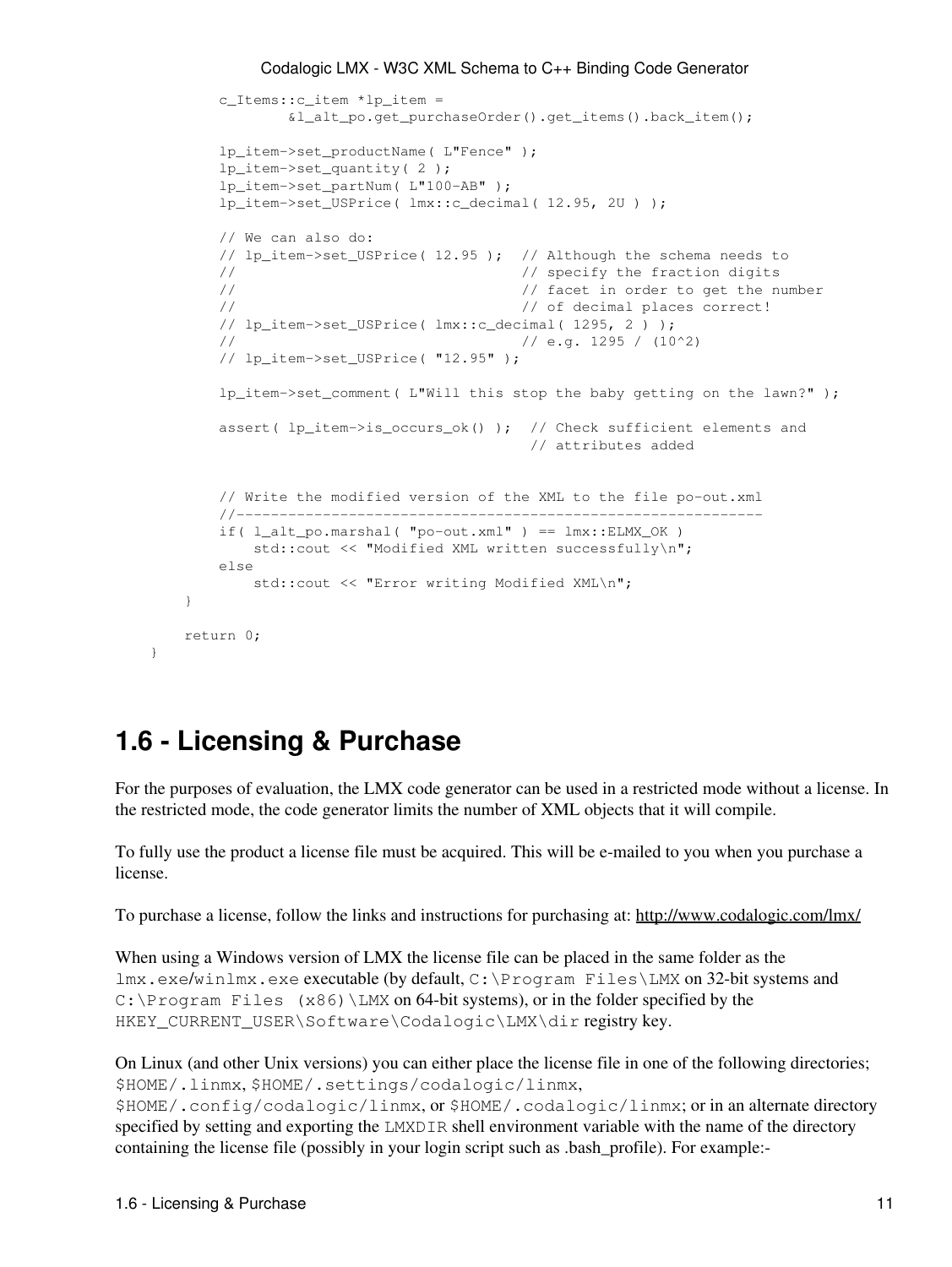#### LMXDIR=\$HOME/lmx export LMXDIR

Note that to avoid problems with email firewalls, the namespace URI in license files has been changed from http://codalogic.com/lmx/license to com.codalogic.lmx.license. If you have bought a new license to work with old versions of LMX you will need to change the namespace URI in the license file back to http://codalogic.com/lmx/license for the license file to be recognised.

## <span id="page-17-1"></span><span id="page-17-0"></span>**1.7 - Version History**

#### 7.6

- Added mitigation for the XML Billion Laughs attack. See [3.31 XML Billion Laughs Mitigation](#page-121-3) for more information.
- Added -enum-to-string flag along with -method-chosen\_to\_string and -method-all\_to\_string flags to allow optional conversion of xs: choice and xs: all enum values to string values.
- Added the -alt-lmxuser YYY flag to allow inclusion of an alternative version of the lmxuser.h file. See [3.1 - Configuration using lmxuser.h.](#page-58-3)
- Added c\_xml\_reader\_c\_string class to support easy unmarshalling from C-Style char [] style arrays.
- Added -enum-options-above flag to enable control of where documentation of enum options is generated in relation to the methods that use the enums.
- Changed the namespace uri of license files from http://codalogic.com/lmx/license to com.codalogic.lmx.license to address problems encountered with email firewalls.
- Updated regular expression code to derive from libxml2-2.9.13.
- linmx and glinmx are now compiled as 64-bit applications. (Windows versions remain as 32-bit application.)

- Added LMX\_USE\_64BIT\_INTEGER\_FALLBACK conditional define to lmxuser.h to permit selecting fallback handling of 64-bit integers.
- Added -no-choice-enum-vals flag to disable assigning numerical values to each enum when defining choice enums.
- Added support for on\_lmx\_marshal\_start() and on\_lmx\_marshal\_end() snippet event handlers to global elements that use a type attribute.
- Added LMX\_WRITER\_DEFAULT\_CONVENIENCE\_NO\_XML\_DECL #define as an easier way to disable XML Decl output when using convenience methods.
- Added no\_xml\_decl\_with\_convenience\_methods() to disable output of XML Decl when marshalling using generated convenience methods. See [3.21 - Adding an XMLDecl to the XML](#page-110-2) [output](#page-110-2).
- Added generation of C++11 move constructor and move assignment operator methods.
- Added XSD1.1 style support for xs: any in xs: all constructs. Other XSD1.0 limitations of xs:all currently remain.
- Documented the -autover2 flag.
- Modified parser code to remove Level 4 Warning generated by Visual Studio.
- Modified default settings of Visual Studio declspecs. Some users may need to adjust their build files.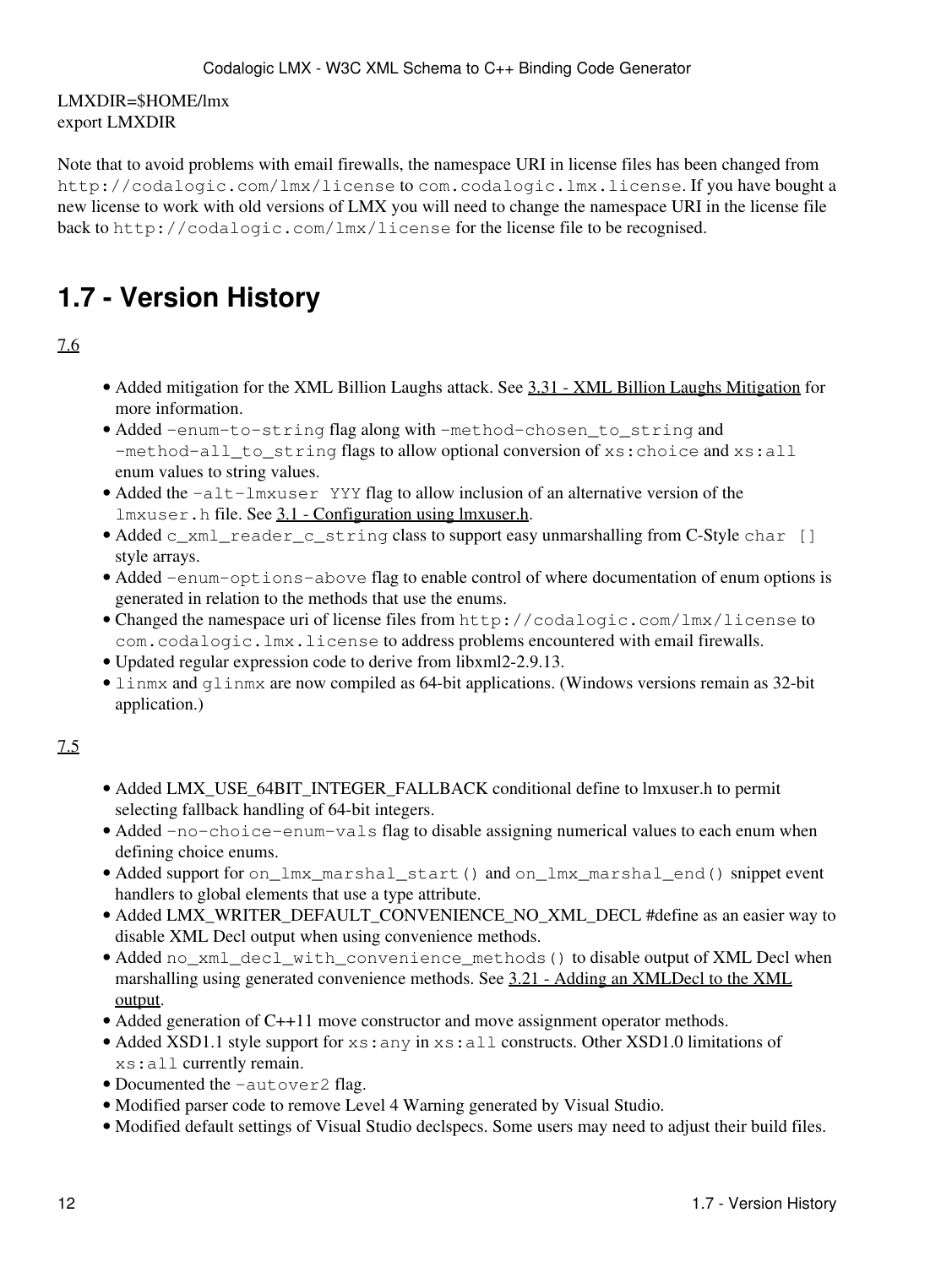- 7.4
- Tested on VS2019 and  $g++9.1.0$ .
- Support g++ -Wextra and -pedantic flags.
- Added on\_lmx\_copy\_construct(), on\_lmx\_swap() and on\_lmx\_eq() snippet event handlers. See [3.14.1 - Augmenting Generated Classes with Snippet Event Handlers](#page-99-3).
- Added c\_xml\_reader\_string and c\_xml\_reader\_any\_info classes.
- Added c\_xml\_reader::add\_namespace\_mappings( const c\_any\_info & ) and c\_xml\_reader::add\_namespace\_mappings( const c\_namespace\_context & ).
- Added c\_xml\_reader::is\_xml\_end() method. See <u>[3.2.3 Checking for trailing non-XML](#page-61-3)</u> [material](#page-61-3).
- Updated regular expression code.

#### 7.3

- Added support for C++11 range-based for loops, allowing code of the form: for ( auto & i : top.in\_NAME()). See [2.5.5 - Multiple Simple Type and List Simple Type C++ Interface](#page-42-0) and similar sections for more details. Also added -prefix-in flag.
- Added on\_lmx\_alt\_unmarshal\_xs\_any() snippet event handler. See [3.14.1 Augmenting](#page-99-3) [Generated Classes with Snippet Event Handlers](#page-99-3).
- Various enums are given explicit values to make debugging easier.
- Introduced LMX\_FLOAT\_PRECISION, LMX\_DOUBLE\_PRECISION and LMX\_FLOAT\_HIGH\_PRECISION defines to allow user to select precision when converting floating point values to text representation.
- Added c\_xml\_reader::extract\_namespace\_context() method.
- Modified relationship of operator<) and output\_convert\_to\_xml(), so that providing specialisations of operator<) can act as a customisation point.
- Added -#define flag.
- Added -lmxuser-defs and -lmxuser-defs-end flags.

- Added testing on VS 2015, VS 2017,  $g++ 5.4.0$ ,  $g++ 6.3.0$  and  $g++ 7.1.0$
- Added c\_xml\_writer::set\_convenience\_options() and c\_xml\_writer::get\_convenience\_options() to enable ability to configure whether XMLDecl and 'standalone' are output when marshalling using the convenience methods. See [3.21 - Adding an XMLDecl to the XML output](#page-110-2).
- Corrected default whitespace handling of xs:token and xs:normalizedString and their derived types.
- On a list type, calling clear\_NAME() now marks a list as present.
- Added -fname-sep flag to specify separator character sequence for constructed file names.
- Added better support for using command-line wildcards to specify input XSD files.
- Added -method-getid and -method-has\_id flags.
- Implemented on\_lmx\_unmarshal\_outer\_start() and on\_lmx\_unmarshal\_outer\_end() snippet event hanlders.
- Added operator  $<<$  ( std::ostream &, const c\_binary & ) to facilitate output of raw binary data.
- Enhanced s\_debug\_error to allow customized descriptions for LMX error codes allocated for user defined purposes. See [3.16.4 - Collecting Debug Error Information when using Convenience](#page-105-2) [Methods](#page-105-2).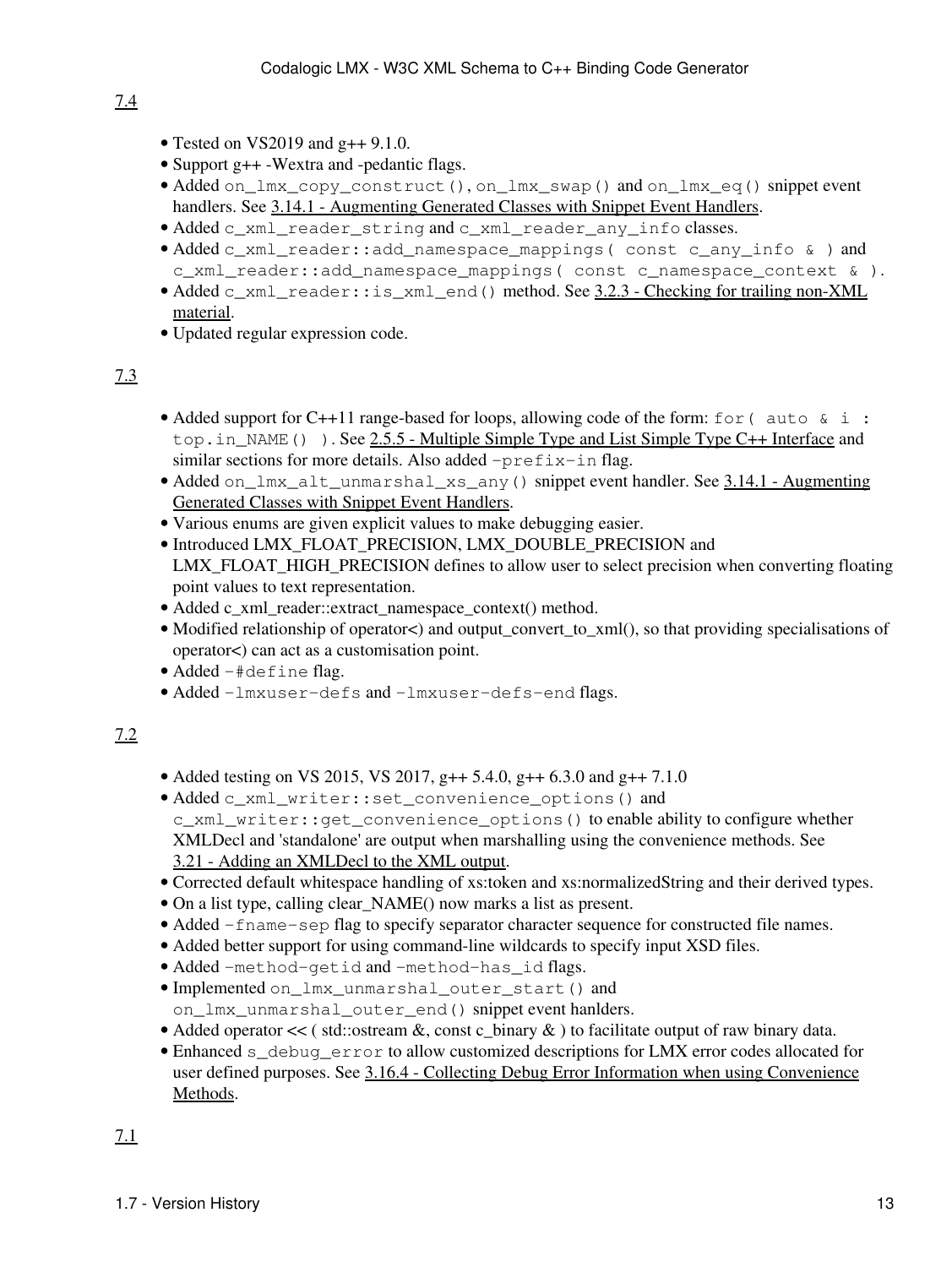- Virtual methods added to c\_xml\_reader to allow conditional acceptance / rejection of unknown attributes and elements in auto-versioning modes. See [3.27 - Allowing Unknown Items in an XML](#page-118-1) [Instance](#page-118-1) for more details.
- Modifications to allow for C++11 deprecation of std::auto ptr.
- Added methods c\_binary::get\_as\_hex\_string() and c\_binary::get\_as\_base64\_string().
- Enhanced support for non-C locales for converting strings to  $xs:float$  values.
- Added DECIMAL\_INIT\_MODE section to lmxuser.h to allow choice between initialising xs:decimal values using C++ strings or doubles.
- Added lmx\_assert\_is\_occurs\_ok() macro to allow user control of what happens if insufficient items are present for marshalling.
- Fixed application of pattern facets to a whole  $xs$ : list construct as opposed to its individual members.
- Use of ptrdiff\_t fixed to std::ptrdiff\_t.

#### 7

- To accommodate the increasing number of versions of Visual Studio and GCC we have decided to only ship the source code for the Runtime Supporting Software and allow users to create their own binaries for this code. This allows greater user flexibility and complete cross-platform solutions.
- Added ability to install external character transcoders. See [3.17 Adding External Character Set](#page-107-2) [Transcoders.](#page-107-2)
- Added the  $\frac{-\exp$  ose-storage option. This allows writing of more generic code.
- Improved handling of serialisation of floating point numbers on non-Windows platforms.

#### 6.4

- Improved formatting of fractional seconds values in times and durations.
- is occurs ok() method can now collect better debugging information.
- Added generation of the check() method, effectively a deep version of the is\_occurs\_ok() method.
- Added -no-check-code flag.

#### 6.3

- The Windows library naming convention has been changed from including the compiler version in the name (e.g. vc11) to the IDE version (e.g. vs2012).
- Fixed HTML documentation of attribute cardinality.
- Reduced rounding errors when round-tripping float values through c\_decimal.
- c\_binary::operator [] const and at() const now return const unsigned char & to allow the return value to be used in functions like fwrite() etc.
- Changed the internal variable naming convention.
- Classes that contain binary members now have added a non-const method for accessing the binary member.

- Added the <u>[-enums-per-type](#page-74-0)</u> flag option to generate separate C++ enums for each schema type that has xs:enumeration facets defined.
- Added <u>[-narrow-strings](#page-80-0)</u> flag to generate #defines suitable for instructing C++ compiler to use narrow strings for Unicode strings.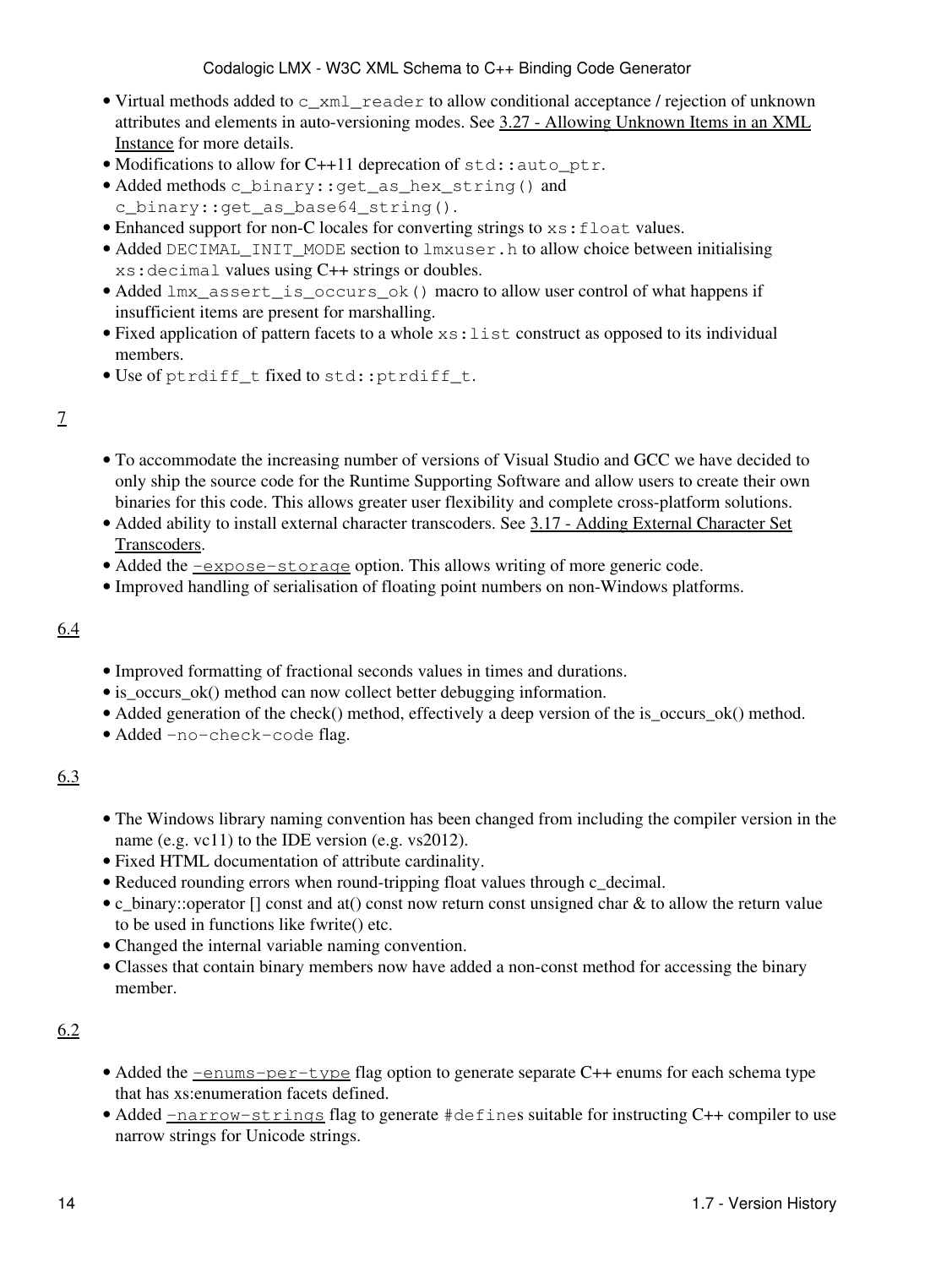- Added [-prefix-enumeration](#page-81-0) and [-prefix-enumeration-name](#page-81-1) to improve control of naming of c++ enumerations associated with  $xs:$  enumeration facets.
- Added generation of const version of getany\_attributes() method.
- Added facility to change whether seconds in types containing time are represented using C++ float or double.
- Includes binaries for Microsoft VS 2012.

#### 6.1

- The generated operator == () methods now take into account polymorphism of types.
- The generated code has been modified so that try/catch blocks are not required. Exception safety is maintained.
- Added the -prefix-declash flag. See [3.22.1 Handling Multiple Independent Schemas](#page-111-3) for more details.
- Fixed Micro Format handling (see [3.26 Specifying Micro Formats](#page-117-1)) when schema specifies a type to be an xs:list type.
- If a project build environment defines LMX\_XML\_ALWAYS\_ESCAPE\_GT to be 1 when the  $lmxtypes.cpp$  source code is compiled then  $>$  will always be escaped to > (Professional Edition required).

#### 6

- Refactored the interface between the generated objects and the XML parser/writer.
- Restored the ability to allow globally stored objects that have string-based default values.
- Improved conditional automatic inclusion of xml.xsd namespace attributes.

#### 5.7

• Improved support for choice of CamelCase or underscore separated C++ names. See -naming flag.

#### 5.6

- Convenience methods now take an optional pointer to an error object to allow capture of enhanced error information. See [2.3 - Unmarshaling \(simple form\)](#page-35-1) for more information.
- Enhancements have been made to enable better control of attribute layout when formatting. See [3.25 - XML Output Format Customization](#page-115-2) for more information.
- Some concrete implementations of key template methods have been placed in the binary libraries to reduce the size of binaries on some platforms.

- Enhancements to the Annotated XML Example (AXE) parser.
- Added -release-switch flag.
- Added on\_lmx\_is\_occurs\_ok() snippet event handler. (See [3.14.1 Augmenting Generated](#page-99-3) [Classes with Snippet Event Handlers](#page-99-3).)
- Added generation of assign\_XYZ( size\_t index,  $T \times p$ ) methods for complexTypes.
- Added c\_xml\_reader::ignore\_element (...) method mainly to be used with the on\_lmx\_alt\_unmarshal\_element\_XYZ() snippet event handler to enable ignoring the contents of elements the user is not interested in.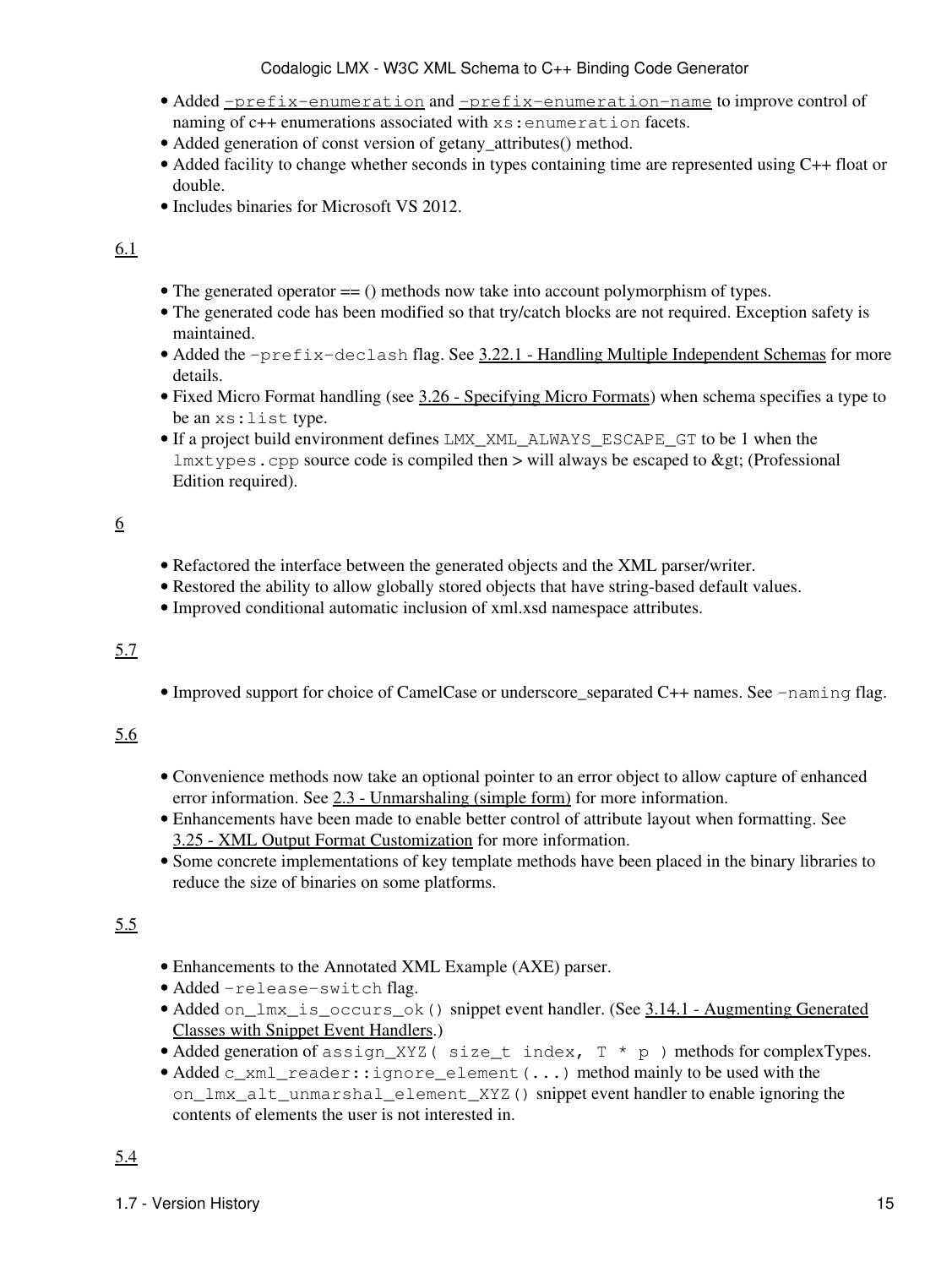- Added support for specifying the XML data format using [Annotated XML Example \(AXE™\)](http://codalogic.com/axe) format.
- Better support when using empty prefixes for C++ identifiers.

#### 5.3

- Global setting of the XML output formatting is supported. (See [3.25 XML Output Format](#page-115-2) [Customization](#page-115-2).)
- Added on\_lmx\_alt\_unmarshal\_attribute\_XYZ(), on lmx alt unmarshal element XYZ(), on\_lmx\_alt\_marshal\_attribute\_XYZ() and on lmx alt\_marshal\_element\_XYZ() snippet event handlers. (See [3.14.1 - Augmenting](#page-99-3) [Generated Classes with Snippet Event Handlers](#page-99-3).)
- Added the c\_xml\_writer::disable\_ns\_map\_output() method to disable output of the xmlns namespace attributes. See [3.20 - Disabling Output of XML Namespaces](#page-110-3) for more.
- Added additional variants of the unmarshal\_partial (...) template method. See [3.2.4 - Unmarshalling Schema Fragments](#page-61-4).
- Documented the unmarshal\_find() template functions. See [3.3 Unmarshalling a Sub-element](#page-63-1) [within an XML Instance.](#page-63-1)
- Refactored internal marshalling and unmarshaling interface to c\_xml\_writer and c\_xml\_reader.

#### 5.2

- Added the -micro-format flag to allow support of micro formats. See [3.26 Specifying Micro](#page-117-1) [Formats](#page-117-1).
- Added generation of insert\_XYZ( size\_t index,  $T * p$ ) methods for complexTypes.
- Added generation of non-const get\_XYZ(???) methods for compound simpleTypes such as xs:date and micro formats to enable easier access.
- Fixed code generation bug for complexTypes containing fixed simpleContent.

#### 5.1

- Added the -pattern-out flag to allow specification of custom output converters for data types requiring xs:pattern specific output formatting. See [3.24 - Custom Pattern Facet Output Formatting.](#page-115-3)
- Changed name of .isset() methods on classes to .is\_value\_set() to avoid problems when other code defines an isset() macro (e.g. HP aCC).
- Corrected handling of decimal number comparisons that contained 0s as final fractional digits.
- Add binaries for g++ 4.2.3.
- Includes support for Microsoft VS 2010.
- Enhanced Linux install.pl script to allow unattended install.

#### 5

- Re-factored the inner workings of the generated code. The generated API to use the generated code remains the same.
- Some short accessor methods can now be generated inline as part of the class definition rather than in the .cpp file.
- Added -max-inline flag.
- Added -error-fast flag.
- Added -no-local-classes flag.
- Updated regex code derived libxml2 2.7.7.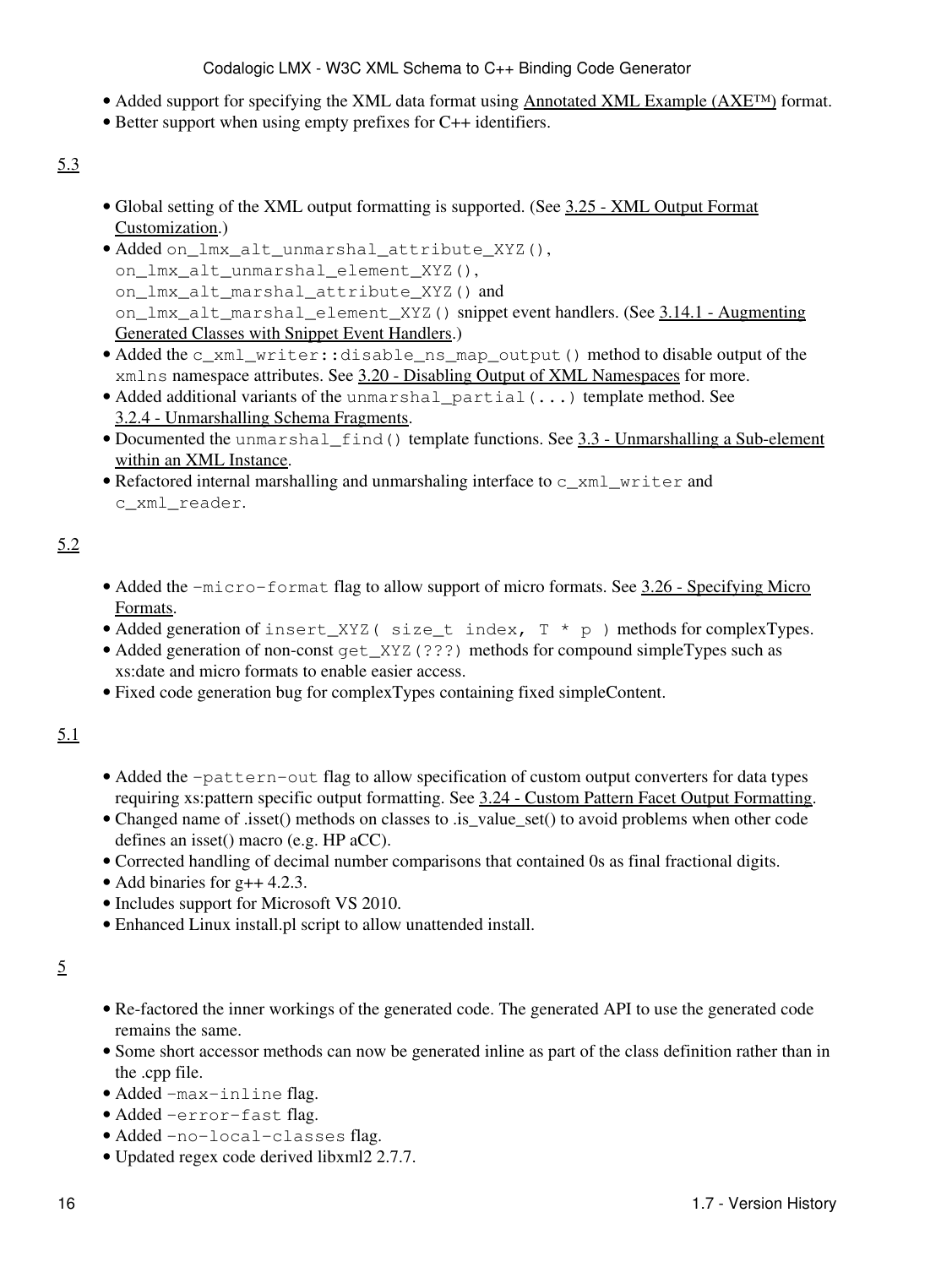- Added improved support for handling and subsequently unmarshalling contents of  $xs:any$ .
- Added on\_lmx\_unmarshal\_attribute\_XYZ() and on\_lmx\_unmarshal\_element\_XYZ() snippet event handlers.
- Added option to specify the base class of a named class. See -class-base flag.
- Add option to be able to specify C++ include guard string. See -include-quard flag.
- Default C++ include guard text now includes the C++ namespace.
- Modified generated code to accommodate GCC version 4.3.3 and 4.4.1. warnings.
- Added a Perl based install script (install.pl) for Linux platforms.

#### 4.1

- Added option to generate equality (and inequality) operators. See  $-eq$  flag.
- Added exec-pre-all, exec-post-all and exec-post-all-error flags.
- Added option to create a makefile fragment. See -makefile flag.
- Significantly sped up the compile time of some large schemas.

#### 4.0

- GUI interface for Linux added, called glinmx.
- -expose-containers flag added, allowing more direct access to the containers (e.g. std::vector) in the objects.
- Changed defaulting of LMX\_NARROW\_URI\_STRINGS so that it is defaulted to the value of LMX\_NARROW\_UNICODE\_STRINGS rather than 0.

#### 3.10

- Enhancements made so that string classes that have different method names to std::basic\_string can be used.
- Supporting Software and generated code changed so that GCC can be run with the -Wunused-parameter flag without causing warnings.
- Wide-string based path names supported in generated convenience methods.

#### 3.9

- Added the -naming YYY flag which specifies the naming convention to be used for names in the generated code. If camel is specified, LMX will attempt to convert names generated in the code to CamelCase. If underscore is specified, LMX will attempt to make names underscore separated.
- Added -file-ext-snippets YYY flag.
- Reworked the output converters code so that alternative output converters can be more readily used with the Standard Edition of LMX.
- WinLMX now automatically checks to see if there are any new versions of LMX available.

- Added c\_soap and c\_winhttp classes to aid implementing web services. See [3.11 Use with](#page-89-2) [Web Services](#page-89-2) for more information.
- Added the ability for users to customize the behavior of generated classes using snippet event handlers. These call user defined methods during the marshal and unmarshal processes. See [3.14.1 - Augmenting Generated Classes with Snippet Event Handlers](#page-99-3) for more information.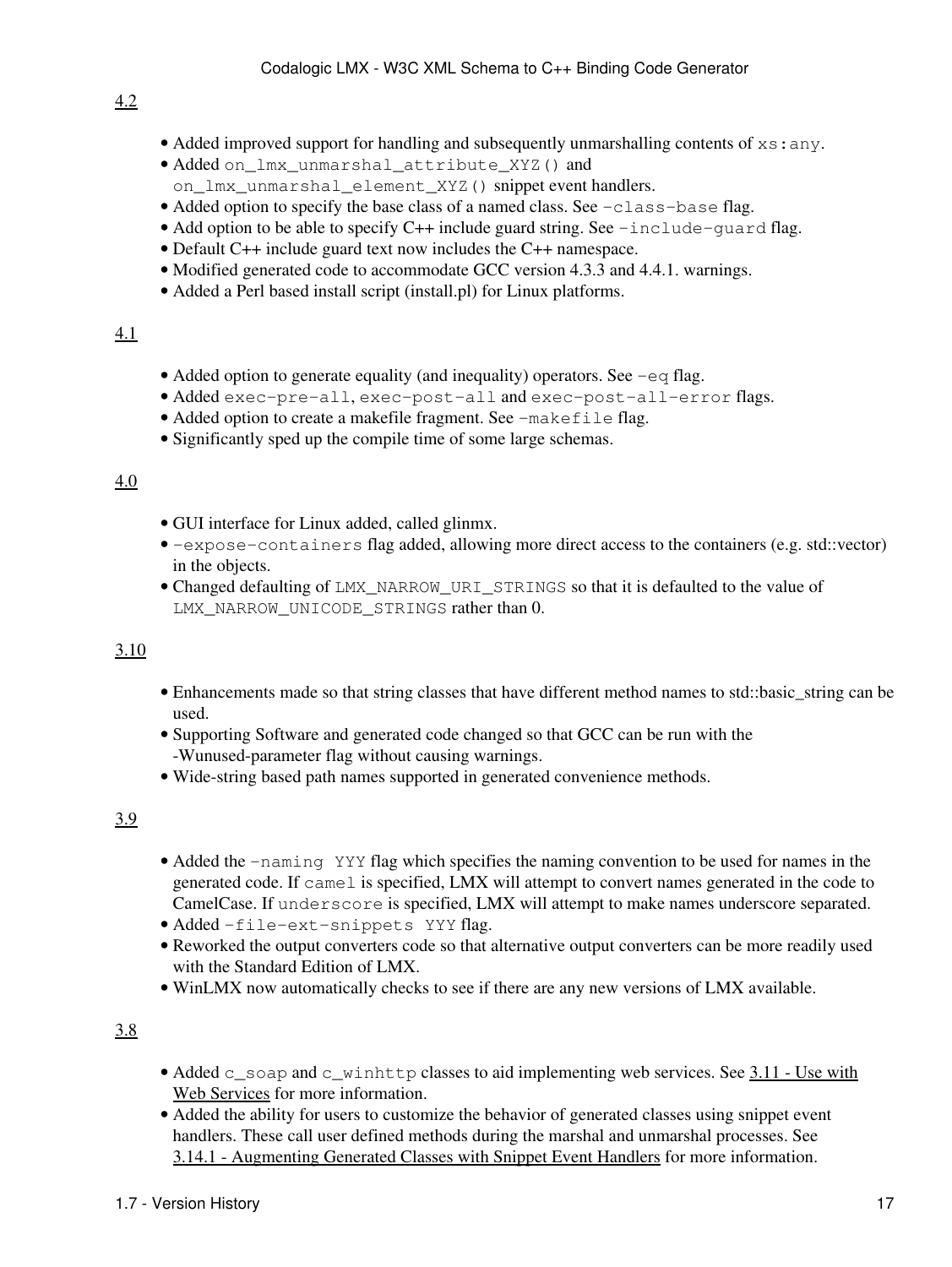- Added the -alt-xml-reader and -alt-xml-writer flags. See the flags section for more information.
- To provide custom error feedback, primarily for snippet event handlers, the  $lmx$ : : elmx\_error enumeration has had added to it the enumeration values ELMX\_USER\_DEFINED\_1 to ELMX\_USER\_DEFINED\_9.
- Added -lmx-include-path flag to allow specifying the directory where the LMX header files are stored.
- Added the -check-is-occurs-ok-on-marshal flag.
- Added tlmx\_uri\_string typedef so that URI string can have an independent type to Unicode strings.
- Added #ifndef LMX\_NO\_WSTRING sections to the supporting software source code to allow conditional removal of std::wstring from a build.

#### 3.7.1

- Fixed handling of hierarchies of substitution groups.
- Auto-versioning of substitution groups now has an explicit option. Previously auto-versioning of substitution groups was the default (but non-standard) behavior. See  $-$ autover-subst-groups flag.

#### 3.7

- Added options to specify the file extensions of the generated files. See -file-ext-cpp and -file-ext-h flags.
- Added option to specify that the C++ enums associated with schema enumeration facets should be local to a class. See -local-enums flag.
- Added options to specify that documentation from the schema (included in xs: documentation elements) should be output in the .h and/or HTML file. See  $-doc-in-h$  and  $-doc-in-h$ tml flags.
- A flag has been added to cause any warnings generated during code generation to return the same program error code returned by errors. See the -werror flag.
- The Windows DLLs now have version information in them.
- A bug associated with determining the used XML namespaces has been fixed.
- Added option to suppress generation of root class. See -no-root-class flag.
- Added option to not generate code for insert/delete/clear operations on items that can occur more than once. See -no-container-ops flag.

#### 3.6

- Added options to specify suffixes to be added to the code names of attributes, elements, types, and groups. See -suffix-attribute, -suffix-element, -suffix-type and -suffix-group flags.
- Corrected handling of xmlns="" idiom according to XML Namespaces 1.1.
- Added static debug\_error object to aid the debugging process.
- Added one .cpp per schema file generation mode. See -cpp-per-schema flag.
- Added ability for developers to augment the generated classes with their own code. See -snippets flag.
- More accurate HTML documentation generation.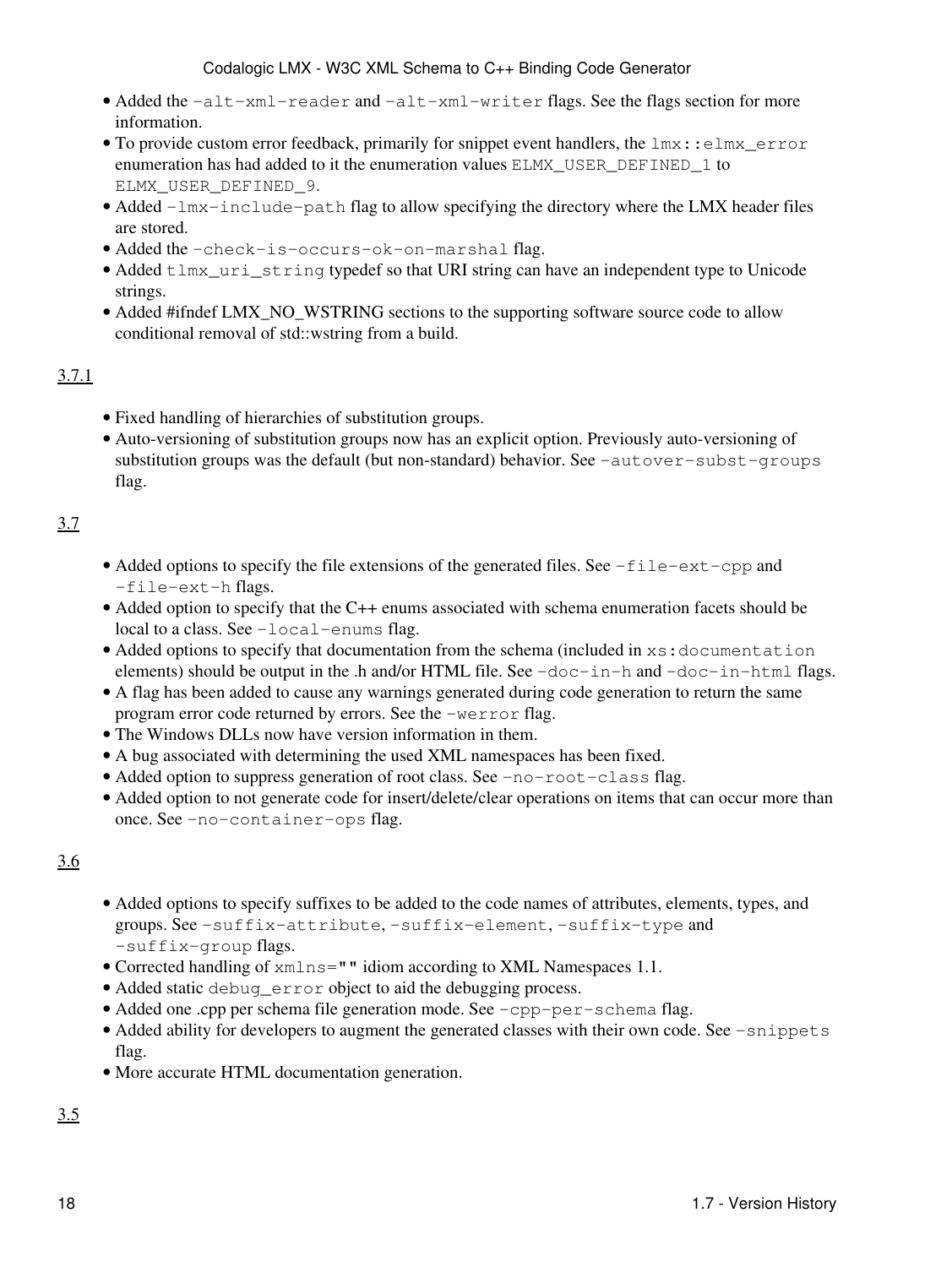• Added options to control whether only marshaling or only unmarshaling code is generated. See flags -no-marshal and -no-unmarshal.

#### 3.4

• Added polymorphic behavior for XSD extension and restriction types. Use -no-polymorphic to switch off polymorphic behavior.

#### 3.3

- Adopted the Windows XP look-and-feel for WinLMX.
- Corrected some issues with simpleContent types.
- Changed company name.

#### 3.2.5

• Fixed a dependency issue in the generated C++ code between C++ declarations and definitions for attributes in restricted simple content.

#### 3.2.4

• Improved support for QNames.

#### 3.2.3

- Improved support for multiple instances of simple type lists.
- Fixed handling of fractional seconds less than 10.0 in time, datetime and duration types.

#### 3.2

- Further enhancements to WinLMX's method prototype viewing feature made.
- Improvements in the way xs:include files are handled.
- Corrected handling of multiple occurrences of information items with fixed or default value constraints.

#### 3.1

- Further enhancements to WinLMX's method prototype viewing feature made.
- Fixed an XML namespace handling issue.
- Modified c\_read\_file so that reading XML from files is faster in applications generated with Visual Studio 2005.
- Added the ability to set schema location attributes in generated XML.
- Formerly the validation of the length facets for xs:string types was only correct if they were mapped to std::wstring. This has now been corrected so that the validation is correct irrespective of whether the xs:string types are mapped to std::wstring or std::string.

- WinLMX enhanced. The base names of variables and methods can now be edited using the interface.
- Editing of a schema can be invoked from WinLMX.
- The generated HTML documentation can be displayed from WinLMX.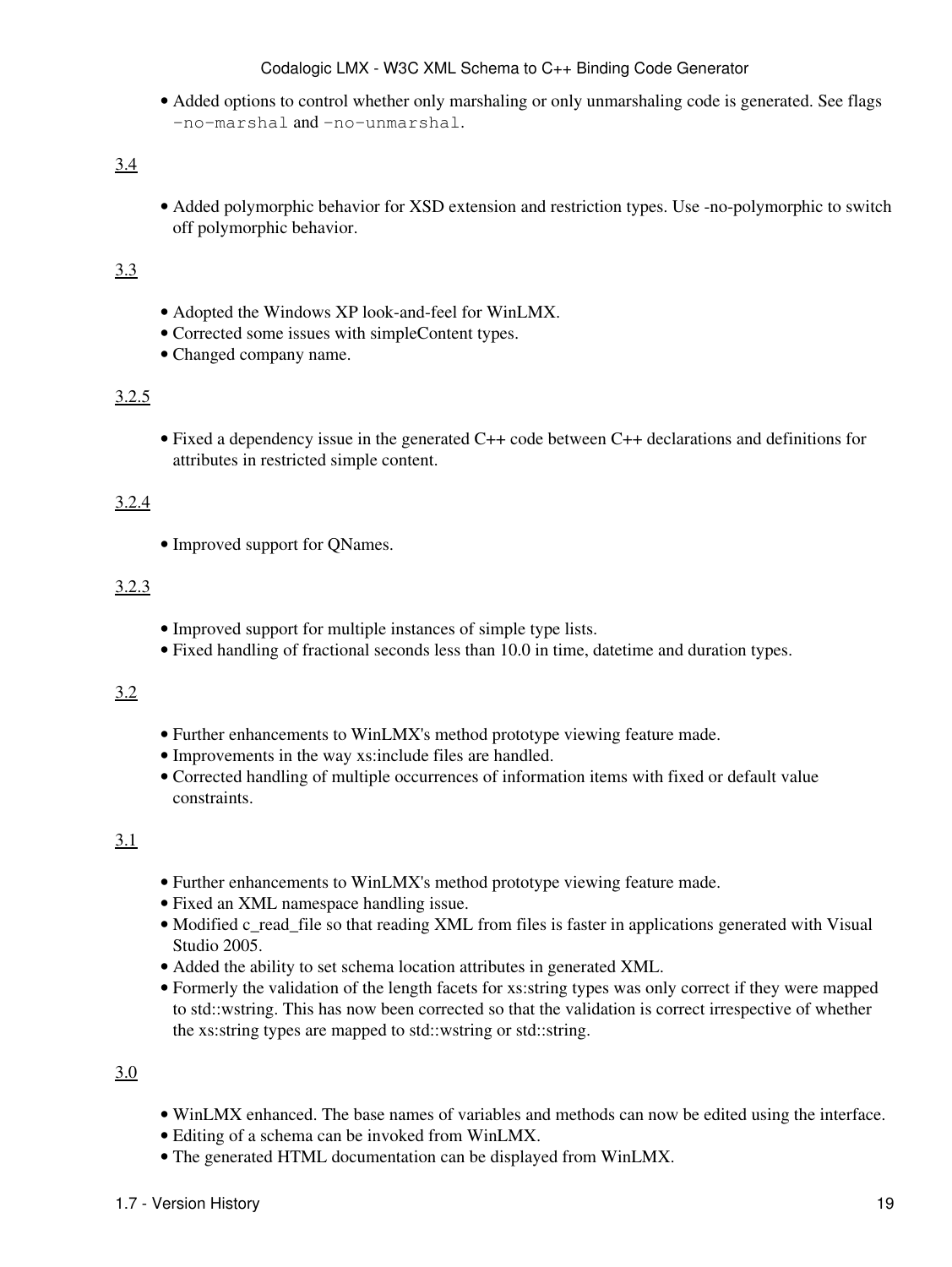#### 3.0 Beta

- XML Parser refactored.
- Additional marshal and unmarshal methods generated to make it more convenient to marshal and unmarshal to/from files and memory.
- Test framework output (-tframework) simplified.
- WinLMX enhanced.
- If multiple schemas are treated as global, each such schema has its own XML namespace URI to namespace prefix map.

#### 2.11

- Nested C++ namespaces can be specified.
- Removed use of global\_event\_map in 'global' unmarshal functions.
- Added provision for extension from xs:anyType.
- Improved parser efficiency.
- User has control over XML namespace prefixes used via -ns-prefix-map command-line flag.

#### 2.10

- Primarily an upgrade to support the Basic Edition license.
- Includes code for VS2005 libraries.
- Enforce the "C" locale for string to float conversions in locale aware implementations.
- Unicode handling extended beyond the Basic Multi-lingual Plane to full Unicode range (0x-0x10ffff).
- Moved position of generated braces!

#### 2.9

- Improved 'One .h/.cpp file per class' handling.
- insert\_NAME() methods generated for interfacing with collections.
- Mapping of namespace prefix flags supported (see -ns-prefix-map).
- Improved mapping of punctuation characters in enumeration identifiers to C++ names.
- Unions are no longer anonymous, leading to improved portability on compilers such as HP-UX aCC.

#### 2.8

- Can specify wide-char file names when opening XML files for reading.
- Added string converters for std::string to std::string and std::wstring to std::wstring. These non-converters make it easier to operate in a environment where \_TCHAR type mechanisms are being used.
- Added features to help MS IntelliSense.
- Added work-arounds for IBM Visual Age Compiler.

- Code can be generated from an XML external DTD definition see [3.6 Selecting the Input File Type](#page-71-0) [\(XSD, WSDL, DTD\)](#page-71-0).
- A W3C Schema embedded in a WSDL file can be automatically parsed see [3.6 Selecting the Input](#page-71-0) [File Type \(XSD, WSDL, DTD\)](#page-71-0).
- Modified header file layout so that it is possible to switch between wide and narrow strings without requiring the supporting software source code.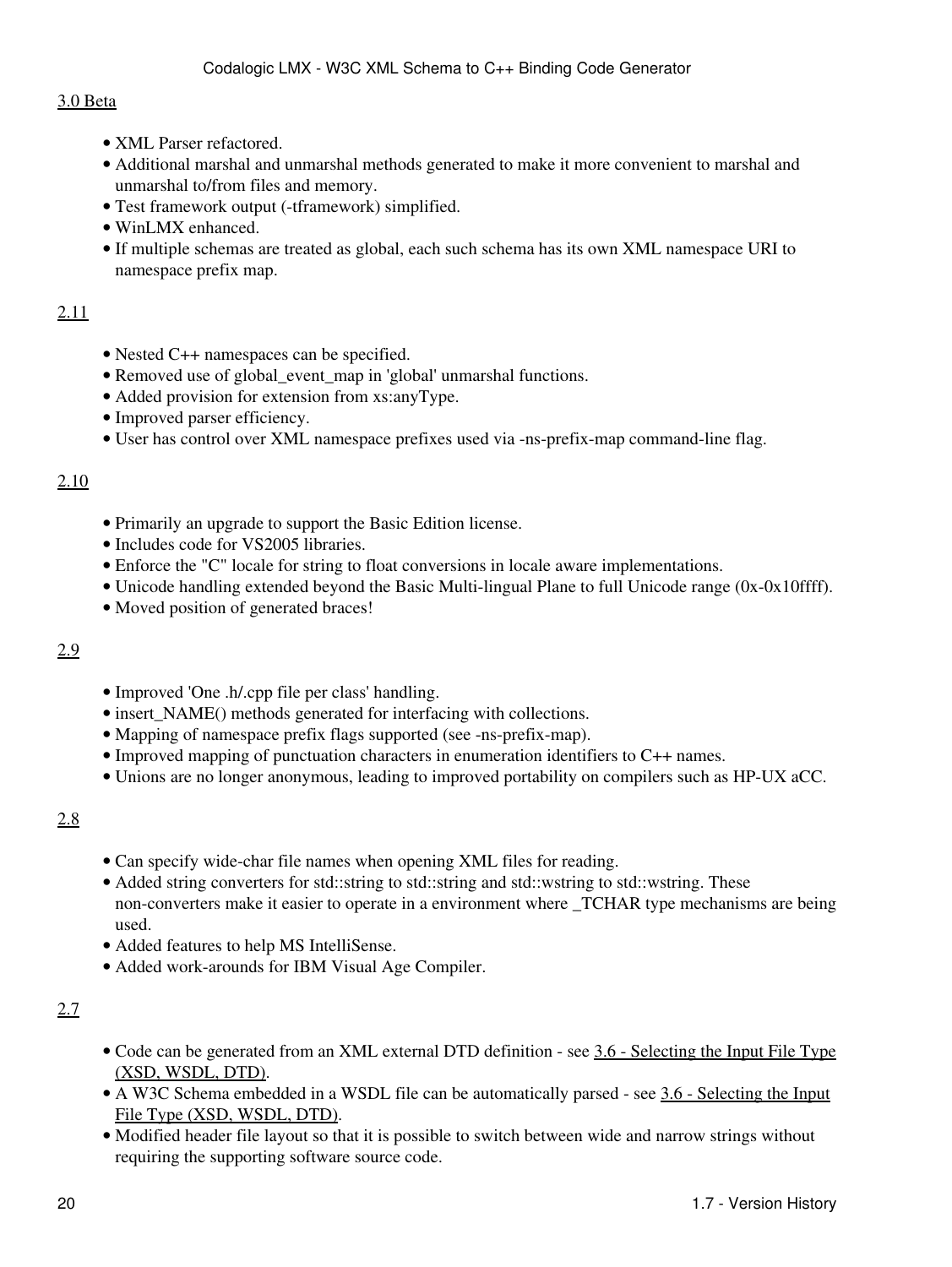- Fixed a bug in the generated code that did a double memory allocation when calling c\_class &get\_class( size\_t index ), causing a memory leak.
- Fixed problem in the generated code when parsing XML instances from schemas that have multiple global elements and have multiple namespaces associated with them.
- Added Imx\_assert() macro to allow customisation of how assertions are handled. The macro is currently mapped directly to assert(), but could be modified to allow throwing exceptions in release code if desired.
- Character entities in entity definitions are now expanded immediately when first parsing, rather than when the entity text is used.

#### 2.6

- Modified constructor initialisation order to remove GCC -Wall warnings.
- Added at() and get( unsigned char [], size\_t ) methods to c\_binary.
- Added functions to convert between wide and narrow strings (and vice versa).
- Added some defaults to switch statements to address compiling with GCC -Wall.
- Fixed problem with single quote appearing in attribute values when parsing xs:any elements.
- Fixed problem with comments that contained no space after the <!-- sequence and contained a / character (e.g. <!--My comment with / char -->).

#### 2.5

- Customized naming of methods now supported see [3.12 Naming of Methods and Variables.](#page-93-2)
- Union simpleType as base of simpleContent now supported.
- Improve recording of code generator options in generated code when WinLMX used.
- c\_xml\_reader destructor made virtual and unused variable removed from c\_big\_int::operator >.

#### 2.4

- Added -multi-file flag to allow one class per file operation.
- WinLMX allows saving of default project settings for easier, more consistent project start up.
- Fixed issue with -output-defaults.

#### 2.3

• Added -no-nested-classes flag to allow specifying that nested classes should not be used.

## <span id="page-26-0"></span>**1.8 - Supported XML Schema Features**

LMX XML C++ Databinder offers industry leading schema feature support for C++ to XML data binding as shown in the following table:

| <b>XML Schema Feature</b> | Supported? |
|---------------------------|------------|
| <b>Schema Handling</b>    |            |
| Import                    | Yes        |
| Include                   | Yes        |
| Redefine                  | Yes        |
| <b>Chameleon Design</b>   | Yes        |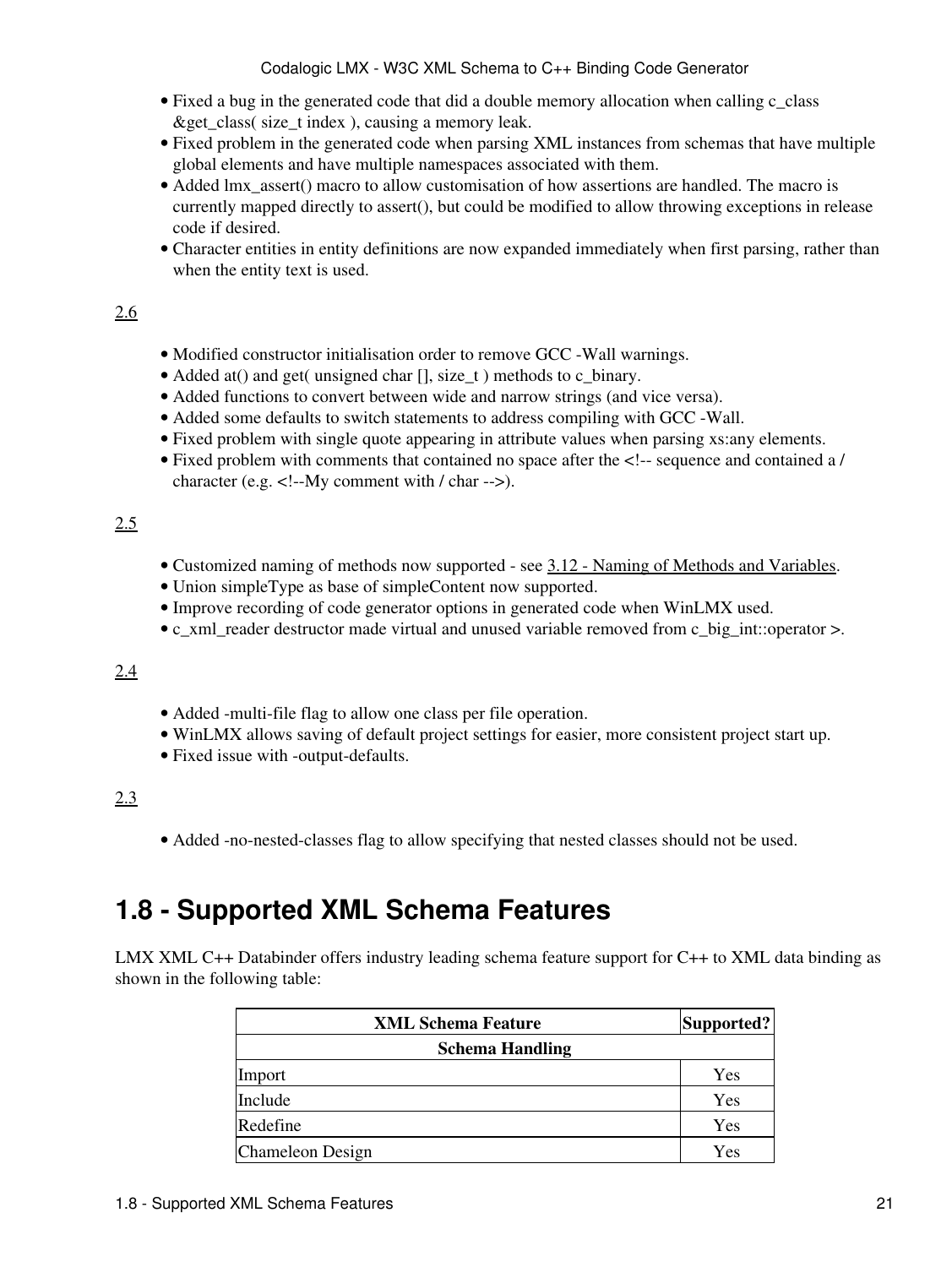| Codalogic LMX - W3C XML Schema to C++ Binding Code Generator |  |  |
|--------------------------------------------------------------|--|--|
|--------------------------------------------------------------|--|--|

| Qualified / Unqualified Elements              | Yes                  |
|-----------------------------------------------|----------------------|
| Qualified / Unqualified Attributes            | Yes                  |
| <b>Types</b>                                  |                      |
| <b>Empty Types</b>                            | Yes                  |
| simpleType                                    | Yes                  |
| complexType / simpleContent                   | Yes                  |
| complexType / complexContent                  | Yes                  |
| Nillable                                      | Yes                  |
| <b>Simple Types &amp; Facets</b>              |                      |
| All Simple Types Supported                    | Yes                  |
| Lists                                         | Yes                  |
| Unions                                        | Partial <sup>1</sup> |
| enumeration                                   | Yes                  |
| Allow reading/writing using enumerated values | Yes                  |
| fractionDigits                                | Yes                  |
| length                                        | Yes                  |
| maxExclusive                                  | Yes                  |
| maxInclusive                                  | Yes                  |
| minExclusive                                  | Yes                  |
| minInclusive                                  | Yes                  |
| maxLength                                     | Yes                  |
| minLength                                     | Yes                  |
| pattern                                       | Yes                  |
| totalDigits                                   | Yes                  |
| whiteSpace                                    | Yes                  |
| List length facets                            | Yes                  |
| default values                                | Yes                  |
| fixed values                                  | Yes                  |
| xs:anyAttribute                               | Yes                  |
| xs: any Attribute namespace validation        | Yes                  |
| xs:anyType                                    | Yes                  |
| Automatic entity substitution (& etc)         | Yes                  |
| Expansion of DTD defined entities             | Yes                  |
| complexType / complexContent                  |                      |
| Sequence                                      | Yes                  |
| Choice                                        | Yes                  |
| All                                           | Yes                  |
| Capture / control order of xs:all             | Yes                  |
| Anonymous Compositors                         | Yes                  |
| xs:any                                        | Yes                  |
| xs:any namespace validation                   | Yes                  |
| Mixed                                         | Partial <sup>2</sup> |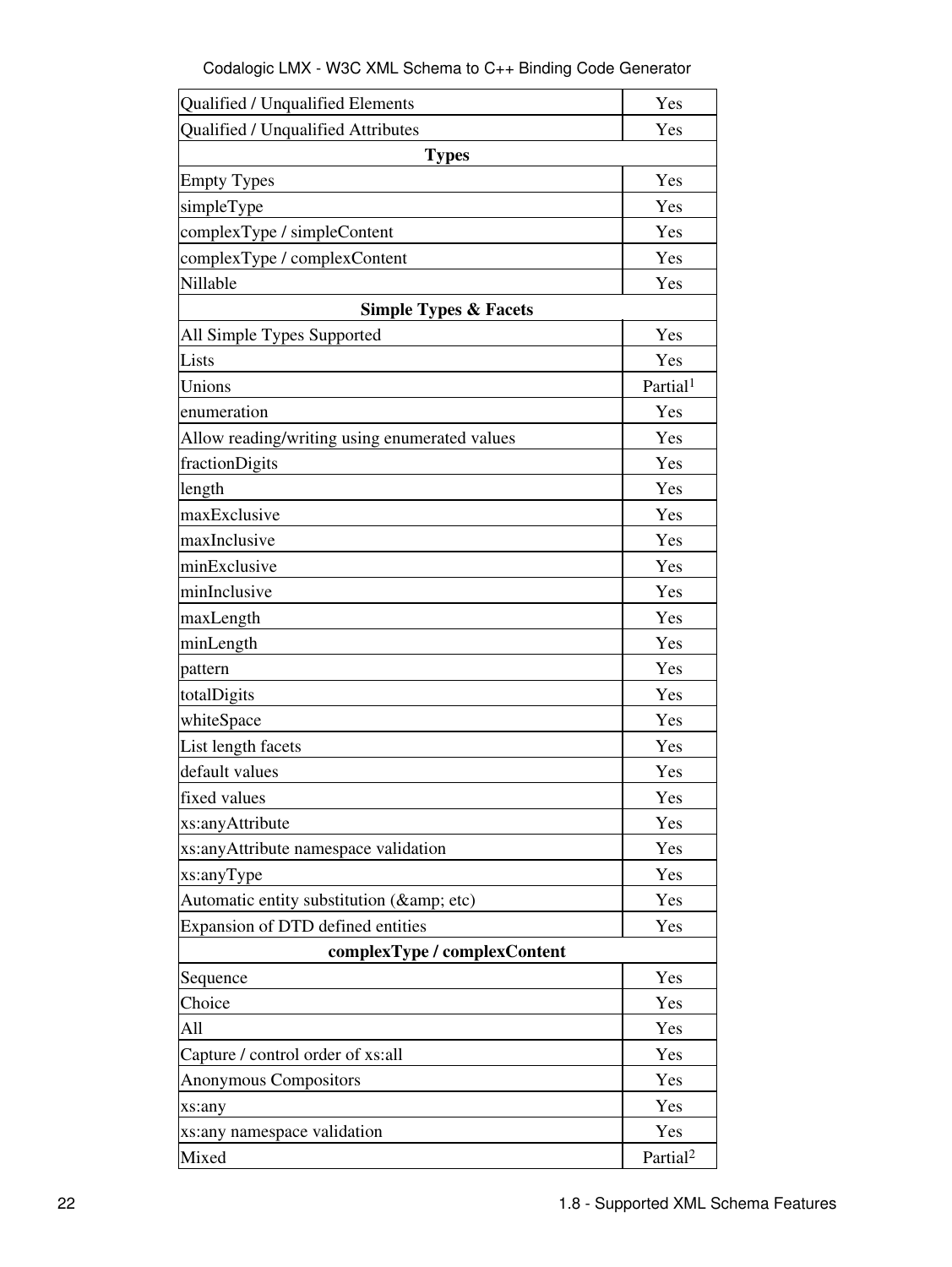| Codalogic LMX - W3C XML Schema to C++ Binding Code Generator |  |  |  |
|--------------------------------------------------------------|--|--|--|
|                                                              |  |  |  |

<span id="page-28-0"></span>

| Extension                                                                             | Yes                 |
|---------------------------------------------------------------------------------------|---------------------|
| Restriction                                                                           | Mostly <sup>3</sup> |
| Polymorphic Extension using xsi:type                                                  | Yes                 |
| Polymorphic Restriction using xsi:type                                                | Yes                 |
| Groups                                                                                | Yes                 |
| <b>Recursive Definitions</b>                                                          | Yes                 |
| Cardinality                                                                           |                     |
| Optional                                                                              | Yes                 |
| Mandatory                                                                             | Yes                 |
| Multiple (0-n, 1-n, m-n, m-unbounded etc.)                                            | Yes                 |
| <b>Miscellaneous</b>                                                                  |                     |
| <b>Attribute Groups</b>                                                               | Yes                 |
| <b>Substitution Groups</b>                                                            | Yes                 |
| Name clash prevention                                                                 | Yes                 |
| UTF-8, UTF-16 (BE & LE), UCS2 (BE & LE), ISO-8859-1                                   | Yes                 |
| Generate code from XML external DTDs                                                  | Yes                 |
| Generate code from Schemas embedded in WSDL files                                     | Yes                 |
| <b>Notes:</b>                                                                         |                     |
| <sup>1</sup> All XML schema Union simpleTypes are stored as strings.                  |                     |
| <sup>2</sup> The contents of an XML schema Mixed type is stored as a string,          |                     |
| including any additional markup.                                                      |                     |
| <sup>3</sup> Some corner cases that don't map cleanly to C++, such as an element that |                     |
| has a child element that is restricted by using a type that is a restriction of       |                     |
| the original type, are not supported.                                                 |                     |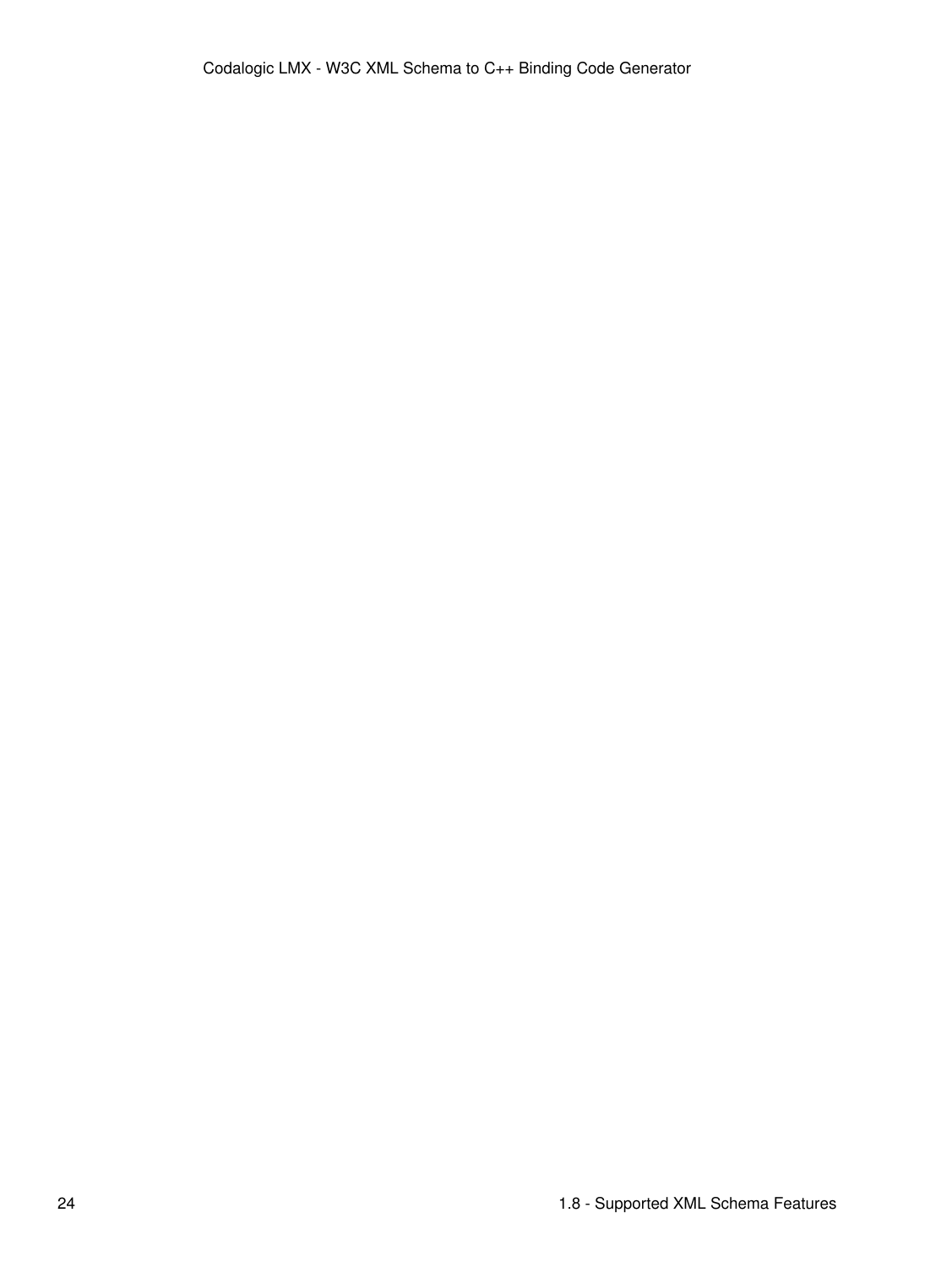# <span id="page-30-0"></span>**2 - Quick Start**

Having installed and licensed your LMX product, you will want to generate code. This section gives a brief introduction to this and will probably be sufficient for the majority of your use of the tool. For more detailed information, see section [3 - In More Depth](#page-56-0).

## <span id="page-30-3"></span><span id="page-30-1"></span>**2.1 - Code Generation**

The LMX code generator can be run on Windows® and Linux platforms. On the Windows platform LMX is available as both a GUI and a command-line version.

The generated code is cross-platform.

## <span id="page-30-2"></span>**2.1.1 - Code Generation Using the Windows Interface**

The Windows® Interface version of LMX makes it easy to use the LMX tool. The Windows version is called WinLMX.

When you start WinLMX, you will see a window displayed that contains a tabbed dialog. You can specify what you want WinLMX to do by selecting the various tabs, and completing the dialog items that are displayed.

The main aspect of configuration is selecting the files to be compiled, and the names of the output files. This is configured using the left-most tab labelled 'Schema Files'. Enter the base schema file in the top-most edit box, and the root of the output files (e.g. 'File' to generate 'File.h' and 'File.cpp') in the bottom-most edit box. The files that the schema imports should be entered into the middle list box by pressing the associated 'Add...' button.

LMX can parse both W3C Schema (XSD) and XML (external) DTD files. LMX can also locate and parse W3C Schema definitions embedded in WSDL files. The parsing that LMX performs depends on the file extension of the base schema file. See [3.6 - Selecting the Input File Type \(XSD, WSDL, DTD\)](#page-71-0) for more information.

When you have completed configuring WinLMX you can save the configuration using the 'File' menu.

To generate code for a configuration, press the 'Compile...' button at the bottom of the window. This will automatically select the 'Compilation Results' tab and display the results of the compilation.

Note that when a configuration file is loaded into WinLMX, the current working directory is set to the path of the configuration file. This allows you to specify relative file names for the schema and output files.

In addition to using the 'File' menu to open configuration files, WinLMX also supports drag and drop.

The configuration files created by WinLMX can be used by the command-line version of LMX. This allows you to develop configuration files using the windows version, and use that configuration in your build strategy with the command-line version. (If the command-line version of LMX is called with a single argument that ends in '.lmxprj' the tool assumes that it is a configuration file. Alternatively, the '-f' command-line option can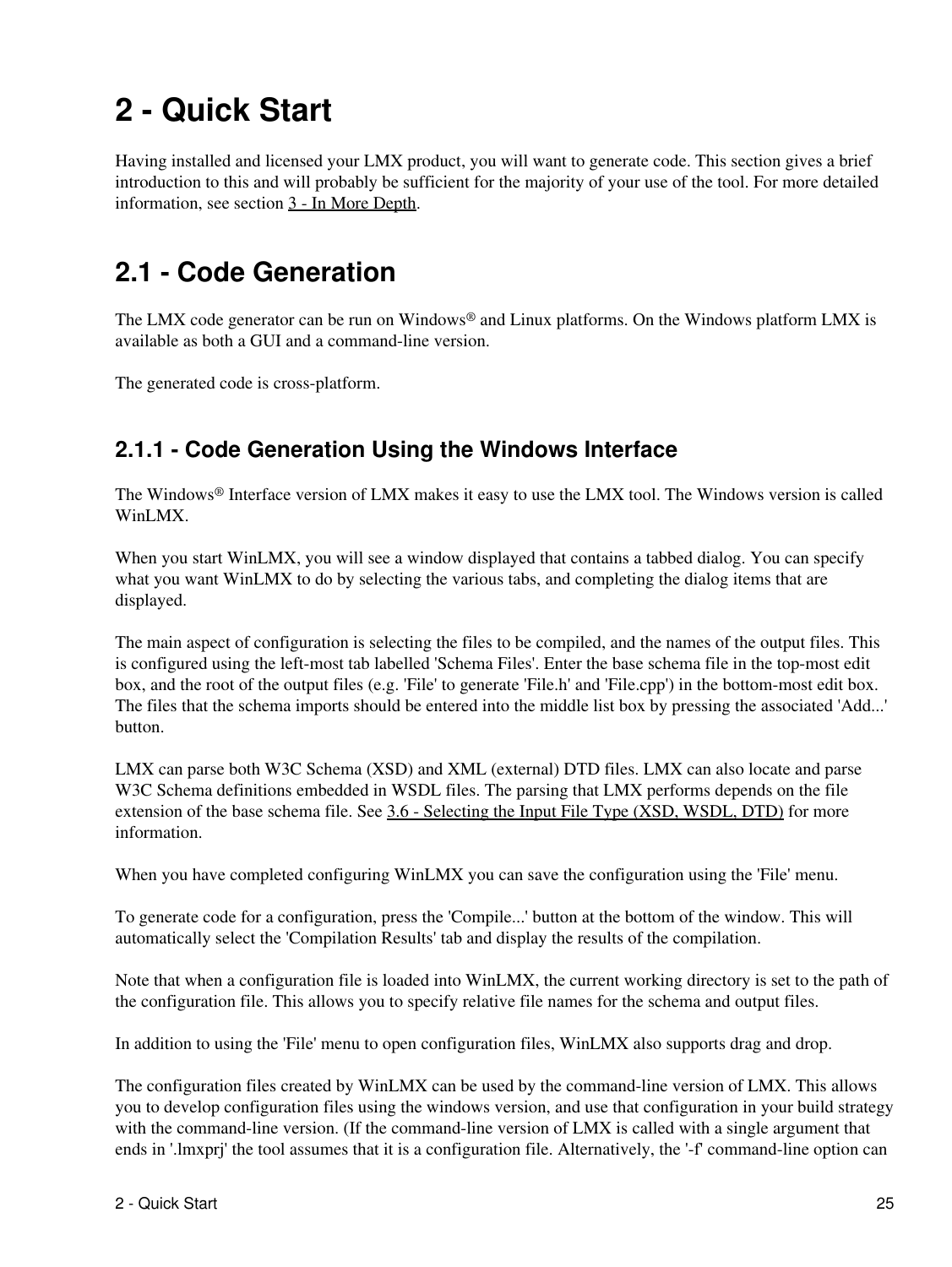be used to specify a configuration file.)

If WinLMX's default project settings are not suitable for your development environment, configure the settings as you would like them and then select the 'File->Save Default New Project' menu item. These settings will then be used when a new project is started, or a '.xsd' file is dragged over WinLMX.

When using a licensed version LMX needs to know the location of the license file. See [1.6 - Licensing &](#page-16-2) [Purchase](#page-16-2) for further information.

### <span id="page-31-1"></span><span id="page-31-0"></span>**2.1.2 - Code Generation Using the Windows (DOS) Command Line Version**

The LMX code generator can be run from a (DOS) command line prompt. This is useful when LMX is used as part of a batch build process such as a nightly build. The basic command line syntax is:

```
lmx [flags] primary-xsd-file *[++ additional-global-xsd-file] *[+ additional-library-xsd-file] outpu
```
The flags are optional and are described in  $3.8$  - Command-line Flags.

The primary-xsd-file is the name of the file that contains the main schema definition. See [3.6 - Selecting the Input File Type \(XSD, WSDL, DTD\)](#page-71-0) for more information on selecting between W3C Schema files, WSDL files and XML external DTD files.

If the primary schema definition references other schemas, these additional schema files are specified on the command line by including the + character, a space, and then the name of the file. Any number of additional schema files can be specified in this way.

If the additional schema files contain global elements that you would like to treat as possible XML instance document elements, then instead of using the + character in front of the schema name as above, use the ++ character sequence. This can be useful when you are generating code for two or more schemas that share common imported schemas.

The last argument specifies the names of the C++ files into which the generated code is to be placed. The LMX code generator will append .cpp to the name specified for the C++ source file, and append .h to the name for the header file.

For example, the command line:

lmx my\_xsd.xsd my\_xsd\_code

will compile the schema specified in my\_xsd.xsd and generate the files my\_xsd\_code.h and my\_xsd\_code.cpp.

If my\_xsd.xsd refers to other schemas, an example command line would be:

lmx my\_xsd.xsd + my\_xsd\_lib\_1.xsd + my\_xsd\_lib\_2.xsd my\_xsd\_code

This will combine the schemas specified in my\_xsd.xsd, my\_xsd\_lib\_1.xsd and my\_xsd\_lib\_2.xsd, and generate the files my\_xsd\_code.h and my\_xsd\_code.cpp.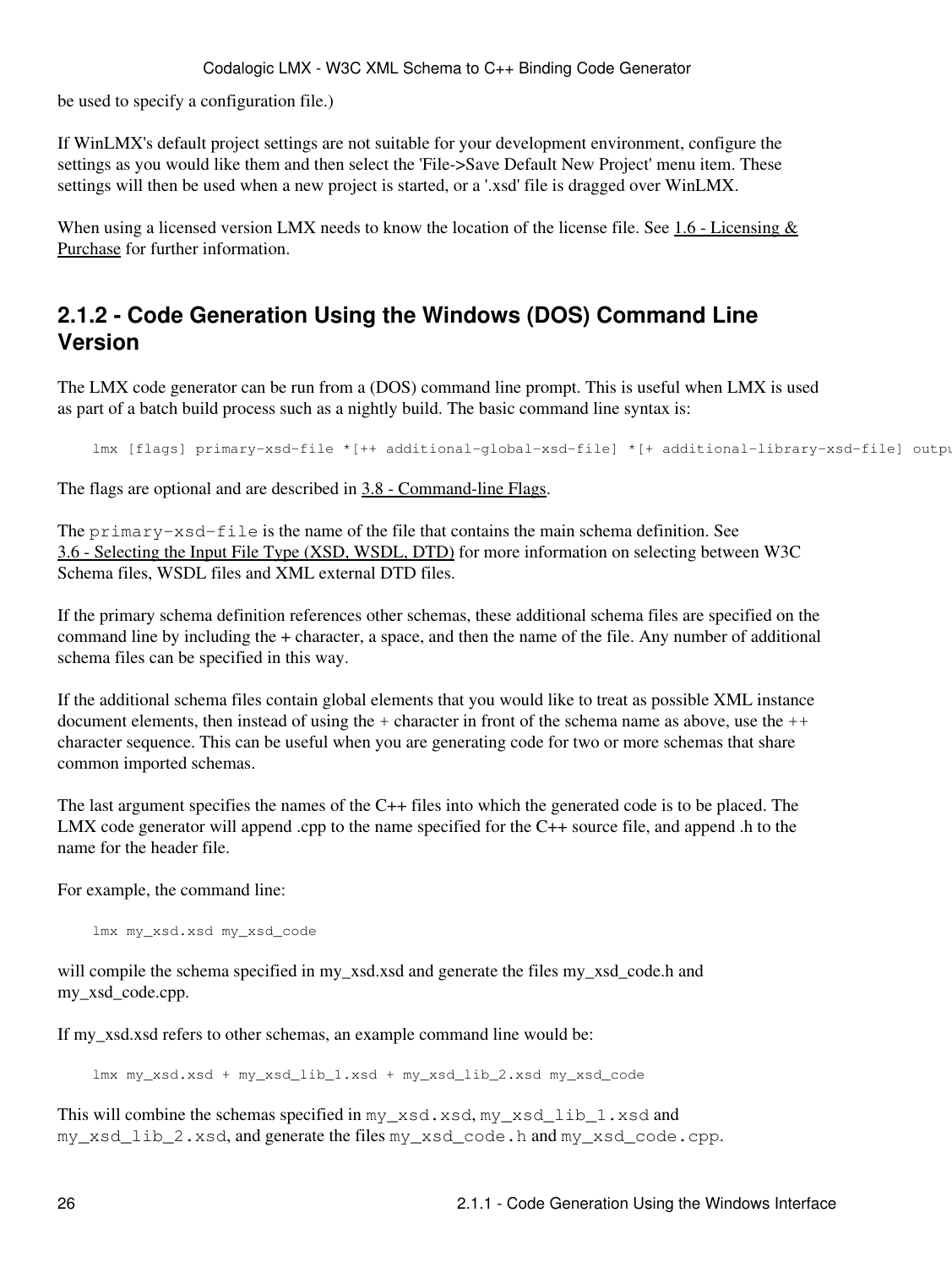If two schemas refer to a common schema, one way to generate code is to use a command line similar to:

lmx my\_xsd\_1.xsd ++ my\_xsd\_2.xsd + my\_xsd\_lib.xsd my\_xsd\_code

(N.B. notice the use of ++ rather than just +.) In this case, in addition to allowing global elements in my\_xsd\_1.xsd to be document level elements in an XML instance, global elements in my\_xsd\_2.xsd will also be treated as candidate document level elements.

LMX has support for command-line shells that provide wildcard expansion (LMX itself does not perform wildcard expansion). A command-line of the form below will treat all files matching  $my\_xsd.*$ . xsd as additional-library-xsd-files. Only files not already mentioned on the command-line are treated as additional-library-xsd-files. Therefore, in the example below, my\_xsd\_1.xsd will not be treated as an additional-library-xsd-file even though it matches the wildcard, because it is explicitly named earlier on the command-line.

```
 lmx my_xsd_1.xsd + my_xsd_*.xsd my_xsd_code
```
When using a licensed version the LMX executable needs to know the location of the license file. See [1.6 - Licensing & Purchase](#page-16-2) for further information.

#### <span id="page-32-0"></span>**2.1.3 - Code Generation Using the Linux Command Line Version**

The operation of the Linux command-line version is the same as the Windows (DOS) command-line version as described in [2.1.2 - Code Generation Using the Windows \(DOS\) Command Line Version](#page-31-1), except that the executable is called 'linmx'. Hence the basic command-line syntax becomes:

linmx [flags] primary-xsd-file \*[++ additional-qlobal-xsd-file] \*[+ additional-library-xsd-fi

For example:

linmx my\_xsd.xsd my\_xsd\_code

When using a licensed version the LMX executable needs to know the location of the license file. See [1.6 - Licensing & Purchase](#page-16-2) for further information.

## <span id="page-32-2"></span><span id="page-32-1"></span>**2.2 - C++ Compiling and Linking**

An LMX project consists of three different types of source code.

- Code generated by the LMX code generator.
- The LMX Runtime Supporting Software. This is code common to all LMX projects and consists of the low level XML parser and type classes. The .cpp source files for this code are located in the supporting-software/src sub-directory of the installation, and the .h header files are located in the supporting-software/include sub-directory.
- The code written by you that interfaces to the LMX generated code.

The simplest solution is to include the source code of all three types of code directly into your project. This is the quickest and easiest solution for the evaluation phase. However, you may choose to compile the different types of code separately into libraries or Windows DLLs. The following sections give guidance on how to do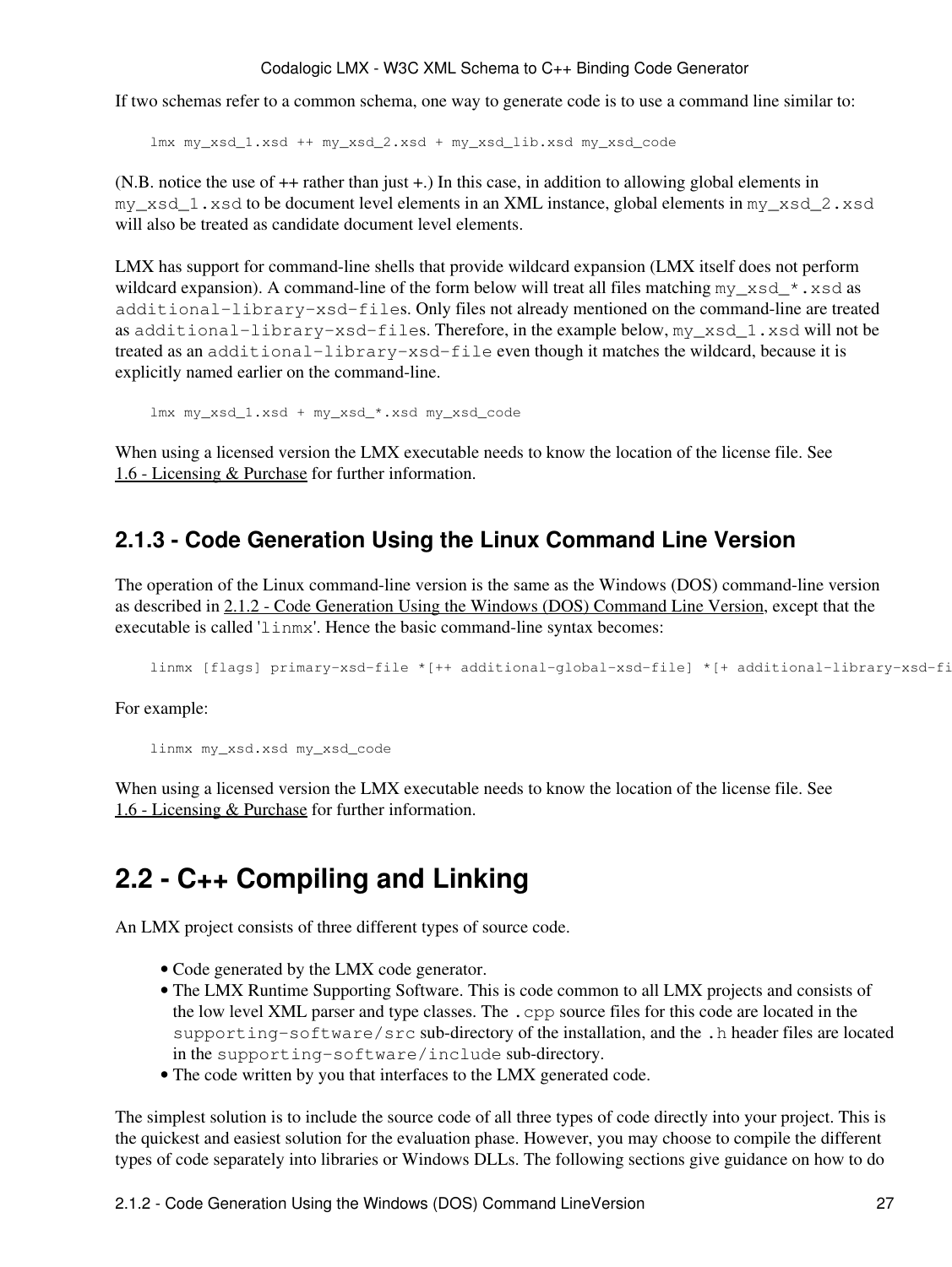this, although note that there are many different ways in which you may choose to partition the code.

## <span id="page-33-0"></span>**2.2.1 - Compiling the Runtime Supporting Software Source Code**

As mentioned above, the Runtime Supporting Software is common to all LMX based projects. The .cpp source files for this code are located in the supporting-software/src sub-directory of the installation, and the .h header files are located in the supporting-software/include sub-directory.

The set of source files you need for your build will depend on your requirements:

- Imxparse.cpp contains the low-level XML parser and related code. Almost all LMX projects will need this file.
- lmxtypes.cpp contains the LMX type classes. Most projects will use this file, although there is the option to provide your own alternative.
- lmxregex.cpp and lmxunicode.cpp are needed if you have not disabled regular expression handling in your build and you don't want to use your own variant of these (see [3.23 - Pattern Facet](#page-112-1) [Handling Customization\)](#page-112-1).
- lmxsoap.cpp may be included if you wish to use LMX's SOAP functionality.
- lmxwinhttp.cpp can optionally be included if you wish to use LMX's Windows HTTP functionality. (Note that  $lmx\text{winhttp.cpp}$  is Windows specific and will not compile on other platforms. We recommend using libraries such as Linux's libcurl on other platforms.)

During the build process, these files will require access to the Supporting Software include files, typically located in the supporting-software/include sub-directory of the installation. (Note that you might want to move the various files out of their default location when building a library so that you can more easily place them under version control.)

The exact process of building the source code will depend on your platform. The simplest approach is to directly include the various source files in with your main project or makefile. (Note that if you use the Visual Studio DLL C Runtime, the LMX code assumes by default that ultimately you will put the supporting software code in its own DLL. As a result, if you include it directly in your project you will get LNK4217: locally defined symbol warnings (or similar). In initial evaluation you can either ignore these warnings, or include LMX\_WANT\_DLL=0 in the Preprocessor Definitions of your project settings.)

The Windows version of LMX includes a batch file called build-libs.bat in the supporting-software/src sub-directory of the installation that can be used to build the source code into static .lib files and dynamic .dll files. This batch file should be run inside a Visual Studio Command Prompt window. If you choose to build the files within the default  $c:\Per{\circ}$  Files LMX directory location then you will need to run the Visual Studio Command Prompt as an Administrator. Read the comments in build-libs.bat for further details on how to customize the build to your needs.

Note that to build the supporting software using  $build-1ibs$ . bat on Visual Studio 2015, 2017 & later, you need to ensure that the Windows SDK component of the Visual Studio installation process has been included. (If not you can modify your Visual Studio configuration by re-running the Visual Studio installer.)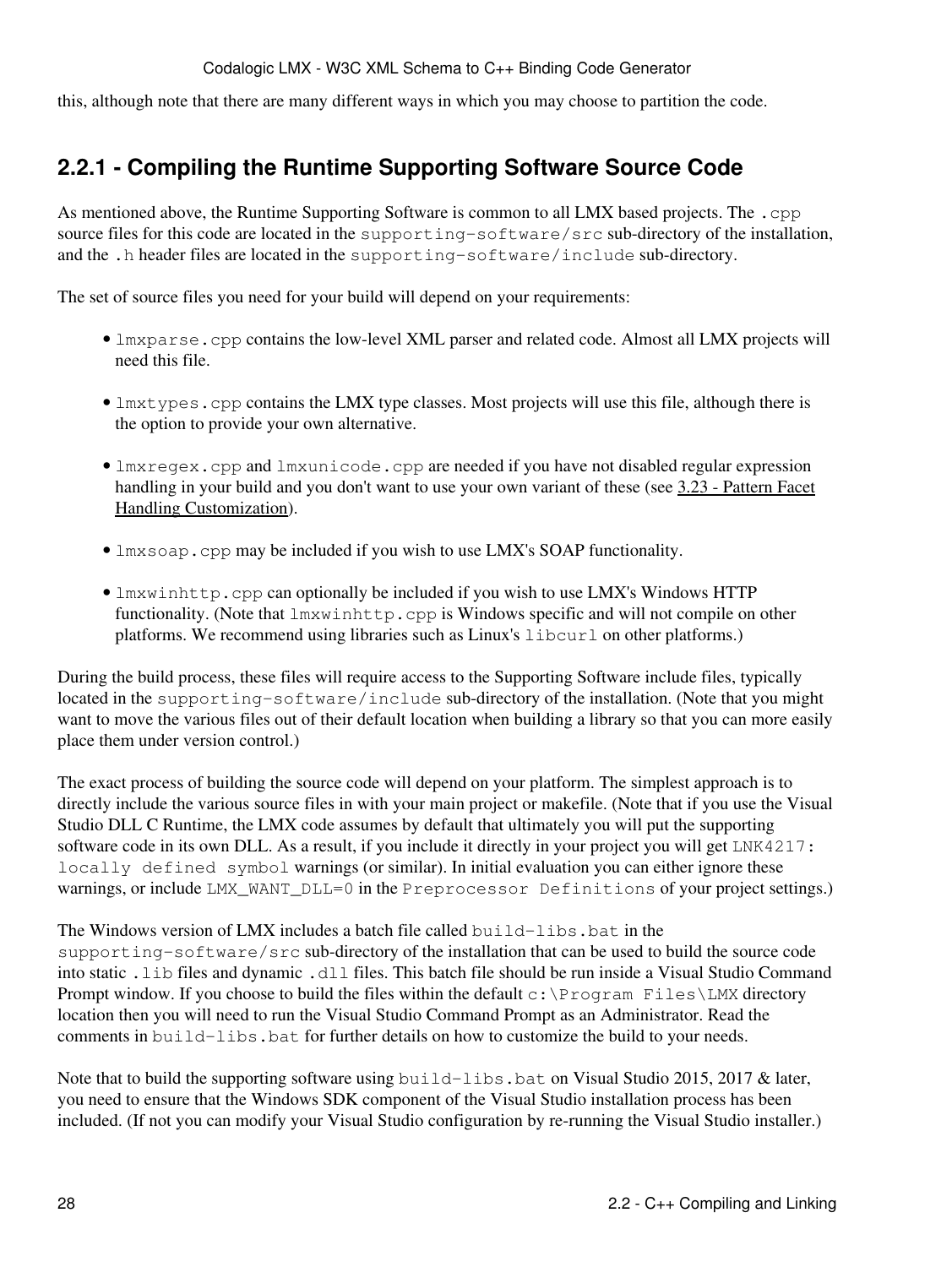As you may notice from the build-libs. bat batch file, if you wish to build the Supporting Software Source Code into your own DLL, you need to configure your project to define LMX\_MAKE\_DLL (i.e. "Project->Properties->Configuration Properties->C/C++->Preprocessor->Preprocessor Definitions" includes LMX MAKE  $DLL$ ;.) and also define LMX RT SOURCE (the value is not important in this latter case). (For versions prior to version 6.1 of LMX or if you only want part of the LMX Supporting Software in a DLL, instead of defining LMX\_RT\_SOURCE, define LMX\_PARSE\_SOURCE, LMX\_TYPES\_SOURCE, and LMX\_REGEX\_SOURCE.)

If the Supporting Software Source Code has been built into a DLL and you which to combine the DLL with other code then you need to configure the project that references the DLL to define LMX\_WANT\_DLL to 1.

The Linux version of LMX includes a makefile called MakefileLMXlib that can be used as a starting point for writing a makefile for building the Supporting Software into a static or shared library.

## <span id="page-34-0"></span>**2.2.2 - Compiling the Generated Code**

The code generated by LMX will need access to the Supporting Software include files, typically located in the supporting-software/include sub-directory of the installation, in order to compile.

If you wish to build the generated code into a DLL, you need to configure your project to define LMX\_MAKE\_DLL (i.e. "Project->Properties->Configuration Properties->C/C++->Preprocessor->Preprocessor Definitions" includes LMX\_MAKE\_DLL;).

If the generated code has been built into a DLL and you which to combine the DLL with other code then you need to configure the project that references the DLL to define LMX\_WANT\_GEN\_IMPORT\_DLL to 1.

## <span id="page-34-1"></span>**2.2.3 - Compiling Your Code to Use LMX Code**

To compile your code so that it can use the LMX generated code and Runtime Support Software your code will need to have access to the generated header file. For example, if the LMX generated header file is generated.h, then you will need to include the following lines in your .cpp file:

#include "generated.h"

If your code performs 'advanced' forms of marshaling and unmarshaling by calling the generated marshal() and unmarshal() methods directly (see [3.5 - Marshaling \(advanced forms\)](#page-69-1) and [3.2 - Unmarshaling \(advanced forms\)](#page-58-4)), then you will need to include both the LMX generated .h file and the LMX parser header file;  $l$ mxparse.h. For example:

```
 #include "generated.h"
 #include "lmxparse.h"
```
(If you choose to configure LMX to generate multiple header files (e.g. one header file per class), you should substitute the line #include "generated.h" mentioned above as appropriate.)

The generated header file will need access to the Runtime Supporting Software header files, typically located in the supporting-software/include sub-directory of the installation.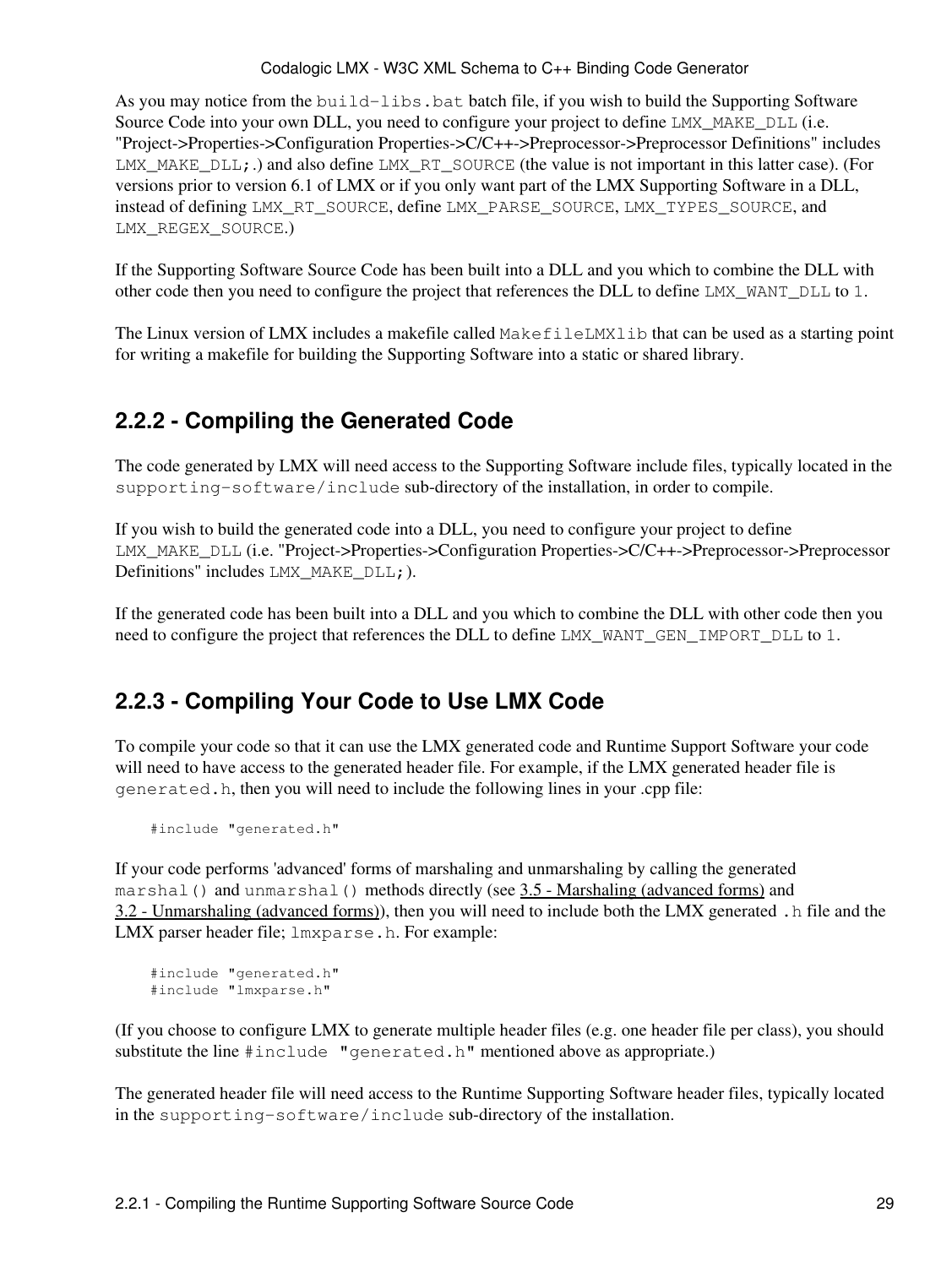If the Runtime Supporting Software Source Code has been built into a DLL and you wish to combine it with your code then you need to configure your code sub-project to define LMX\_WANT\_DLL to 1.

If the generated code has been built into a DLL and you wish to combine it with your code then you need to configure your code sub-project to define LMX\_WANT\_GEN\_IMPORT\_DLL to 1.

## <span id="page-35-1"></span><span id="page-35-0"></span>**2.3 - Unmarshaling (simple form)**

Unmarshaling is the process of reading in XML and converting it to C++ objects. LMX can parse UTF-8, UTF-16 (big and little endian), ISO-10646-UCS-2 (big and little endian), ISO-8859-1 (aka Latin-1), and US-ASCII. The source XML can either be in an in-memory data buffer, or a file.

For the class generated at the top of the class hierarchy (e.g. c\_root) LMX generates convenience functions to help the marshaling and unmarshaling process. These functions are not generated for other classes in order to reduce generated code size. This section first presents the method for unmarshaling using these convenience methods. Later in the section an alternative method of unmarshaling is presented, which can be used with other classes. Additionally, advanced unmarshaling techniques are presented in [3.2 - Unmarshaling \(advanced](#page-58-4) [forms\)](#page-58-4).

To read XML from a std:: string, code similar to the following can be used:

```
// Allocate somewhere to store any error code that the unmarshaling may 
// produce
 lmx::elmx_error result;
 lmx::s_debug_error error_detail;
// Construct an object from the XML contained in the std::string 
// xml_message_data_string and store the result code of the 
// unmarshaling in the 'result' variable.
const c_generated_xsd_root_class top_object(
                                     xml_message_data_string, 
                                     &result,
                                     &error_detail );
// If the 'result' variable indicates that all is OK, interact with the
// object.
if('result == lmx::ELMX_OK') {
    // Work with unmarshalled data...
```
The error detail argument is optional, so the following code is also valid if detailed error information is not required:

```
 lmx::elmx_error result;
const c_generated_xsd_root_class top_object(
                                    xml_message_data_string, 
                                     &result );
if( result == lmx::ELMX OK )
 {
    // Work with unmarshalled data...
```
To read XML from an in-memory buffer, where xml\_message\_data\_buffer is of type const char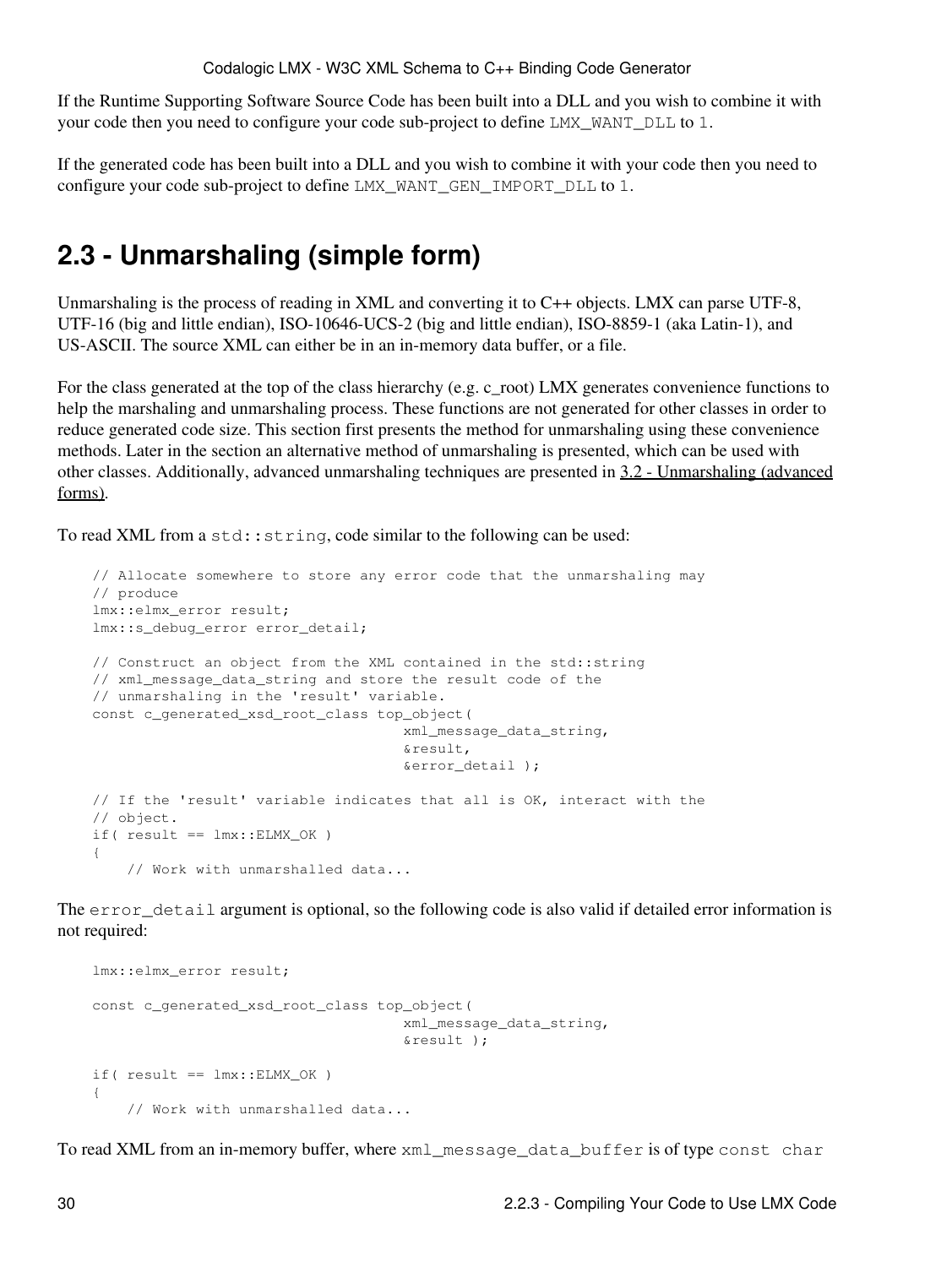\* or similar, code similar to the following can be used:

```
// Allocate somewhere to store any error code that the unmarshaling may 
// produce
 lmx::elmx_error result;
 lmx::s_debug_error error_detail; // Using error_detail is optional
// Construct an object from the XML contained in the memory located at 
// xml_message_data_buffer and store the result code of the unmarshaling in 
// the 'result' variable.
const c_generated_xsd_root_class top_object(
                                     xml_message_data_buffer, 
                                     number_of_bytes_in_buffer,
                                     &result,
                                     &error_detail ); // error_detail is optional
// If the 'result' variable indicates that all is OK, interact with the
// object.
if( result == lmx::ELMX OK )
 {
    // Work with unmarshalled data...
```
To read XML from a file, code similar to the following can be used (which doesn't use the option to retrieve detailed error information):

```
// Allocate somewhere to store any error code that the unmarshaling may 
// produce
 lmx::elmx_error result;
// Construct an object from the XML contained in the file 'c:/myxml.xml'
// and store the result code of the unmarshaling in the 'result' variable.
const c_generated_xsd_root_class top_object( "c:/myxml.xml", &result );
// If the 'result' variable indicates that all is OK, interact with the
// object.
if('result == lmx::ELMX OK) {
    // Work with unmarshalled data...
```
Convenience methods are also generated to unmarshal instances corresponding to  $x_s$ : any constructs that have previously been unmarshalled from an XML instance. This can be done using code similar to the following:

```
// Allocate somewhere to store any error code that the unmarshaling may 
// produce
 lmx::elmx_error result;
// Construct an object from the XML corresponding to an xs:any instance
// unmarshalled from a previous unmarshaling run.
const c generated xsd root class top object(
                           my_previously_unmarshaled_object.get_any(), 
                           &result );
// If the 'result' variable indicates that all is OK, interact with the
// object.
if( result == lmx::ELMX_OK )
 {
    // Work with unmarshalled data...
```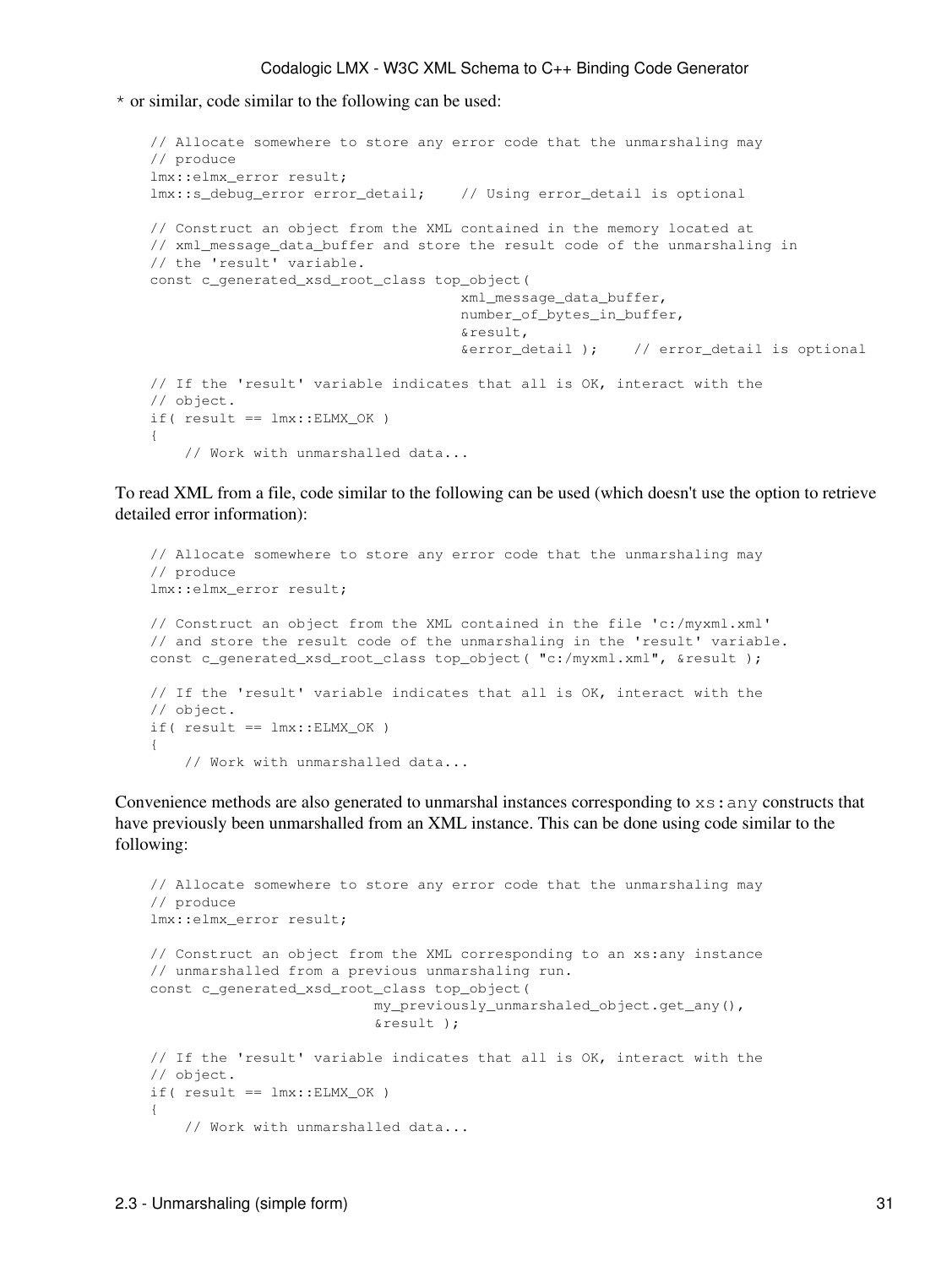where the get any () method is described in [2.5.10 - Singular xs:any C++ Interface](#page-49-0) and [2.5.12 - Multiple](#page-51-0) [xs:any C++ Interface](#page-51-0).

If it is not convenient to unmarshal at the time the object is constructed (for example, if the object is a static global store of the application's user preferences) then the following methods can be used.

To read XML from a std:: string, code similar to the following can be used:

```
// Create an instance of the class
 c_generated_xsd_root_class top_object;
// ... additional code ...
// Use the unmarshal method, giving the std::string to read from
lmx:relmx_error result = top_object.unmarshal( xml_message_data_string );
// If unmarshaling was successful, interact with the object
if( result == lmx::ELMX_OK )
 {
    // Work with unmarshalled data...
```
To read XML from an in-memory buffer (of type const char \* or similar), code similar to the following can be used:

```
// Create an instance of the class
 c_generated_xsd_root_class top_object;
// ... additional code ...
// Use the unmarshal method, giving the details of the memory to read from
 lmx::elmx_error result = top_object.unmarshal( xml_message_data_buffer, 
                                    number of bytes in buffer );
// If unmarshaling was successful, interact with the object
if('result == lmx::ELMX_OK') {
    // Work with unmarshalled data...
```
#### To read XML from a file:

```
// Create an instance of the class
 c_generated_xsd_root_class top_object;
// ... additional code ...
// Use the unmarshal method, giving the details of the file to read from
 lmx::elmx_error result = top_object.unmarshal( "c:\\myxml.xml" );
// If unmarshaling was successful, interact with the object
if('result == lmx::ELMX_OK') {
    // Work with unmarshalled data...
```
If you wish to unmarshal from an object for which the convenience functions were not generated, then you can use the unmarshal template functions that are defined in lmxparse.h. In this case the code form is:

```
- for XML in a std::string:
```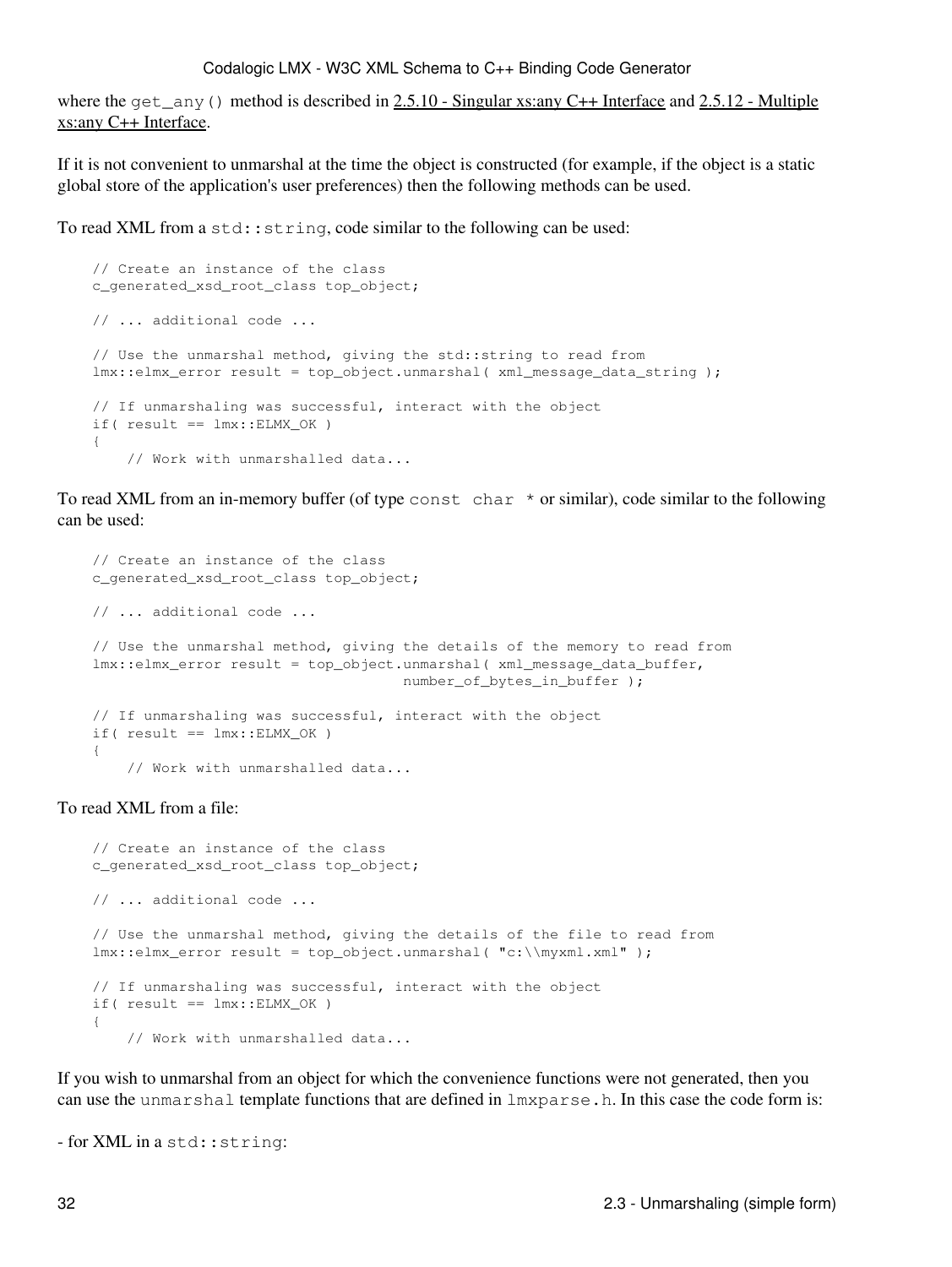```
// Create an instance of the class
 c_generated_class an_object;
// Use the template unmarshal method, giving the details of the memory to
// read from
 lmx::elmx_error result = lmx::unmarshal( &an_object, 
                                           xml_message_data_string );
// If unmarshaling was successful, interrogate the object
if( result == lmx::ELMX OK )
 {
    // Work with unmarshalled data...
```
- for XML in memory:

```
// Create an instance of the class
 c_generated_class an_object;
// Use the template unmarshal method, giving the details of the memory to
// read from
 lmx::elmx_error result = lmx::unmarshal( &an_object, xml_message_data_buffer, 
                                     number_of_bytes_in_buffer );
// If unmarshaling was successful, interrogate the object
if( result == lmx::ELMX_OK )
 {
    // Work with unmarshalled data...
```
- for XML in a file:

```
// Create an instance of the class
 c_generated_class an_object;
// Use the unmarshal method, giving the details of the file to read from
lmx:elmx error result = lmx::unmarshal( &an object, "c:\\myxml.xml" );
// If unmarshaling was successful, interrogate the object
if('result == lmx::ELMX_OK') {
    // Work with unmarshalled data...
```
For information on how to diagnose errors, particularly during debugging, when using these convenience methods, see [3.16.4 - Collecting Debug Error Information when using Convenience Methods](#page-105-0).

As mentioned previously, additional unmarshaling techniques are described in [3.2 - Unmarshaling \(advanced](#page-58-0) [forms\)](#page-58-0).

## <span id="page-38-0"></span>**2.4 - Marshaling (simple form)**

Marshaling is the process converting the C++ object content into XML data.

For the class generated at the top of the class hierarchy (e.g. c\_root) LMX generates convenience functions to help the marshaling and unmarshaling process. These functions are not generated for other classes in order to reduce generated code size. This section first presents the method for marshaling using these convenience methods. Later in the section an alternative method of marshaling is presented, which can be used with other classes. Additionally, advanced marshaling techniques are presented in [3.5 - Marshaling \(advanced forms\)](#page-69-0).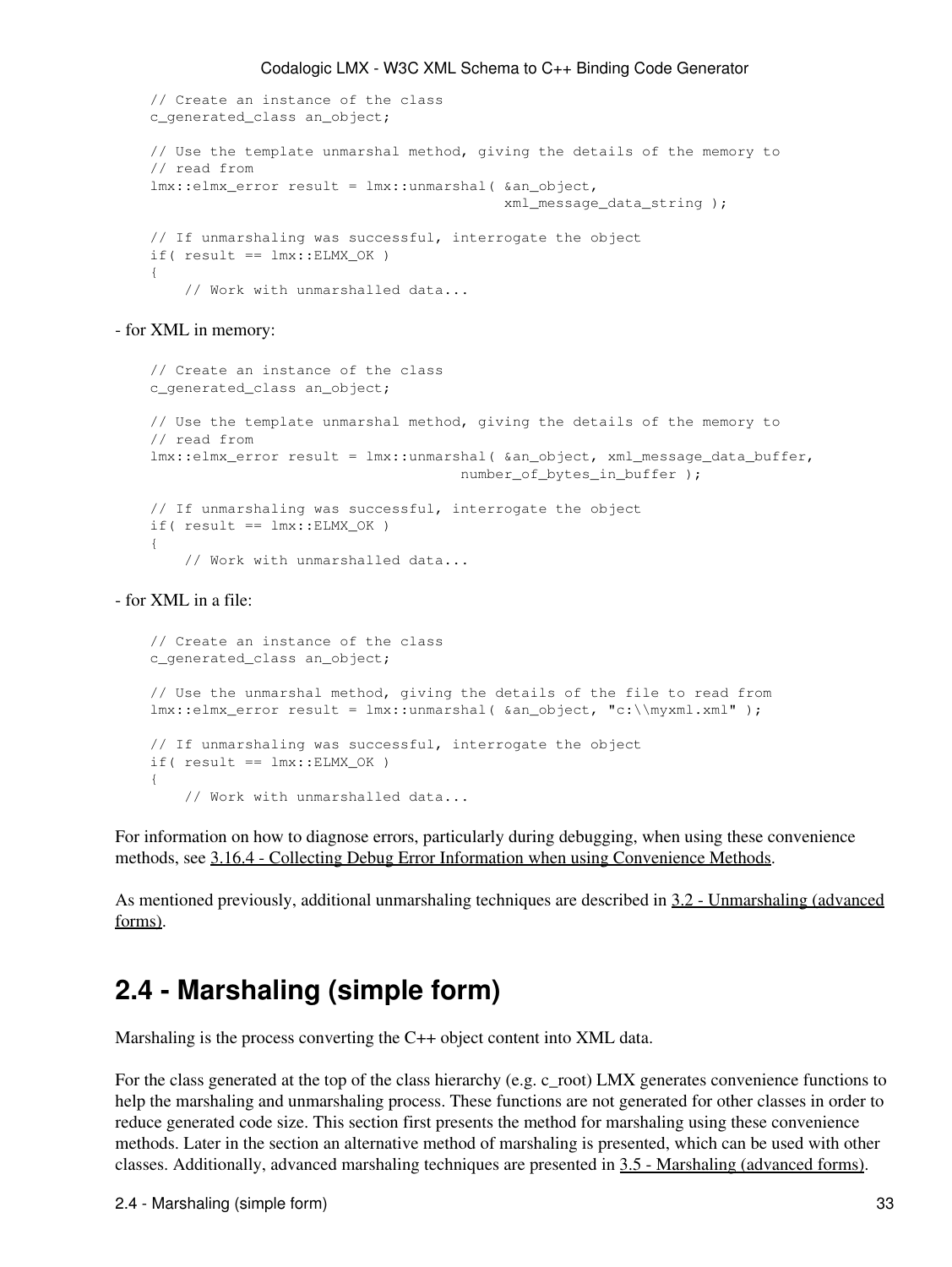A typical section of marshaling code for writing the XML to a string looks as follows:

```
// Create an instance of the class
 c_generated_xsd_root_class top_object;
// ... Populate and manipulate top_object ... 
// Allocate a string in which to store the marshalled XML
std::string my_string;
// Marshal the object to the string
 top_object.marshal( &my_string );
```
The equivalent code for writing to a file is as follows:

```
// Create an instance of the class
        c_generated_xsd_root_class top_object;
       // ... Populate and manipulate top_object ... 
       // Marshal the object to the file "c:\myxml.xml"
       if( top_object.marshal(C:\\inftyfile.xml" ) != lmx::ELMX_OK )
        {
           // Something went wrong!
 }
```
If you wish to marshal an object for which the convenience functions are not generated, then you can use the marshal template functions defined in  $lmxparse.h$ . In this case, the code for marshaling to string is:

```
// Create an instance of the class
 c_generated_class an_object;
// ... Populate and manipulate an_object ... 
// Allocate a string in which to store the marshalled XML
 std::string my_string;
// Marshal the object to the string
 lmx::marshal( an_object, &my_string );
```
and the code for marshaling to a file is:

```
// Create an instance of the class
        c_generated_class an_object;
       // ... Populate and manipulate an_object ... 
       // Marshal the object to the file "c:\myxml.xml"
       if( lmx::marshal( an_object, "c:\\myfile.xml" ) != lmx::ELMX_OK )
        {
           // Something went wrong!
 }
```
As in the unmarshalling case, for information on how to diagnose errors, particularly during debugging, when using these convenience methods, see [3.16.4 - Collecting Debug Error Information when using Convenience](#page-105-0) [Methods](#page-105-0).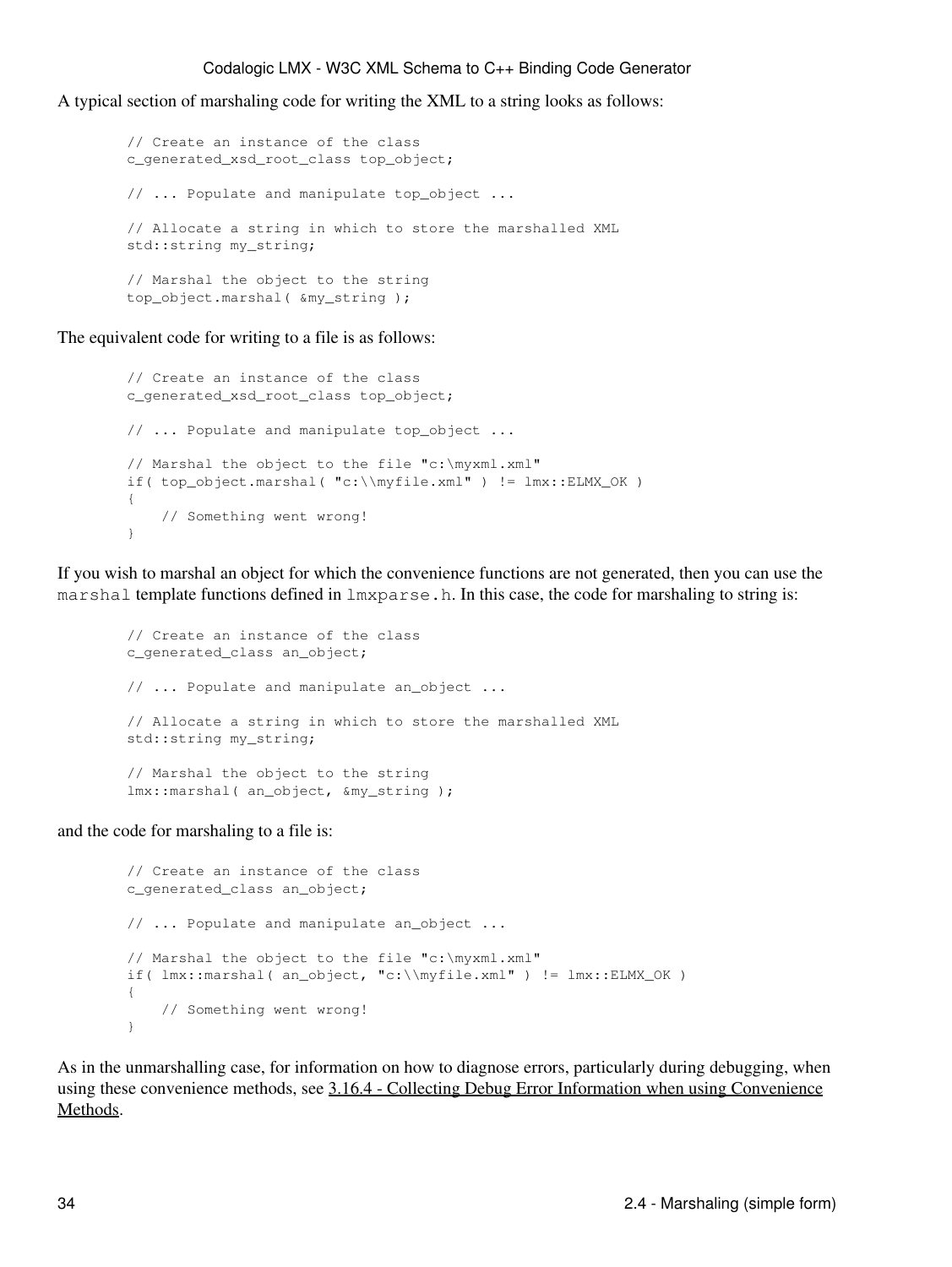As mentioned previously, additional marshaling techniques are described in [3.5 - Marshaling \(advanced](#page-69-0) [forms\)](#page-69-0).

## <span id="page-40-0"></span>**2.5 - Accesing the Data in the Generated Classes**

The C++ class interface to a generated item is independent of whether the item is an element or an attribute. Hence the difference between these two forms is abstracted away. The term 'item' is used here to refer to either an element or an attribute.

An interface to an item depends in one respect on whether an item is:

- empty.
- a simpleType.
- a complexType.
- xs:anyAttribute.
- xs:any.

The other aspect that affects the interface is whether the item is:

- Singular minOccurs = maxOccurs = 1, or a required attribute.
- Optional minOccurs = 0, maxOccurs = 1, or a normal attribute.
- Multiple maxOccurs > 1 (or unbounded), or a list.

A further consideration for optional items is whether the item is in an xs:choice construct.

There are also special functions to interface with enumerated values, and additional functions to interface to complex types that are polymorphic.

The following sections describe the interface for each of these combinations. Throughout the discussion, the string NAME is used to represent the name given to the item.

An element of type xs:any will by default have the NAME part of the method name set to any. However, if there is more than one xs:any element in a complex type, or another element is named any, numbers will be appended to the name to provide differentiation.

## **2.5.1 - Singular Empty Type C++ Interface**

No interface is generated.

## **2.5.2 - Optional Empty Type C++ Interface**

If the item is not in an xs:choice, the following method is generated:

```
void set NAME();
       Marks the item NAME as present.
```

```
bool isset_NAME() const;
```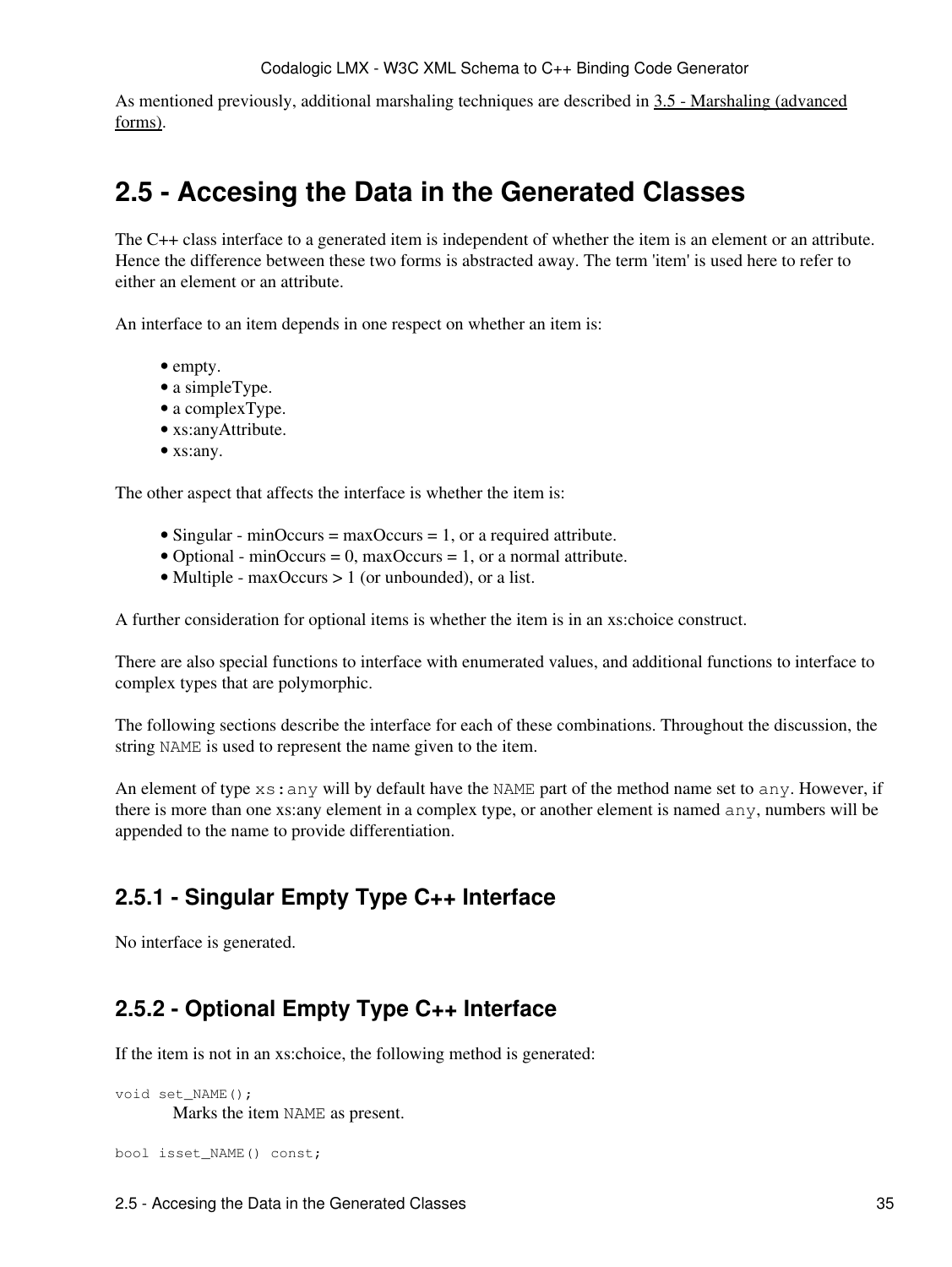Returns true if the item NAME is present, and false otherwise.

```
void unset_NAME();
```
Marks the item NAME as not present.

If the item is allowed in an xs:choice, but not present, the getchosen() method returns <class name>::e\_choice\_not\_set.

## <span id="page-41-0"></span>**2.5.3 - Singular Simple Type C++ Interface**

Note that for the interface to list types, see [2.5.5 - Multiple Simple Type and List Simple Type C++ Interface.](#page-42-0)

```
<return type> get_NAME() const;
```
Return either the value of item NAME or a reference to NAME depending on the particular type.

```
<non-const ref to type> get_NAME();
```
Generated if the type of NAME is a compound class such as for xs:date. Returns a non-const reference to NAME.

```
void set_NAME( simple_type );
       Set item NAME to the specified value.
```
If the type has enumerations, the following additional methods are generated:

```
elmx_enums getenum_NAME() const;
       Returns the enumerated constant corresponding to the value of item NAME.
```

```
bool setenum_NAME( elmx_enums );
```
Sets the value of item NAME to the value corresponding to the specified enumerated constant. true is returned if the value is correctly set, and false otherwise.

If a simple type is nillable, then it is treated as complex type / simple content. Thus the interaction with nillable types is discussed below.

### <span id="page-41-1"></span>**2.5.4 - Optional Simple Type C++ Interface**

(Note: See [2.5.5 - Multiple Simple Type and List Simple Type C++ Interface](#page-42-0) for the interface to list types.) The Optional Simple Type has the same methods as defined in [2.5.3 - Singular Simple Type C++ Interface](#page-41-0), plus the following methods:

If the item is not in an xs:choice, the following methods are generated:

```
bool isset_NAME() const;
```
Returns true if the item NAME is present, and false otherwise.

```
void unset_NAME();
```
Marks the item NAME as not present.

If the item is allowed in an xs:choice, but not present, the getchosen () method returns <class name>::e\_choice\_not\_set.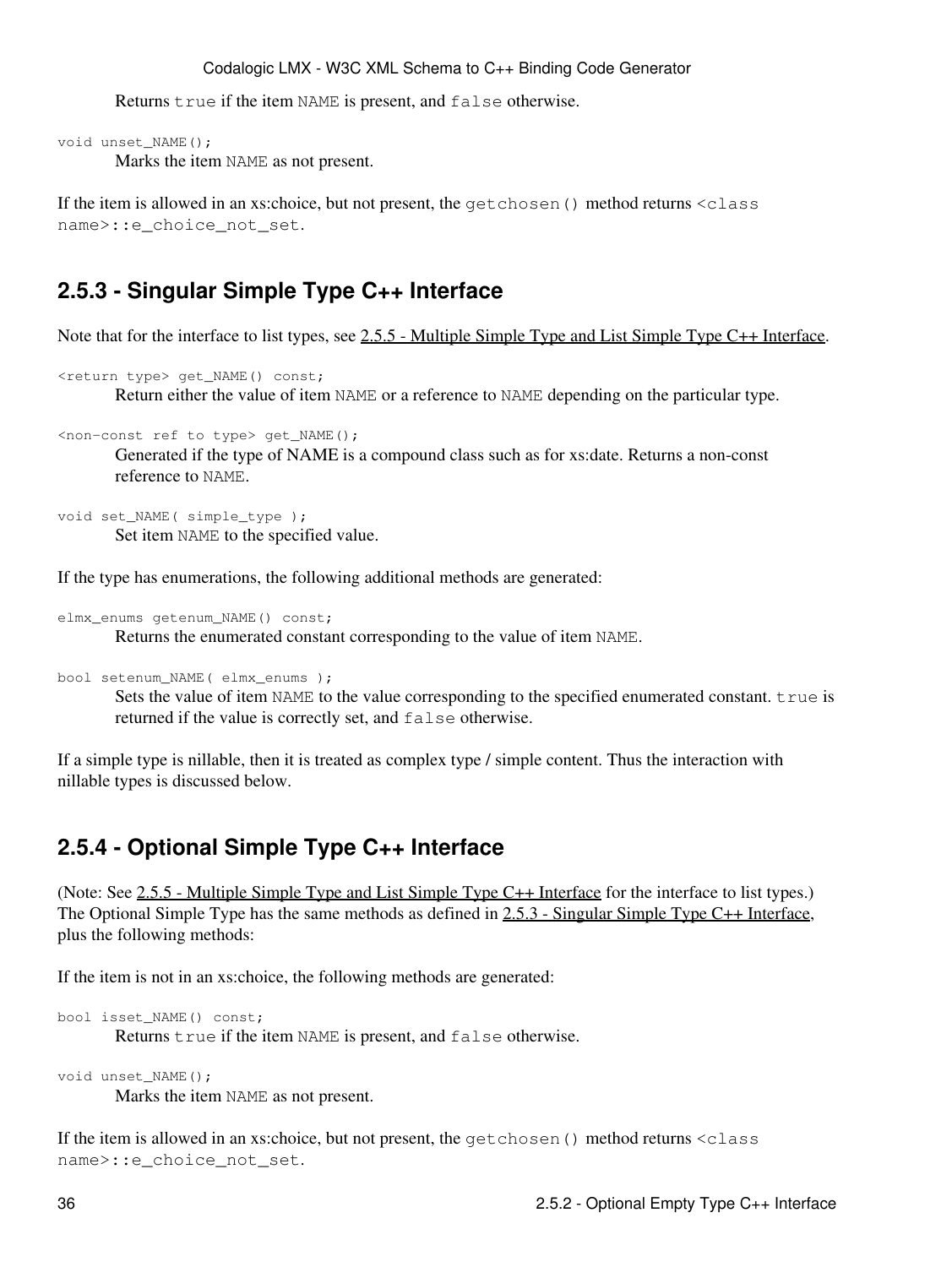## <span id="page-42-0"></span>**2.5.5 - Multiple Simple Type and List Simple Type C++ Interface**

This interface is used for elements that have a cardinality greater than 1, and elements or attributes with lists.

```
size_t size_NAME() const;
       Returns the number of instances to type NAME.
```
<return type> get\_NAME( size\_t n ) const;

Returns the n-th value of item NAME. The first instance is n=0.

```
<non-const ref to type> get_NAME( size_t n );
```
Generated if the type of NAME is a compound class such as for xs:date. Returns a non-const reference to the n-th value of item NAME. The first instance is n=0.

lmx::elmx\_error set\_NAME( size\_t n, type );

Sets the instance at the n-th position of the collection of NAME items. The item previously at the n-th position is over-written. If a value of n is specified that is larger than the size of the collection, the append\_NAME( type) method is called. The first instance is n=0.

lmx::elmx\_error append\_NAME( type );

Appends an instance to the collection of NAME items.

lmx::elmx\_error insert\_NAME( size\_t n, type );

Inserts an instance into the n-th position of the collection of NAME items. The item previously at the n-th position is moved to the  $(n+1)$ -th position and so on. If a value of n is specified that is larger than the size of the collection, the append  $NAME($  type ) method is called. The first instance is n=0.

```
void delete_NAME( size_t n );
```
Deletes the n-th value of item NAME. The first instance is  $n=0$ .

void clear\_NAME();

Removes all items from the collection. In the case of a list item, calling this method can be used to create an empty list if a list with no members is wanted.

auto in\_NAME();

Returns iterator details that can be used in a C++11 range-based for statement. See example in [2.5.5.1 - Multiple Simple Type Usage Examples.](#page-43-0)

If the type has enumerations, the following additional methods are generated:

```
elmx_enums getenum_NAME( size_t n ) const;
```
Returns the enumeration constant corresponding to the n-th instance of item NAME. The first instance is  $n=0$ .

bool setenum\_NAME( size\_t n, elmx\_enums set );

Sets the value of the item at the n-th position of the NAME collection to the value corresponding to the specified enumeration constant. If a value of n is specified that is larger than the size of the collection, the appendenum\_NAME( type ) method is called. The first instance is n=0. true is returned if the value is correctly set, and false otherwise.

```
bool appendenum_NAME( elmx_enums set );
```
Appends a value to the item NAME corresponding to the specified enumeration constant. true is returned if the value is correctly set, and false otherwise.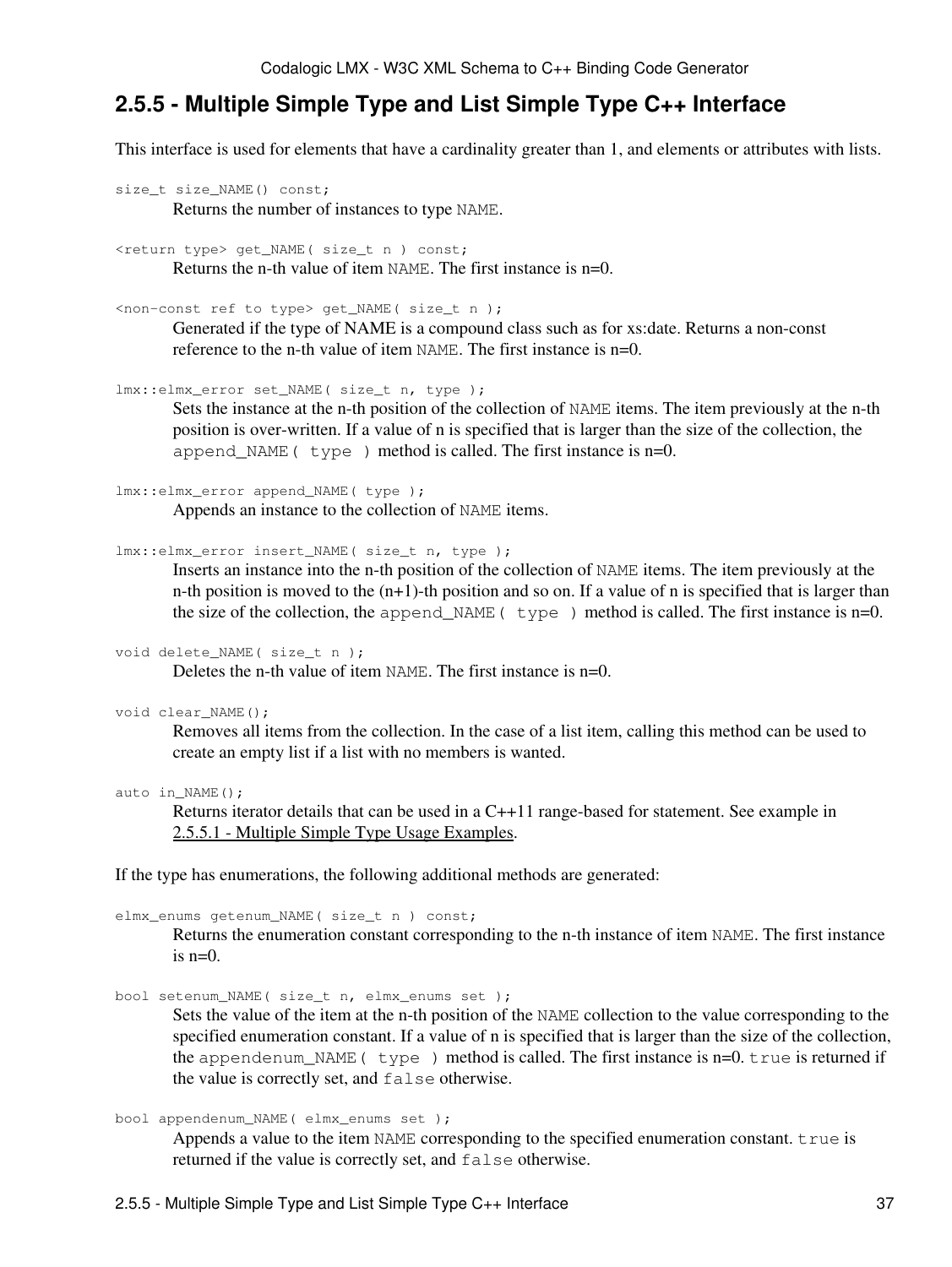bool insertenum\_NAME( size\_t n, elmx\_enums set );

Inserts a value at the n-th position of the collection NAME corresponding to the specified enumeration constant. If a value of n is specified that is larger than the size of the collection, the appendenum NAME ( $type$ ) method is called. The first instance is n=0. true is returned if the value is correctly set, and false otherwise.

If the type is an optional list, the following additional methods are generated (this allows an empty list to be present):

```
bool isset_NAME() const;
       Returns true if the item NAME is present, and false otherwise.
```
void unset\_NAME();

Marks the item NAME as not present.

#### <span id="page-43-0"></span>**2.5.5.1 - Multiple Simple Type Usage Examples**

For reading:

```
for( size_t i=0; i<top.size_NAME(); ++i )
    do_something( top.get_NAME( i ) );
```
#### Or:

```
for( auto & i : top.in_NAME() )
    do_something( i );
```
### <span id="page-43-1"></span>**2.5.6 - Singular Complex Type C++ Interface**

<const ref to type> get\_NAME() const;

This method provides read-only access to NAME. It is recommended that this method be used for reading the item rather than the read/write variant.

<non-const ref to type> get\_NAME(); This method allows read/write access to NAME by returning a reference.

If the complex type is an xs:choice, the following method is generated:

<class name>::elmx\_chosen getchosen() const;

Returns the class specific enumerated value corresponding to the present choice.

For the marshaling operation, the appropriate choice is selected when the relevant set\_NAME or non-const get\_NAME method among the choice's children is called. For example, if CHOICE is a choice, represented by the class c\_CHOICE, and OPTION is one of the elements within the choice, then if we have:

c\_CHOICE  $\text{kmy}_\text{choice} = \ldots;$ 

we can select the desired option within the choice by doing:

my\_choice.set\_OPTION(...);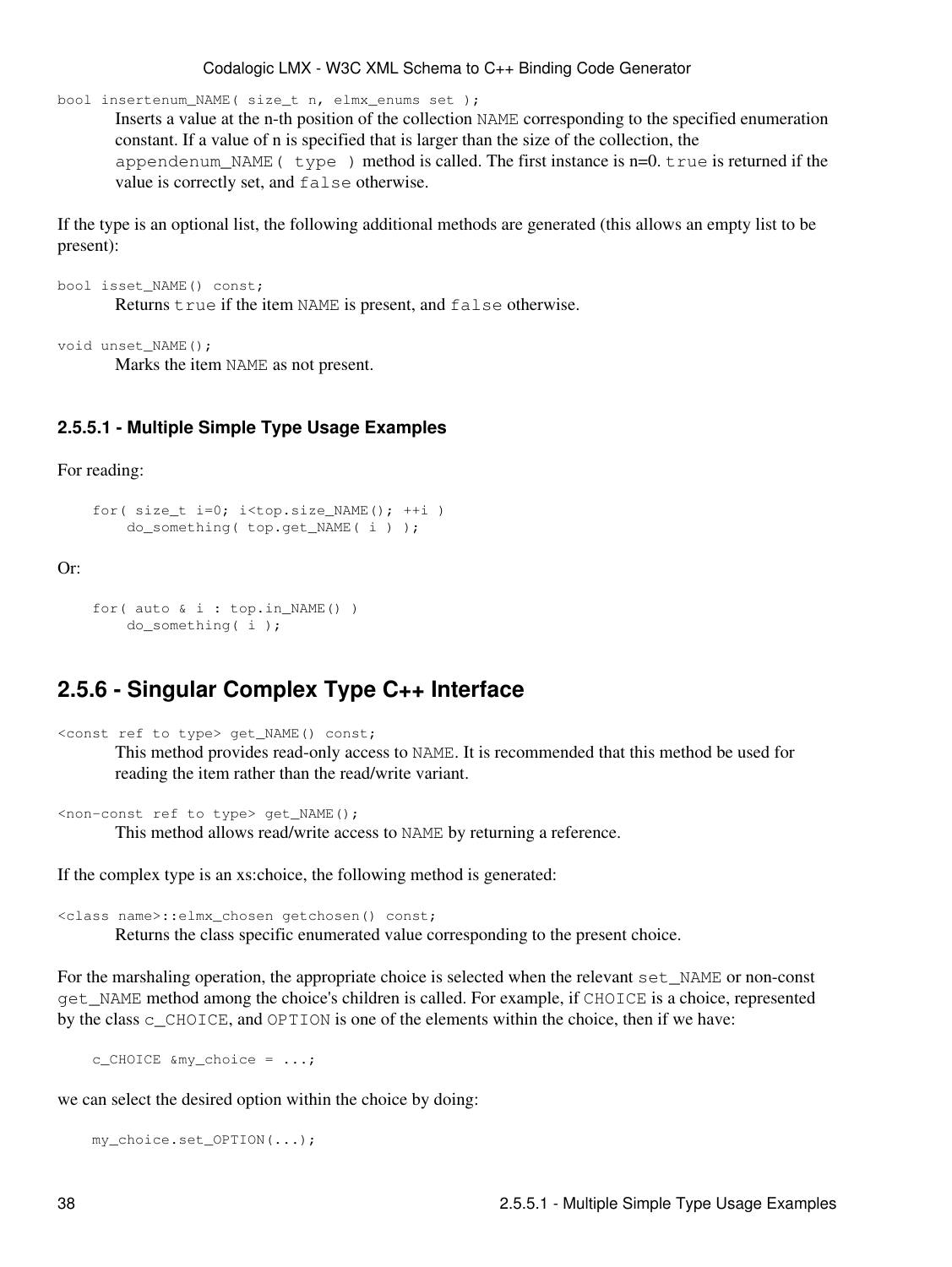Similarly, if we do not immediately have a pointer or reference to  $\subset$  CHOICE, we can set the desired option by doing:

```
 my_item.get_CHOICE().set_OPTION(...);
```
If OPTION is a complex type which has associated with it a non-const get method, then the act of calling that non-const get method will cause the appropriate choice option to be selected. For example:

 $c$ \_OPTION &my\_option = my\_item.get\_CHOICE().get\_OPTION(...);

or:

my\_item.get\_CHOICE().get\_OPTION().set\_an\_option\_child(12);

If the complex type is an xs:all, the following methods are generated:

```
<class name>::elmx_all getorder( size_t n ) const;
       Returns the enumeration constant corresponding to the n-th present element in the xs:all construct.
       The first element corresponds to n == 0.
```

```
size_t getorder( elmx_all enumeration_const ) const;
```
Returns the position within the  $x s : a l l$  construct of the element corresponding to the enumeration constant enumeration\_const. The function returns  $lmx::k$ \_all\_order\_not\_present if the element is not present.

```
size_t getorder_NAME() const;
       Returns the position of element NAME within the xs: all construct. The function returns
       lmx::k_all_order_not_present if the element is not present.
```

```
size_t sizeorder() const;
```
Returns the number of elements present in the xs:all construct.

During marshaling, the order that the elements are output corresponds to the order in which they are written to the object.

A nillable type will always have a class generated for it, even if it is a simple type. (In effect a nillable simple type is treated as complex type / simple content.) If a type is nillable, the following functions will be generated:-

```
void setnil_NAME();
       Used to set the element to a nil value.
```
bool isnil\_NAME() const; Returns true is a value is nil, and false otherwise.

If a value is nillable, you should test isnil\_NAME() prior to attempting to read the element's body value(s) using get\_NAME() etc.

If a type is polymorphic, the following method is generated:

```
void assign_NAME( c_NAME_TYPE *p_derived_type );
```
Sets the polymorphic type associated with item NAME to the object pointed to by p\_derived\_type, which must be a derived type of c\_NAME\_TYPE. Once the pointer is assigned to the generated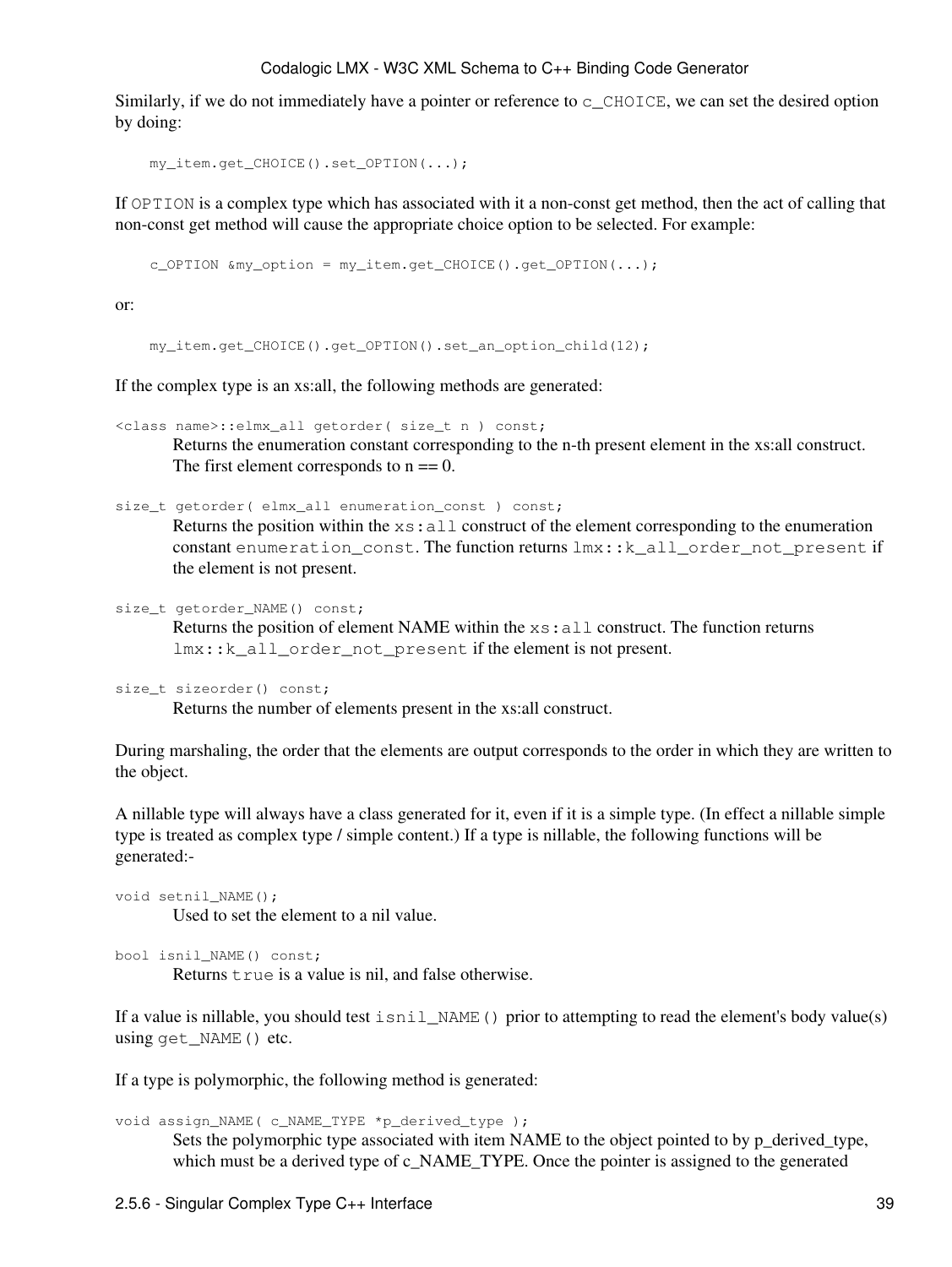object, the generated object takes responsibility for deleting the pointer on destruction. (Note: the get\_NAME() method can be used to access a polymorphic type, and no additional methods are generated for this purpose.)

#### **2.5.6.1 - Singular Complex Type Usage Examples**

To read a child of NAME:

int an\_int = top.get\_NAME().get\_CHILD();

Or, if you intend to read a lot of items from NAME, another possibility is:

```
const c_NAME & name_ref = top.get_NAME();
int an_int = name_ref.get_CHILD();
float a_float = name_ref.get_CHILD2();
```
To write to NAME:

```
 top.get_NAME().set_CHILD( 12 );
```
Or:

```
c_NAME & name_ref = top.get_NAME();
name_ref.set_CHILD( 12 );
name_ref.set_CHILD2(1.2);
```
If the complex type is an xs:choice:

```
switch(top.getchosen())
   \{case c_top::e_my_int:
    ...
break;
case c_top::e_my_float:
    ...
break;
default:
     assert(0);
     }
```
An alternative to the above with better compile time checking is:

```
 c_top::elmx_chosen chosen = top.getchosen();
if( chosen == c_top::e_my_int ) {
     ...
 }
else if( chosen == c_top::e_my_float ) {
     ...
 }
```
To set the choice option when marshaling, use one of the children's set or non-const get methods. For example:

```
 top.get_NAME().set_CHILD( 12 );
```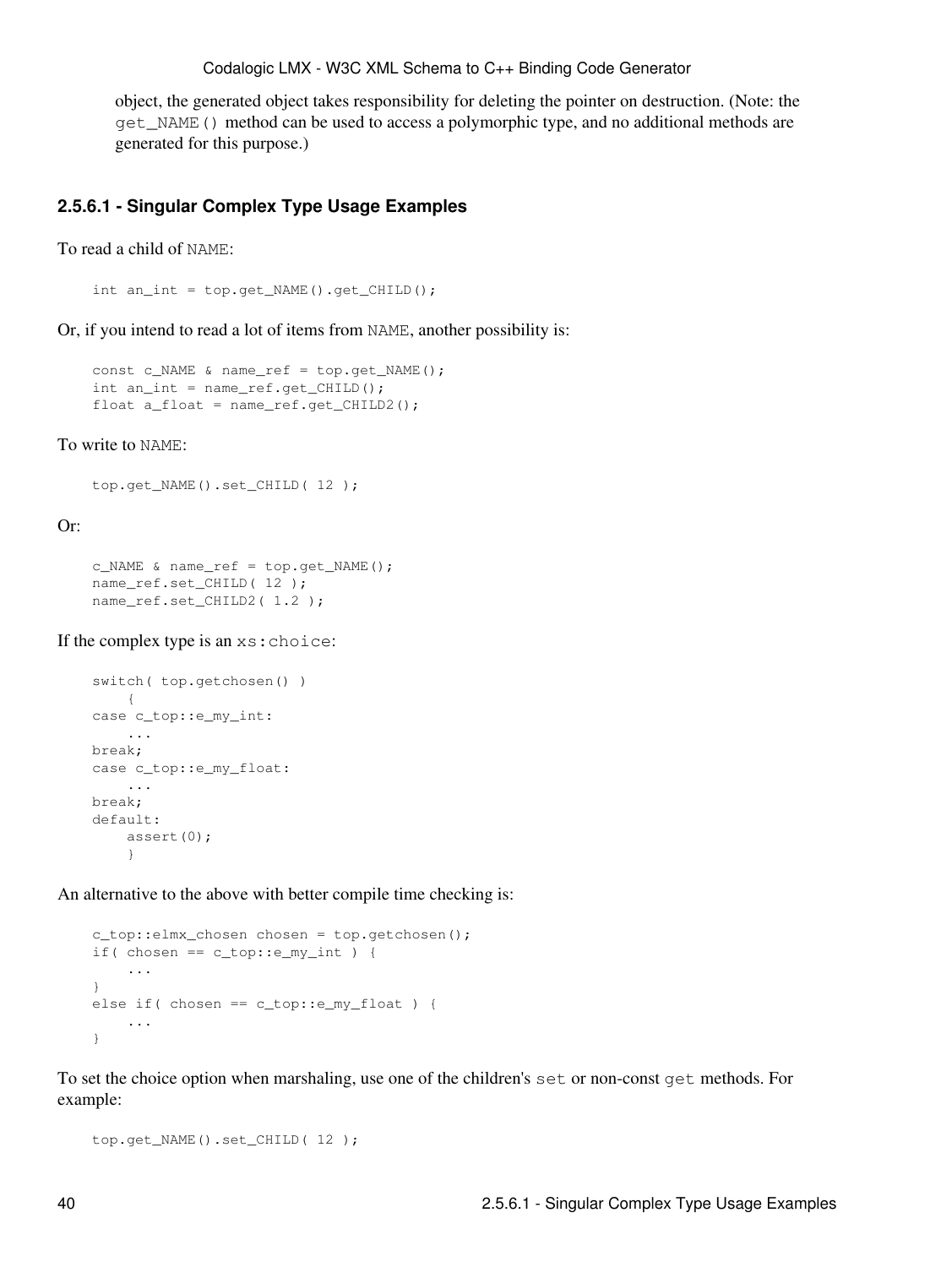```
 c_NAME & name_ref = top.get_NAME();
 name_ref.set_CHILD( 12 );
```
If the complex type is an xs:all:

Or:

```
for( size_t i=0; i<top.sizeorder(); ++i)
       \{switch( top.getorder(i) )
           \left\{ \right.case c_top::e_my_int:
            ...
       break;
        case c_top::e_my_float:
            ...
       break;
        default:
            assert(0);
 }
         }
```
### **2.5.7 - Optional Complex Type C++ Interface**

An Optional Complex Type has the same methods as a Singular Complex type, plus the additional methods specified [2.5.4 - Optional Simple Type C++ Interface.](#page-41-1)

If the complex type is an xs:choice, a get chosen () method is generated as described in  $2.5.6$  - Singular Complex Type  $C++$  Interface. If the optional xs: choice is not present, the get chosen() method returns <class name>::e\_choice\_not\_set.

### **2.5.7.1 - Optional Complex Type Usage Examples**

To read an optional complex type:

```
if( top.isset_NAME() ) {
   const c_NAME & name_ref = top.get_NAME();
   int an_int = name_ref.get_CHILD();
   float a_float = name_ref.get_CHILD2();
 }
```
To write to an optional complex type:

 c\_NAME & name\_ref = top.get\_NAME(); name\_ref.set\_CHILD( 12 ); name\_ref.set\_CHILD2( 1.2 );

### **2.5.8 - Multiple Complex Type C++ Interface**

Common to reading and writing:

```
size_t size_NAME() const;
```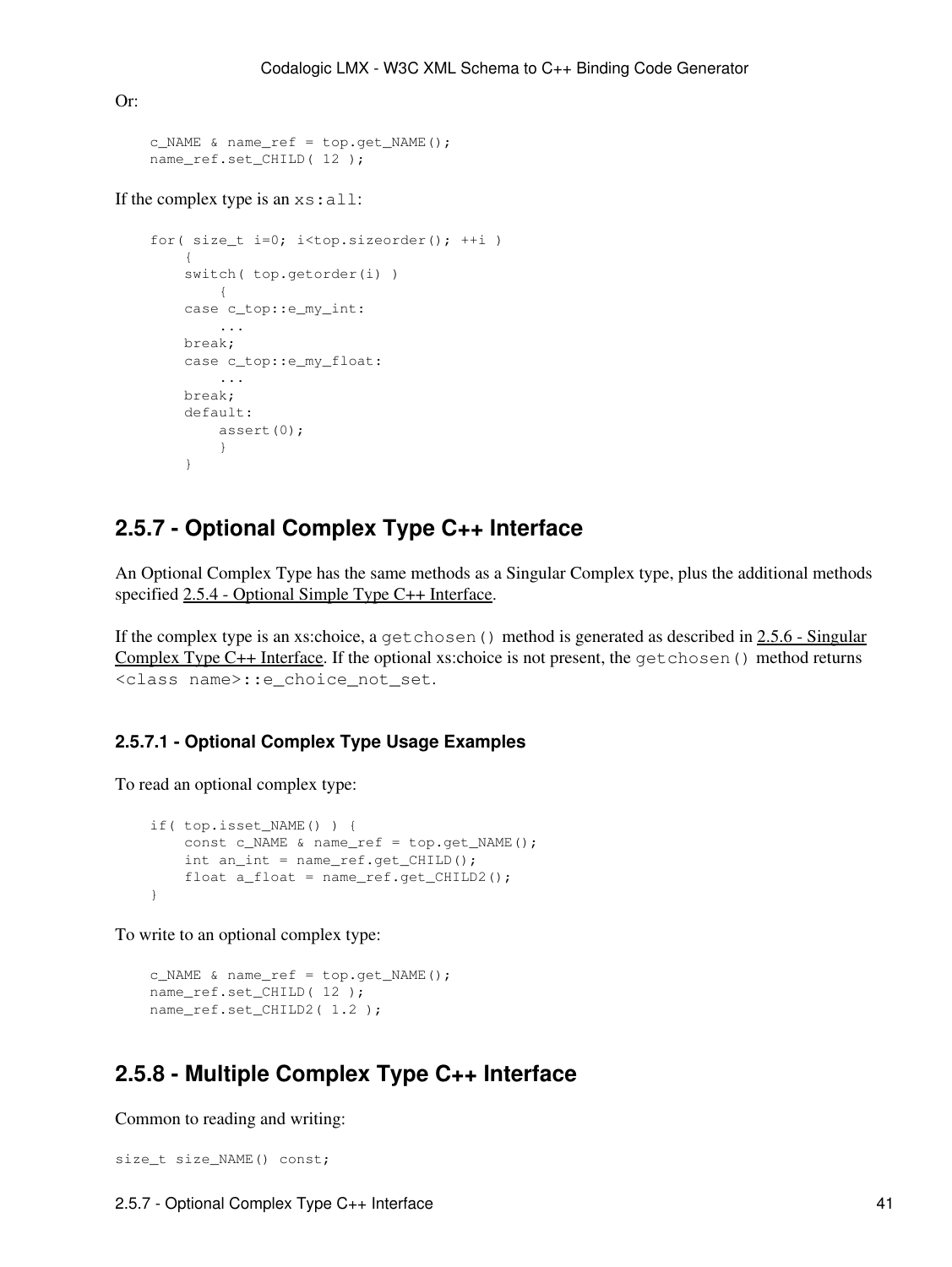Returns the number of instances of item NAME.

#### For reading:

<const ref to type> get\_NAME( size\_t n ) const;

Returns a const reference to the n-th instance of item NAME. This version should always be used when reading from item NAME. The first instance is  $n=0$ .

#### For writing:

#### void append\_NAME();

Appends a new instance of item NAME. This method is used in conjunction with the back\_NAME() method. For more information see the example below.

```
void append_NAME( <type> * p );
```
Appends the value pointed to by  $p$  to the collection of NAME items. The LMX generated code takes ownership of the object pointed to by  $p$  when the method is called, and will delete it when the LMX object is deleted. Use get\_NAME( n ) to access and modify the inserted value.

#### <non-const ref to type> back\_NAME();

Returns a reference to the instance at the back of the list of item NAME. This method is used in conjunction with the append\_NAME() method. For more information, see the example below.

void insert\_NAME( size\_t n );

Inserts an instance into the n-th position of the collection of NAME items. The item previously at the n-th position is moved to the  $(n+1)$ -th position and so on. The first instance is  $n=0$ . If a value of n is specified that is larger than the size of the collection, the append\_NAME() method is called. Use get\_NAME( n ) to access and modify the inserted value.

void insert\_NAME( size\_t n, <type> \* p );

Inserts the value pointed to by p into the n-th position of the collection of NAME items. The item previously at the n-th position is moved to the  $(n+1)$ -th position and so on. The first instance is n=0. If a value of n is specified that is larger than the size of the collection, the append NAME ( $p$ ) method is called. The LMX generated code takes ownership of the object pointed to by p when the method is called, and will delete it when the LMX object is deleted. Use  $qet_MMSE(n)$  to access and modify the inserted value.

```
<non-const ref to type> get_NAME( size_t n );
```
Returns a reference to the n-th instance of item NAME. The first instance is n=0. If such an instance does not currently exist, an instance (and all intervening instances) will be created. For example, if m instances already exist, and instance n is requested (where  $m < n$ ) n - m instances will be created.

<non-const ref to type> assign\_NAME( size\_t n, <const ref to type> );

Does a deep copy of the input parameter to the n-th position of the collection. The first instance is n=0. If such an instance does not currently exist, an instance (and all intervening instances) will be created. For example, if m instances already exist, and instance n is requested (where  $m < n$ ) n - m instances will be created.

```
void delete_NAME( size_t n );
```
Deletes the n-th instance of item NAME. The first instance is  $n=0$ .

```
void clear NAME();
```
Removes all items from the collection.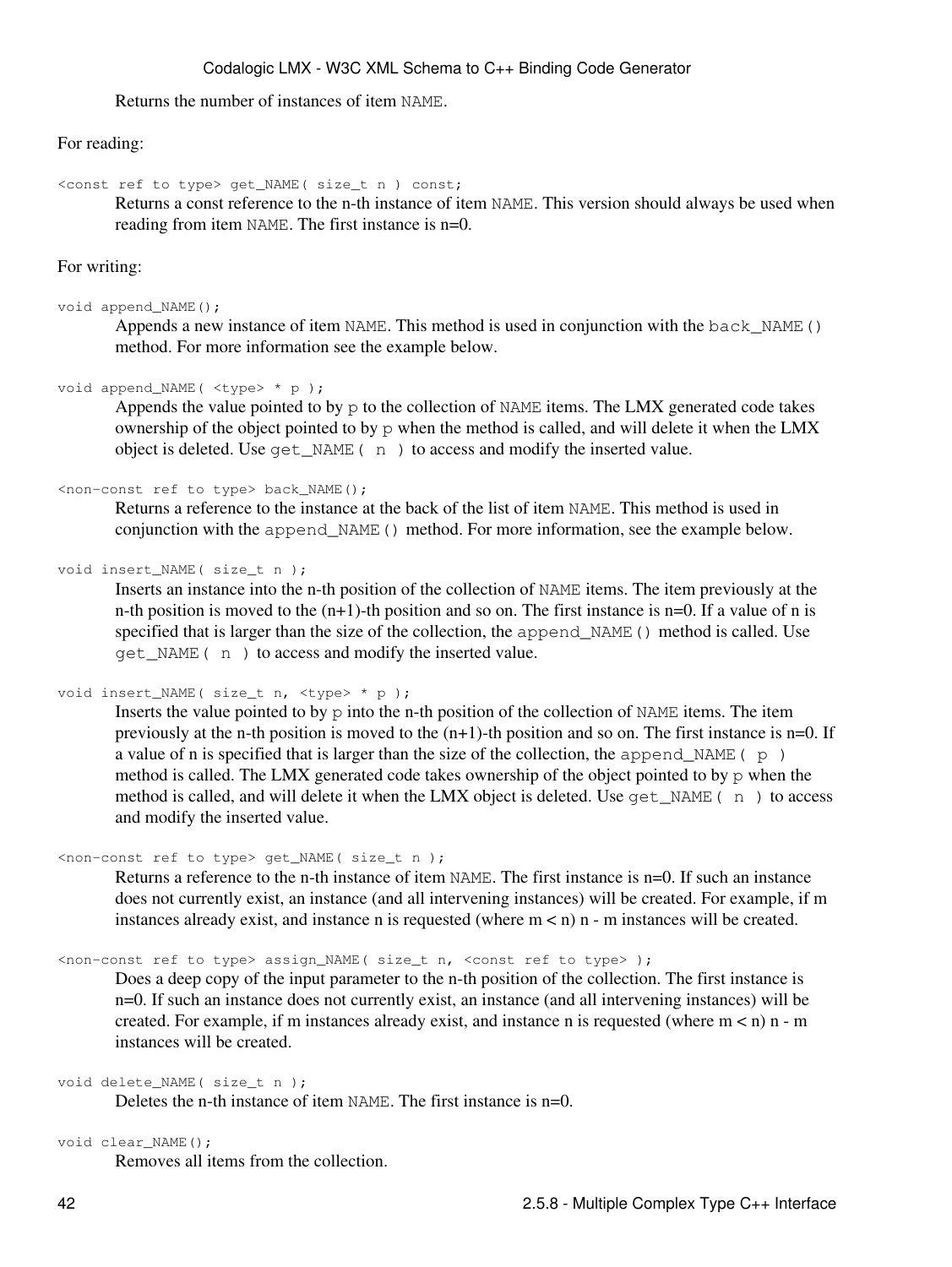auto in\_NAME();

Returns iterator details that can be used in a C++11 range-based for statement. See example in [2.5.8.1 - Multiple Complex Type Usage Examples](#page-48-0).

If NAME is an optional xs:list, it also has the methods defined for an Optional Complex Type.

If the complex type is an xs:choice, the following method is also generated:

<class name>::elmx\_chosen getchosen( size\_t n ) const;

Returns the class specific enumerated value corresponding to the chosen element in the n-th instance of the xs:choice. n=0 specifies the first instance. Other than the n parameter to select the index, the  $q$ etchosen() method operates the same way as described in [2.5.6 - Singular Complex Type C++](#page-43-1) [Interface](#page-43-1).

If a type is polymorphic, the following method is generated:

```
void append_NAME( c_NAME_TYPE *p_derived_type );
```
Appends the polymorphic type pointed to by p\_derived\_type to the item NAME, which must be a derived type of c\_NAME\_TYPE. Once the pointer is assigned to the generated object, the generated object takes responsibility for deleting the pointer on destruction. (Note: the get\_NAME(size\_t n) method can be used to access a polymorphic type, and no additional methods are generated for this purpose.)

#### <span id="page-48-0"></span>**2.5.8.1 - Multiple Complex Type Usage Examples**

For reading:

```
for( size_t i=0; i<top.size_NAME(); ++i )
     do_something( top.get_NAME( i ) );
```
Or:

```
for( auto \&i : top. in NAME() )
    do_something( i );
```
For writing, a new instance of the complex type is appended using the append\_NAME method. The new instance is then populated by repeated use of the back NAME method. For example:

```
while( not_finished( &an_int, &a_float ) ) {
   top.append_NAME();
     top.back_NAME().set_int( an_int );
     top.back_NAME().set_float( a_float );
 }
```
## **2.5.9 - Multiple xs:anyAttribute C++ Interface**

If xs:anyAttribute is specified, only the 'multiple' case is allowed.

When a document has instances xs:anyAttribute it may be necessary to add extra namespace information to the c\_xml\_writer class. See [3.18 - Adding Extra Namespace Information](#page-108-0) for more information.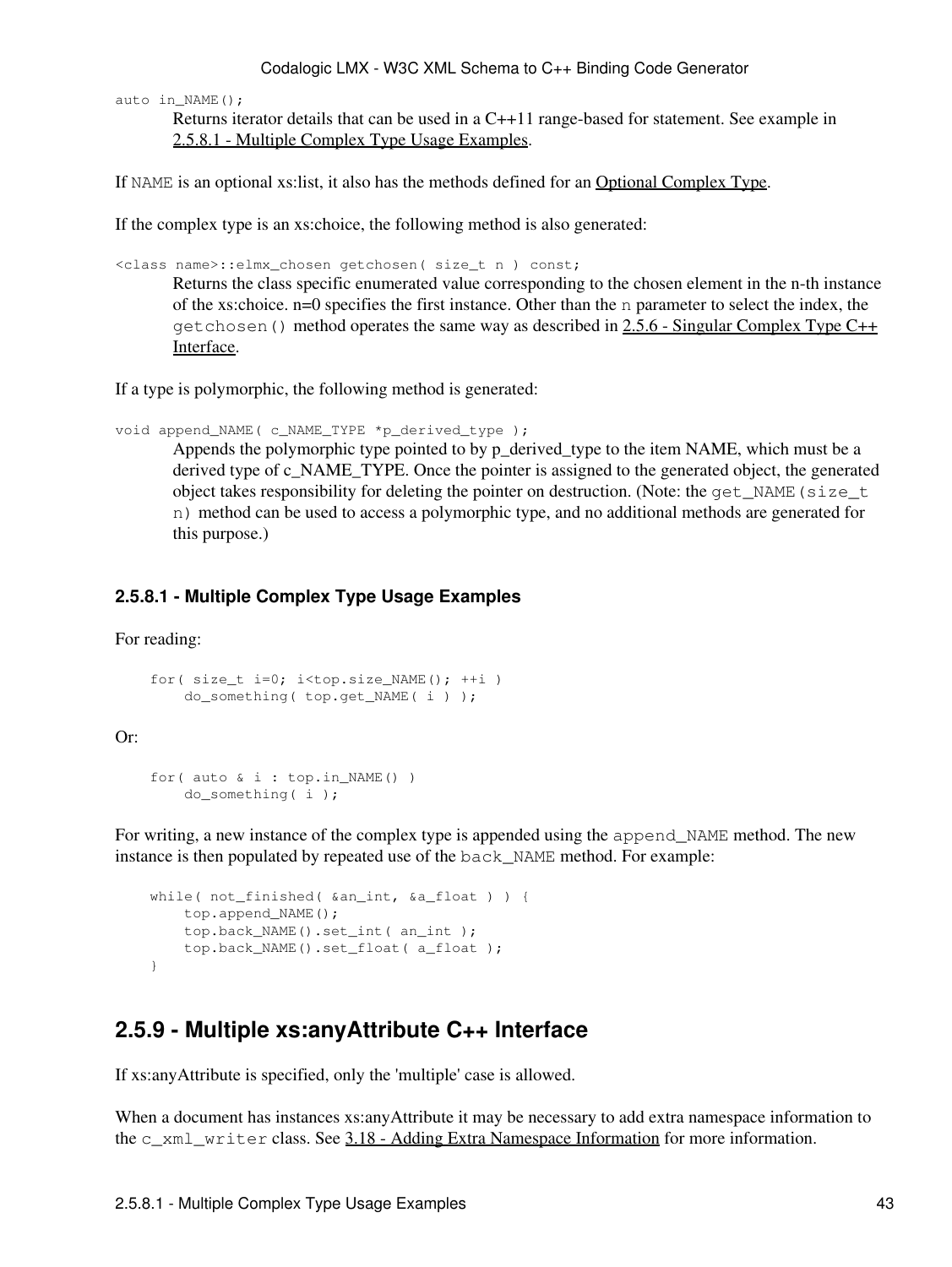size\_t sizeany\_attribute() const; Returns the number of xs:anyAttributes present.

```
void getany_attribute( size_t n,
                         std::string *p_namespace,
                         std::string *p_name,
                         std::string *p_value ) const;
```
Retrieves the n-th xs:anyAttribute. The namespace of the attribute (e.g. 'http://...') is stored in the string pointed to by p\_namespace, the name of the attribute is stored in the string pointed to by p\_name, and the value is stored in the string pointed to by p\_value. n=0 refers to the first instance.

```
void appendany attribute( const std::string &name,
                          const std::string &value );
```
Appends an xs:anyAttribute to the list of xs:anyAttributes. The name of the attribute is stored in name, and the value in value. When written to the XML document, the value part will be surrounded by quote marks, and standard XML entities will be escaped (e.g. & ' " etc).

```
void insertany_attribute( size_t n,
                          const std::string &name,
                          const std::string &value );
```
Inserts an xs:anyAttribute at the n-th position of the list of xs:anyAttributes. The item previously at the n-th position is moved to the  $(n+1)$ -th position and so on. The first instance is  $n=0$ . If a value of n is specified that is larger than the size of the collection, the appendany\_attribute() method is called. The name of the attribute is stored in name, and the value in value. When written to the XML document, the value part will be surrounded by quote marks, and standard XML entities will be escaped (e.g.  $&$  '" etc).

```
void deleteany_attribute( size_t n );
```
Deletes the n-th instance of xs:anyAttribute. n=0 refers to the first instance.

```
void clearany_attribute();
```
Removes all items from the collection.

### <span id="page-49-0"></span>**2.5.10 - Singular xs:any C++ Interface**

When a document has instances xs:any it may be necessary to add extra namespace information to the c\_xml\_reader and c\_xml\_writer class. See [3.18 - Adding Extra Namespace Information](#page-108-0) for more information.

To access the xs:any information, use the following methods:

```
const lmx:: c any info & get any() const;
lmx::c_any_info & get_any();
       Retrieves the lmx::c_{any\_info} object corresponding to the data in the xs: any instance, where
       lmx::c_any_info has the following public interface:
```

```
class c_any_info
{
public:
     c_any_info();
    // Compiler generated c_any_info( const c_any_info & ar_rhs ) is OK
    // For writing during unmarshaling
     c_any_info( const std::string &ar_namespace,
                            const std::string &ar_name,
```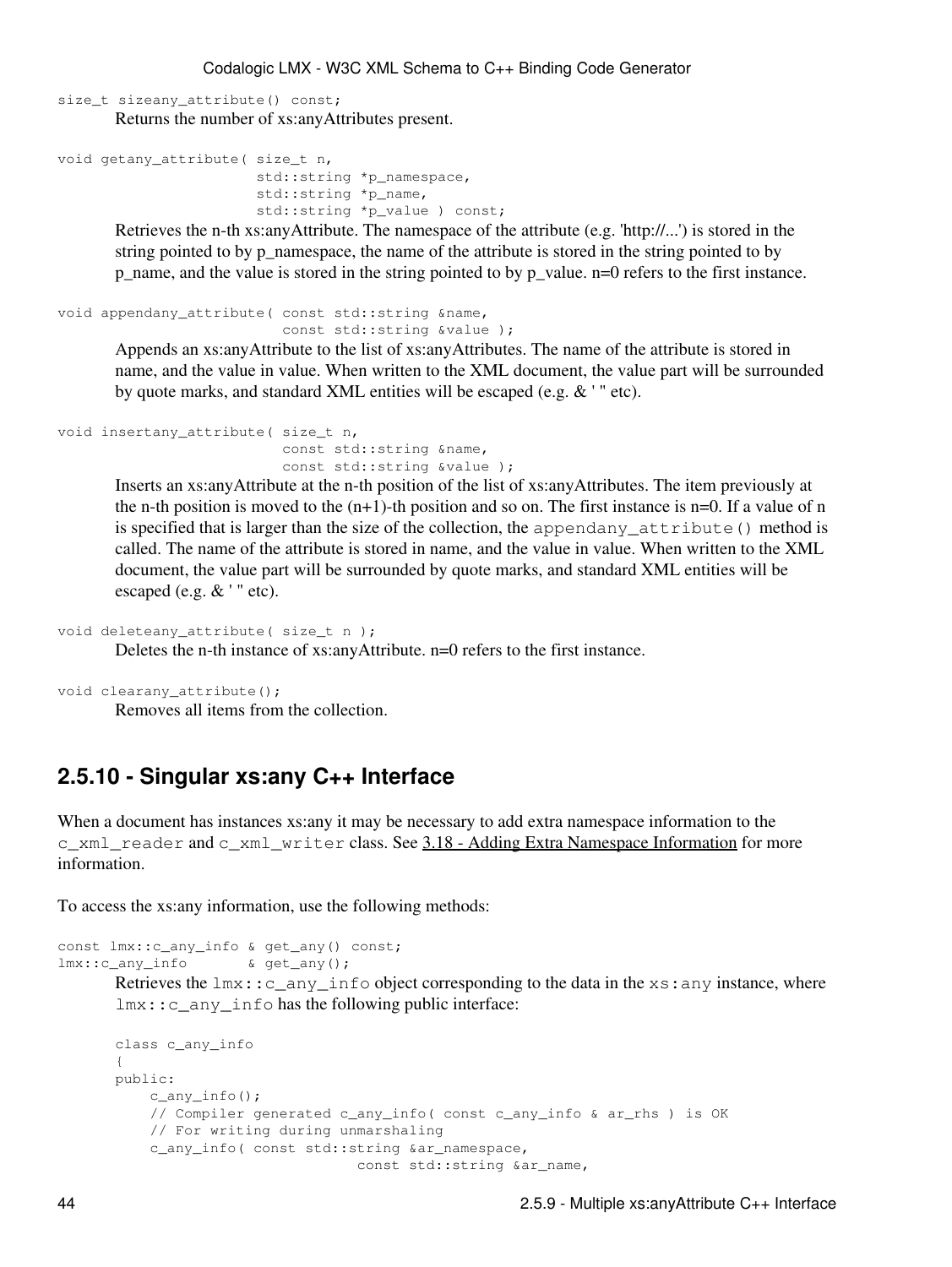```
const std::string &ar_value );
// For user writing xs:anyAttribute
 c_any_info( const std::string &ar_name,
                       const std::string &ar_value )
// For user writing xs:any
 c_any_info( const std::string &ar_value );
// Compiler generated operator = ( const c_any_info & ar_rhs ) is OK
const std::string & get_namespace() const;
const std::string & get_name() const;
const std::string & get_value() const;
 std::string get_local_name() const;
void set_namespace( const std::string &ar_namespace );
void set_name( const std::string &ar_name );
void set_value( const std::string &ar_value );
const c_namespace_context & get_namespace_context() const;
 c_namespace_context & get_namespace_context();
```
#### If the xs:any element corresponds to:

```
<nsp:myElement xmlns:nsp="http://codalogic.com/example"
etc....>...</nsp:myElement>
```
#### then:

};

```
◊ get_namespace() returns: http://codalogic.com/example
◊ get_name() returns: nsp:myElement
◊ get_local_name() returns: myElement
<code>\lozenge get_value()</code> returns: <nsp:myElement
 xmlns:nsp="http://codalogic.com/example"
 etc....>...</nsp:myElement>.
```

```
void set_any( const lmx::tlmx_string &any );
```
Set the value of an  $xs:$  any element. The specified value must include the start tag and end tag, and be UTF-8 encoded. The value is inserted into the output using a simple copy operation.

(See  $2.5$  - Accesing the Data in the Generated Classes for the naming of  $xs:$  any access methods.)

Additionally, the generated code supports a legacy mode interface to  $xs:any$  using the following interface:

void get\_any( std::string \*p\_namespace, std::string \*p\_name, std::string \*p\_value ) const; Retrieves the details of an xs:any element. If the xs:any element corresponds to:

```
<nsp:myElement xmlns:nsp="http://codalogic.com/example"
etc....>...</nsp:myElement>
```
then:

◊ \*p\_namespace is set to: http://codalogic.com/example ◊ \*p\_name is set to: nsp:myElement \*p\_value is set to: <nsp:myElement ◊ xmlns:nsp="http://codalogic.com/example"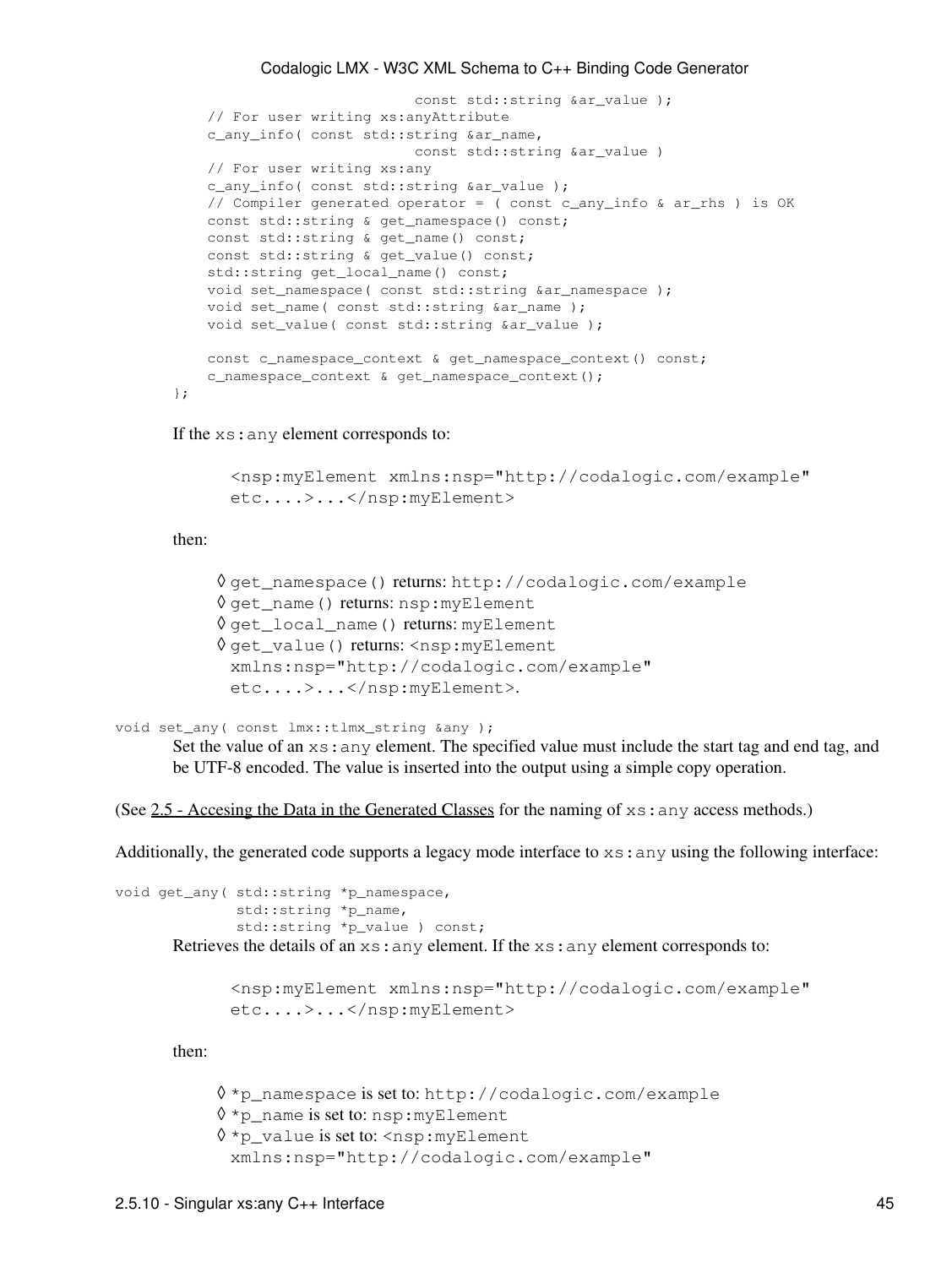etc....>...</nsp:myElement>.

 $\gamma_{\text{p\_name}}$  mamespace and/or  $\gamma_{\text{p\_name}}$  mame may be set to 0 (NULL) if it is not desired to retrieve their corresponding values.

### **2.5.11 - Optional xs:any C++ Interface**

An Optional xs:any has the same interface methods as a Singular xs:any instance as described in [2.5.10 - Singular xs:any C++ Interface,](#page-49-0) plus the methods of any described in [2.5.4 - Optional Simple Type](#page-41-1) [C++ Interface.](#page-41-1)

### <span id="page-51-0"></span>**2.5.12 - Multiple xs:any C++ Interface**

When a document has instances xs:any it may be necessary to add extra namespace information to the c\_xml\_reader and c\_xml\_writer class. See [3.18 - Adding Extra Namespace Information](#page-108-0) for more information.

```
size_t size_any() const;
       Returns the number of instances of a particular xs:any.
```

```
const lmx::c_any_info & get_any( size_t n ) const;
lmx::c_any_info & get_any( size_t n );
```
Retrieves a reference to the  $lmx$ ::  $c$  any info object representing the n-th instance of a particular xs:any. The first instance is  $n=0$ .  $lmx$ :  $\nc$  any  $\int$ info is described in [2.5.10 - Singular xs:any](#page-49-0) [C++ Interface.](#page-49-0)

(See  $2.5$  - Accesing the Data in the Generated Classes for the naming of  $x s :$ any access methods.)

```
void append_any( const lmx::tlmx_string &any );
```
Appends an instance to a particular xs:any. The specified value must include the start tag and end tag, and be UTF-8 encoded. The value is inserted into the output using a simple copy operation.

void insert\_any( size\_t n, const lmx::tlmx\_string &any );

Inserts an instance to the n-th position of a particular  $xs:any$ . The first instance is n=0. The item previously at the n-th position is moved to the  $(n+1)$ -th position and so on. If a value of n is specified that is larger than the size of the collection, the append\_any() method is called. The specified value must include the start tag and end tag, and be UTF-8 encoded. The value is inserted into the output using a simple copy operation.

```
void delete_any( size_t n );
```
Deletes the n-th instance of a particular  $xs:$  any. The first instance is  $n=0$ .

void clear\_any(); Removes all items from the collection.

auto in any();

Returns iterator details that can be used in a C++11 range-based for statement. See a related example in [2.5.8.1 - Multiple Complex Type Usage Examples](#page-48-0).

Additionally, the generated code supports a legacy mode interface to the xs:any using the following interface: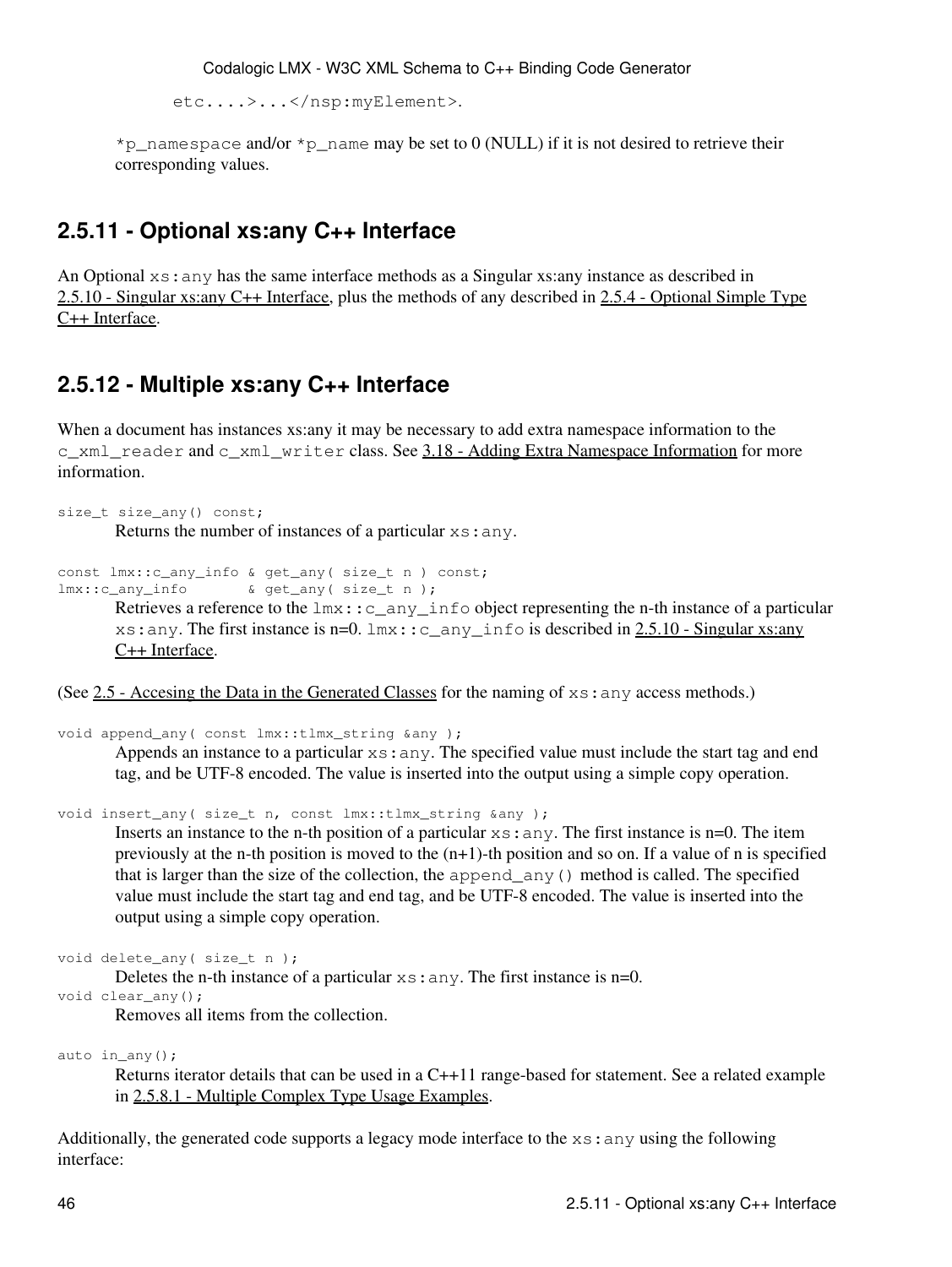```
void get_any( size_t n,
               std::string *p_namespace, 
               std::string *p_name,
                std::string *p_value ) const;
```
Retrieves the details of n-th element of a particular  $xs:any$ . On completion of the function, the string pointed to by  $p$ -value will include the start tag and end tag. The first instance is  $n=0$ .

If the xs:any element corresponds to:

```
<nsp:myElement xmlns:nsp="http://codalogic.com/example"
etc....>...</nsp:myElement>
```
then:

```
◊ *p_namespace is set to: http://codalogic.com/example
◊ *p_name is set to: nsp:myElement
*p_value is set to: <nsp:myElement
◊ 
 xmlns:nsp="http://codalogic.com/example"
 etc....>...</nsp:myElement>.
```
\*p\_namespace and/or  $\text{*p\_name}$  may be set to 0 (NULL) if it is not desired to retrieve their corresponding values.

### **2.5.13 - Additional Polymorphic Methods**

#### **2.5.13.1 - Finding the Identity of a Polymorphic Class**

One way to determine the type of a polymorphic class is to use C++'s RTTI. Additionally, LMX generates methods and members that allow the identity of a class to be determined.

Each polymorphic class has the following public data member:

```
t_class_identity id
```
Returns a constant that is unique for the particular class.

Each polymorphic class has the following public methods:

```
t_class_identity getid() const;
```
A virtual function that returns the id constant that identifies the class type.

bool has\_id( t\_class\_identity sought\_id ) const;

A virtual function that returns true if the class hierarchy contains the type corresponding to sought\_id.

For example:

```
c_base *p_base = &item.get_base();
if( p\_base \rightarrow qetid() == c\_derived::id) {
     c_derived *p_derived = dynamic_cast<c_derived *>( p_base );
 }
```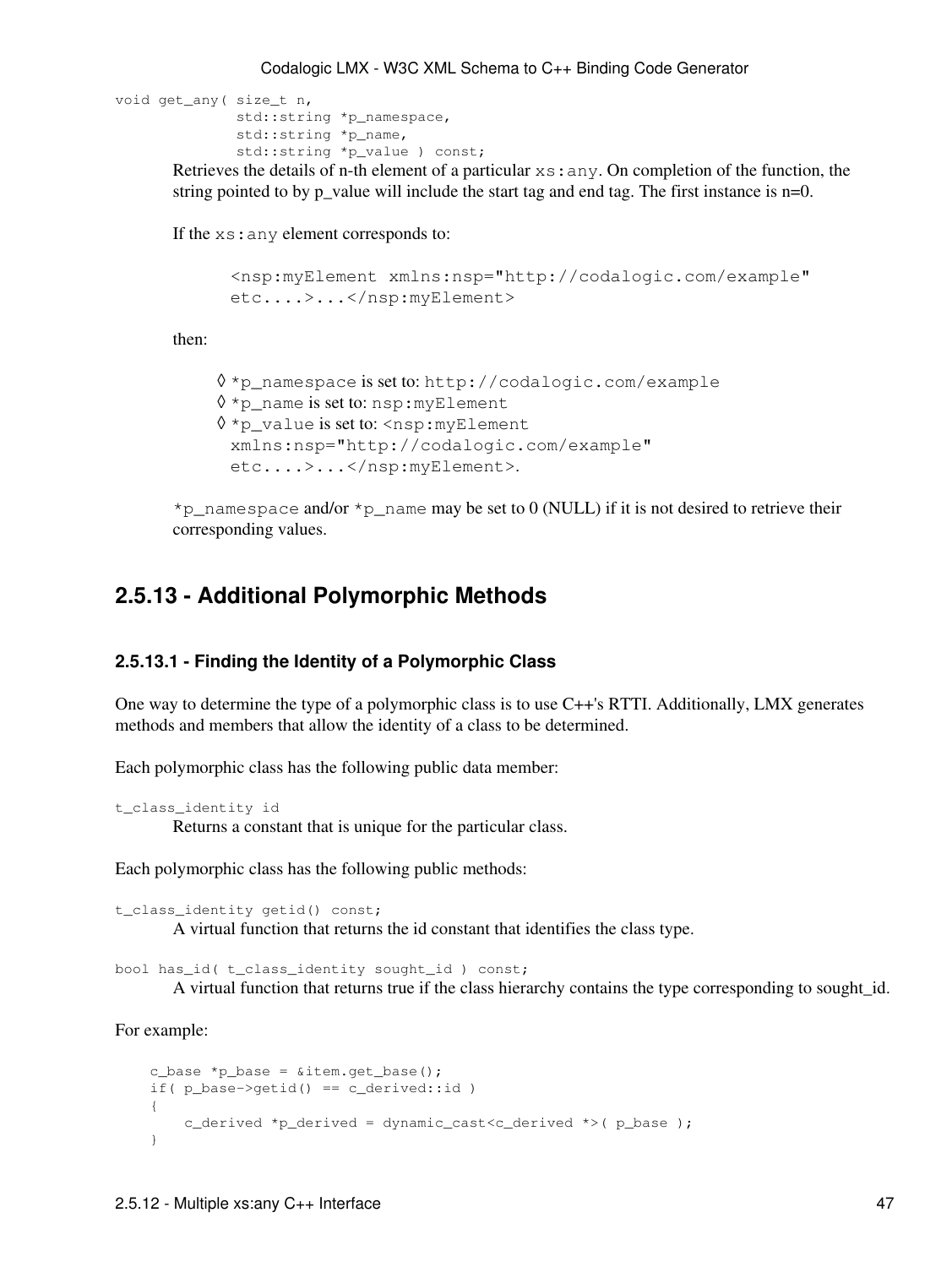```
c_{\text{base}} * p_{\text{base}} = \text{aitem.get\_base}if( p_base->has_id( c_derived::id ) )
     {
         c_derived *p_derived = dynamic_cast<c_derived *>( p_base );
        // Do the common things specific to c_derived
 }
    if( p base->has id( c more derived::id ) )
     {
         c_more_derived *p_more_derived = dynamic_cast<c_more_derived *>( p_base );
        // Do the common things specific to c_more_derived
     }
```
#### **2.5.13.2 - Polymorphic Cloning**

To support polymorphic object duplication, LMX generates a virtual clone() method. This returns a pointer to a deep copy of the object on which the clone() method is called. For example:

```
c_base *p_base = item.get_base().clone();
```
### **2.5.14 - Resetting the Class**

Each class has a function that resets the object to the state it would be after construction. The prototype for this function is:

```
void reset();
```
Or:

Resets the state of the object to that as if it had just been constructed.

### **2.5.15 - Run-time Checking**

LMX generates two functions for each class that can be used to check whether sufficient attributes and elements have been set for a class to be minimally valid.

bool is\_occurs\_ok( lmx::c\_check\_tracker \* p\_tracker\_in = LMXNULL );

Tests whether sufficient elements and attributes have been set for the class to be valid.

is\_occurs\_ok() only checks members of its class and not members of any child or base classes. Returns true if sufficient items have been set, and false otherwise.

```
bool check( lmx::c_check_tracker * p_tracker_in = LMXNULL );
```
Recursively calls the current classes is\_occurs\_ok() method and the check() methods of the child classes offering a 'deep' version of is\_occurs\_ok(). Returns true if sufficient items have been set, and false otherwise.

One way to use these functions is in a debug version assert statement, e.g.:

```
c_NAME & name_ref = top.get_NAME();
 name_ref.set_CHILD( 12 );
 name_ref.set_CHILD2( 1.2 );
 assert( name_ref.is_occurs_ok() );
```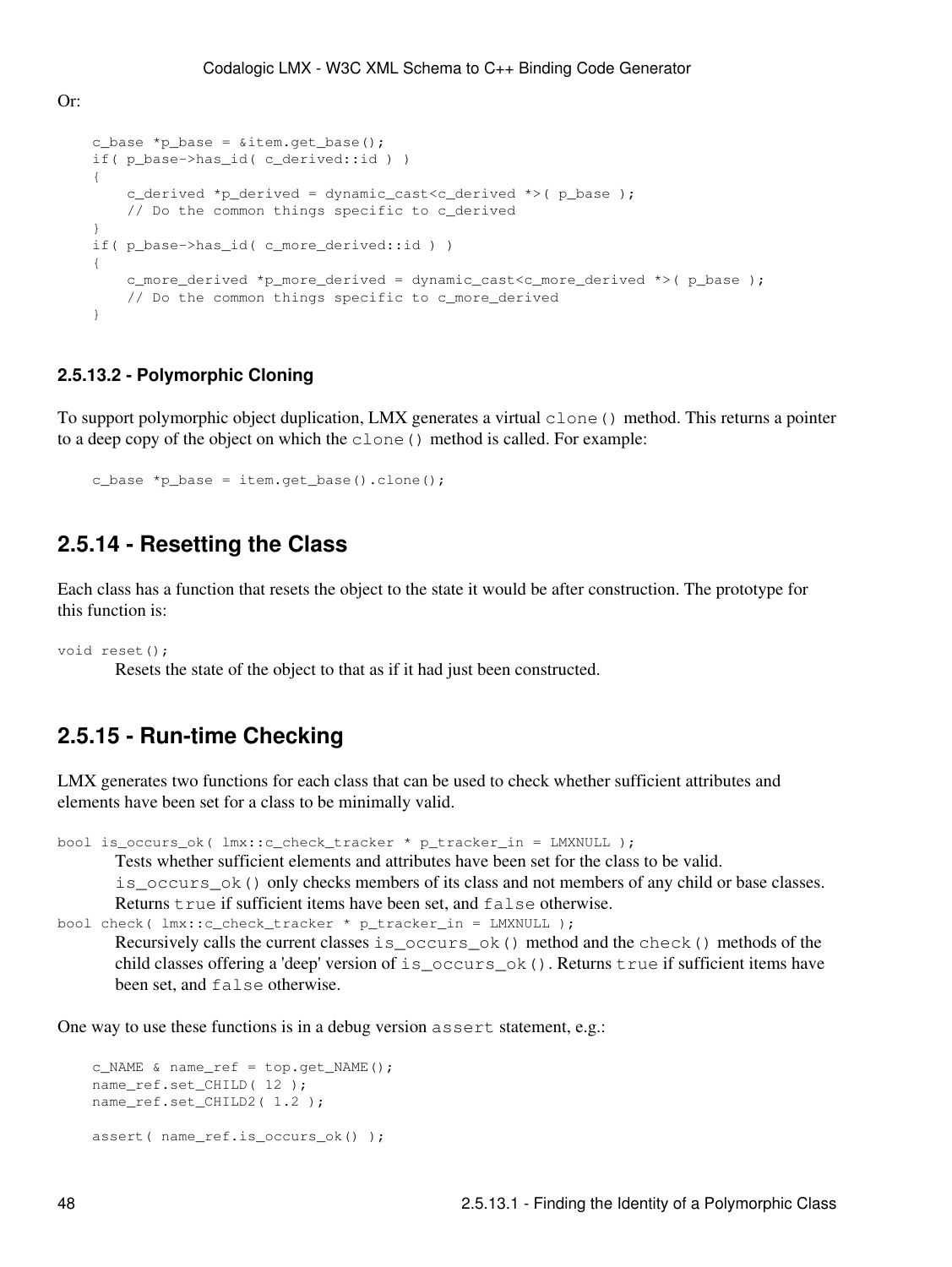If the above call to is  $\circ$ occurs  $\circ$ k() finds missing components it will populate the global instance of lmx::c\_check\_exception called lmx::global\_check\_exception. If the #define LMX\_USE\_CHECK\_EXCEPTIONS is set to 1 or LMX\_USE\_CHECK\_EXCEPTIONS is not set and LMX\_USE\_EXCEPTIONS is set to 1 then is\_occurs\_ok() will throw a lmx::c\_check\_exception exception if it finds missing components.

is\_occurs\_ok() can also be configured to populate a local instance of c\_check\_exception using the following code:

```
 lmx::c_check_exception check_exception;
 lmx::c_check_tracker check_tracker( &check_exception );
if( ! name_ref.is_occurs_ok( &check_tracker ) )
 {
    // Look at check_exception for details of error
 }
```
The check () method has similar behavior to the is\_occurs\_ok() method, but recursively calls the child members versions of check() to give a deep version of is\_occurs\_ok().

To test the facets of simple type components LMX allows optional testing of facets when the various set NAME functions are called.

See section [3.16.5 - Debugging Support](#page-107-0) for more information on these features.

## **2.6 - The Abbreviated Type Notation**

In both the generated C++ header file and the HTML documentation file an abbreviated notation is used to describe the various types. The intention is to allow you to work mainly from the generated C++ header file or HTML file without having to refer to the actual schema definition, thus speeding up the development process. This section describes the format.

The complete abbreviated type notation has the form:

```
 name_in_schema --> type { facets } [ cardinality ]
```
The name in schema field is the name of the item from the schema (possibly made ASCII safe). If the item is an xs:any element, then the field is set to {any}. If the item is the body of a Simple Content element, the field is set to  $\{body\}$ .

The type is the type of the item. This may be one of the built-in schema types (e.g. xs:string) or the name of a type defined elsewhere in the schema. If the type is a built-in schema type, its name is prefixed by  $x s$ : irrespective of whether the schema namespace prefix has been set to xs.

The facets field specifies (some of) the facets applied to a type by a schema. The facets are wrapped in curly braces and each facet description is separated by a comma. If there are no relevant facets, the facets field and the enclosing curly braces are omitted. Currently this field captures pattern, min/max and length facets. Enumeration facets are documented along with the methods for reading and writing items via enumeration (e.g. getenum\_NAME and setenum\_NAME).

A pattern facet follows the Perl regular expression format without the beginning and end anchors. That is: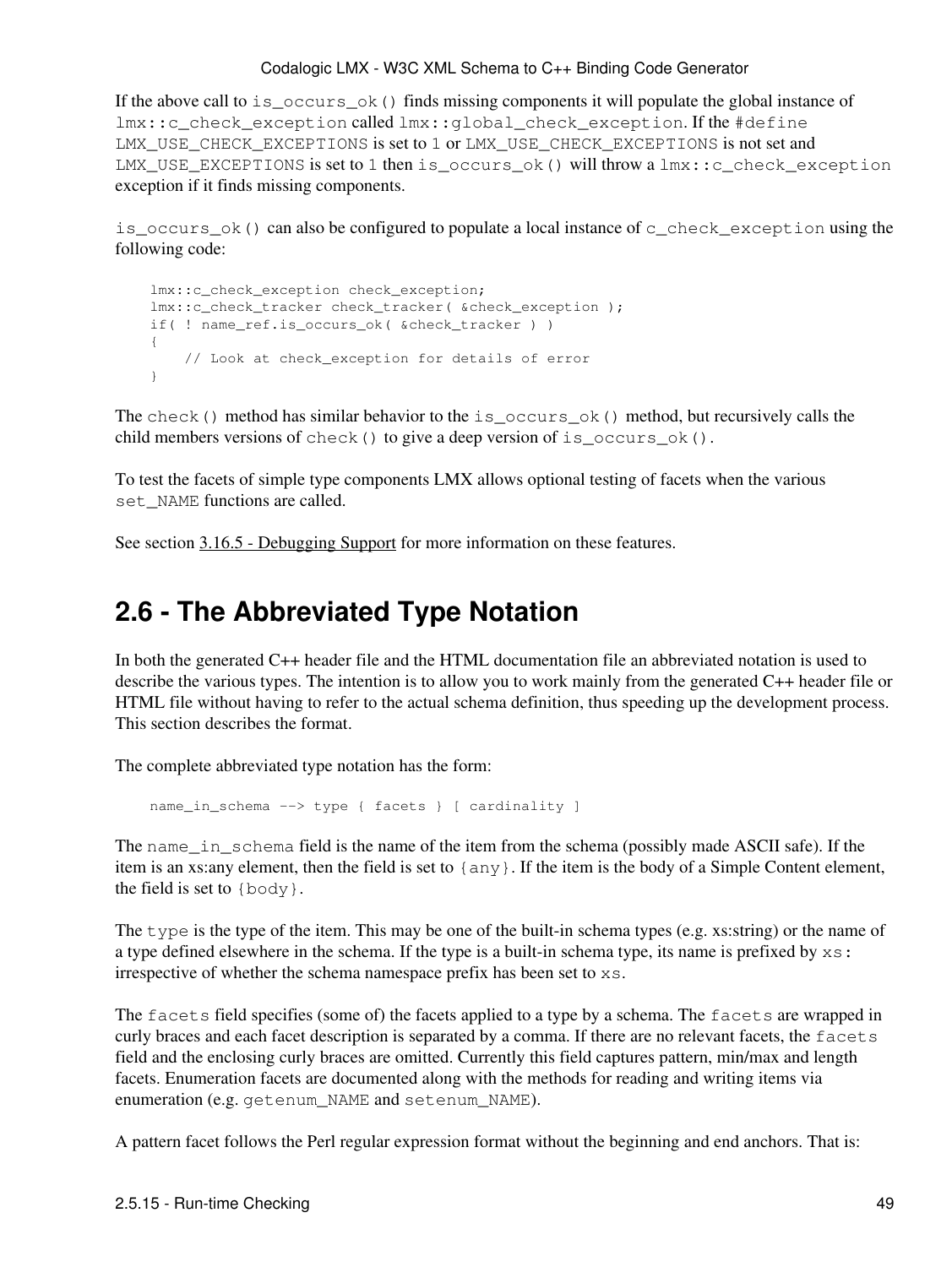/pattern/

The min and max range facets have the form:

min\_value <= x < max\_value

If either the min or the max limits are not specified, then the corresponding leg of the facet description is omitted. For example, if no min\_value were specified, the following format would be used:

x < max\_value

The comparison operator shown in the description (e.g.  $\lt$  or  $\lt$ =) depends on whether the facet is exclusive or inclusive.

Length facets are documented for  $xs:string, xs:hexBinary and xs:base64Binary types where$ specified. The facet is documented as:

min\_length .. max\_length

If the maximum length is unbounded, the following form is used:

min\_length .. \*

If the minimum length and the maximum length are the same, this is documented as:

length .. length

The cardinality field specifies how many instances of the item are allowed. If the field is absent (including absence of the square brackets), one, and only one, occurrence of the item is allowed. If the field is present, the general format is:

[ min .. max ]

where min specifies the minimum number of times the item can occur and max specifies the maximum number of times an item can occur. If min and max are the same values, then the following form is used:

[ min ]

If the maximum number of occurrences is unbounded, then the following form is used:

[ min .. \* ]

### **2.6.1 - Abbreviated Type Notation Examples**

To illustrate the Abbreviated Type Notation, the following examples are presented:

e1 --> xs:unsignedShort

e1 is an unsigned short that can occur once, and only once.

```
 e2 --> xs:unsignedShort [0..1]
```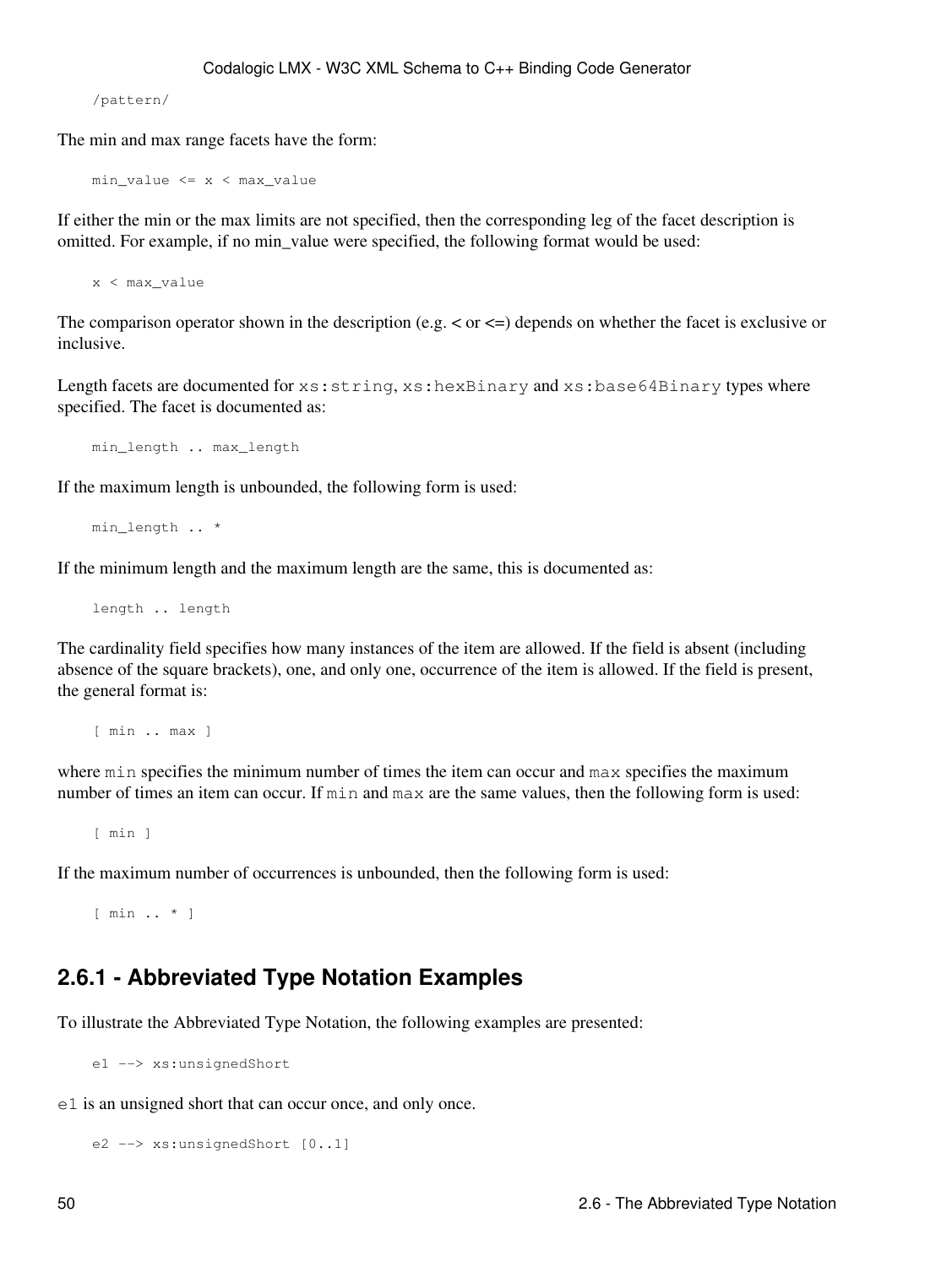e2 is an optional unsigned short. It can occur zero or one time.

e3 --> xs:unsignedShort { 0<=x<1000 }

e3 is an unsigned short that is constrained to be greater than or equal to 0 and less than 1000. It can occur once, and only once.

```
 e4 --> xs:unsignedShort { 0<=x<1000 }[0..1]
```
e4 is an unsigned short that is constrained to be greater than or equal to 0 and less than 1000. It can occur zero or one time.

```
 e5 --> xs:unsignedShort { 0<x<=1000 }[1..*]
```
e5 is an unsigned short that is constrained to be greater than 0 and less than or equal to 1000. It can occur one or more times.

```
e6 --> xs:string { /a\ddot{/}d/d, /b\ddot{/}d\ddot{/}l..*]
```
e6 is a string that must match the pattern a\d or b\d\d (e.g. 'a1' or 'b12'). It can occur one or more times.

```
 e7 --> xs:string { 1..5 }[1..*]
```
e7 is a string that can be between 1 and 5 characters long. It can occur one or more times.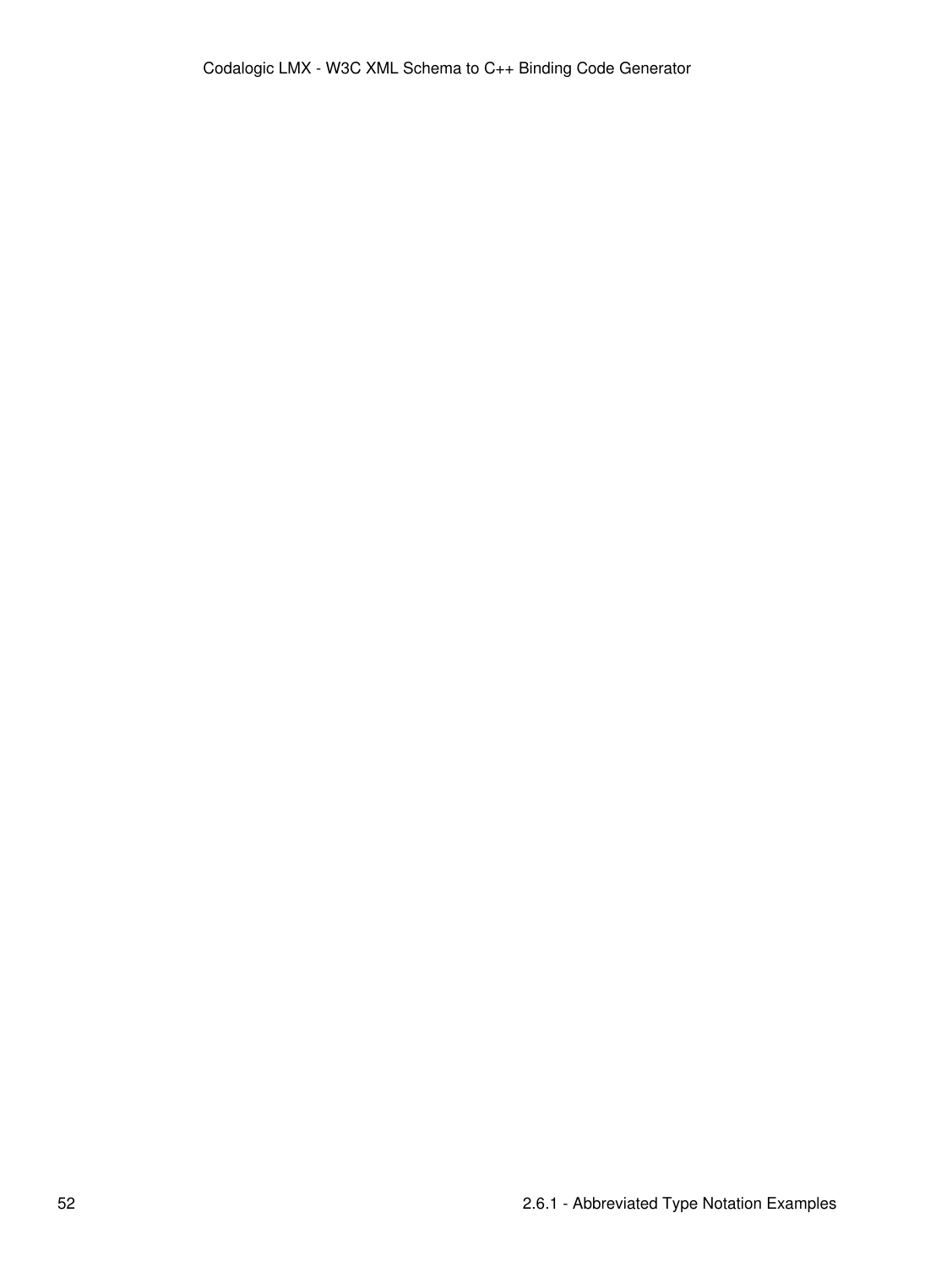# **3 - In More Depth**

# **3.1 - Configuration using lmxuser.h**

As already alluded to, in addition to configuring data binding behavior via the LMX executable, you can also control the behavior by setting various  $C++$  #defines and editing USER: sections in  $lmxuser.h$ .

For a number of features, the effect of  $lmxuser.h$  can be changed by setting  $C++$  #defines. This can be done using -#define flag or in your C++ project or makefiles.

If a large number of defines need to be used, it may be easier to use the  $-\frac{1}{m}x^{-1}$  and  $\frac{1}{m}$  and  $\frac{1}{m}$  and  $\frac{1}{m}$  and  $\frac{1}{m}$  and  $\frac{1}{m}$  and  $\frac{1}{m}$  and  $\frac{1}{m}$  and  $\frac{1}{m}$  and  $\frac{1}{m}$  and  $\frac$ LMX\_WANT\_USER\_DEFS in your project/makefile. This will cause lmxuser.h to #include "lmxuser-defs.h" and you can set your other #defines via the included file.

You can also specify the  $-l$ mxuser-defs-end flag or define LMX\_WANT\_USER\_DEFS\_END in your project/makefile, (perhaps in the lmxuser-defs.h file), and this will cause the file lmxuser-defs-end.h to be included at the end of lmxuser.h. This allows further customization of LMX behavior using features that have been defined by  $lmxuser.h$ .

If your setup requires both -lmxuser-defs and -lmxuser-defs-end to be used, another option is to use the -alt-lmxuser YYY flag. This will replace of line #include "lmxuser.h" generated in the .h files with the line #include "YYY". If you want to use the #include <YYY> form, then include the  $\langle \rangle$  brackets as part of the parameter, e.g. do  $-\text{alt-1mxuser} \langle \rangle$  Ty and the alternative file you would set any #defines required, then insert #include "lmxuser.h" and then follow that with any other #defines you require.

# <span id="page-58-0"></span>**3.2 - Unmarshaling (advanced forms)**

[2.3 - Unmarshaling \(simple form\)](#page-35-0) describes the simple method for unmarshaling object content direct from files and memory. In certain situations more flexibility is required, and the following more advanced techniques may be required.

To read XML from an in-memory buffer, code similar to the following can be used:

```
 lmx::c_xml_reader_memory reader( xml_message_data_buffer, 
                                      number_of_bytes_in_buffer );
 c_generated_xsd_root_class top_object;
 lmx::elmx_error error = top_object.unmarshal( reader );
if( error == lmx::ELMX_OK )
 {
    const c_generated_xsd_root_class & const_top_object = top_object;
     ...
```
To read XML from a C++ std::string, the lmx::c\_xml\_reader\_string class can be used in place of lmx::c\_xml\_reader\_memory in the code above.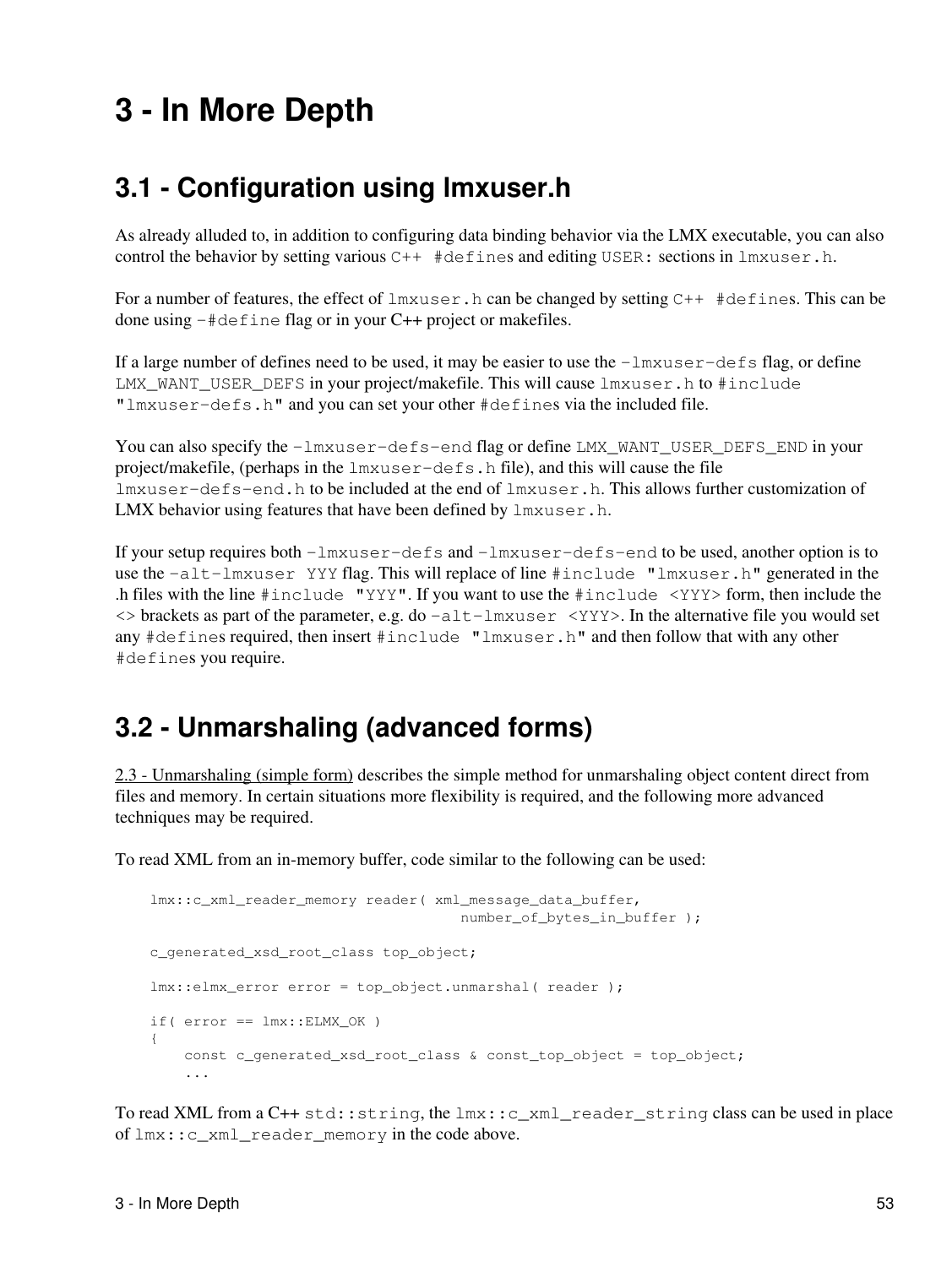Similary, to read XML from a C-style char  $[]$  style arrays, the  $lmx::c\_xml\_reader_c_string$  class can be used in place of lmx::c\_xml\_reader\_memory in the code above.

To read XML from an instance of lmx::c\_any\_info, the lmx::c\_xml\_reader\_any\_info class can be used.

To read XML from a file, code similar to the following can be used:

```
lmx::c_xml_reader_file_reader( "c:\\myxml.xml" );
        if( reader.is_open() )
         {
                 c_generated_xsd_root_class top_object;
                 lmx::elmx_error error = top_object.unmarshal( reader );
                if( error == lmx::ELMX_OK )\left\{ \begin{array}{cc} 0 & 0 & 0 \\ 0 & 0 & 0 \\ 0 & 0 & 0 \\ 0 & 0 & 0 \\ 0 & 0 & 0 \\ 0 & 0 & 0 \\ 0 & 0 & 0 \\ 0 & 0 & 0 \\ 0 & 0 & 0 \\ 0 & 0 & 0 \\ 0 & 0 & 0 \\ 0 & 0 & 0 & 0 \\ 0 & 0 & 0 & 0 \\ 0 & 0 & 0 & 0 \\ 0 & 0 & 0 & 0 & 0 \\ 0 & 0 & 0 & 0 & 0 \\ 0 & 0 & 0 & 0 & 0 \\ 0 & 0 & 0 & 0 & 0 & 0 \\ 0 & 0 & 0 & 0const c_generated_xsd_root_class & const_top_object = top_object;
                          ...
```
Looking more closely at the in-memory case, we first create an object that will do low-level read operations from memory. This is an instance of  $c\_xml\_reader\_memory$  from the  $lmx$  namespace. The constructor for this object takes a pointer to the buffer as the first argument and the number of valid bytes in the buffer as the second argument.

```
 lmx::c_xml_reader_memory reader( xml_message_data_buffer, 
                                  number of bytes in buffer );
```
We then create an instance of the top-level class generated by the LMX code generator. The name of this class will differ. If there is only one global element, the relevant class will be that of the global element. Alternatively, the name is either derived from the namespace prefix assigned to the schema's target namespace, or is c\_root. It is normally the last class defined in the .h file.

c\_generated\_xsd\_root\_class top\_object;

To do the unmarshaling, the unmarshal method of the top level object is called, giving it a reference to the low-level reader class. Note that you must always unmarshal into a freshly created object otherwise the results may be unpredictable. The method returns an error code.

lmx::elmx\_error error = top\_object.unmarshal( reader );

If the returned error code is  $lmx$ : ELMX OK then unmarshaling has been successful, and the data structure can be interrogated. Section [3.9 - Error Codes](#page-85-0) lists other possible error codes.

```
if(error == lmx::ELMX OK) {
```
Having determined that the unmarshalled object is suitable for processing, it is advisable to create a const version of the class reference to avoid accidentally modifying the various objects.

```
const c_generated_xsd_root_class & const_top_object = top_object;
 ...
```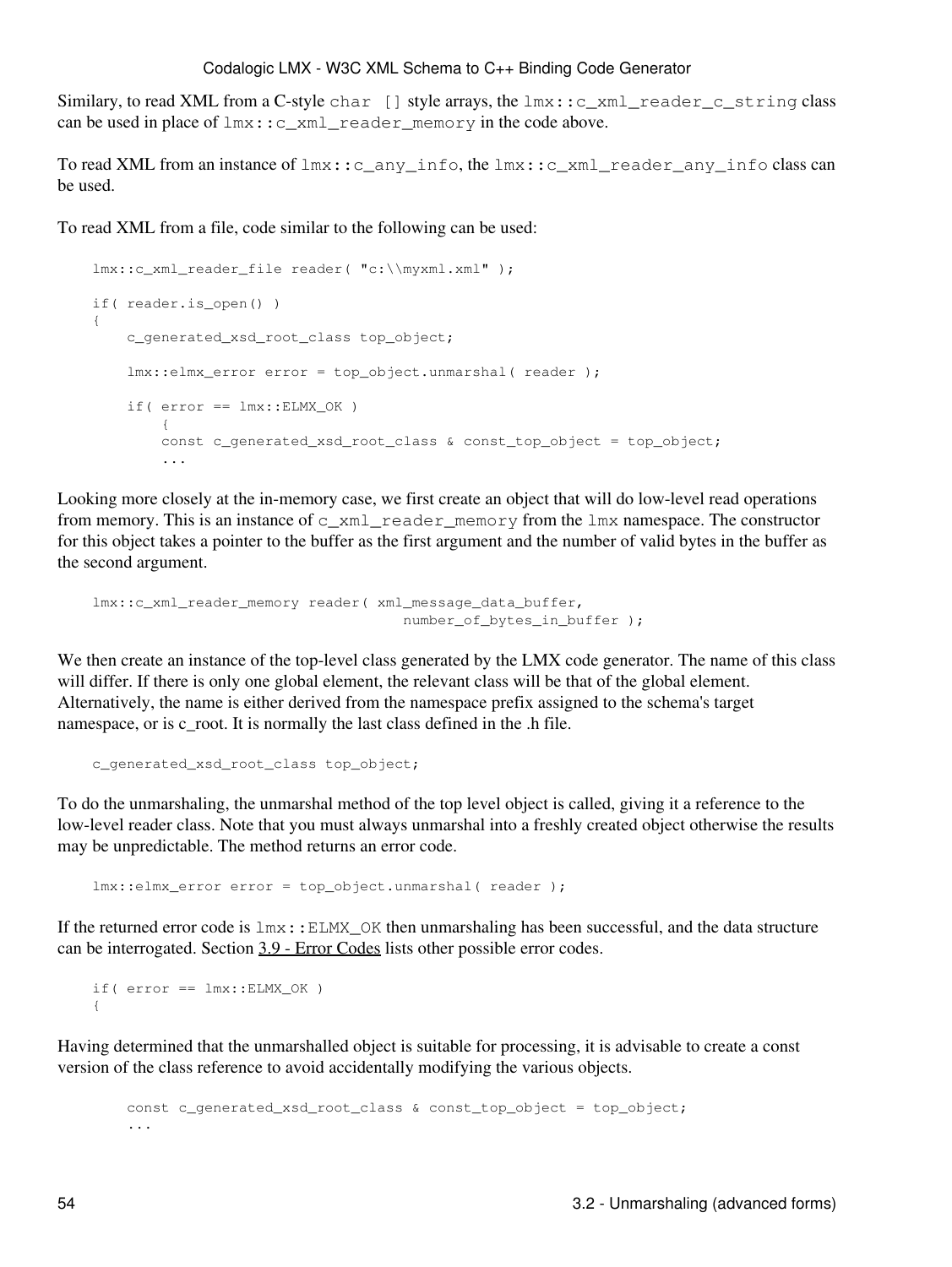Unmarshaling from a file is a similar process, however in this case the  $\alpha$  xml reader file class from the lmx namespace is used as the type for the low-level reader. The constructor takes a single argument, which is the name of the file from which to read.

```
 lmx::c_xml_reader_file reader( "c:\\myxml.xml" );
```
Having created the  $c_{x}$ ml<sub>reader</sub> file instance, it is necessary to test whether the file has been successfully opened by calling the is\_open method. (This method can also be called on an object of type c\_xml\_reader\_memory, c\_xml\_reader\_string, c\_xml\_reader\_c\_string or c\_xml\_reader\_any\_info, but this always returns true.)

```
if( reader.is_open() )
 {
```
If the file is successfully opened, the unmarshaling operation continues as for the from memory case, e.g.:

```
 c_generated_xsd_root_class top_object;
        lmx::elmx error error = top object.unmarshal( reader );
        if( error == \text{lmx::ELMX OK} )
\overline{\mathcal{L}}const c_generated_xsd_root_class & const_top_object = top_object;
              ...
```
Note that during unmarshaling memory may be dynamically allocated, which may cause exceptions to be thrown. Therefore it may be appropriate to include  $try/catch$  blocks at some level in your code.

### **3.2.1 - Unmarshaling with Additional Control when Reading XML Input**

If additional control is required over the way XML is read, a further method for unmarshaling is available. The interface class for reading XML input is  $c_{\text{read}}$ , which is defined in lmxparse.h. To implement reading from different sources, or perform special processing while reading (such a reading from a socket or a compressed file), implement a concrete class that derives from c\_read and implements the relevant virtual methods. Assuming such a concrete class is called  $\subset \mathbb{m}$  reader, the code to unmarshal using this class would be:

```
c_my_reader low_level_reader( ...relevant parameters... );
 lmx::c_xml_reader reader( low_level_reader );
 c_generated_xsd_root_class top_object;
 lmx::elmx_error error = top_object.unmarshal( reader );
if( error == lmx::ELMX_OK ) {
    const c_generated_xsd_root_class & const_top_object = top_object;
     ...
```
The key part is creating an instance of the concrete class and then passing it to an instance of lmx::c\_xml\_reader. The rest of the unmarshaling operation is the same as described in [3.2 - Unmarshaling \(advanced forms\)](#page-58-0).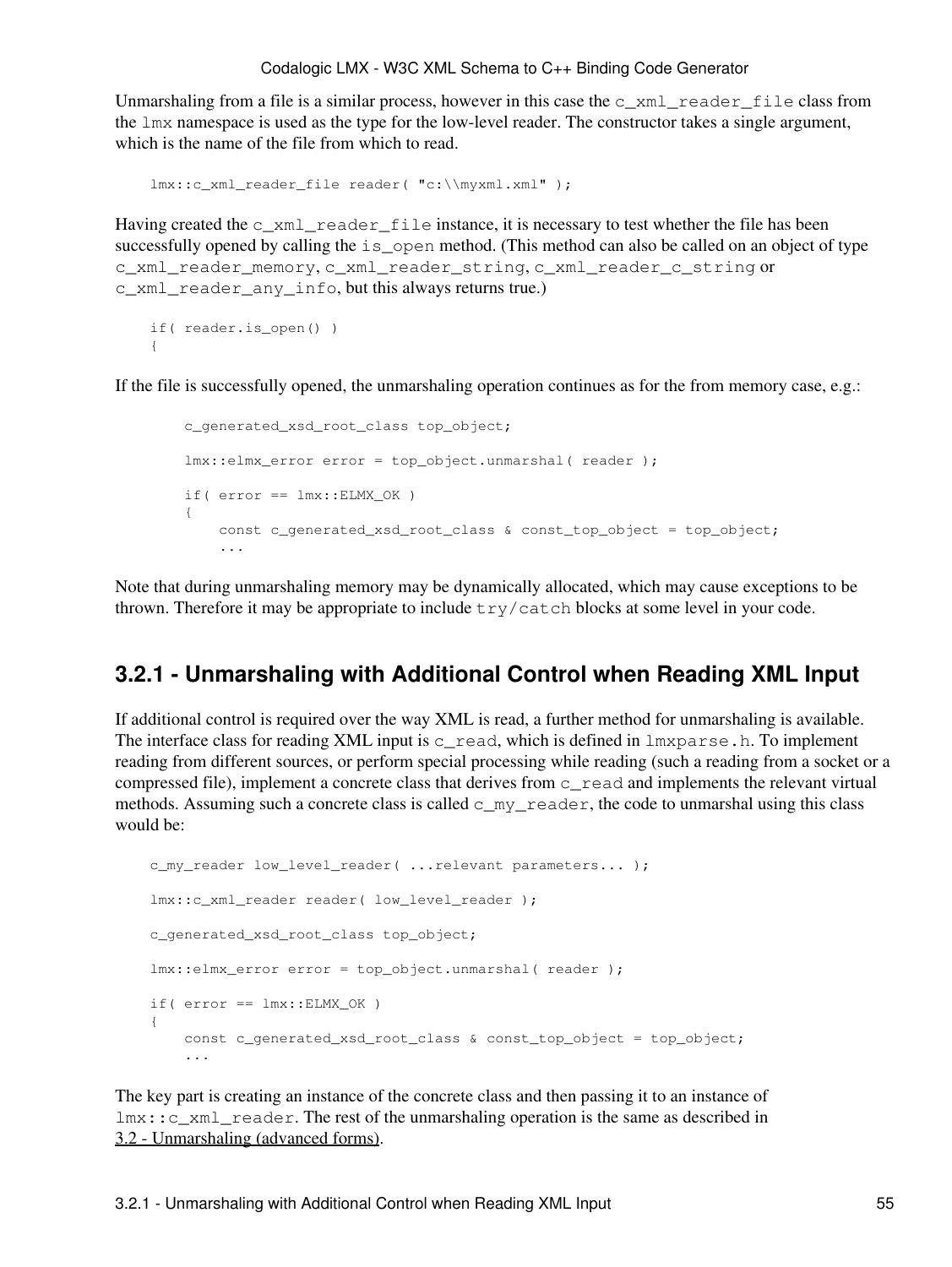### <span id="page-61-0"></span>**3.2.2 - Unmarshalling Multiple XML Instances from the Same Source**

If you wish to read multiple XML instances from the same input source you can create a single low-level reader (such as lmx::c\_read\_file, c\_read\_memory and c\_read\_string) and use that to construct multiple instances of  $c$ \_xml\_reader from which to read each new XML instance. For example:

```
// Setup the input source
lmx::c_read_file_file_reader( file in );
for(j; {
    // Create new c_xml_reader to read from the input source
    lmx::c_xml_reader xml_reader( file_reader );
   // Read the XML
    lmx::elmx_error lmx_error;
    c_MyElement item( xml_reader, &lmx_error );
   // An error will be reported if there is no input XML
   if( lmx_error != lmx::ELMX_OK )
       break;
   // TODO: Process data in 'item'
 }
```
See also [3.5.1 - Marshalling Multiple XML Instances to the Same Destination](#page-70-0).

### **3.2.3 - Checking for trailing non-XML material**

If you wish to check that your unmarshalled XML does not have non-valid XML end matter following it, you can use the c\_xml\_reader::is\_xml\_end() method.

```
 lmx::c_xml_reader_string reader( xml_message );
    lmx::elmx_error error;
    c_generated_xsd_root_class top_object( reader, &error );
   if( error == lmx::ELMX_OK && reader.is_xml_end() )
    {
 ...
```
### **3.2.4 - Unmarshalling Schema Fragments**

Typically an entry point for initiating an unmarshal process corresponds to a global element definition. If you wish to unmarshal an item that corresponds to a global type you need to use the unmarshal partial template functions located in lmxparse.h. These have the prototypes:

```
template< class T >
 elmx_error unmarshal_partial(
        c_xml_reader & ar_reader,
        T *ap_item,
       const s_ns_map ac_ns_map[],
        const std::string &ar_namespace,
        const std::string &ar_local_name );
```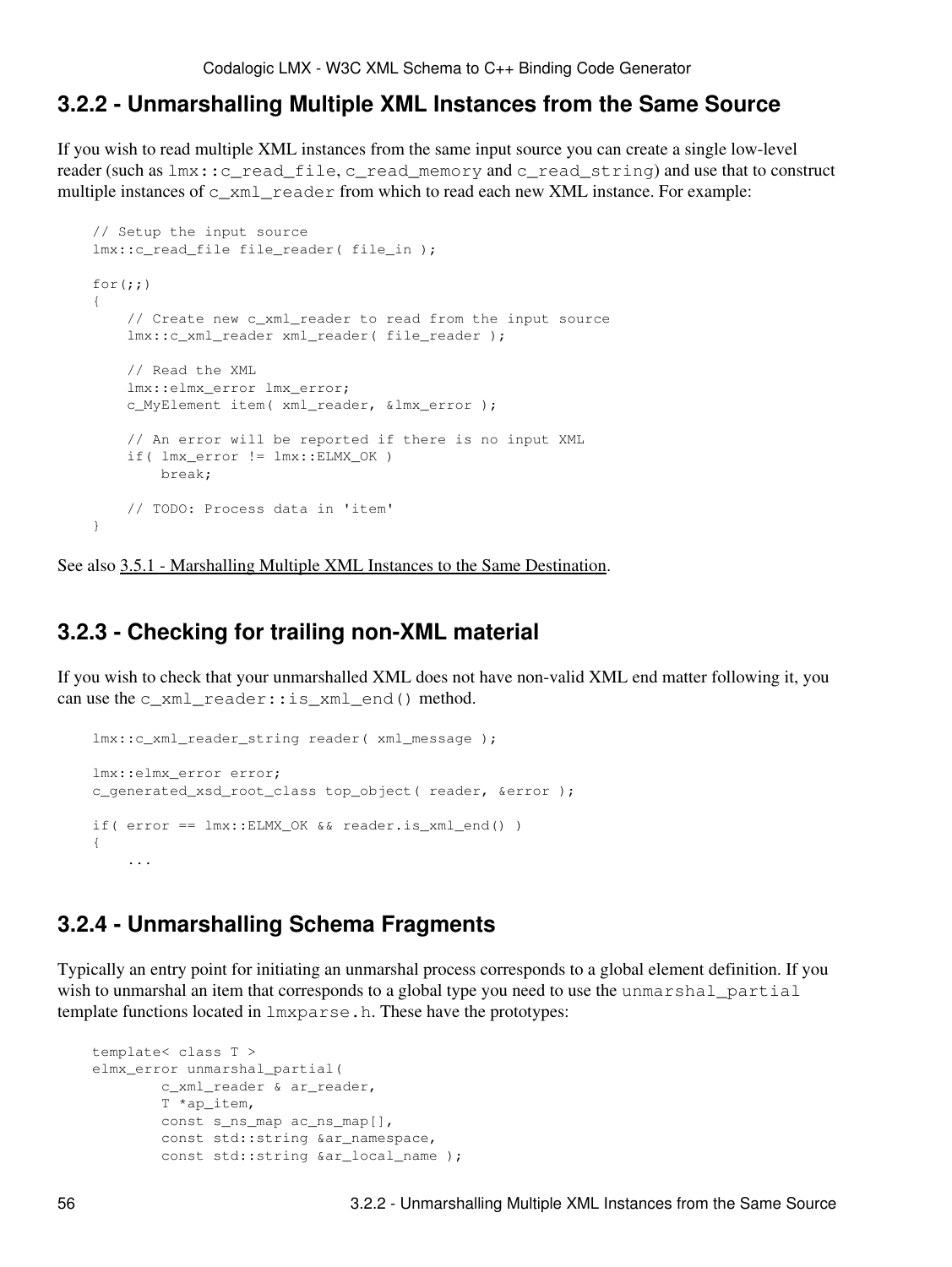```
template< class T >
 elmx_error unmarshal_partial(
        T *ap_item,
        const char ac_file_name[],
        const s_ns_map ac_ns_map[],
       const std::string &ar_namespace,
        const std::string &ar_local_name );
template< class T >
 elmx_error unmarshal_partial(
        T *ap_item,
       const wchar_t ac_file_name[],
       const s_ns_map ac_ns_map[],
       const std::string &ar_namespace,
        const std::string &ar_local_name );
template< class T >
 elmx_error unmarshal_partial(
        T *ap_item,
       const char *ap_memory,
        size_t a_memory_size,
       const s_ns_map ac_ns_map[],
       const std::string &ar_namespace,
       const std::string &ar_local_name );
template< class T >
 elmx_error unmarshal_partial(
         T *ap_item,
        const std::string &ar_string,
       const s_ns_map ac_ns_map[],
        const std::string &ar_namespace,
        const std::string &ar_local_name )
```
The first two read XML from a file, the third from an array of bytes, the fourth from a std::string and the last one from an lmx::c\_xml\_reader object.

The parameters have the following meaning:

ar\_reader

A reference to an LMX reader object.

ap\_item

A pointer to the object that is will receive the unmarshalled data.

ac\_file\_name

The name of a file to be parsed.

ap\_memory

A pointer to memory containing XML to be parsed.

a\_memory\_size

The number of bytes pointer to be ap memory.

ar\_string

A std::string containing XML to be parsed.

ac\_ns\_map

The generated namespace map for the schema to be unmarshalled. It can be found by looking in the generated .h file and has the name ns\_map\_reader. You may need to include the C++ namespace with the variable name, e.g. my\_cpp\_namespace:: ns\_map\_reader.

#### ar\_namespace

The XML namespace of the root element that is to be unmarshalled. If there is no namespace, set this to  $"$ .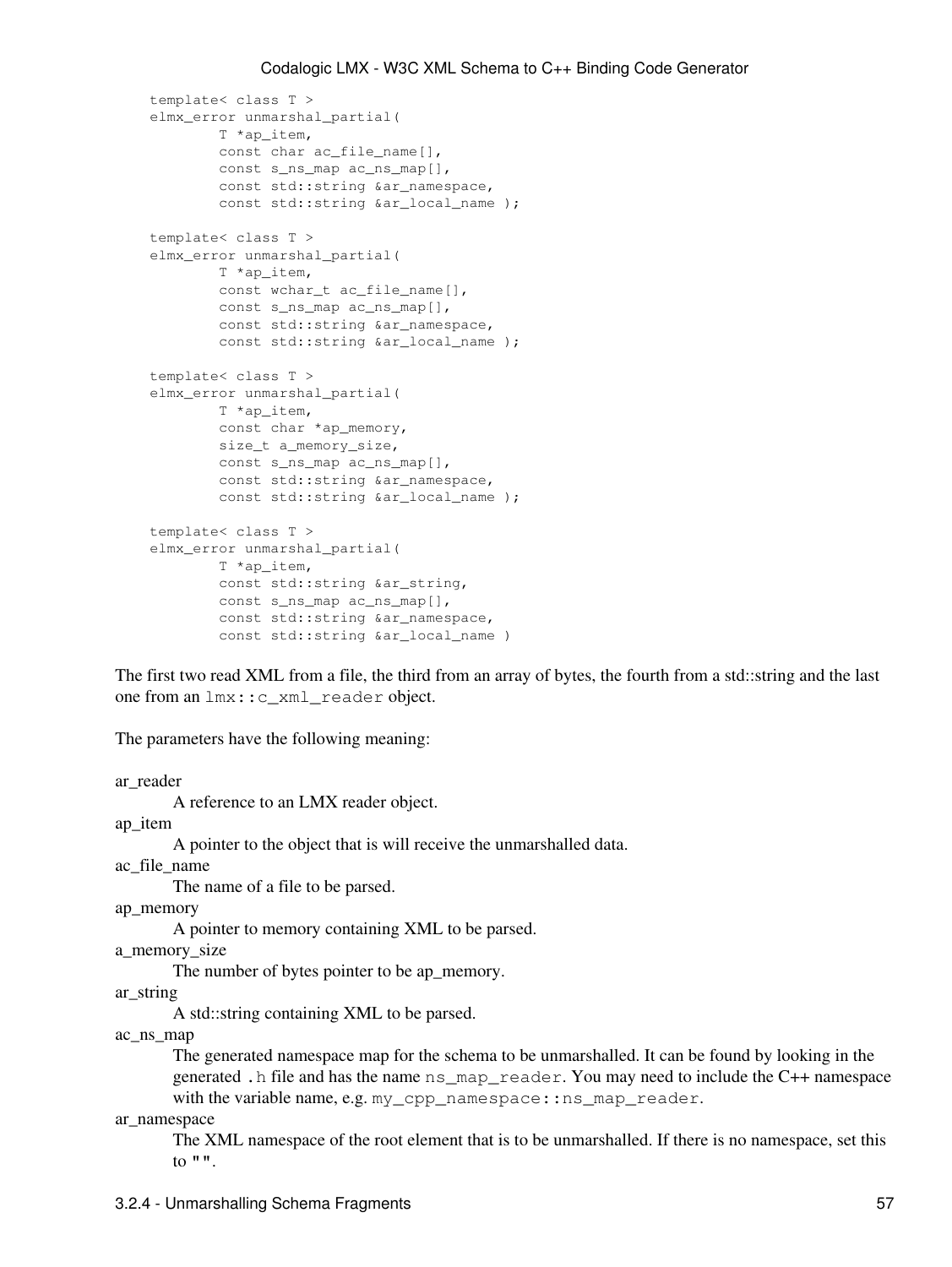ar\_local\_name

The local part of the name of the root element to be unmarshalled, without any namespace or namespace prefix information.

An example usage is:

```
 c_my_object my_object;
 lmx::elmx_error error = lmx::unmarshal_partial(
        "myFile.xml",
         &my_object,
        my_cpp_namespace::ns_map_reader,
         "http://myDomain.com", // or "" if no namespace
         "localName" );
```
## **3.3 - Unmarshalling a Sub-element within an XML Instance**

If you wish to only unmarshal a particular element within an XML instance you can use the unmarshal\_find template function located in  $lmxparse.h$ . This is available in the following forms:

```
template< class T >
bool /*is_found*/ unmarshal_find(
        c_xml_reader & ar_reader,
         elmx_error * ap_error,
         T * ap_item,
        const s_ns_map ac_ns_map[],
        const std::string & ar_sought_namespace,
        const std::string & ar_sought_local_name );
template< class T >
bool /*is_found*/ unmarshal_find(
        elmx_error * ap_error,
         T * ap_item,
       const char ac_file_name[],
        const s_ns_map ac_ns_map[],
        const std::string & ar_namespace,
        const std::string & ar_local_name );
template< class T >
bool /*is_found*/ unmarshal_find(
         elmx_error * ap_error,
         T * ap_item,
        const wchar_t ac_file_name[],
        const s_ns_map ac_ns_map[],
        const std:: string & ar namespace,
        const std::string & ar_local_name );
template< class T >
bool /*is_found*/ unmarshal_find(
         elmx_error * ap_error,
         T * ap_item,
        const char * ap_memory,
         size_t a_memory_size,
        const s_ns_map ac_ns_map[],
        const std:: string & ar namespace,
        const std::string & ar_local_name );
template< class T >
bool /*is_found*/ unmarshal_find(
```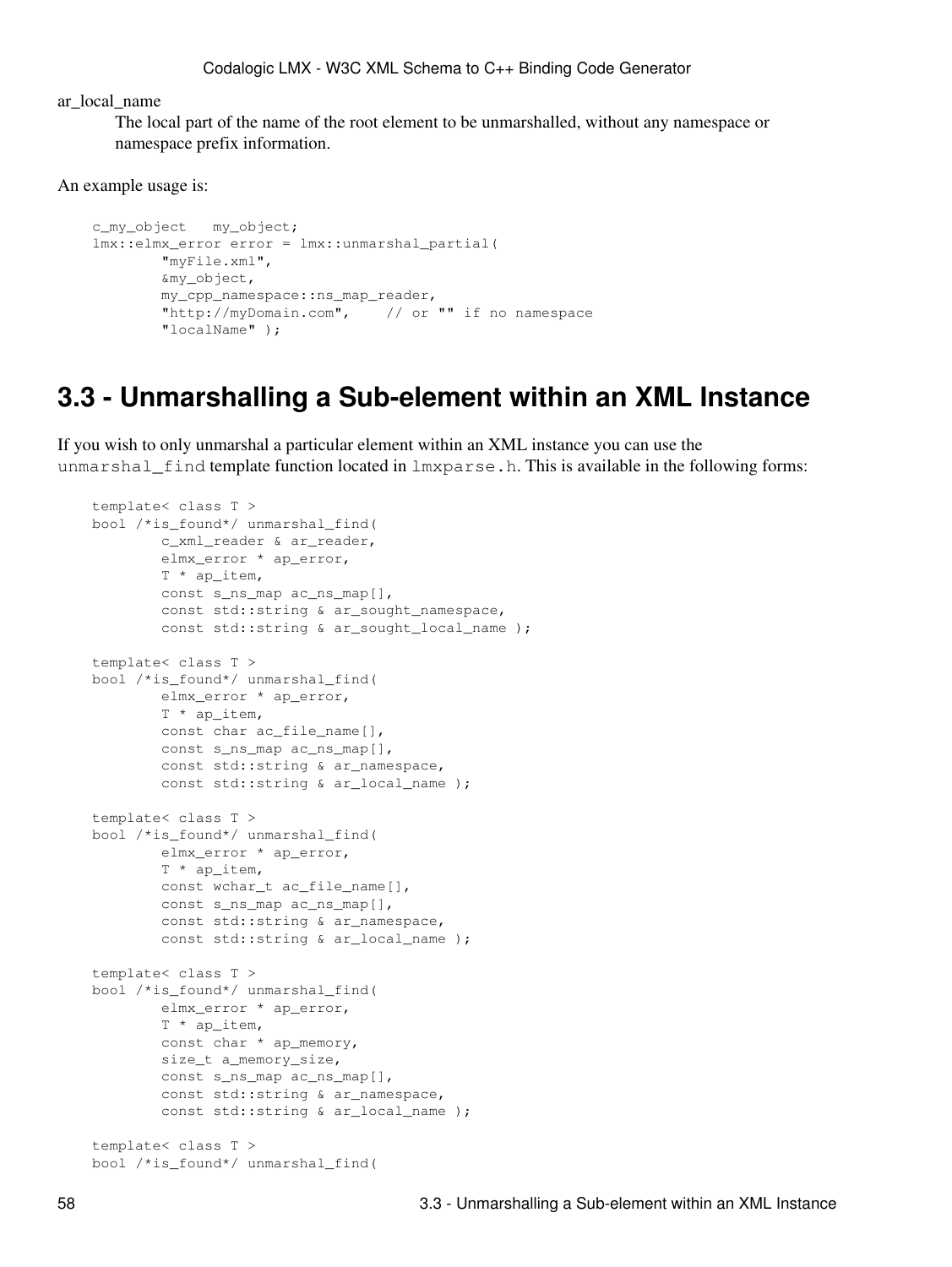```
 elmx_error * ap_error,
 T * ap_item,
const std::string & ar_string,
const s_ns_map ac_ns_map[],
const std::string & ar_namespace,
const std::string & ar_local_name );
```
The parameters have the following meaning:

ar\_reader

A reference to an LMX reader object.

ap\_error

A pointer to where any error code is to be placed when unmarshalling is completed.

ap\_item

A pointer to the object that is will receive the unmarshalled data.

ac\_file\_name

The name of a file to be parsed.

ap\_memory

A pointer to memory containing XML to be parsed.

a\_memory\_size

The number of bytes pointer to be ap\_memory.

ar\_string

A std::string containing XML to be parsed.

ac\_ns\_map

The generated namespace map for the schema to be unmarshalled. It can be found by looking in the generated .h file and has the name ns\_map\_reader. You may need to include the C++ namespace with the variable name, e.g. my\_cpp\_namespace::ns\_map\_reader.

ar\_namespace

The XML namespace of the root element that is to be unmarshalled. If there is no namespace, set this to "".

ar local name

The local name of the root element to be unmarshalled, without any namespace or namespace prefix information.

The function returns  $true$  if the specified element was found and  $false$  if not.

An example usage is:

```
 c_my_object my_object;
 lmx::elmx_error error;
bool is_found = lmx::unmarshal_find(
         &error,
         &my_object,
         "myfile.xml",
         my_cpp_namespace::ns_map_reader,
         "http://myDomain.com", // or "" if no namespace
         "localName" );
if( is_found && error != lmx::ELMX_OK )
 {...}
```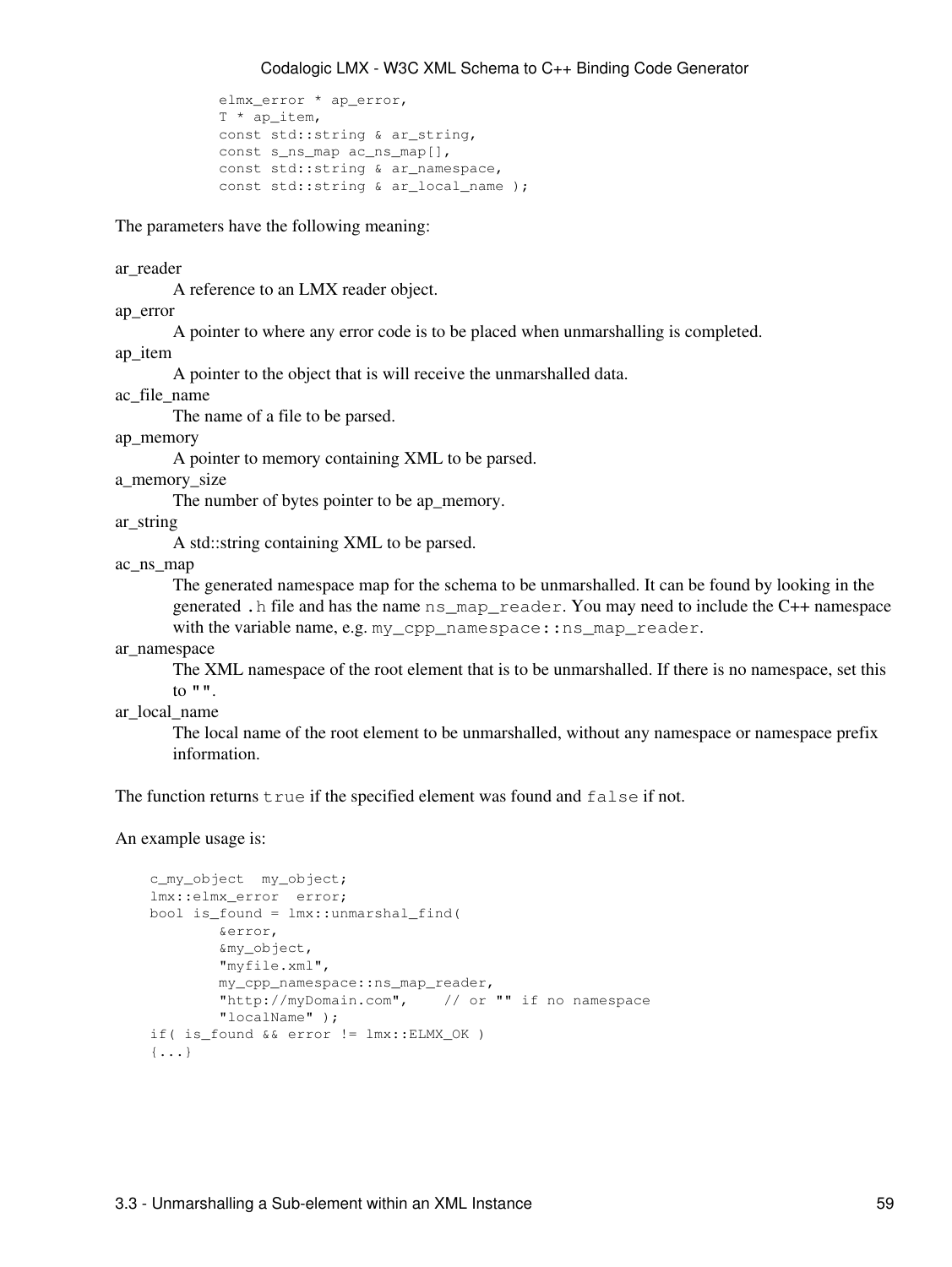## **3.4 - Unmarshalling Multiple Sub-elements within an XML Instance**

If you wish to only unmarshal a subset of elements within an XML instance you can use the unmarshal\_select functions located in lmxselected.h. These have the prototypes:

```
bool /*is_complete*/ unmarshal_select(
         c_xml_reader & ar_reader,
        lmx::elmx_error * ap_error,
        const lmx::s_ns_map ac_ns_map[],
         lmx::tc_elements_to_select ac_elements_to_select,
         lmx::c_selected_element * ap_handler );
bool /*is_complete*/ unmarshal_select(
         lmx::elmx_error * ap_error,
        const char ac_file_name[],
        const lmx::s_ns_map ac_ns_map[],
         lmx::tc_elements_to_select ac_elements_to_select,
         lmx::c_selected_element * ap_handler );
 #if LMX_WANT_WIDE_FILE_NAMES == 1
bool /*is_complete*/ unmarshal_select(
        lmx::elmx_error * ap_error,
        const wchar_t ac_file_name[],
        const lmx::s_ns_map ac_ns_map[],
         lmx::tc_elements_to_select ac_elements_to_select,
         lmx::c_selected_element * ap_handler );
 #endif
bool /*is_complete*/ unmarshal_select(
         lmx::elmx_error * ap_error,
       const char * ap_memory,
         size_t a_memory_size,
        const lmx::s_ns_map ac_ns_map[],
         lmx::tc_elements_to_select ac_elements_to_select,
        lmx::c_selected_element * ap_handler );
bool /*is_complete*/ unmarshal_select(
         lmx::elmx_error * ap_error,
        const std::string & ar_string,
        const lmx::s_ns_map ac_ns_map[],
         lmx::tc_elements_to_select ac_elements_to_select,
         lmx::c_selected_element * ap_handler );
```
The parameters have the following meaning:

ar\_reader

A reference to an LMX reader object.

ap\_error

A pointer to where any error code is to be placed when unmarshalling is completed.

ac\_file\_name

The name of a file to be parsed.

ap\_memory

A pointer to memory containing XML to be parsed.

```
a_memory_size
```
The number of bytes pointer to be ap\_memory.

ar\_string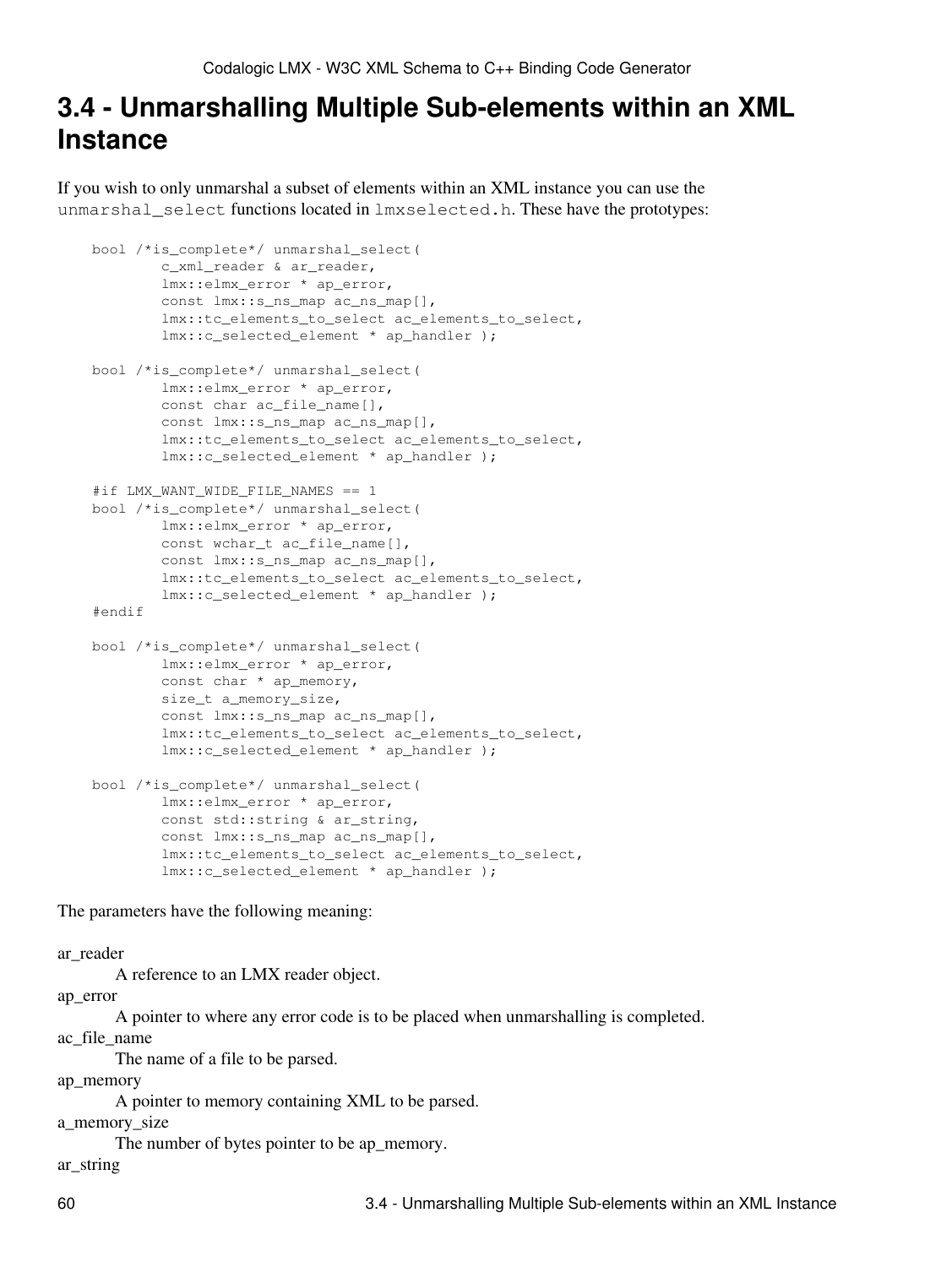A std::string containing XML to be parsed.

ac\_ns\_map

The generated namespace map for the schema to be unmarshalled. It can be found by looking in the generated .h file and has the name ns\_map\_reader. You may need to include the C++ namespace with the variable name, e.g. my\_cpp\_namespace::ns\_map\_reader.

ac elements to select

An array containing the namespaces and local names of the elements being selected. The final entry in the array is marked by both fields being set to NULL.

ap\_handler

A pointer to a base class of type lmx::c\_selected\_element that is called when a selected element is found. This is described further below.

The function returns  $true$  if the operation was complete and false if not.

lmx::tc\_elements\_to\_select is defined as:

```
typedef struct s_elements_to_select
\left\{\begin{array}{ccc} \end{array}\right\}const char *p_namespace;
        const char *p_local_name;
     } tc_elements_to_select[]; // Last member marked by NULL values
```
lmx::c\_selected\_element is defined as:

```
class c_selected_element
 {
public:
    enum elmx_unmarshal_select_result { E_STOP, E_PARSED, E_SKIP };
     virtual elmx_unmarshal_select_result element_found(
        c_xml_reader & ar_reader,
         elmx_error *ap_error,
        const std:: string &ar sought namespace,
       const std::string &ar_sought_local_name,
        const std::string \&ar full element name ) = 0; };
```
To use unmarshal\_select() you define a class that derives from  $\text{lmx}$ ::c\_selected\_element and implements an element\_found() virtual method.

You then give the unmarshal select() function a list of element names that you want to process in an instance of the lmx::tc\_elements\_to\_select array.

Each time unmarshal\_select() finds one of the elements you asked for it calls the lmx::c\_selected\_element::element\_found() virtual method and you can decide how to process it.

```
lmx::c_selected_element::element_found() returns either
lmx::c_selected_element::E_PARSED to indicate that it parsed the element,
lmx::c_selected_element::E_SKIP to indicate that it did not parse the element and the
unmarshal select() function should skip over it, or lmx::c selected element::E_STOP to
indicate that parsing should be stopped.
```
An example usage of unmarshal\_select() is as follows: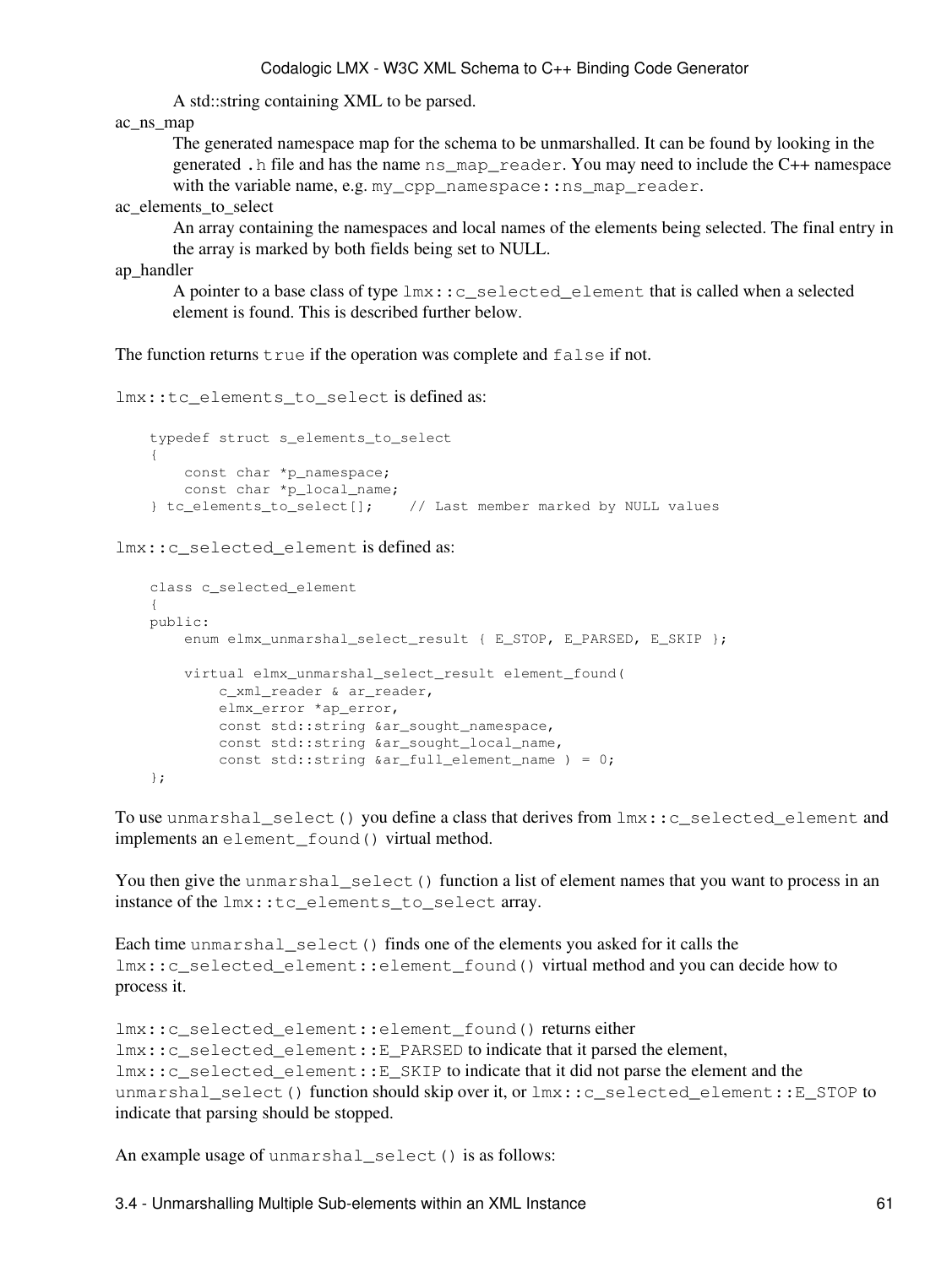```
 #include "selected.h"
     #include "lmxparse.h"
     #include <fstream>
     #include <sstream>
     #include <iostream>
     #include "lmxselected.h"
   // 1. Setup an array with a list of elements that we are interested in.
   // Need namespace and local name. The end of the list is marked by all
    // NULLs.
    lmx::tc_elements_to_select mc_elements_to_select = {
        { "http://xml2cpp.com/selected.xsd", "stat" },
         { 0, 0 } };
   // 2. Define a class that contains a callback that will be called when the
    // sought element is found. This is derived from lmx::c_selected_element.
   // This example is intended to just find the max and total values of the
   // input.
   class c_selected : public lmx::c_selected_element
    {
   private:
       int count;
       int max_height;
       int total height;
       int max_width;
       int total_width;
   public:
        c_selected() : count( 0 ), max_height( 0 ), 
                      total_height( 0 ), max_width( 0 ), total_width( 0 )
        {}
        // 3. This is the virtual function that is called when the element is found.
         virtual elmx_unmarshal_select_result
                         element_found(
                                 lmx::c_xml_reader & ar_reader,
                                 lmx::elmx_error *ap_error,
                                const std::string &ar_sought_namespace,
                                 const std:: string &ar sought local name,
                                 const std::string &ar_full_element_name );
       void print( std::wostream &ar_os ) const
\overline{\mathcal{L}} ar_os << L"Max Height: " << max_height<< L"\n" <<
                    L"Total Height: " << total_height<< L"\n" <<
                    L"Max Width: " << max_width<< L"\n" <<
                     L"Total Width: " << total_width << L"\n";
         }
    };
    std::wostream & operator << ( std::wostream &ar_os, const c_selected &ar_selected )
     {
        ar_selected.print( ar_os );
       return ar_os;
    }
   // 4. The implementation of the virtual function that is called when the
   // element is found.
    c_selected::elmx_unmarshal_select_result
             c_selected::element_found(
                     lmx::c_xml_reader & ar_reader,
                     lmx::elmx_error *ap_error,
```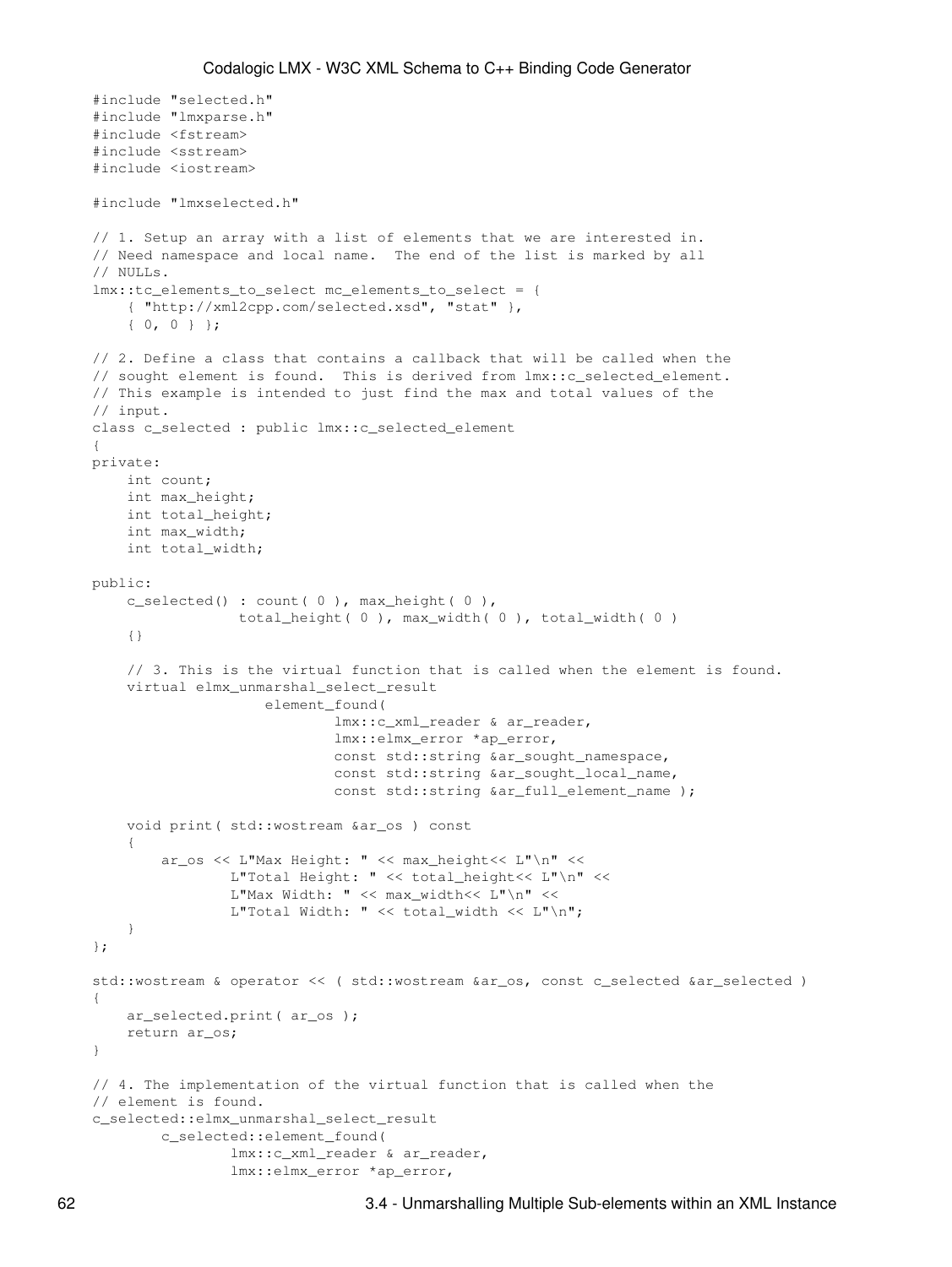```
const std::string &ar_sought_namespace,
                const std::string &ar_sought_local_name,
                const std::string &ar_full_element_name )
 {
    // 5. Let's say we skip the second occurence of the element
   if (++count == 2)
       return c_selected_element::E_SKIP;
    // 6. ...and stop at the 5th occurence
    else if( count >= 5)
       return c_selected_element::E_STOP;
    // 7. Unmarshal what we are interested in
     c_statType l_stat;
    *ap_error = l_stat.unmarshal( ar_reader, ar_full_element_name);
    // 8. And if everything is all right, do something with it
    if( *ap error == lmx::ELMX OK )
     {
        std::wcout << L"An element: Name=" << l_stat.get_name() <<
                     L", Height=" << l_stat.get_height() <<
                    L", Width=" << l_stat.get_width() << L"\n";
       if( l_stat.get_height() > max_height )
           max\_height = 1\_stat.get\_height();
         total_height += l_stat.get_height();
        if( l_stat.get_width() > max_width )
            max width = 1 stat.get width();
        total_width += l_stat.get_width();
     }
   // 9. Say that we parsed the XML
   return c_selected_element::E_PARSED;
 }
// 10. Now to actually use what we have written...
int test_it( const char ac_file_in[] )
 {
    // 11. Create an instance of our callback class.
    c_selected l_selected;
    // 12. Create an LMX reader to read XML from a file
     lmx::c_xml_reader_file l_reader( ac_file_in );
    if( ! l_reader.is_open() )
       return 1;
    // 13. We need to be able to return an LMX error code
     lmx::elmx_error l_error;
    // 14. Actually call the LMX selective unmarsharshalling functionality
    if( lmx::unmarshal_select(
                &l_error, // Place to store any LMX error code
               ac file in, \frac{1}{2} // XML file name
                ns_map_reader, // List of namespaces relevant to 
                                       // this XML schema (created by LMX)
                mc_elements_to_select, // List of sought element names
                &l_selected ) ) // Object to be called when elements 
                                        // found
        std::wcout << L"All the XML was parsed\n";
    else
         std::wcout << L"XML parsed was terminated before the end of the input\n";
    // 15. Check if everything went OK
```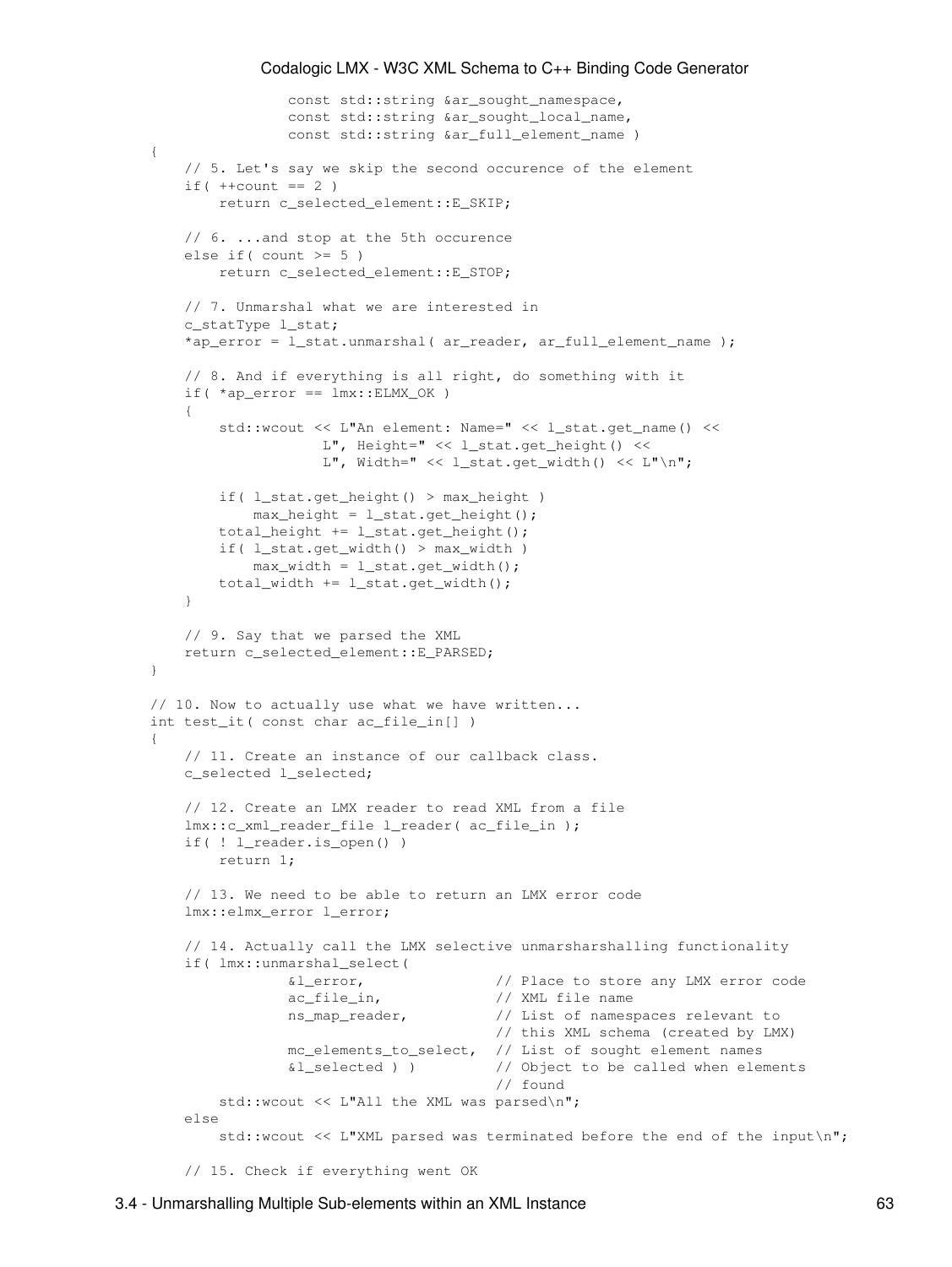```
if( l_error != lmx::ELMX_OK )
\overline{\mathcal{L}}std::wcout << L"Unable to unmarshal " << lmx::convert( ac_file_in ) << L"\n";
            return 2;
         }
        // 16. Print out the callback classes collected results
         std::wcout << l_selected;
        return 0;
```
## <span id="page-69-0"></span>**3.5 - Marshaling (advanced forms)**

}

[2.4 - Marshaling \(simple form\)](#page-38-0) describes the simple method for marshaling object content direct to files and memory. In certain situations more flexibility is required, and the following more advanced techniques may be required.

Marshaling is the process converting the C++ object content into XML data. An advanced section of marshaling code for writing the XML to a string looks as follows:

```
 c_generated_xsd_root_class top_object;
// ... Populate and manipulate top_object ... 
 std::ostringstream sos;
 lmx::c_xml_writer writer( sos );
 top_object.marshal( writer );
 std::string string_out( sos.str() );
```
Breaking this down into its component parts, we first create an instance of the top-level class generated by the LMX code generator. (See the description in section [2.3 - Unmarshaling \(simple form\)](#page-35-0) on the name given to the top level class.) This is populated either by interacting with the object's methods (see [2.5 - Accesing the](#page-40-0) [Data in the Generated Classes\)](#page-40-0), performing an unmarshaling operation as described in [2.3 - Unmarshaling](#page-35-0) [\(simple form\)](#page-35-0) or a combination of the two.

The first part of the marshaling operation is to create an instance of a class that is derived from std::ostream. This is where the output will be written. The line below uses the class derived from std::ostream by the C++ library for outputting to a string, but the line std::ofstream sos; could equally be used for outputting to a file.

```
 std::ostringstream sos;
```
Now create a low-level LMX XML writer object of type lmx::c\_xml\_writer, telling it to write using the sos object.

lmx::c\_xml\_writer writer( sos );

Tell the generated top-level object to marshal itself using the writer object by calling the top-level object's marshal method and giving it a reference to the writer low-level XML writer object: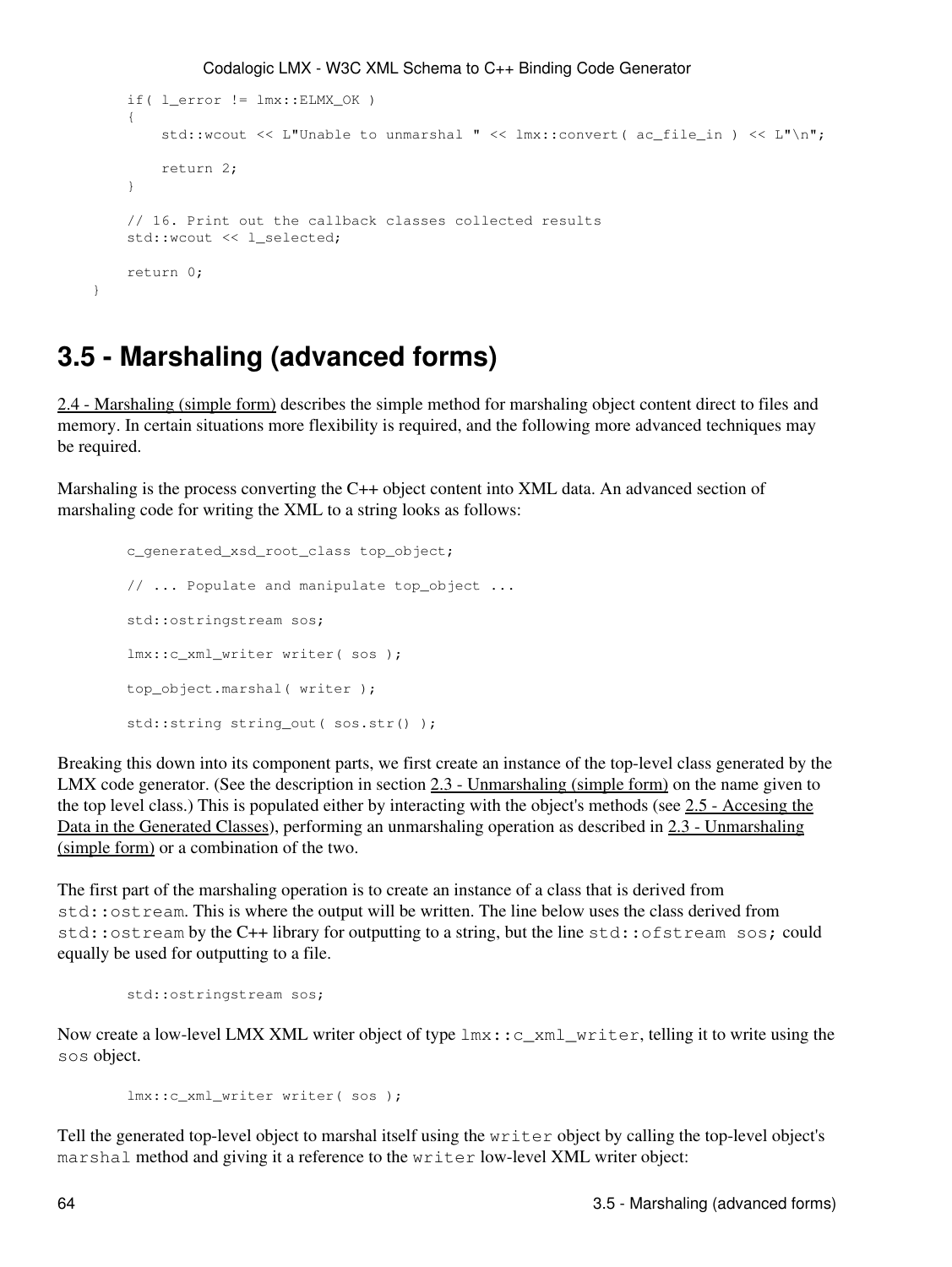```
 top_object.marshal( writer );
```
Finally, for when writing to a string, get the output into a form where it is more readily usable:

```
 std::string string_out( sos.str() );
```
string\_out is then a std::string object containing the marshaled XML.

The equivalent code for writing to a file is as follows:

```
c_generated_xsd_root_class_top_object;
        // Open a file using the C++ class derived from ostream
        // for writing to a file
         std::ofstream fos( "c:\\myfile.xml" );
        // If the file is opened successfully
        if( fos.is_open() )
\overline{\mathcal{L}}// Create an instance of an LMX writer class,
            // giving it a reference to the opened file's
            // stream
             lmx::c_xml_writer writer( fos );
            // Tell the top_object to marshal its contents
            // using the LMX writer class
             top_object.marshal( writer );
         }
```
At the end of the above operations, the file c:  $\my{mfile}$ . xml will contain the marshaled XML.

### <span id="page-70-0"></span>**3.5.1 - Marshalling Multiple XML Instances to the Same Destination**

If you wish to marshal multiple XML instances to the same output destination you can create a single C++ output stream and use that to construct multiple instances of  $c\_xml\_write$  with which to write each new XML instance. For example:

```
// Setup output destination
     std::ofstream fos( file_out );
    if( fos.is_open() )
     {
         c_MyElement * p_item;
        while( (p_iitem = get_item_data()) != 0 )
\overline{\mathcal{L}}// Create a new c_xml_writer to the output destination
            // (The 0 for the t_writer_options prevents the XMLDecl being output)
             lmx::c_xml_writer xml_writer( fos, 0 );
            // Write out the XML
             p_item->marshal( xml_writer );
         }
     }
```
See also [3.2.2 - Unmarshalling Multiple XML Instances from the Same Source.](#page-61-0)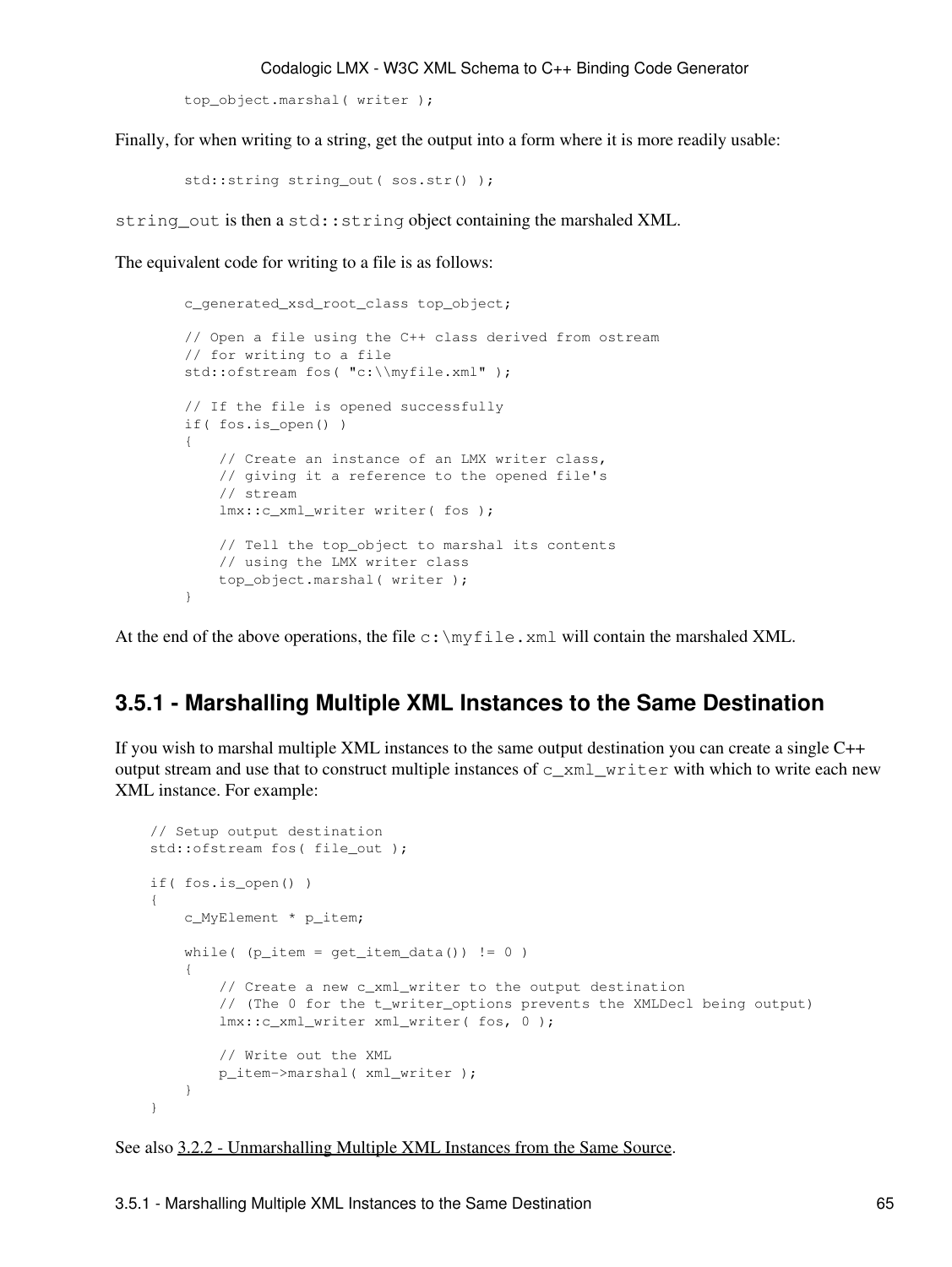# **3.6 - Selecting the Input File Type (XSD, WSDL, DTD)**

LMX can parse both W3C Schema (XSD) and XML (external) DTD files. LMX can also locate and parse W3C Schema definitions embedded in WSDL files. The parsing that LMX performs depends on the file extension of the base schema file.

If the file extension is '.wsdl', LMX with attempt to locate a schema within a WSDL file and parse that. Note that LMX will only extract the first schema within a WSDL file. If multiple schema are present in a WSDL file then it is necessary to manually extract the second and subsequent schemas into separate schema files prior to parsing.

If the file extension is '.dtd', LMX will assume the file is an XML external DTD. When parsing DTD definitions, the Imported files window has no effect. Files names referenced as external entities within a DTD are opened relative to file location of the DTD file.

All other file extensions, including '. xsd' are assumed to be W3C Schema definitions.

# **3.7 - The Command-line and Configuration File Format**

LMX and WinLMX can be configured using command-line flags and configuration files. The contents of a configuration file is simply a number of command-line flags (See [3.8 - Command-line Flags](#page-71-0)). The layout of the flags in the file (whether on the same line or different lines etc) is not significant, although one command option per line is suggested. Comments can be included in a configuration file using a '#' character. Any characters after the '#' character until the end of the line are ignored. For example:

```
 # This is my LMX config file
    # Created: today
    # By: Me
    -cpplines 2000
 MyProject.xsd # The schema for our project
 MyProjectXML # The root of the output files
```
When a set of command-line arguments are first received by either tool, it is subject to some special processing:

- If a single command-line argument is present, and it ends with '.lmxprj' it is assumed to be the name of a configuration file, and the tool reads and processes the file.
- In the case of the command-line tool, if a single argument is present, but it does not end in '.lmxprj', the tool tries appending '.lmxprj' to the end of the name and tests whether a file of the resultant name exists. If it does, the tool treats the resultant file as a configuration file and executes its contents. This allows configuration files to be associated with particular schema files.

# <span id="page-71-0"></span>**3.8 - Command-line Flags**

The LMX code generator understands the following flags:-

### -#define YYY

Outputs the line  $\#$ define YYY in the generated .h file before the inclusion of  $lmxuser.h$ . This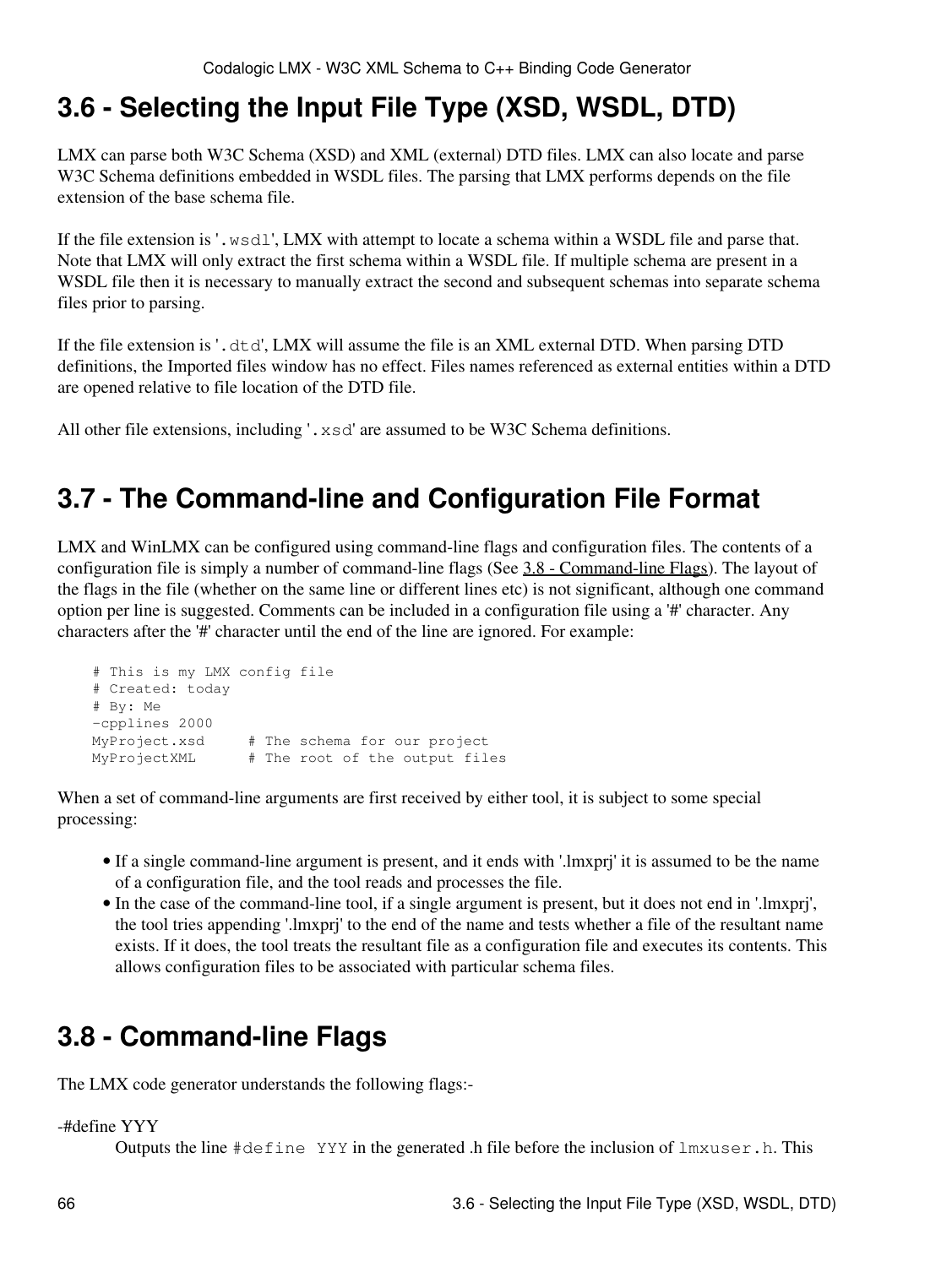allows configuration of the lmxuser.h file. If the YYY field includes spaces, place it in " marks for correct command line argument parsing. For example, -#define "LMX\_WANT\_DLL 1"

## -alt-lmxuser YYY

Specifies that in place of line  $\#$ include "lmxuser.h" in the generated .h files, the line #include "YYY" should be used. If you would like to use the #include <YYY> form, then include the  $\leq$  brackets as part of the parameter, e.g. do  $-\text{alt-lmxuser} \leq \text{YYY}$ . This provides an alternative way of configuring LMX. It is assumed that the lmxuser.h file is included via a #include in the specified alternative lmxuser file.

## -alt-xml-reader YYY

Changes the XML reader class that the unmarshal code uses to read XML. The default XML reader class is lmx::c\_xml\_reader. Typically this flag would be used to specify a class that derives from  $lmx: c$  xml reader and the derived class would contain extra data and methods to be used in conjunction with custom event handlers during the unmarshal process.

## -alt-xml-writer YYY

Changes the XML writer class that the marshal code uses to write XML. The default XML writer class is  $lmx: c\_xml\_writer$ . Typically this flag would be used to specify a class that derives from lmx::c\_xml\_writer and the derived class would contain extra data and methods to be used in conjunction with custom event handlers during the marshal process.

### -no-assign

Switches off the generation of operator = and copy constructor code. The code generated uses the construct and swap pattern for exception safety. This can generate a lot of code and if the assignment operator is not needed in your code you can have a smaller executable by specifying this flag.

#### -autover

This option allows the generated code to support limited automatic versioning of your schema. If this option is selected, the parser will allow unknown elements to appear before an end tag. This allows new elements to be added to a schema in subsequent versions, but still allow old installations of the code to operate successfully. Note that selecting this option results in non-standard schema behavior.

## -autover-subst-groups

This option allows the generated code to support automatic versioning of substitution groups. With this option, if an unknown element is encountered in the place of a mandatory substitution group member, then the element is skipped, the element is recorded as unknown, and no error is generated. Without this option being specified an error is reported under these circumstances.

#### -autover2

This option allows the generated code to ignore unknown XML elements encountered at any point during unmarshalling. This non-standard feature offers an easy way to make your schemas extensible. See also the -autover flag that enables a less permissive form of extensibility.

#### -braces-indent

Causes the braces ({}) to be indented.

## -build YYY

Tells the code generator to generate code for the project described in configuration file YYY and return. A configuration file may have multiple -build arguments allowing multiple projects to be built from a single configuration file.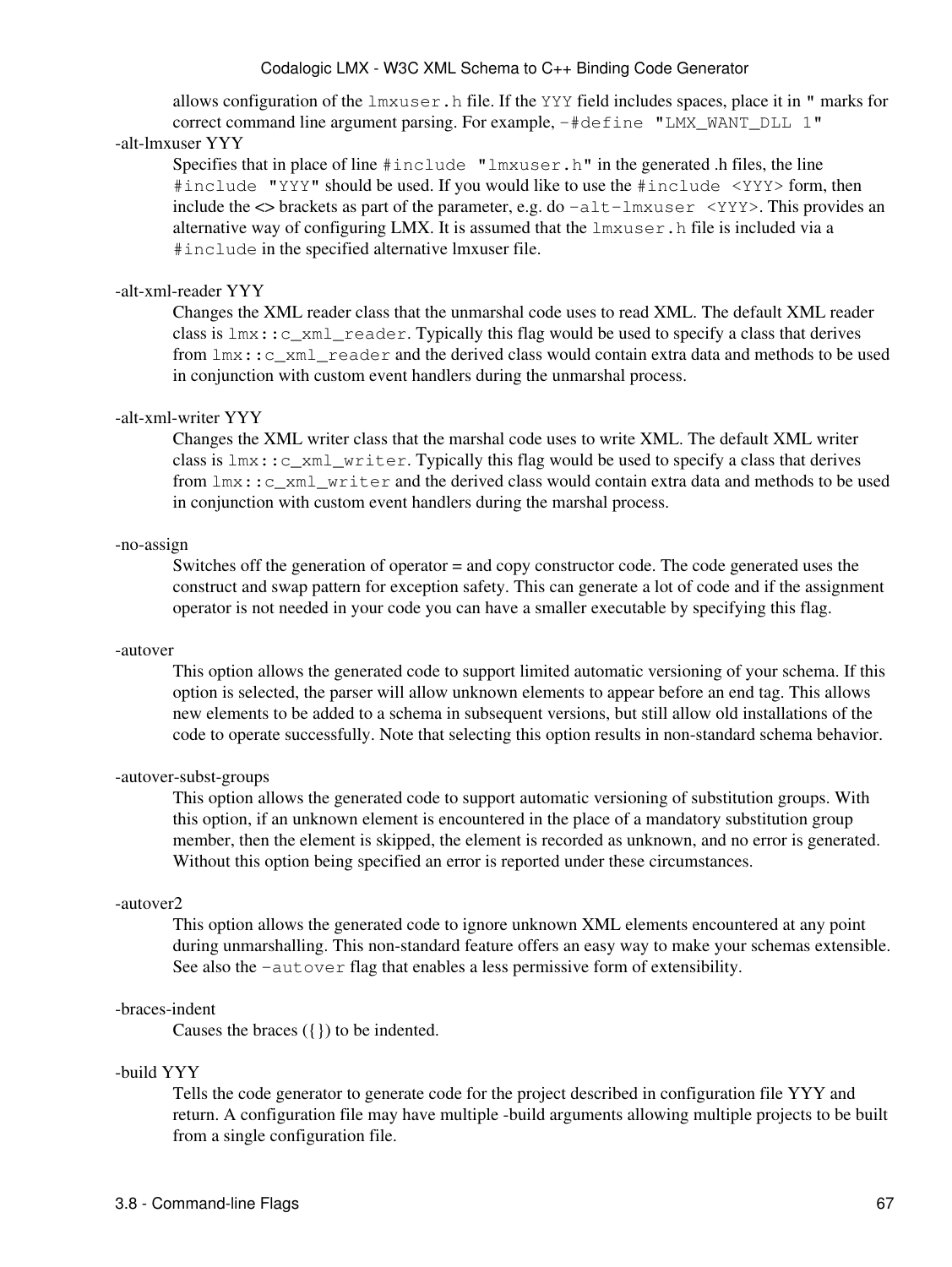#### -cd YYY

Changes the current working directory to YYY. This allows the configuration file to specify relative file names rather than absolute file names.

#### -no-check-code

Disables generation of the check() methods. See [2.5.15 - Run-time Checking](#page-53-0).

#### -check-is-occurs-ok-on-marshal

Adds code to the marshal methods to check that is\_occurs\_ok() returns true. The lmx::ELMX\_OCCURRENCE\_ERROR error is returned if is\_occurs\_ok() returns false. By default this check is not done in order to maximize performance.

#### -no-choice-enum-vals

Disables explicitly assigning numerical values to each enum when defining choice enums.

## -class-base CLASS BASE

Specifies that the generated class named CLASS should be generated such that it derives from BASE. Note the CLASS field should not include the class name prefix. Thus by default the option -class-base MyClass MyBase will generate code of the form class c\_MyClass : public MyBase.

### -cns YYY

Sets the C++ namespace to YYY. In other words, the generated code is wrapped in a namespace YYY  $\{ \ldots \}$  statement. By default the C++ namespace is derived from the XML namespace prefix assigned to the primary schema's target namespace. Nested C++ namespaces can also be specified. To do this use the form  $-\text{cns } YYY: :ZZZ.$ 

#### -no-cns

Indicates that no C++ namespace statements should be generated, even if a default namespace name can be derived from the XML schema.

#### -no-container-ops

By default items that can have multiple instances will have container operations generated which allow you to insert, delete or clear members of the container. Specifying this option disables the generation of these methods.

#### -no-convenience

Switches off the generation of convenience functions that allow direct marshaling and unmarshaling from files and strings.

#### -no-convenience-xs-any

Switches off the generation of convenience functions that allow direct unmarshaling from content retrieved xs:any instances.

#### -cpp-compiler YYY

Indicates that code should be generated that is specific to the C++ compiler identified by YYY. The only compiler that requires special support is the IBM Visual Age compiler. This is identified by setting YYY to 'VisualAge'.

### -cpp-per-class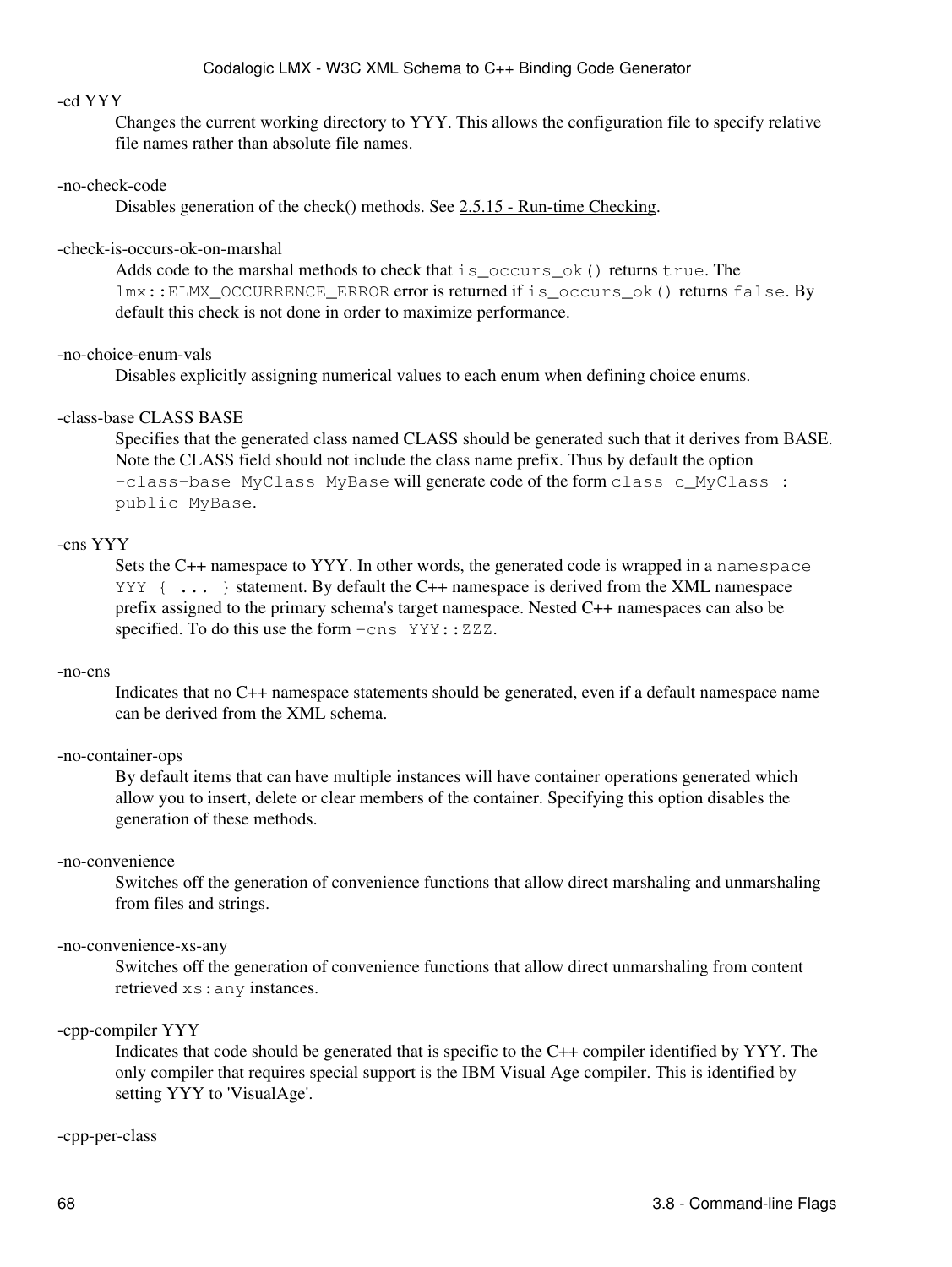Tells LMX to store the code for each class in a separate .h/.cpp file pair. -cpplines has no effect when this option is specified. The -multi-file flag has the same effect. If neither -cpp-per-class or -cpp-per-schema is specified, then a single .h and a single .cpp file are generated.

#### -cpp-per-schema

Tells LMX to generate one .cpp file for each schema. Note that the generated code for included schemas is included in the same .cpp as the schema doing the including. This mode generates a single .h file. -cpplines has no effect when this option is specified. If neither -cpp-per-class or -cpp-per-schema is specified, then a single .h and a single .cpp file are generated.

#### -cpplines YYY

Some schemas can generate a large number of lines of code. This may cause a compiler problems if all the lines are stored in a single file. This flag allows you to control the number of lines that are stored in each .cpp file. During code generation, before the methods and data for a class is output, LMX tests whether the number of lines in the .cpp file exceeds the value specified by YYY. If it does, LMX closes the current file and starts outputting code to a new file. Files are differentiated by appending a number to the end of the file name root; e.g. my\_xsd\_code2.cpp.

#### -doc-in-h

Causes the xs:documentation information from the schemas to be included in the generated .h files.

#### -doc-in-html

Causes the xs:documentation information from the schemas to be included in the generated HTML documentation.

#### -no-dynamic-cast

Forces use of a static\_cast rather than a dynamic\_cast when a down cast is required. This is less safe, but may be more efficient and permits use of compilers that don't support C++'s RTTI.

#### -enum-options-above

Controls where comments describing enum options are generated in relation to the methods that use the enums. By default, the comments are output below the methods. This option outputs the comments above the methods.

#### -enum-to-string

Enables generation of chosen\_to\_string() methods in xs:choice classes and all\_to\_string() methods in  $xs:$  all classes that convert the enumerations used to indicate the applicable elements present to string values.

#### <span id="page-74-2"></span>-enums-global

Makes the C++ enums associated with schema xs:enumerations be all coalesced into a single global C++ enum. This is the default behavior.

#### <span id="page-74-1"></span>-enums-local

Generate separate C++ enums for each element or attribute having xs:enumeration facets within the relevant class. This mode is deprecated and it is recommended to use [-enums-per-type](#page-74-0) instead.

#### <span id="page-74-0"></span>-enums-per-type

Generate separate C++ enums for each type that has xs:enumeration facets defined in the schema. C++ enums associated with global schema types will be in C++ global space, and C++ enums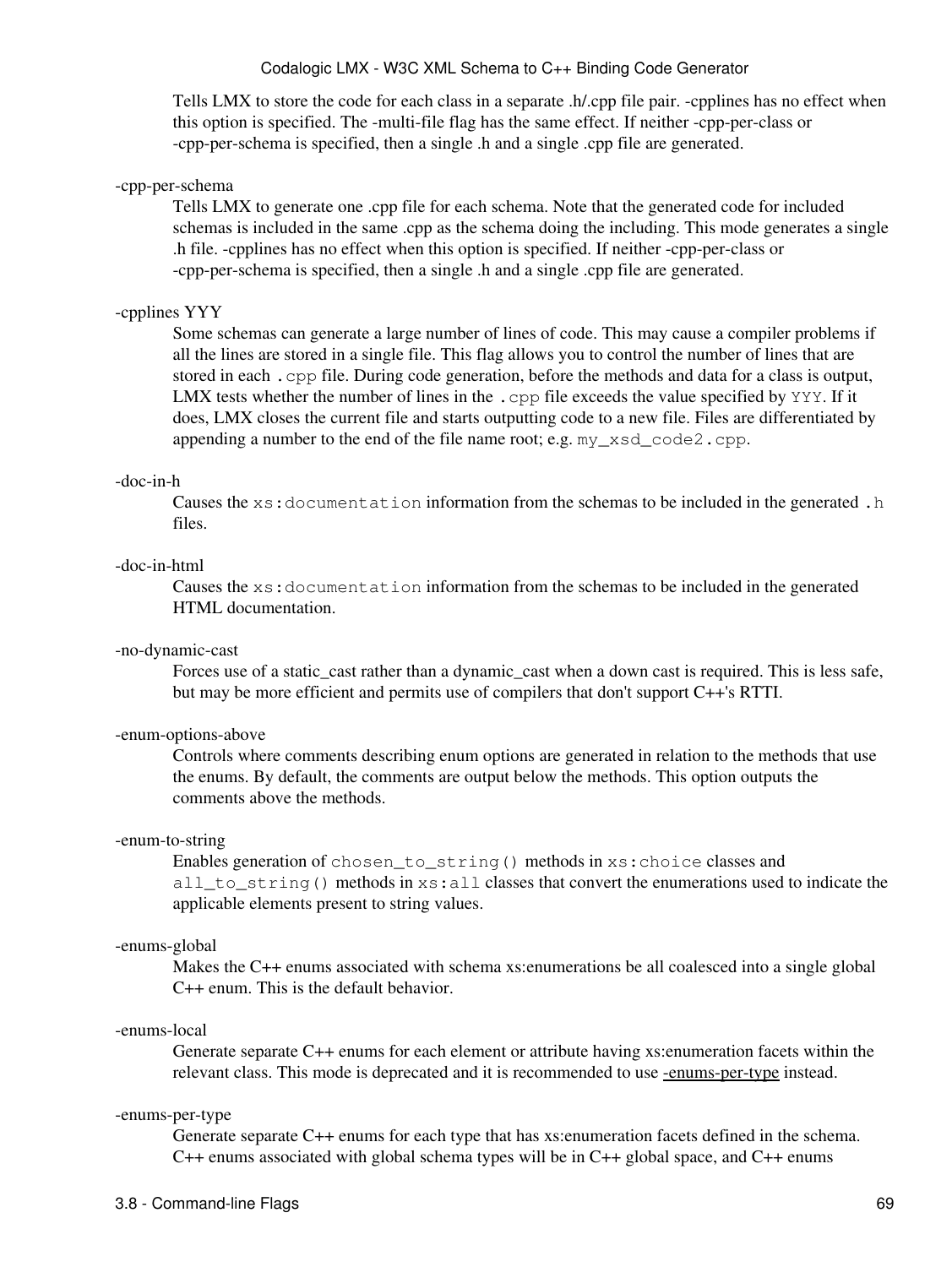associated with local schema elements and attributes will be in the relevant C++ class.

#### -eq

Enables generation of operator  $==()$  and operator  $!=()$  methods.

#### -error-fast

Normally when an error is detected LMX writes code that calls a common error handler method giving you the opportunity to intercept the error and implement custom error handling. This also provides a convenient place to put a breakpoint when debugging. When the -error-fast is specified the error code is returned immediately without calling the handler. This results in faster, more compact code, but does not have the other benefits.

#### -no-ev

If a type such as a string is enumerated, by default LMX will generate code checks that a read XML document matches one of the enumerations. Setting this flag turns off generation of such code.

#### -no-exceptions

Indicates that try/catch blocks should not be generated in C++ functions.

#### -exec-pre YYY

Specifies the name of a program or script that should be executed prior to starting to generate code into a file. The script is given the name of the file that is about to be generated. For example, if LMX is about to starting generating code into myproject.cpp, then, with this option, LMX will execute the shell command YYY myproject.cpp.

## -exec-pre-all YYY

Specifies the name of a program or script that should be executed prior to starting the code generation process. The script is given the Output File Base Name for the project. For example, if LMX is about to starting generating code for a project whose Out File Base name is myproject, then, with this option, LMX will execute the shell command YYY myproject.

#### -exec-post YYY

Specifies the name of a program or script that should be executed when LMX has finished generating code into a file. The script is given the name of the file that has been generated. For example, if LMX finished generating code into myproject.h, then, with this option, LMX will execute the shell command YYY myproject.h.

#### -exec-post-all YYY

Specifies the name of a program or script that should be executed when the code generation process is completed. The script is given the Output File Base Name for the project. For example, if LMX has completed code generation for a project whose Out File Base name is myproject, then, with this option, LMX will execute the shell command YYY myproject. Note that the program/script will not be executed if errors have occurred during the code generation process.

#### -exec-post-all-error YYY

Similar to  $-$ exec-post-all, except that the program/script is run when an error occurs during code generation.

#### -expose-containers

Causes LMX to generate methods that return references to the containers (e.g. instances of std::vector) used in the objects. This allows more fine-grained control of the containers. Specifying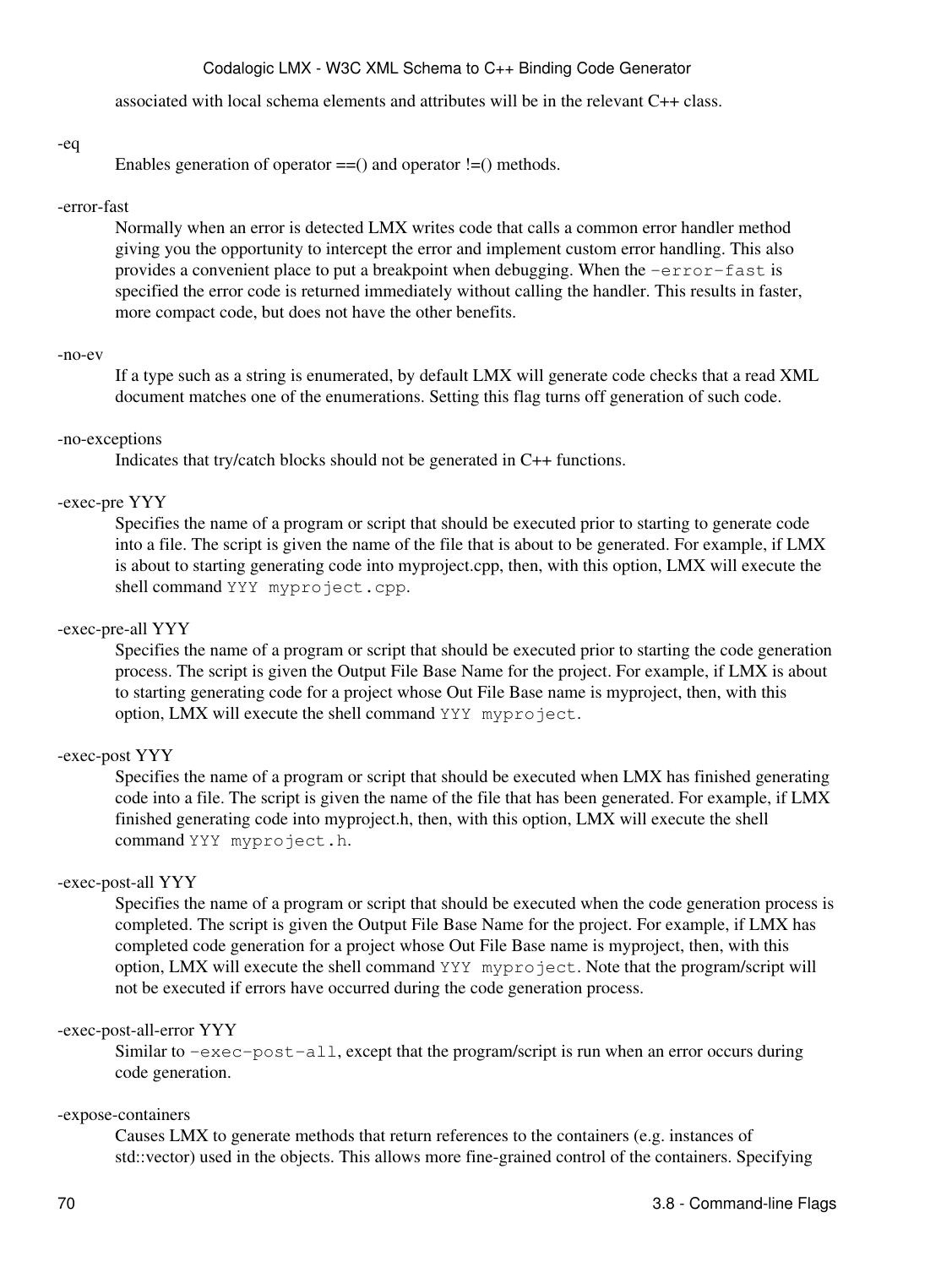-no-container-ops in conjunction with -expose-containers allows smaller code to be generated while still maintaining the ability to manipulate the contents of the containers when required.

#### -expose-storage

Generates methods that expose the underlying objects that store the data. Direct use of these objects allows more generic handling of similar data in different parent objects.

#### -f YYY

Tells the code generator to add the configuration information contained in the file YYY to the current configuration. The contents of the configuration file is the same as the command-line flags described here.

#### -file-ext-cpp YYY

Set the extension for generated CPP files to YYY. The default is . cpp.

### -file-ext-h YYY

Set the extension for generated header files to YYY. The default is .h.

#### -fname-sep YYY

Sets the character sequence used to separate parts of file names that are constructed from multiple parts during multiple file generation modes to YYY. The default is -.

#### -file-ext-snippets YYY

By default a .h is checked to locate user specified snippets and snippet events. Using this option specifies the file extension of files that are used to store snippets. This allows snippets to be stored in a file other than the .h file, and means that the source file storing snippets will not be overwritten by LMX. The separate snippets file should include zero or more sections of snippets consisting of both the snippet markers and the additional user code.

#### -forcegen

Normally LMX will not generate code if errors are found when parsing the schema. Setting this flag forces code generation even if errors are found. The results of setting this flag when errors are encountered are unpredictable.

#### -no-gen

Tells LMX not to generate any code (even if there are no errors). This can be used when developing a schema and code generation is not required. LMX can be used in evaluation mode with this flag set without displaying any warning messages about licensing!

#### -no-gen-date

Normally, when writing a file, LMX will include a comment specifying the date when the file was generated. This flag prevents this. This means that each time LMX is run it will generate the same output, minimizing diffs in version control systems.

#### -no-html

Tells the tool NOT to create HTML documentation for the project.

#### -include-cpp YYY

Specifies that when generating a .cpp file, a line of the form #include "YYY" should be included in the file. If you would like to use the  $\#$ include  $\langle$ YYY> form, then include the  $\langle$ > brackets as part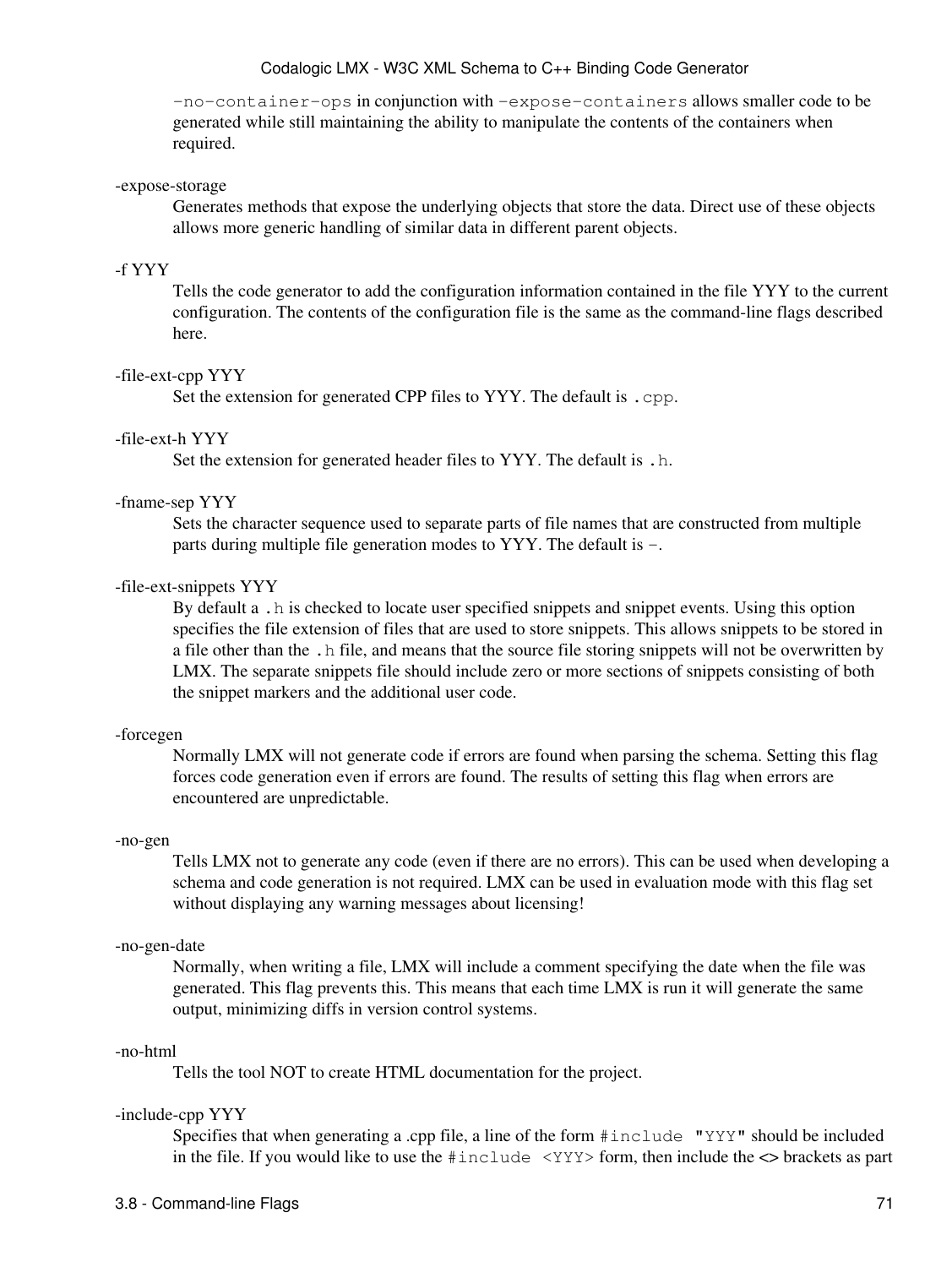of the parameter, e.g. do -include-cpp <YYY>. Multiple instances of this flag are allowed.

## -include-h YYY

Specifies that when generating a .h file, a line of the form #include "YYY" should be included in the file. If you would like to use the  $\#$ include  $\langle$  YYY> form, then include the  $\langle$ > brackets as part of the parameter, e.g. do  $-i$ nclude-h  $\langle$ YYY>. Multiple instances of this flag are allowed.

## -include-guard YYY

Sets the .h file include guard text to YYY rather that the default derived from the C++ namespace and name of the file.

## -lmx-cns YYY

Tells the code generator to use the C++ namespace YYY:: when referring to the LMX parser and other similar items. This allows the user to define an alternative parser to that supplied with LMX.

## -no-lmx-cns

Tells the code generator not to use a C++ namespace when referring to the LMX parser components and other similar items.

## -lmx-include-path YYY

Allows the path to be specified when code is generated to #include the LMX header files. To avoid making assumptions about directory separator characters, LMX does not append a / or \ character if no such character is present. Thus the flag sequence  $-\text{lmx}-\text{include}-\text{path}$  YYY will generate a line similar to #include "YYYlmxuser.h", and in general it will be necessary to specify the directory separator as part of the parameter; for example -lmx-include-path YYY/. If the LMX files are to be considered system files (i.e. so that code similar to  $\#$ include  $\langle$ YYY/lmxuser.h> is generated), then include the  $\langle$ > brackets as part of the parameter, e.g.  $-lmx$ -include-path <YYY/>. If you want the LMX headers to be considered as system header files, but don't want them in a sub-directory, do  $-\text{lmx}-\text{include}-\text{path}$   $\langle \rangle$ . This will generate lines similar to  $\#$ include <lmxuser.h>. Note that if the directory name contains spaces, then, as for all such parameters, the parameter will need to be included in double quote marks, for example  $-lmx$ -include-path "Y Y Y/". This is also the case if a system path contains spaces,requiring a flag sequence of the form  $-\text{lmx}-\text{include}-\text{path}$  "<Y Y Y/>". In this case the " characters will be stripped by the command-line processor, and won't appear in the generated code.

## -lmx-types-cns YYY

Tells the code generator to use the C++ namespace YYY:: when referring to the LMX defined data types. By default  $lmx$ : is used. Changing this allows different C++ classes and types to be used to represent the data objects in the XML schema.

## -no-lmx-types-cns

Tells LMX not to generate a C++ namespace qualifier (such as lmx::) when referring to LMX defined types. This allows you to define and control the types and classes used by the generated code.

## -lmxuser-defs

Outputs the line #define LMX\_WANT\_USER\_DEFS in the generated .h file before the inclusion of lmxuser.h. This causes the file lmxuser-defs.h to be included by lmxuser.h, which allows configuration of lmxuser.h.

## -lmxuser-defs-end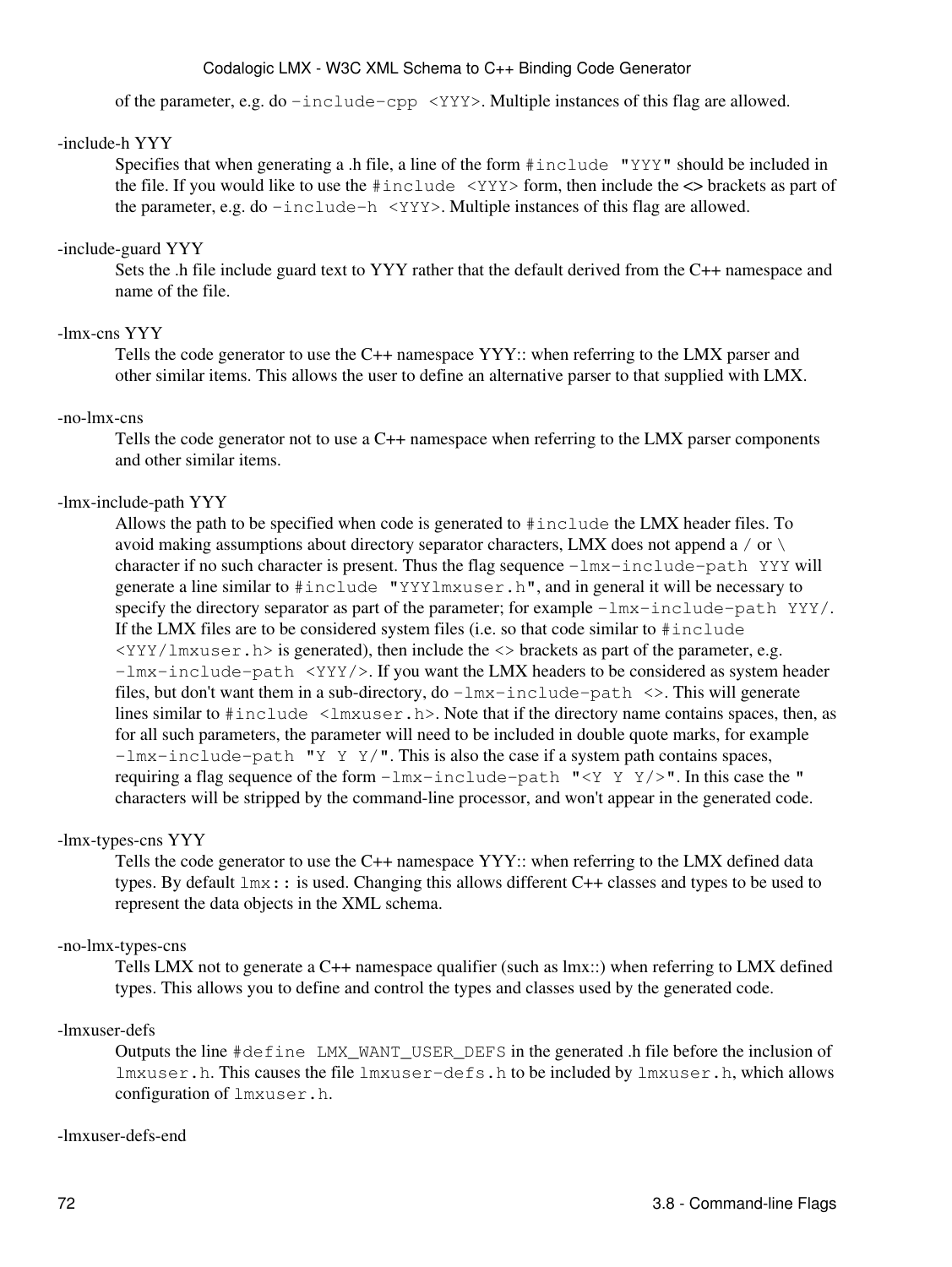Outputs the line #define LMX\_WANT\_USER\_DEFS\_END in the generated .h file before the inclusion of lmxuser.h. This causes the file lmxuser-defs-end.h to be included by lmxuser.h, which allows configuration of lmxuser.h.

### -no-local-classes

By default LMX generates the unmarshal helper class as a local class in the unmarshal method. If your compiler does not correctly support the access rights of local classes then use this flag to generate the unmarshal helper class outside the unmarshal method.

#### -local-enums

Obsolete version of [-enums-local](#page-74-1) flag.

#### -no-local-enums

Obsolete version of [-enums-global](#page-74-2) flag.

### -makefile

Generates a makefile fragment that contains makefile variables that specify the names of C++ files that have been generated. See [3.10 - Generating makefiles](#page-88-0) for more information.

### -makefile-lib YYY

When creating a makefile, specifies the name of the library containing the LMX Supporting Software Runtime Source Code. For example, -makefile-lib lmx410 will include a -llmx410 in the makefile. See [3.10 - Generating makefiles](#page-88-0) for more information.

#### -markers

Indicates that comment based markers should be output in the code. This can facilitate post processing of generated code, for example by using the -exec-post flag.

#### -no-marshal

Disables the generation of the methods associated with marshaling the C++ objects to XML. See also -no-unmarshal.

## -max-else-ifs YYY

Some sections of code have the form if() ... else if() ... else if() .... Some compilers have limitations on how much nesting of this form can be used. This option allows specification of the maximum number of else if() constructs. For constructs larger than YYY, the form if() ...; if() ...; is used. This is less efficient in some cases.

## -max-inline YYY

Some short methods can now be generated in-line with the class definition. This flag allows specification of the maximum number of lines that are allowed to be generated in-line. The default is 3.

### -method-all\_to\_string YYY

Set the name of the  $all_to_string()$  methods to YYY, which are generated when the -enum-to-string flag has been enabled.

#### -method-chosen\_to\_string YYY

Set the name of the chosen\_to\_string() methods to YYY, which are generated when the -enum-to-string flag has been enabled.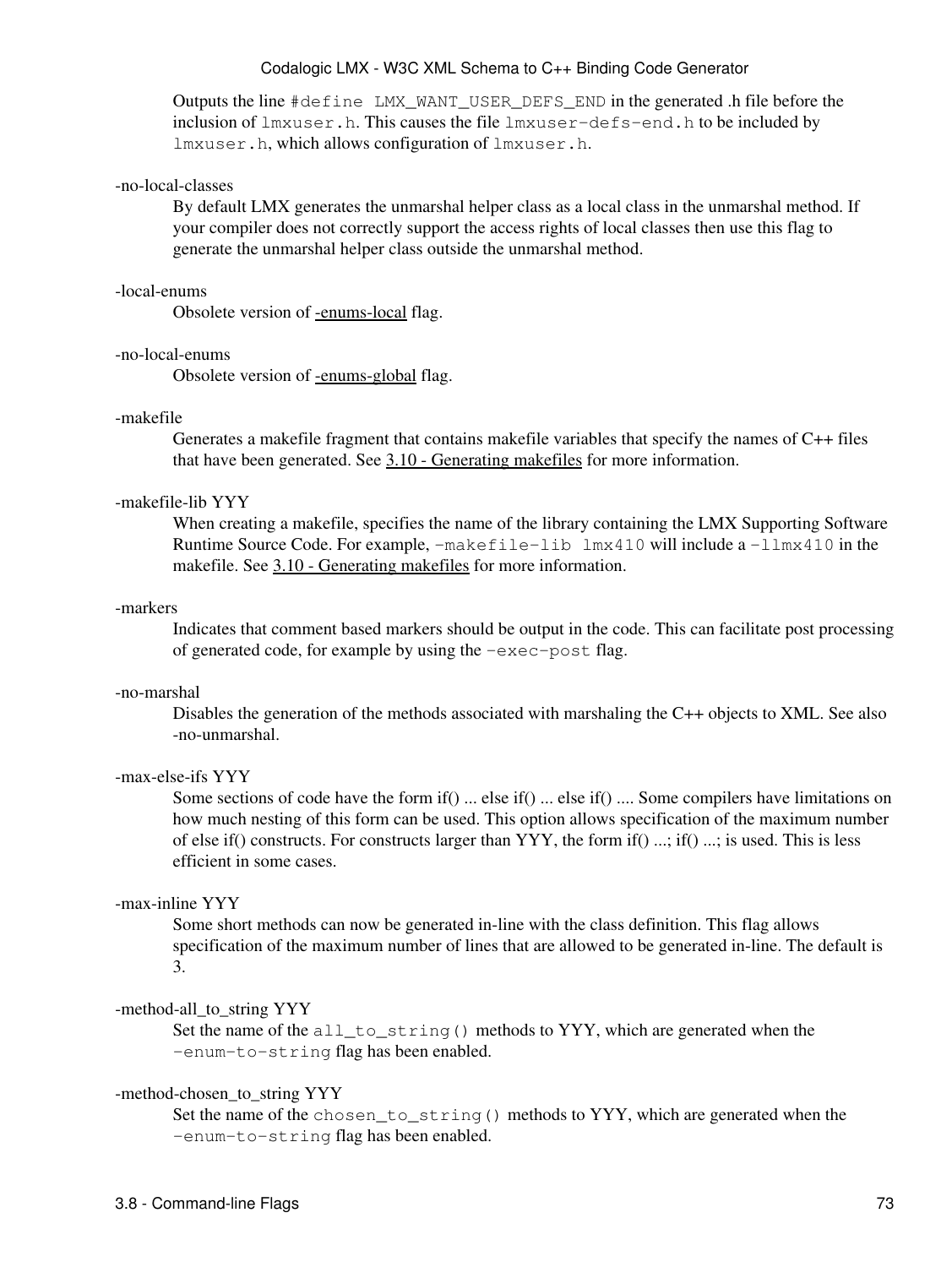### -method-getchosen YYY

Set the name of the getchosen() method to YYY.

#### -method-getid YYY

Set the name of the getid() method to YYY.

#### -method-getorder YYY

Set the name of the indexed getorder (index ) method to YYY.

#### -method-has\_id YYY

Set the name of the has id() method to YYY.

#### -method-is\_occurs\_ok YYY

Set the name of the is\_occurs\_ok() method to YYY.

#### -method-marshal YYY

Set the name of the marshal(...) method to YYY.

#### -method-reset YYY

Set the name of the reset () method to YYY.

#### -method-sizeorder YYY

Set the name of the sizeorder() method to YYY.

#### -method-unmarshal YYY

Set the name of the unmarshal(...) method to YYY.

#### -micro-format PATH CLASS

Specifies that the simpleType item identified by PATH should be represented by a micro format using C++ class CLASS. See [3.26 - Specifying Micro Formats](#page-117-0) for more information.

## -multi-file

Same as the -cpp-per-class flag.

### -names-dir YYY

Optionally specifies the directory that the names files are to be read from or saved to. This flag does not enable names file usage by itself. Such behavior is enabled by using the -names-in and -names-out flags. See [3.12 - Naming of Methods and Variables](#page-93-0) for more information.

#### -names-in

Use a names file to set the names of C++ variables in the generated code. The name of the names file is derived from the schema file name by appending '.lmxnames-*in*.xml' to the file name. If the schema is named mySchema.xsd, the names file looked for will be mySchema.xsd.lmxnames-*in*.xml. See the section [3.12 - Naming of Methods and Variables](#page-93-0) for more information.

#### -names-out

Output the C++ names used in the generation to a names file. The name of the names file is derived from the schema file name by appending '.lmxnames-*out*.xml' to the file name. If the schema is named mySchema.xsd, the names file looked for will be mySchema.xsd.lmxnames-*out*.xml. See the section [3.12 - Naming of Methods and Variables](#page-93-0) for more information.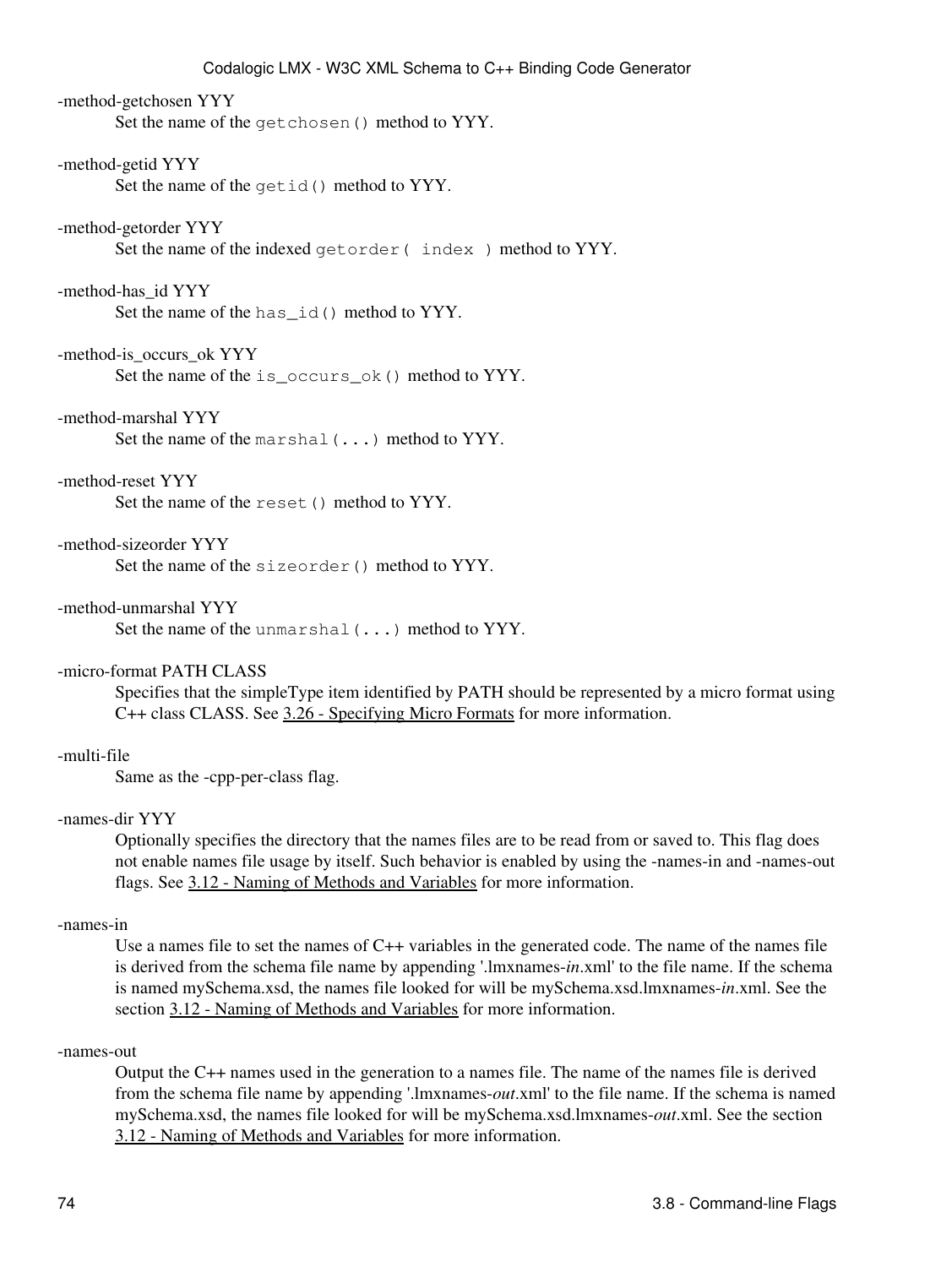### -naming YYY

Specifies the naming convention to be used for names in the generated code. If YYY corresponds to camel LMX will attempt to convert base names generated in the code to CamelCase. If YYY corresponds to underscore LMX will attempt to make base names underscore separated. If YYY corresponds to camel-no-xform a set of name prefixes will be selected that are compatible with the CamelCase naming convention, but base names derived from the schemas will not be transformed to CamelCase. The absence of this option is equivalent to YYY being set to underscore-no-xform.

#### -narrow-strings

Generates suitable #defines to instruct C++ compiler to use narrow strings for storing Unicode strings.

### -no-nested-classes

By default, C++ classes generated for types defined locally in a schema are nested in their parent class to echo the structure of the original schema. For deeply nested schema (such as Russian Doll design) this approach may not be desirable. This flag therefore allows you to specify that C++ classes should not be nested.

### -ns-map-base YYY

Specifies an alternate prefix name for the s\_ns\_map instances containing namespace mapping information. This can be used to prevent name clashes when multiple instances of LMX generated code are in the same project. While this option is one solution to this problem, the preferred solution is to generate the code into separate  $C++$  namespaces using the  $-\text{cns flag}$ .

### -ns-prefix-map FROM TO

Specifies that if a schema defines a namespace prefix of FROM, the marshaling code should use a namespace prefix of TO. For example, if the schema uses the namespace prefix tns, LMX can be instructed to use the default namespace for the marshalled XML using the flag sequence:

-ns-prefix-map tns ""

It is the responsibility of the user to ensure that mapped namespace prefixes do not overlap. Also, FROM may specify the relevant namespace URI, such as

http://www.example.com/myschema.xsd. For example, the flag sequence:

-ns-prefix-map http://www.example.com/myschema.xsd myns would cause elements and attributes in the http://www.example.com/myschema.xsd namespace to use the namespace prefix myns.

#### -old-enums

Specifies that the old way of generating enum names should be used.

#### -output-defaults

Selecting this option results in the default values of attributes and elements being marshalled into the output if the value is not set by the user access functions. This can be useful when debugging. This is non-standard schema behavior.

#### -pattern-out PATTERN FUNCTION

Allows the specification of a custom output converter so that output can be formatted to conform to a specified xs:pattern definition. See [3.24 - Custom Pattern Facet Output Formatting](#page-115-0) for more information.

#### -no-polymorphic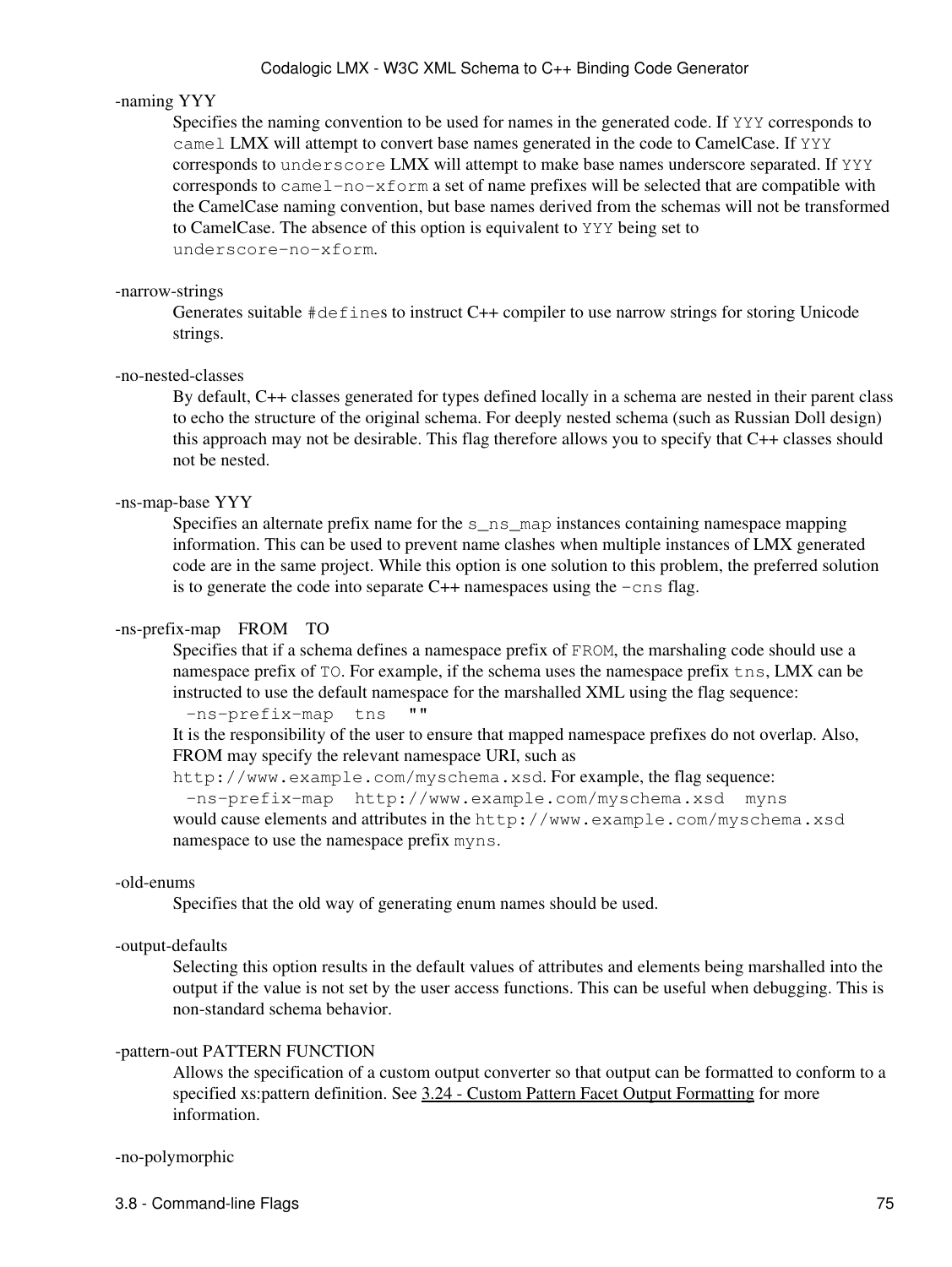Disable generation of polymorphic code for schema extensions and restrictions.

#### -prefix-anonymous YYY

Specifies that all anonymous class names are prefixed by YYY.

## -prefix-append YYY

Set the prefix of the methods named append  ${\text{name}}(\ldots)$  to  $YYY{\text{name}}(\ldots)$ .

#### -prefix-appendenum YYY

Set the prefix of the methods named appendenum\_{name}(...) to  $YYY$ {name}(...).

#### -prefix-assign YYY

Set the prefix of the methods named assign\_{name}(...) to  $YYY$ {name}(...).

#### -prefix-back YYY

Set the prefix of the methods named back\_{name}(...) to YYY{name}(...).

## -prefix-class YYY

Set the prefix of class names to YYY.

#### -prefix-clear YYY

Set the prefix of the methods named clear\_{name}(...) to  $YYY$ {name}(...).

#### -prefix-container YYY

Set the prefix of the methods named container  ${\text{name}}(\ldots)$  to  $YYY{\text{name}}(\ldots)$ .

#### -prefix-declash YYY

Specifies a prefix to use to avoid name clashes when including multiple sets of generated code into a C++ project. We do not recommend using this flag. See [3.22.1 - Handling Multiple Independent](#page-111-0) [Schemas](#page-111-0) for more information.

#### -prefix-default YYY

Set the prefix of the default variables to YYY.

#### -prefix-delete YYY

Set the prefix of the methods named delete  $\{name\}(...)$  to  $YYY\{name\}(...)$ .

#### -prefix-enum YYY

Set the prefix of enum names to YYY.

#### -prefix-enumeration YYY

Sets the prefix used for the C++ enumerated values associated with  $xs:$  enumeration facets to YYY. By default it is the same as that specified by the  $-prefix$ -enum flag. Note that for backwards compatibility reasons this flag has no effect when a single global C++ enum is used to represent xs:enumeration values.

## -prefix-enumeration-name YYY

Sets the prefix used for the C++ enum types associated with  $xs:$  enumeration facets to YYY. By default it is the same as that specified by the -prefix-enum flag. Note that for backwards compatibility reasons this flag has no effect when a single global C++ enum is used to represent xs:enumeration values.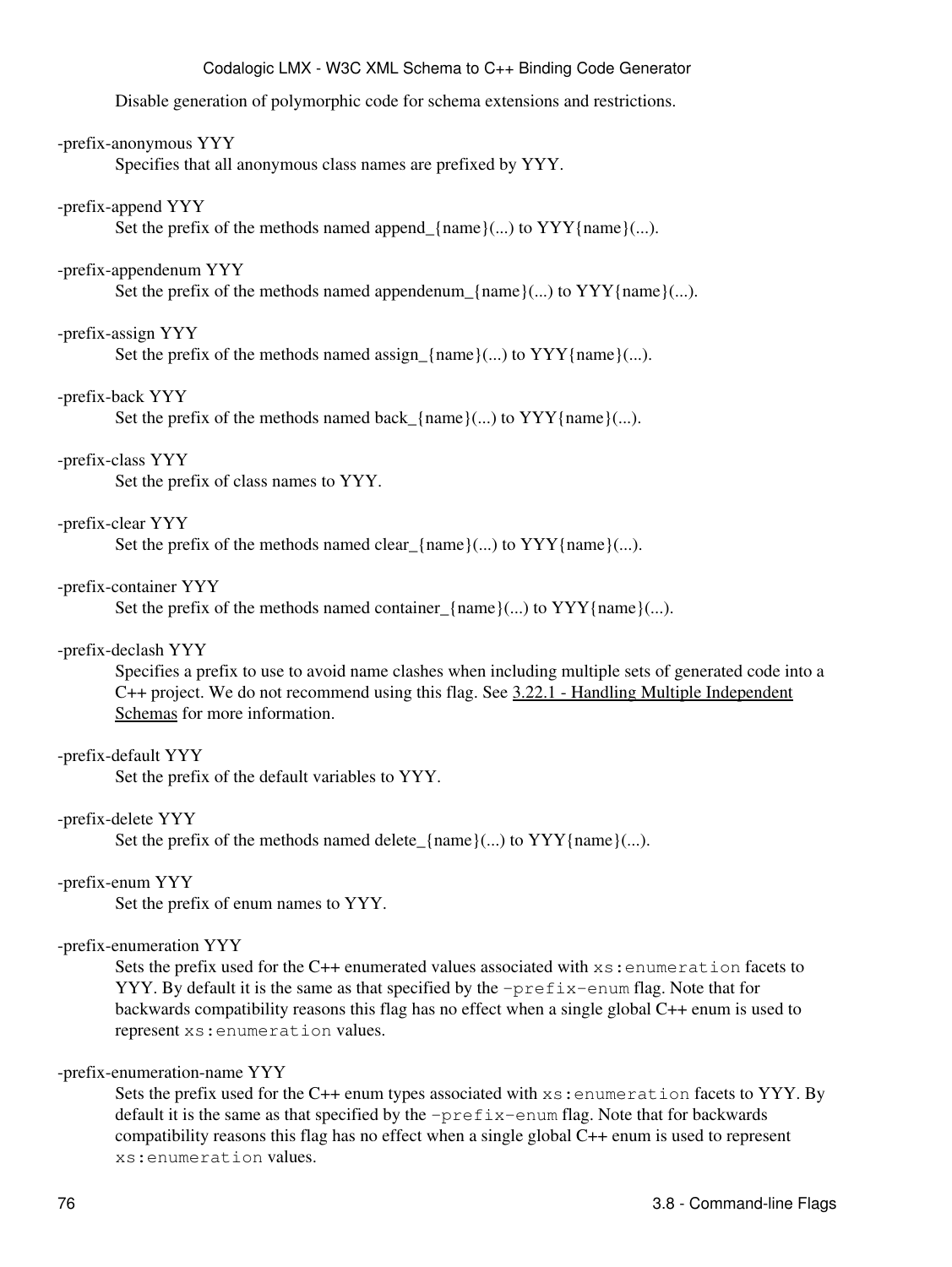#### -prefix-fraction-digits YYY

Set the prefix of the fraction\_digits\_{name} variables to YYY.

#### -prefix-get YYY

Set the prefix of the methods named get\_{name}(...) to  $YYY$ {name}(...).

#### -prefix-getenum YYY

Set the prefix of the methods named getenum\_{name}(...) to  $YYY$ {name}(...).

#### -prefix-getorder YYY

Set the prefix of the methods named getorder  ${\{name\}}(...)$  to  $YYY{\{name\}}...$ .

#### -prefix-in YYY

Specifies that the methods to retrieve range information for use in C++11 range-based for loops be prefixed by YYY.

#### -prefix-inner YYY

Specifies that all inner class names are prefixed by YYY.

#### -prefix-insert YYY

Set the prefix of the methods named insert  $\{\text{name}(\ldots)$  to YYY $\{\text{name}(\ldots)$ .

#### -prefix-insertenum YYY

Set the prefix of the methods named insertenum\_{name}(...) to  $YYY$ {name}(...).

#### -prefix-isnil YYY

Set the prefix of the methods named isnil\_{name}(...) to  $YYY$ {name}(...).

#### -prefix-isset YYY

Set the prefix of the methods named isset\_{name}(...) to  $YYY$ {name}(...).

#### -prefix-nil YYY

Set the prefix of the nil\_{name} variables to YYY.

### -prefix-present YYY

Set the prefix of the present\_{name} variables to YYY.

#### -prefix-set YYY

Set the prefix of the methods named set<sub>-</sub>{name}(...) to  $YYY$ {name}(...).

#### -prefix-setenum YYY

Set the prefix of the methods named setenum\_{name}(...) to  $YYY$ {name}(...).

#### -prefix-setnil YYY

Set the prefix of the methods named setnil\_{name}(...) to  $YYY$ {name}(...).

#### -prefix-size YYY

Set the prefix of the methods named size\_{name}(...) to  $YYY$ {name}(...).

#### -prefix-storage YYY

Set the prefix of the main stotage variable (m {name}) to YYY.

#### 3.8 - Command-line Flags 77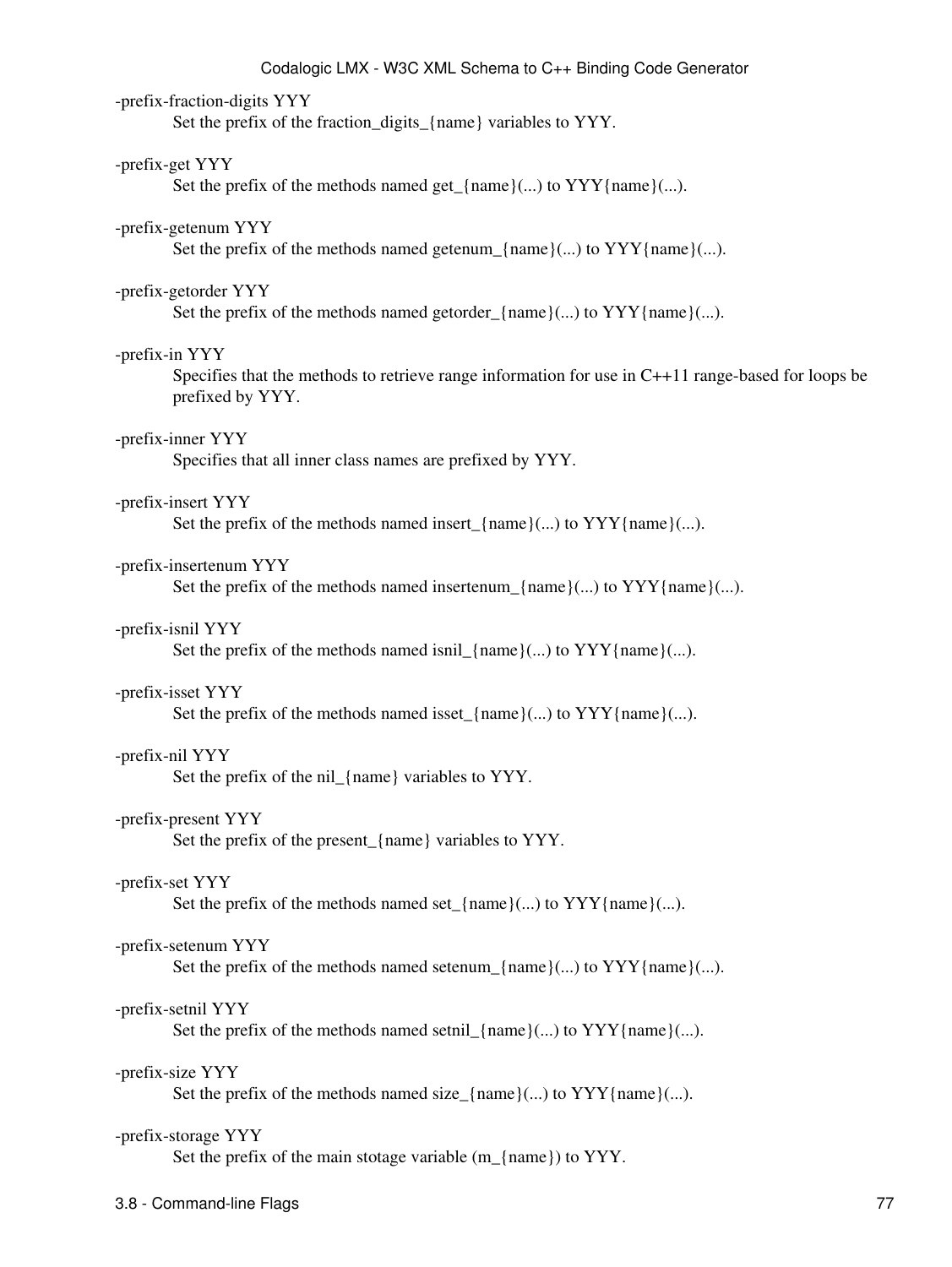#### -prefix-unset YYY

Set the prefix of the methods named unset\_{name}(...) to  $YYY$ {name}(...).

#### -release-switch

Uses a switch statement when releasing members of a choice. This results in more code, but is more portable.

## -root YYY

Specifies that if the root class is generated, which by default is derived from the main schema's namespace prefix, or called  $c$ \_root, then it should be called  $c$ \_YYY. Note that the -prefix-class flag can be used to change the prefix of the class name.

### -root-from-xsd-tns-prefix

Specifies that if the root class is generated, which by default is derived from the main schema's namespace prefix, or called  $c$  root, then it's name should be derived from the namespace prefix associated with the schema's target namespace. Note that the  $-prefix-class$  flag can be used to change the prefix of the class name.

#### -root-from-xsd-file

Specifies that if the root class is generated, which by default is derived from the main schema's namespace prefix, or called  $\epsilon$  root, then it's name should be derived from the filename of the main schema. For example, if the main schema file is called mySchema.xsd, then the root class will be called  $c_{\text{mySchem}}$ . Note that the  $-\text{prefix} - \text{class flag can be used to change the prefix of the$ class name.

#### -no-root-class

Prevents generation of a root class in the case where there is more than one global element.

#### -snippets

Causes LMX to output markers between which you can add snippets of your own code. See [3.14 - Augmenting Generated Classes With Your Own Code](#page-99-0) for more information.

## -stdafx

Causes the line #include "stdafx.h" to be written into the generated code.

#### -soap

Generates additional code for when the generated results are used for SOAP transactions using LMX's  $c$  soap SOAP wrapper template class. See  $3.11$  - Use with Web Services for more information.

#### -suffix-attribute YYY

Specifies that all attribute names are suffixed by YYY.

## -suffix-element YYY

Specifies that all element names are suffixed by YYY.

#### -suffix-type YYY

Specifies that all type names are suffixed by YYY.

#### -suffix-group YYY

Specifies that all group names are suffixed by YYY.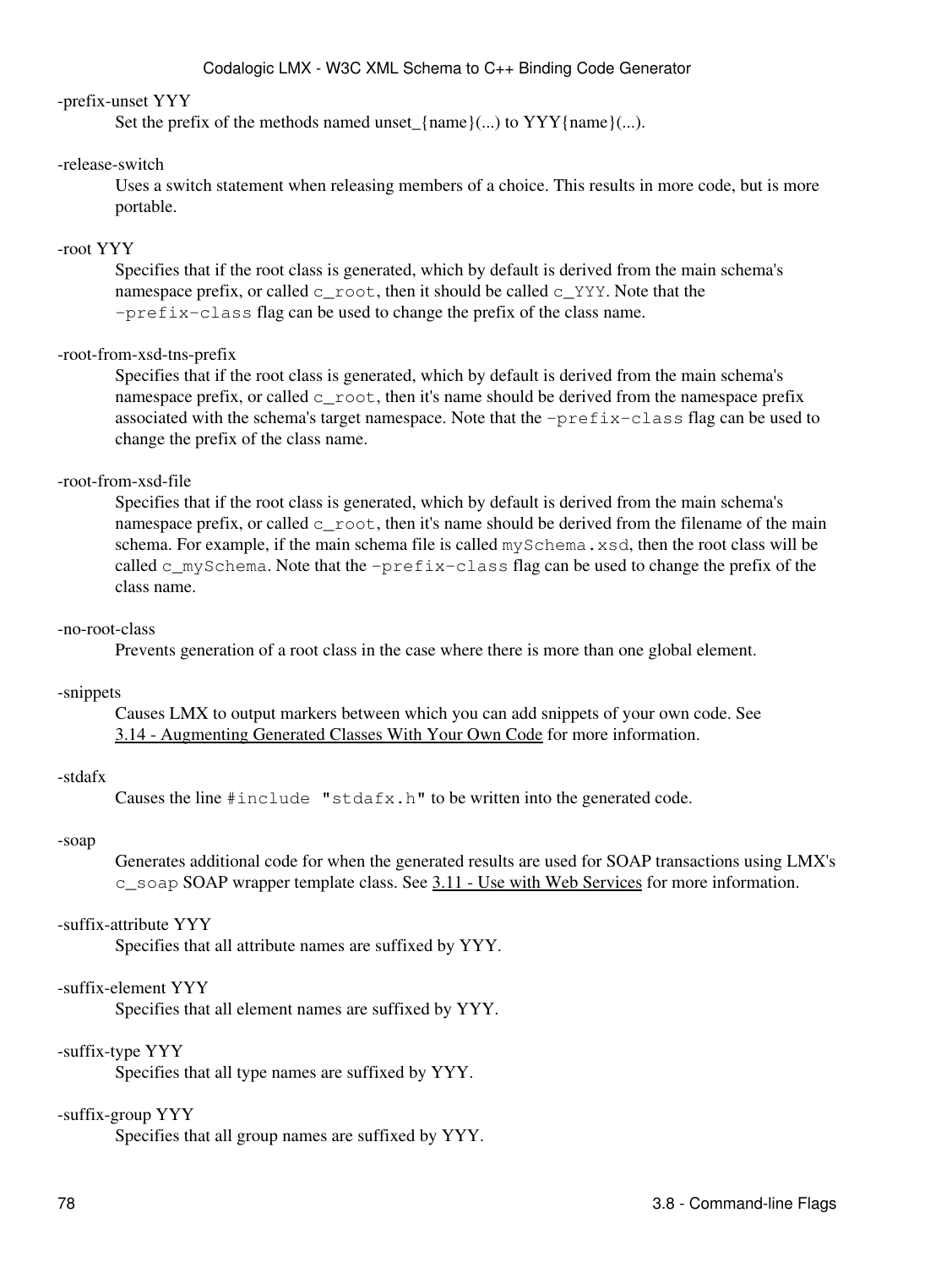#### -suffix-inner YYY

Specifies that all inner class names are suffixed by YYY.

#### -suffix-anonymous YYY

Specifies that all anonymous class names are suffixed by YYY.

#### -no-summary

The error output of LMX uses the format used by Microsoft<sup>®\*</sup> Visual Studio to allow easy integration. To allow standalone operation, LMX will produce a summary of the errors and warnings encountered  $(e.g. 0 \text{ error}(s), 0 \text{ warning}(s))$ . However, when used within an IDE, some IDEs produce this summary themselves. Setting this flag tells LMX not to produce an error summary so that only one error summary is produced. (\*Microsoft is a Registered Trademark of Microsoft Corporation.)

#### -tframework

Tells LMX to create a separate .cpp file containing test code. See [3.32 - Test Framework Generation](#page-121-0) for more information.

#### -no-unmarshal

Disables the generation of the methods associated with unmarshaling XML to C++ objects. See also -no-marshal.

#### -user-base

Selecting this option results in all generated classes ultimately deriving from a user implemented base class called lmx::c\_user\_base, defined in the USER: USER\_BASE section of lmxuser.h. This allows you to store common information in the generated class objects.

#### -no-warn-ur-type

Some texts recommend not using types specified as anyType or the ur-type. After all, this gives no useful information to the validator. Consequently, by default, LMX gives a warning when a type is not specified for an item (thus defaulting to the ur-type). This flag switches off the warning generated in this situation.

#### -werror

Causes warnings detected by LMX to be treated as errors when the final program return code is evaluated.

Flags to support additional testing:

#### -eframework

Similar to  $-t$  framework, but generates more testing code.

#### -test-mem

When  $-\epsilon f$  ramework is used, this option generates code to ensure that memory is not lost when out of memory errors occur.

#### -no-tmain

When  $-$ eframework is used, this option changes the name of the main() function. This permits the inclusion of the test code into a larger piece of code.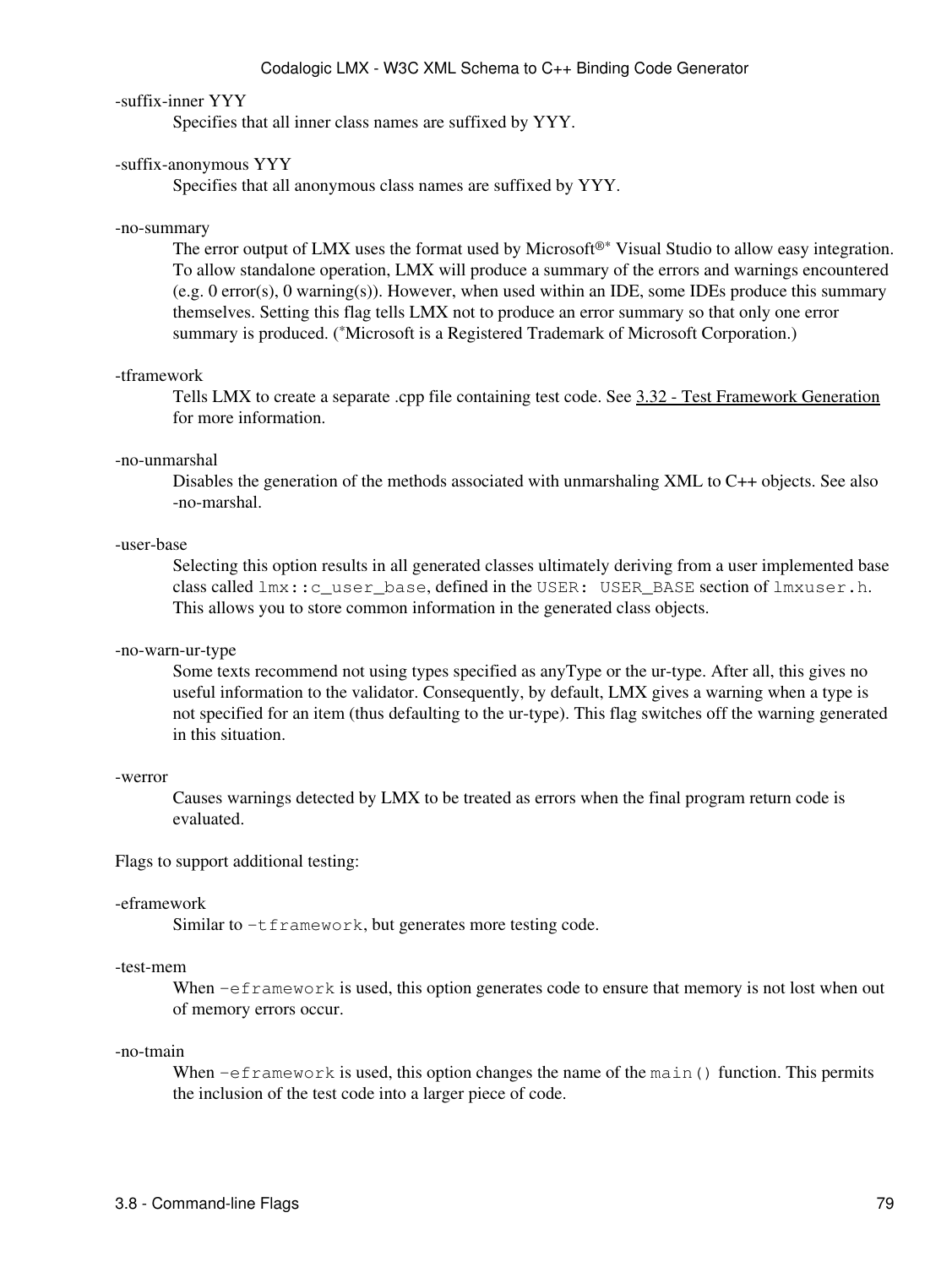# **3.9 - Error Codes**

The marshal and unmarshal functions return an error value of type enum elmx error. The error codes (whose integer values are given in the brackets) have the following meanings:-

## $ELMX$  OK  $(0)$

No errors - everything is OK.

## ELMX\_ALL\_CARDINALITY\_VIOLATION (2)

The cardinality constraints of an xs:all construct have been violated. One possibility is that multiple instances of an element are present.

## ELMX\_ATTRIBUTE\_ALREADY\_READ (3)

Two (or more) attributes with the same name appear in the same start tag.

### ELMX\_ATTRIBUTES\_IN\_ANONYMOUS\_COMPOSITOR (4)

The read XML contained attributes in the start tag of an anonymous compositor. This should not occur.

### ELMX\_BADLY\_FORMED (5)

The XML is badly formed.

### ELMX\_BAD\_CHAR\_ENCODING (6)

Either the character encoding specified in the XML document, or the character encoding deduced from the opening sequence of bytes in the document are not supported by the parser.

#### ELMX\_BAD\_CHOICE (7)

A bad choice has been selected when you wrote data to the generated objects. Most likely a choice was not selected when it should have been.

## ELMX\_BAD\_COMMENT (8)

The format of an XML comment (e.g. <!--...-->) is invalid.

## ELMX\_BAD\_DTD (9)

The DTD in an XML document could not be read correctly.

#### ELMX\_BAD\_ELEMENT\_END (10)

An end tag was either expected and was not found, or the name in the end tag did not match the name of the element in the start tag.

## ELMX\_BAD\_END\_OF\_START\_TAG (11)

Failed to find a correct end of start tag when looked for.

## ELMX\_BAD\_END\_TAG (12)

The format of an end tag is not syntactically correct from an XML viewpoint.

#### ELMX\_BAD\_XML\_DECL (13)

There is a problem with the XML decl spec. For example, it may be syntactically incorrect, in the wrong place or multiple decl specs may appear.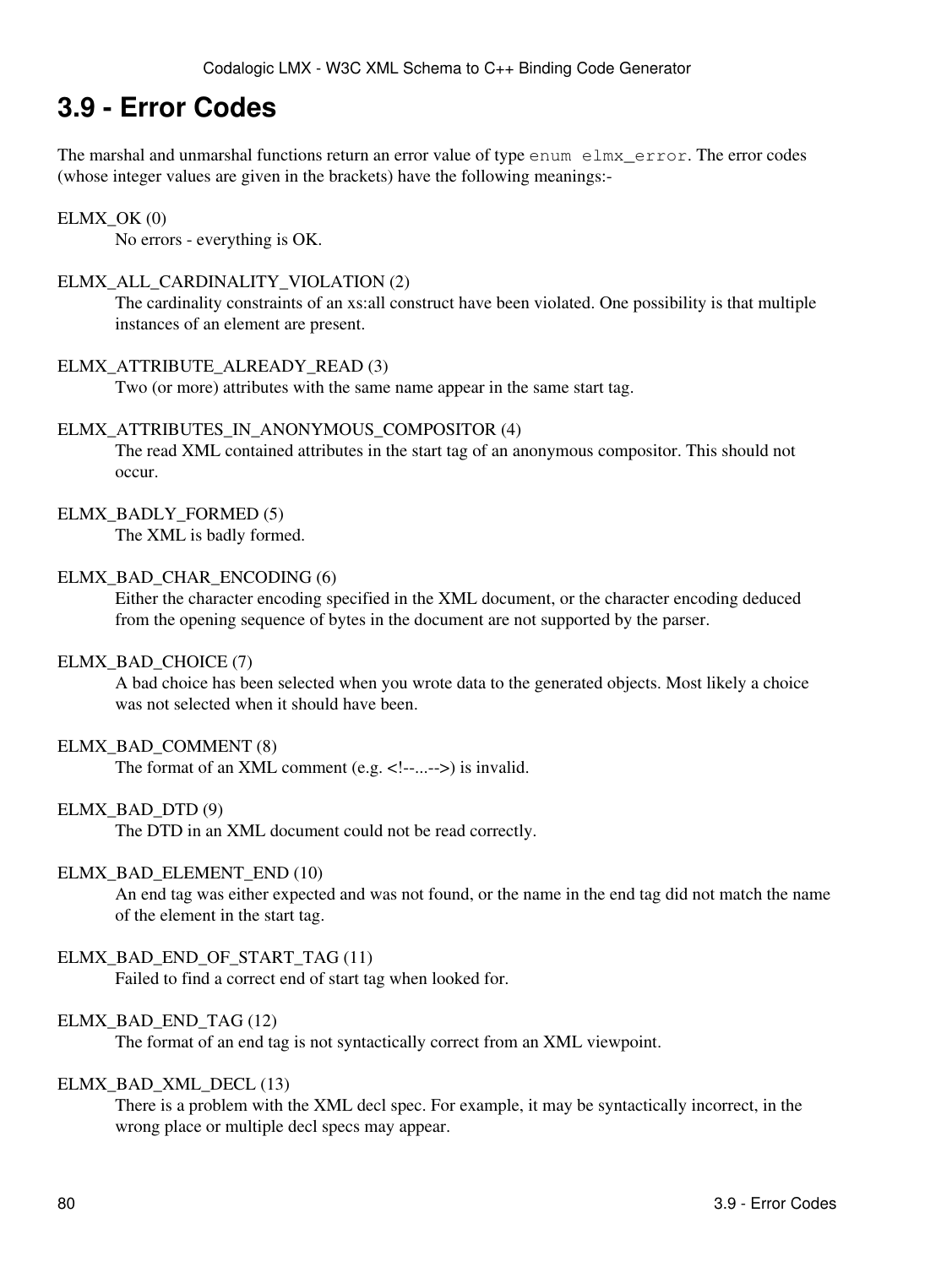## ELMX\_BAD\_XML\_VERSION (14)

The XML version is not known.

## ELMX\_CHAR\_ENCODING\_MISMATCH (15)

The sequence of bytes read from a data source are not legal for the character encoding specified in the XML document.

## ELMX\_ELEMENT\_NOT\_FOUND (16)

A sought element (typically the document element) was not found.

## ELMX\_ENTITY\_NOT\_FOUND (41)

The XML contained an entity that does not have a definition.

## ELMX\_EXTERNAL\_ENTITY (17)

A reference to an external entity has been found. The parser does not resolve references to external entities.

## ELMX\_FRACTION\_DIGITS\_EXCEEDED (18)

The maximum number of fraction digits specified for a value by a schema have been exceeded.

## ELMX\_LENGTH\_TOO\_LONG (19)

The length of a string or binary value is too long compared to the constraint set in the schema.

### ELMX\_LENGTH\_TOO\_SHORT (20)

The length of a string or binary value is too short compared to the constraint set in the schema.

## ELMX\_MANDATORY\_ELEMENT\_MISSING (21)

A mandatory element (minOccurs != 0) was not found.

## ELMX\_NILLED\_ELEMENT\_NOT\_EMPTY (40)

The body of a nilled element was not empty.

#### ELMX\_NO\_FILE (1) Unable to open file.

## ELMX\_NO\_PATTERN\_MATCHED (22)

The data value does not match any of the pattern facets specified for the item.

## ELMX\_NOT\_WELL\_FORMED (23)

The document is not well formed in the XML sense.

## ELMX\_OCCURRENCE\_ERROR (46)

When marshalling, the number of occurrences of a element was not in the valid range.

## ELMX\_RECURSIVE\_ENTITY\_DEFINITION (24)

An entity definition is recursive, and hence cannot be successfully expanded.

## ELMX\_REQUIRED\_ATTRIBUTES\_MISSING (25) One or more required attributes are missing.

## ELMX\_TOO\_MANY\_ITEMS (26)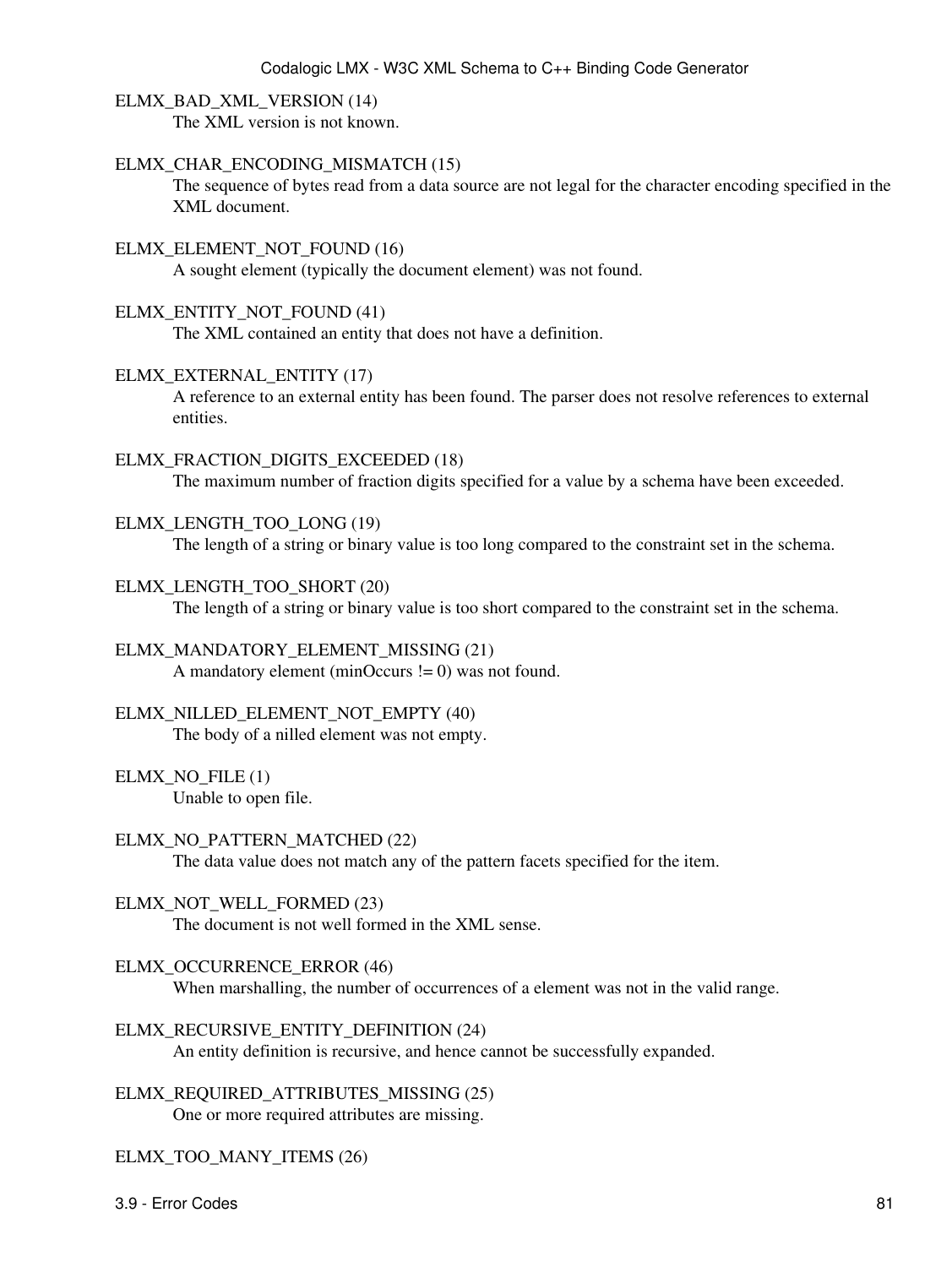The number of instances of an element exceeds the constraint set by the schema's relevant maxOccurs attribute.

## ELMX\_TOTAL\_DIGITS\_EXCEEDED (27)

The maximum number of total digits specified for a value by the schema have been exceeded.

## ELMX\_TYPE\_NOT\_SET (45)

An element that required its type to be specified using xsi:type did not have an xsi:type attribute.

- ELMX\_UNABLE\_TO\_READ\_ATTRIBUTE\_VALUE (28) Unable to read an attribute's value.
- ELMX\_UNABLE\_TO\_READ\_ELEMENT\_VALUE (29) Unable to read an element's value.
- ELMX\_UNDEFINED\_ERROR (42)

Used as an initialization value that can be later overwritten with a valid error code.

## ELMX\_UNEXPECTED\_ALL\_EVENT (30)

Typically, an unknown element occurred in an xs:all construct.

## ELMX\_UNEXPECTED\_ATTRIBUTE (39)

An unknown attribute has been encountered.

## ELMX\_UNEXPECTED\_ELEMENT\_EVENT (31)

Typically, an unknown element occurred in an xs:sequence or xs:choice construct.

## ELMX\_UNEXPECTED\_EMPTY\_ELEMENT (32)

An element was empty when it should not have been.

## ELMX\_UNEXPECTED\_ENTITY (33)

An external entity was not declared as either PUBLIC or SYSTEM.

## ELMX\_UNEXPECTED\_EOM (34)

The end of the message (or file) was encountered before the XML content was successfully parsed.

## ELMX\_UNKNOWN\_XSI\_TYPE (44)

The type declared for an element using xsi:type is unknown.

## ELMX\_USER\_DEFINED\_1 (1000) to ELMX\_USER\_DEFINED\_9 (1008)

Error codes reserved for use by the user. These can be used when errors are returned from snippet event handlers.

## ELMX\_VALUE\_BAD\_FORMAT (35)

A value such as an integer, binary value, float and so on was not of a suitable format.

## ELMX\_VALUE\_DOES\_NOT\_MATCH\_FIXED\_CONSTRAINT (43)

The value of an element or attribute that is declared as fixed differs from the fixed value.

## ELMX\_VALUE\_EXCEEDS\_MAX (36)

The value in the XML document is greater than the maximum specified by the schema.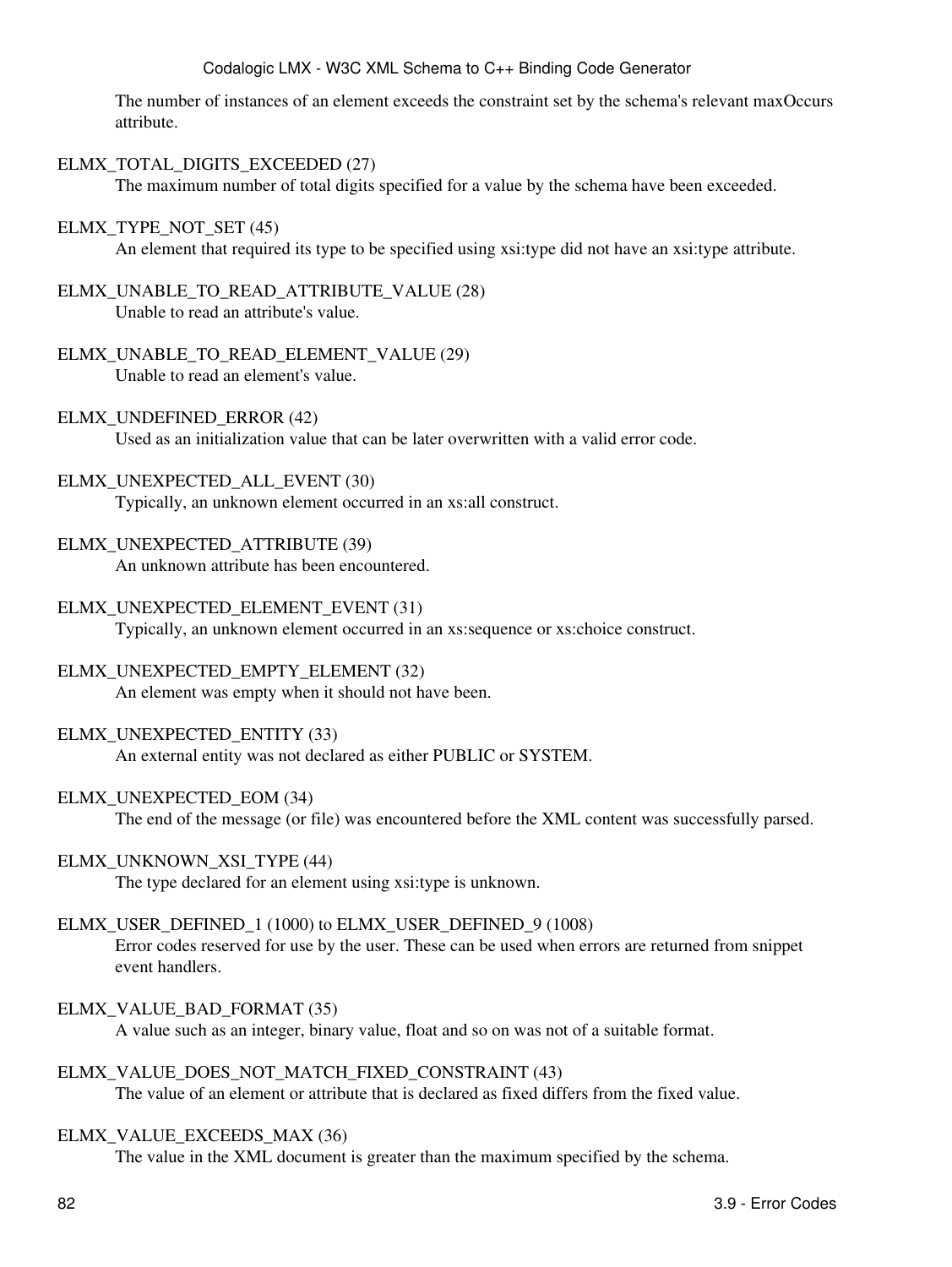```
ELMX_VALUE_EXCEEDS_MIN (37)
```
The value in the XML document is less than the minimum specified by the schema.

```
ELMX_VALUE_NOT_ENUMERATED (38)
```
The read value could not be matched against any of the allowed enumeration values.

## <span id="page-88-0"></span>**3.10 - Generating makefiles**

LMX has the ability to generate a makefile fragment suitable for inclusion into your own makefiles. This is invoked using the -makefile command-line flag. The generated makefile fragment will be named <output root>.makefile.

Additionally, if there is no file named makefile in the project output directory, then LMX will generate an example makefile that demonstrates a possible use of the generated makefile fragment. You can then modify this file according to your requirements as LMX will not overwrite it if it is already present.

An example of the generated makefile fragment is shown below. It contains a number of makefile variables specifying the files used in the project. Note that it does not include any actual build instructions.

```
 MYPROJECTCPPS = \
    myproject.cpp
 MYPROJECTTESTCPP = myproject-main.cpp
 MYPROJECTOBJS = $(MYPROJECTCPPS:.cpp=.o)
 MYPROJECTTESTOBJ = $(MYPROJECTTESTCPP:.cpp=.o)
 MYPROJECTHS = $(MYPROJECTCPPS:.cpp=.h)
```
The expectation is that this makefile fragment will be included in another makefile written by the developer that contains the actual build instructions, for example:

```
 include myproject.makefile
LMXLIB = -llmx # Modify using LMX -makefile-lib flag
 .PHONY: all test clean
 all: libmyproject.a
 test: myproject-test
 libmyproject.a: $(MYPROJECTOBJS)
     -rm libmyproject.a
      ar rcs libmyproject.a $(MYPROJECTOBJS)
 myproject-test: $(MYPROJECTTESTOBJ) libmyproject.a
      $(CXX) -o myproject-test $(MYPROJECTTESTOBJ) libmyproject.a $(LMXLIB)
 %.o: %.cpp $(MYPROJECTHS)
      $(CXX) -c $(CXXFLAGS) $(LMXCXXFLAGS) $(LMXFLAGS) $ <-o $@
 clean:
      rm $(MYPROJECTOBJS)
```
You can use the  $-makefile-lib flag to specify the name of the library containing the LMX Supporting$ Software Runtime Source Code. For example, -makefile-lib lmx710 will include a -llmx710 in the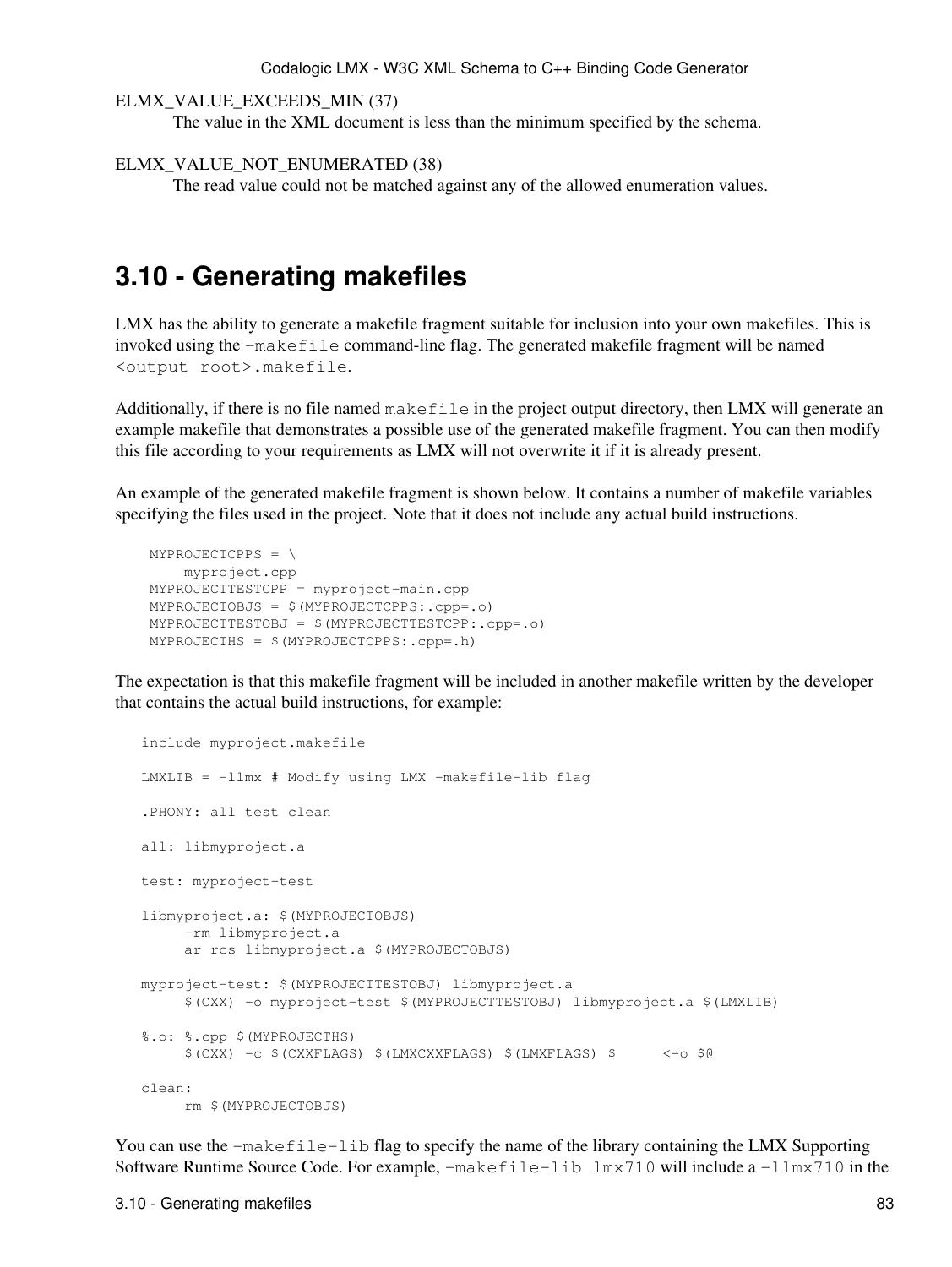makefile.

Note that in order to build the test project, you will need to specify the  $-t$  framework command-line option, or select the corresponding checkbox in the GUI interfaces when running LMX so that the necessary test .cpp is generated.

# <span id="page-89-0"></span>**3.11 - Use with Web Services**

LMX supports a number of features that help developing web services. Specifically, LMX has a c\_soap template class that can be used to assemble the various components of a SOAP based web service, such as the specific SOAP header, body and fault detail types.

LMX also has a  $c$ <sub>-winhttp</sub> class which provides HTTP client functionality for SOAP and REST style client operations on the Windows platform. (A similar HTTP component for Linux platforms is due to be included in a future release.)

Additionally LMX provides features for querying web service messages, such as that described in [3.28 - mustUnderstand / Comprehension Required.](#page-119-0)

## **3.11.1 - Handling SOAP Messages**

To associate the various SOAP header, body and fault detail types that a SOAP messages can have, LMX provides the c\_soap template class. This is defined in  $\text{lmxsoap}$ .h. The code for this is built into the binary versions of the LMX Supporting Software or available in source code form in the Professional edition. The example at <http://codalogic.com/lmx/download/?lmx-soap-example.zip> shows a number of ways of using the SOAP functionality.

The c\_soap template takes up to three parameters, these being the class representing the SOAP bodies, the class representing the SOAP headers and the class representing the fault detail. It is thus defined as:

```
template< class Tbody, class Theader = c_soap_empty, class Tfault_detail = c_soap_empty >
class c_soap
 {...}
```
For cases where a fault detail is required, but a header is not, a derivative of  $c$ \_soap, called c\_soap\_no\_header, is defined as follows:

```
template< class Tbody, class Tfault_detail = c_soap_empty >
class c_soap_no_header
 {...}
```
Unless stated otherwise, anything that applies to  $c$  soap also applies to  $c$  soap no header.

These classes store std::vectors of pointers to the respective body and header types, and a separate fault class. The fault class stores a pointer to a fault detail object if required. The bodies() and headers() methods return a reference the relevant std::vector of pointers and by using std::vector operations such as push\_back() and at() the overall SOAP message can be constructed or interrogated as required.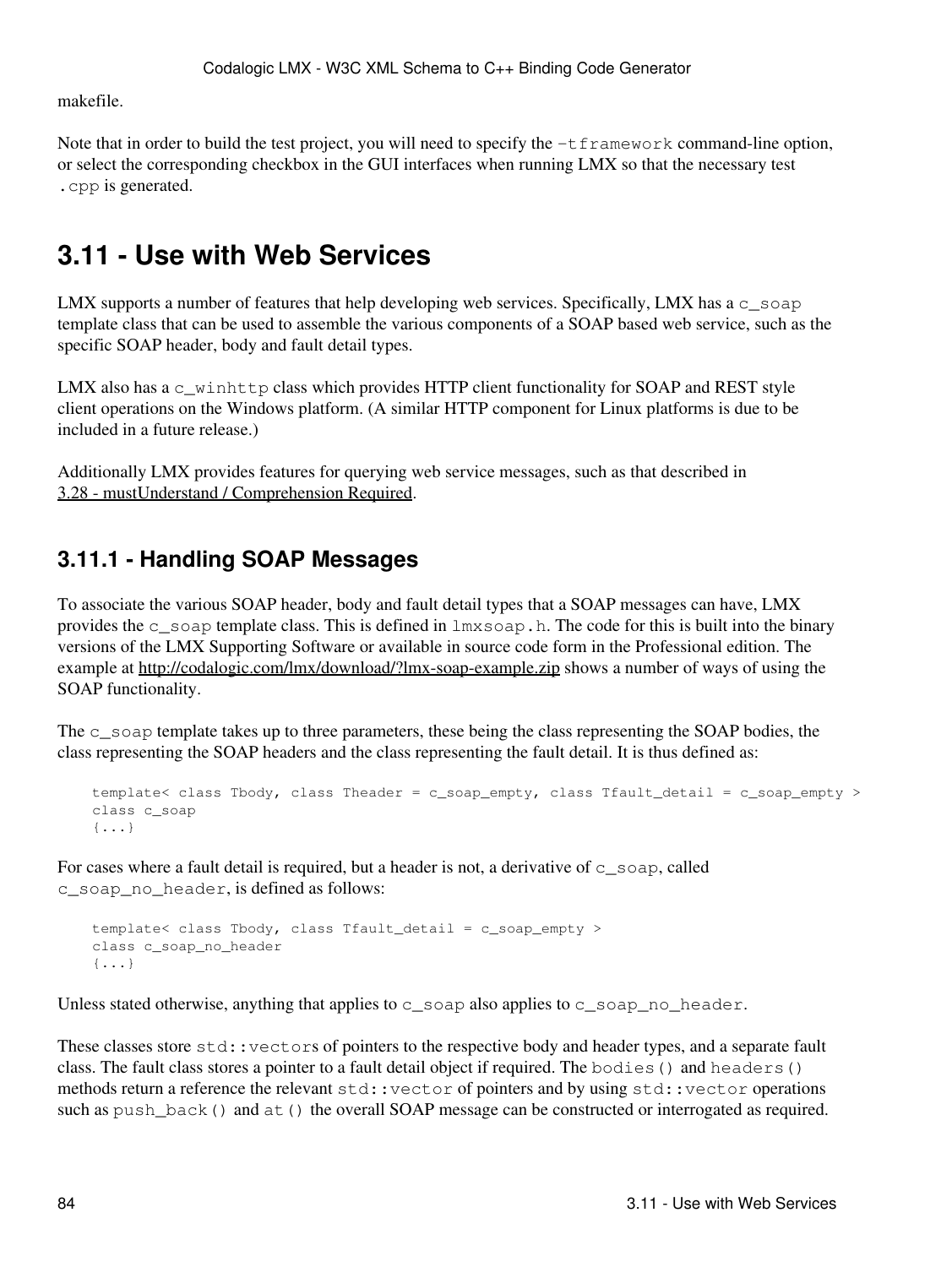c\_soap also contains a class for storing SOAP fault information, called c\_soap\_fault. This latter class contains a std::vector of pointers to objects of the Tfault\_detail template argument type. c\_soap\_fault also contains the SOAP fault code, fault string and fault actor details if required, for which there are appropriate getter and setter methods, e.g. get\_fault\_code(), set\_fault\_code(), get\_fault\_string(), set\_fault\_string(), get\_fault\_actor(), and set\_fault\_actor(). As the fault actor is optional, it's presence can be tested for using the isset\_fault\_actor() method.

By default, the  $c$ <sub>soap</sub> object deletes the objects that its std: vector containers point to when it is destructed. If this behavior is not required, then the do\_delete\_on\_destruct( false ); method should be called before the object is destructed. If it is desired to have the  $\subset$  soap object delete some objects that are pointed to but not all, then the  $std:$ : vector operations can be used to remove pointers to those objects that it is desired to preserve prior to destructing the c\_soap object.

If it is desired to marshal the SOAP message specified by a constructed  $c$  soap instance, then one of c\_soap's marshal() methods can be called. There are a number of such methods which allow marshaling to files, or memory for example.

Similarly, if a SOAP XML message is to be unmarshalled into the corresponding C++ objects, then one of c\_soap's unmarshal() methods can be called.

Finally, c\_soap can also store a SOAPAction, accessible via the get\_soap\_action() and set\_soap\_action() methods (located in c\_soap\_base). While SOAPAction is not part of a SOAP message's XML contents, it can be convenient to group it together with the other SOAP information.

## **3.11.2 - HTTP Operations for Web Services**

LMX includes the  $c_w$  winhttp class (declared in  $lmxwinhttp.h)$  to provide HTTP client functionality for the Windows platform. A derivation of c\_winhttp called c\_secure\_winhttp provides secure HTTPS client functionality. Unless stated otherwise, anything that applies to  $\sigma$  winhttp also applies to c\_secure\_winhttp.

To allow customization of this functionality to your particular needs, these are provided in source code form in both the Standard and Professional Editions of LMX. Similar HTTP/HTTPS client functionality for the Linux platform is planned for a future release.

LMX does not provide HTTP server side functionality as the expectation is that a regular HTTP server such as Apache or Microsoft IIS will provide this. LMX generated code can then be plugged into one of those architectures in an appropriate way. (However, please let us know if you have different requirements.)

LMX HTTP (and HTTPS) operations consist of two main parts; creating a connection to a server and then performing operations using the connection. The example mentioned above that is located at <http://codalogic.com/lmx/download/?lmx-soap-example.zip> also includes examples of using the c\_winhttp class's functionality.

The server to connect to is specified using  $c$ \_winhttp's constructor, which is:

```
 c_winhttp( const std::string &ar_host,
            size_t a_port = k_default_port,
           bool a_is_secure = false );
```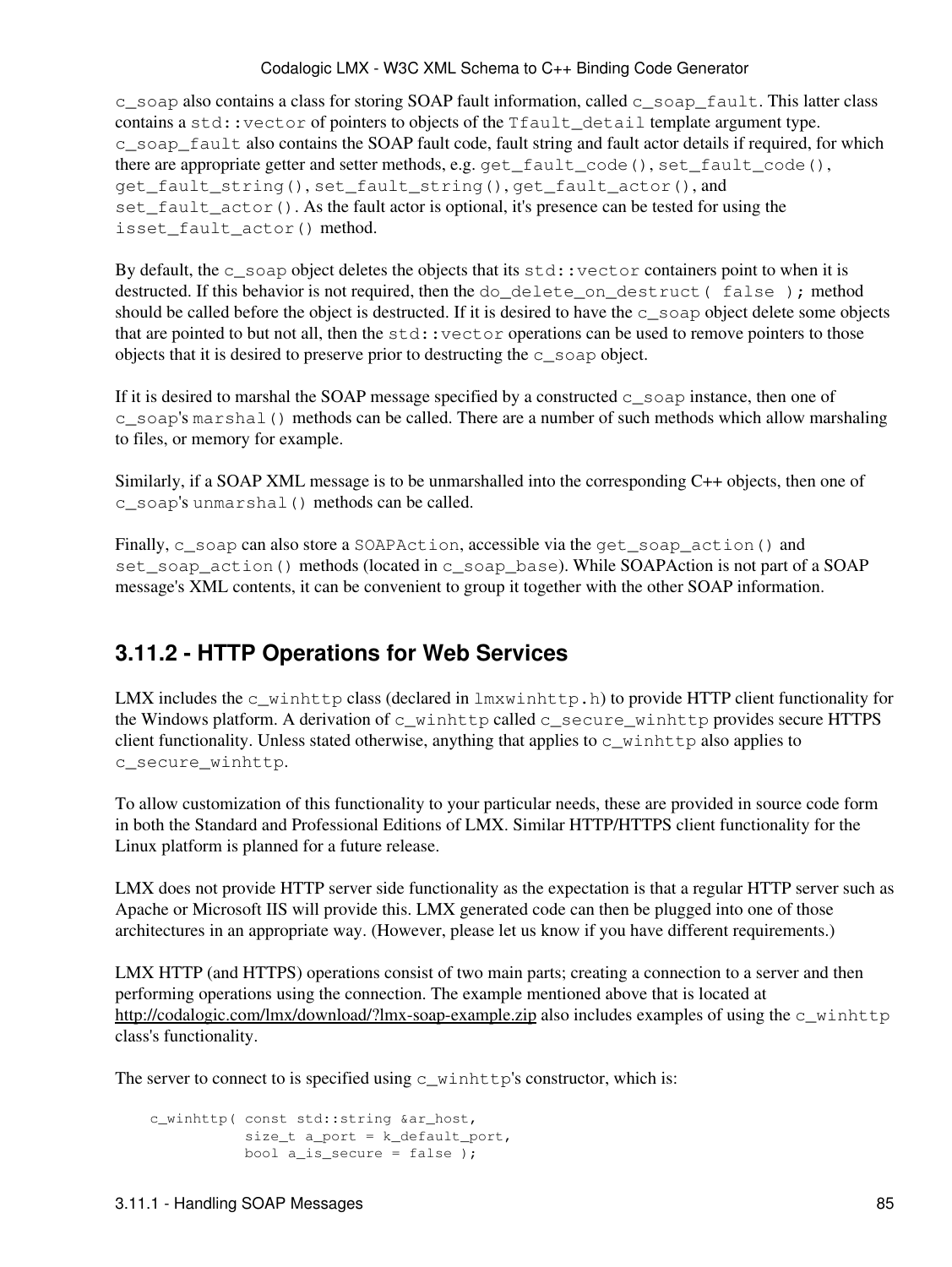Or that of c\_secure\_winhttp who's constructor is:

```
 c_secure_winhttp( const std::string &ar_host,
                  size_t a_port = k_default_https_port );
```
The ar\_host argument contains the name of the host being contacted. For example, if the desired operation URI is http://example.com:8080/my/soap/service then ar\_host should be set to example.com.

c\_winhttp allows a number of different types of web service operation to be performed once a connection has been established. The following sections describe each of these operations.

## **3.11.2.1 - SOAP Message to Message Operations**

Message to message SOAP operations are performed using the following method:

```
int soap_rpc( const std::string &ar_path,
             const tlmx_uri_string &ar_soap_action,
             const std::string &ar_request_xml,
              std::string *ap_response_xml );
```
This operation sends the XML encoded SOAP message contained in argreguest message to the server, and places the reply into the std:: string pointed to by ap\_response\_xml.

The ar\_path argument contains the path part of the HTTP URI. For example, if the desired operation URI is http://example.com:8080/my/soap/service then ar\_path should be set to /my/soap/service.

The ar\_soap\_action argument contains the SOAPAction.

The method returns 0 if the operation is successful and non-0 otherwise. The get\_error\_description( int a\_error ) method can be used to convert an error code into a text based error description.

## **3.11.2.2 - SOAP Object to Object Operations**

What LMX refers to as object to object SOAP operations are performed using the following method:

```
 s_winhttp_error soap_rpc(
                   const std::string &ar_path,
                    const c_soap_base &ar_request,
                     c_soap_base *ap_response );
```
This operation marshals the objects aggregated by the c\_soap object referenced by ar\_request into an XML message, and sends this to the server. The XML message returned from the server is unmarshalled and placed in the c\_soap object pointed to by ap\_response.

The SOAPAction for the operation is retrieved from the c\_soap object referenced by ar\_request.

The ar path argument has the same meaning as in the message to message operation case.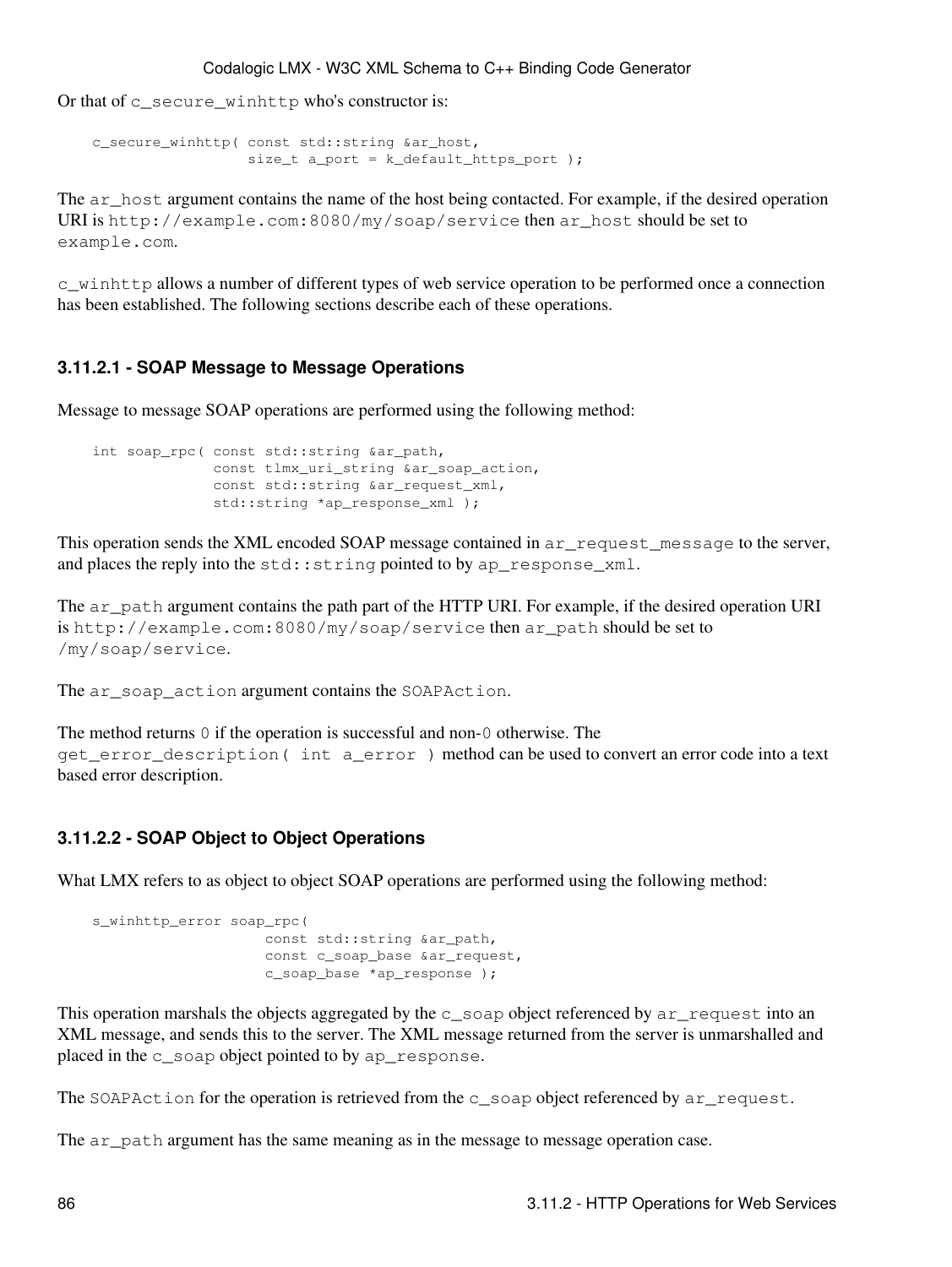The method returns an instance of s\_winhttp\_error. As the method performs both LMX and HTTP operations, this is an aggregate object capturing the various possible error conditions. If s winhttp error's is ok() method returns true then the operation was successful. If the operation was unsuccessful, the operation phase at which the error occurred (e.g marshalling, HTTP transaction or unmarshalling) can be determined by inspecting s\_winhttp\_error's phase member. Depending on the phase at which the error occurred, either the lmx error or http error member can be inspected to find out more specific information.

## **3.11.2.3 - Simple SOAP Operations**

When a SOAP operation consists of only a single body part, without SOAP headers or faults, then a Simple SOAP Operation can be performed using the following template function:

```
template< class Tin, class Tout>
 s_winhttp_error simple_soap(
                   const std::string &ar_host,
                     size_t a_port,
                   const std::string &ar_path,
                    const tlmx_uri_string &ar_soap_action,
                     Tin *ap_in,
                     Tout **app_out = LMXNULL, // Allows an empty SOAP body in the reply
                    bool a is secure = false )
```
Or, if it is not necessary to change the default port, the following template function:

```
template< class Tin, class Tout>
 s_winhttp_error simple_soap(
                   const std::string &ar_host,
                   const std::string &ar_path,
                   const tlmx_uri_string &ar_soap_action,
                    Tin *ap_in,
                   Tout **app_out = LMXNULL, // Allows an empty SOAP body in the reply
                   bool a is secure = false )
```
This is *not* a member of c winhttp, but uses its services.

In these functions, the ar\_host, a\_port, ar\_path, ar\_soap\_action, and a\_is\_secure have the same meanings as described elsewhere in this section.

The ap in argument takes a pointer to an object corresponding to the template argument  $\text{Lin}$  (whose code is generated by LMX) that, when marshaled, will form the body of the SOAP request.

If the operation is successful, the function creates an unmarshalled object of type template argument Tout on the heap. To be able to access this object, the calling function must have a pointer to a Tout object. A pointer to this pointer is then supplied to simple soap so that simple soap can set its value. Note that if no SOAP body is returned, the pointer to Tout in the calling function may be set to 0.

The return value of the function is an instance of s\_winhttp\_error, and is interpreted as described in the object to object operation case above.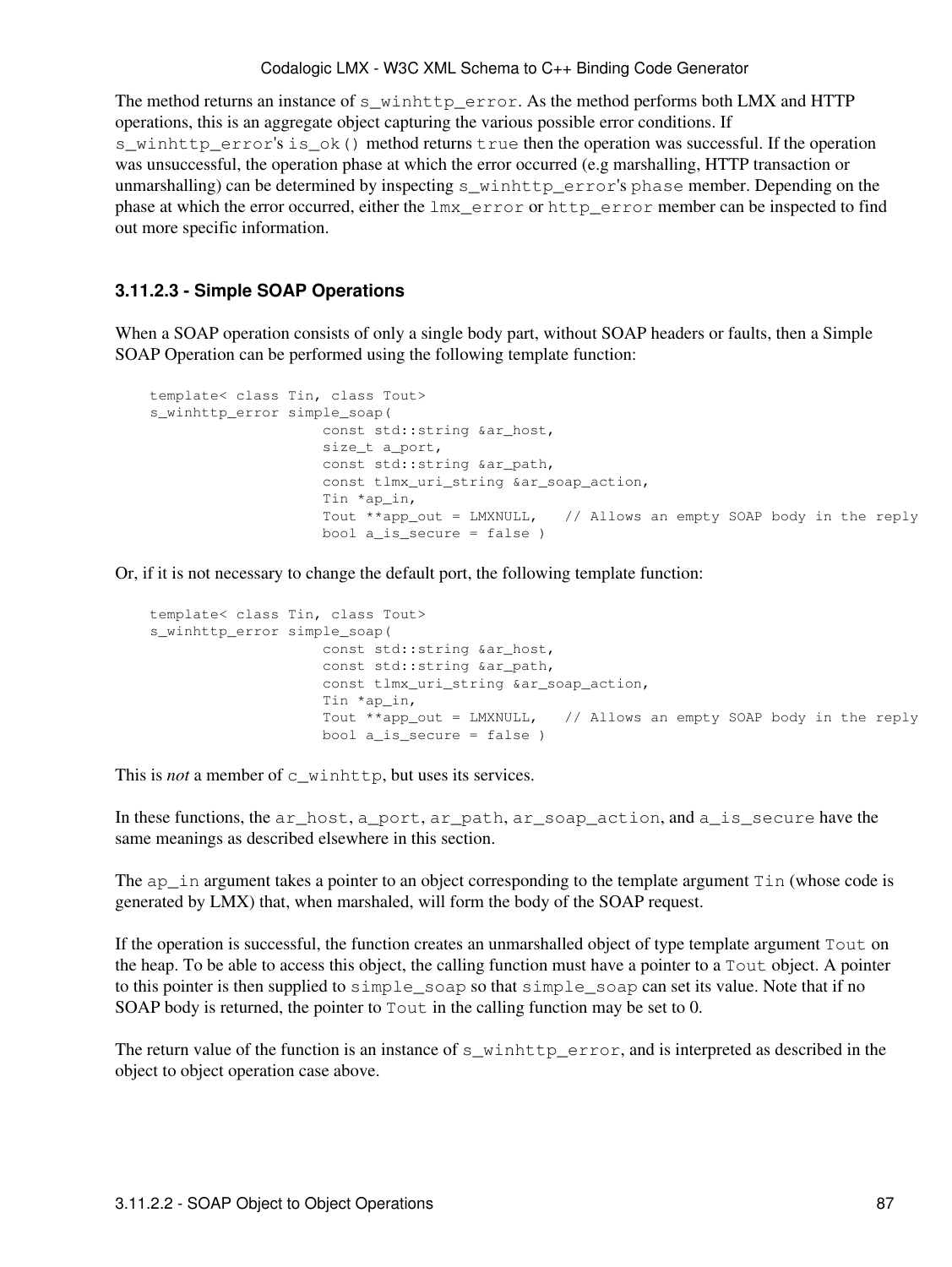## **3.11.2.4 - RESTful Operations**

REST style operations can be performed using the following  $c_w$  winhttp member method:

```
int rest_query( const std::string &ar_path,
                const std::string &ar_query,
                 std::string *ap_response_xml );
```
If the URI for the REST operation was http://example.com:8080/my/service?what=rest then ar\_path should be set to /my/service and ar\_query should be set to what=rest. (The host is set when the  $c_w$ inhttp object is constructed.)

The XML response to the query is placed in the std::string pointed to by ap\_response\_xml. This can subsequently be unmarshalled using LMX generated code.

If the method returns 0 then the operation was successful. A non-0 value indicates an error. If an error has occurred, a description of the error can be obtained by calling the get\_error\_description( int a\_error ) method.

## <span id="page-93-0"></span>**3.12 - Naming of Methods and Variables**

LMX allows extensive customization of the variable and method names used in the generated code. There are two parts to setting the names and variables in LMX; setting the prefixes and setting the base names. Both of these operate independently.

The prefixes of methods and variables are configured using project configuration flags (also accessible via the Windows UI). For example, if you wish the functions that are named by default as getenum\_YYY() to be getEnumYYY() then the project flag '-prefix-getenum' should be set to 'getEnum', either directly or via the Windows UI. The prefixes set in this way have project wide scope. See the -prefix-??? flags in section [3.8 - Command-line Flags](#page-71-0) for the set of prefixes that can be changed.

The base names of variables and methods (e.g. the YYY part in the examples above) can be automatically converted from the form specified in the schema to CamelCase or underscore\_separated either via the GUIs or using the -naming camel or -naming underscore flag.

The base names of variables and methods can also be set by names files. LMX automatically performs name collision avoidance, but if a schema is updated there is a small chance for a name to be assigned to a different element/attribute in the new code to the one it was in the previous version. The names files address this problem. (Note that in many scenarios such naming issues will not be a problem between versions of a schema, so this feature need not be used in all cases.)

When the -names-out option is specified, LMX will generate a names file for each schema used in a project. By default, the name of the names file will be the name of the schema appended with '.lmxnames-*out*.xml'. For example, if the name of the schema file is 'mySchema.xsd', the generated names file will be called 'mySchema.xsd.lmxnames-out.xml'. To avoid accidental overwriting, the appended text on the names file needs to be modified to '.lmxnames-*in*.xml' before it can be used as an input names file. An input names file will be read (for example, when processing the new version of the schema) if the '-names-in' option is chosen.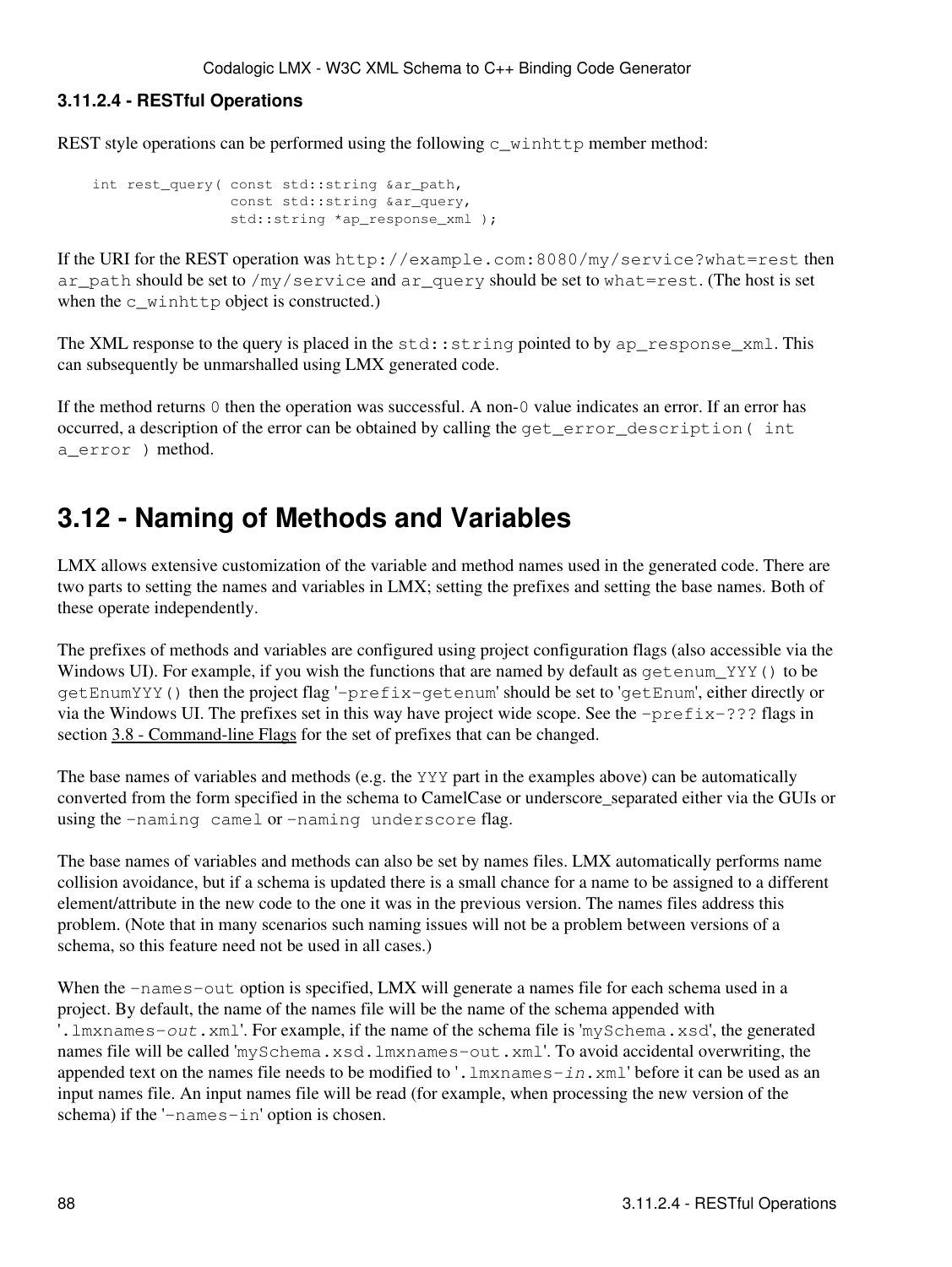Additionally, it is also possible to specify an alternative directory in which the names files are stored. This is done using the -names-dir YYY flag; where YYY is the name of the directory (of folder) storing the names files. This can allow the same schema to have different names files for different projects. In this case the name of a names file is made up of the directory specified by the -names-dir flag, and the base name of the schema file, suffixed by either the extension .lmxnames-out.xml or .lmxnames-out.xml. For example, if -names-dir foo is specified and the schema file name is bar/mySchema.xsd, then the in names file would be foo/mySchema.xsd.lmxnames-in.xml.

The names file also allows you to customize the names used in the code. If you are not able to use the WinLMX version of LMX, the easiest way to do this is to run the code generator with the '-names-out' option first, re-name the names file extension to '.lmxnames-*in*.xml', and edit the names in the file to your convenience. When the naming is complete, run the code generator with the '-names-in' option specified.

The schema for the names file is as follows:

```
 <xs:schema targetNamespace="http://xml2cpp.com/lmx-customize.xsd"
                elementFormDefault="qualified"
                xmlns="http://xml2cpp.com/lmx-customize.xsd"
                xmlns:xs="http://www.w3.org/2001/XMLSchema"
                xmlns:clt="http://codalogic.com/xsdtypes">
     <xs:element name='lmxCustomize'>
        <xs:complexType>
             <xs:sequence>
                 <xs:element name="element" type="item" 
                               minOccurs="0" maxOccurs="unbounded"/>
                 <xs:element name="attribute" type="item" 
                               minOccurs="0" maxOccurs="unbounded"/>
                 <xs:element name="group" type="item" 
                               minOccurs="0" maxOccurs="unbounded"/>
                 <xs:element name="attributeGroup" type="item" 
                        minOccurs="0" maxOccurs="unbounded"/>
                 <xs:element name="type" type="item" 
                               minOccurs="0" maxOccurs="unbounded"/>
             </xs:sequence>
             <xs:attribute name="version" type="xs:token" default="1.0">
                 <xs:annotation><xs:documentation>
                     Use major.minor format
                 </xs:documentation></xs:annotation>
             </xs:attribute>
         </xs:complexType>
     </xs:element>
     <xs:complexType name="item">
        <xs:sequence>
             <xs:element name="element" type="item" 
                               minOccurs="0" maxOccurs="unbounded">
                 <xs:annotation><xs:documentation>
                    For naming child elements of complex type/complex 
                     content.
                 </xs:documentation></xs:annotation>
             </xs:element>
             <xs:element name="attribute" type="item" 
                               minOccurs="0" maxOccurs="unbounded"/>
```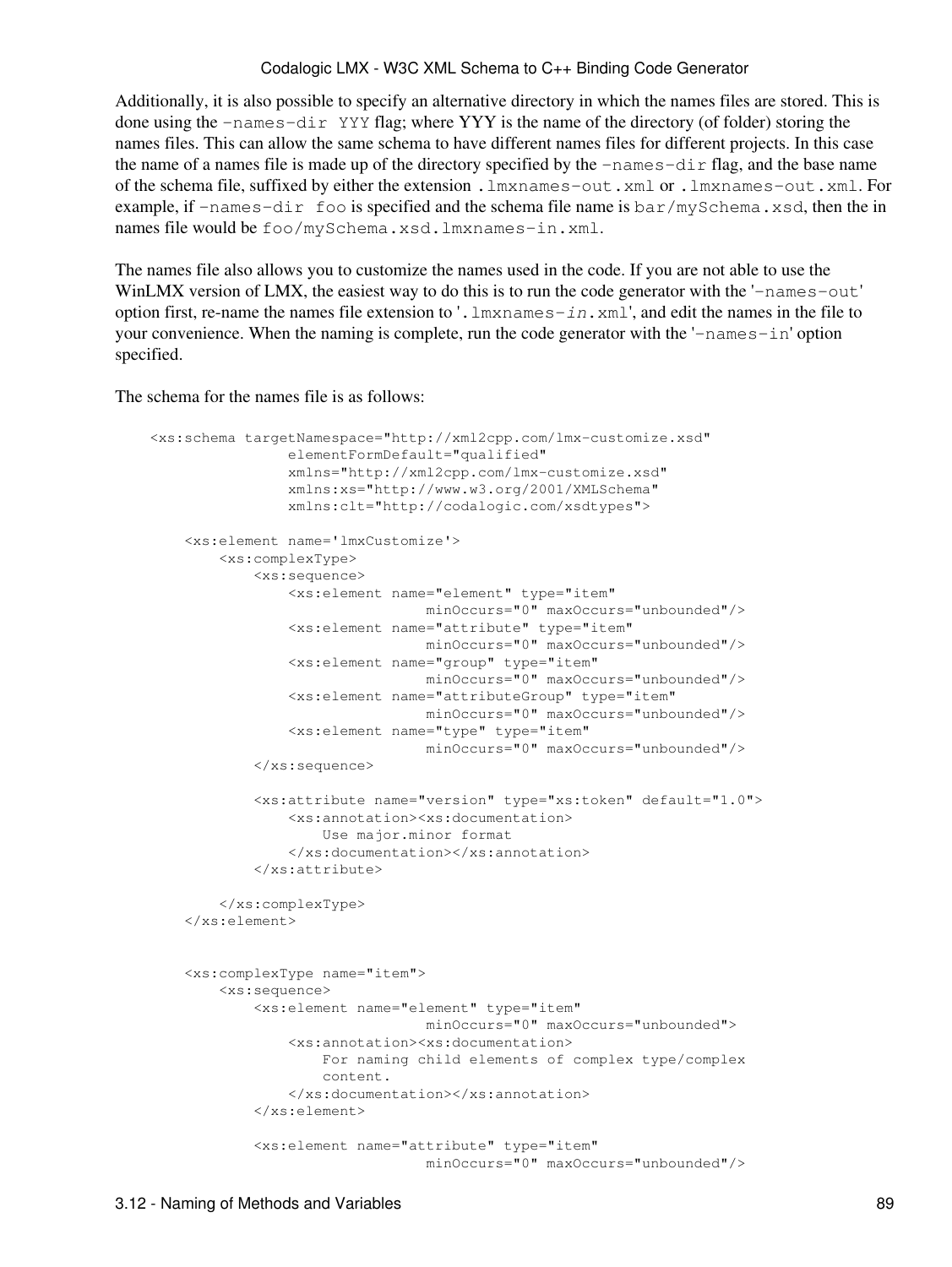```
 </xs:sequence>
         <xs:attribute name="name" type="xs:string">
             <xs:annotation><xs:documentation>
                 Optional. The name of the item specified in the schema. 
                 It may be absent if it is an anonymous type.
             </xs:documentation></xs:annotation>
         </xs:attribute>
         <xs:attribute name="asVarName" type="clt:asciiString">
             <xs:annotation><xs:documentation>
                 Optional - The name of the item when it is used as a 
                 variable's name, as in: 'c_type var_name;' It must 
                 be locally unique, but need not be globally unique.
             </xs:documentation></xs:annotation>
         </xs:attribute>
         <xs:attribute name="asTypeName" type="clt:asciiString">
             <xs:annotation><xs:documentation>
                 Optional. The name of the item when it is used as a 
                 C++ type, e.g. 'c_type name;' It must be globally unique.
             </xs:documentation></xs:annotation>
         </xs:attribute>
     </xs:complexType>
 </xs:schema>
```
## **3.13 - Adapting LMX to Your Environment**

In some cases you may find that the various classes and types included with LMX are not what you want. LMX has been designed so that it is easy to change the types and classes used.

The majority of configuration options are specified in the  $l$ mxuser.h file. Each user configuration section is marked with C++ comments of the form USER: A\_SECTION.

There are a number of ways in which you can customize the features controlled by the  $\text{lawuser}$ .h file. For example, you can:

- 1. Modify  $l$ mxuser. h directly. This is the least recommended method because it means if a new version of LMX is issued, then you may have to update a new copy of lmxuser.h, potentially introducing bugs through human error.
- 2. If only minor configuration is required, and the changes needed are of the more common type, the build environment (such as project files or make files) can arrange for the appropriate #defines to be set to get the desired configuration.
- If more substantial configuration is required, then it is suggested that the various #defines are 3. included in their own .h file and that .h file in turn includes lmxuser.h. You can then use LMX's -include-h flag (or "Advanced"->"Include Files in Generated.h Files..." menu option in WinLMX) to include the file in the generated code.
- As an alternative to the previous option, you can include your configuration changes in the files called 4. lmxuser-def.h and lmxuser-defs-end.h. lmxuser.h will pull in the file lmxuser-def.h if your project specifies the definition LMX\_WANT\_USER\_DEFS and pull in lmxuser-defs-end.h if your project specifies LMX\_WANT\_USER\_DEFS\_END.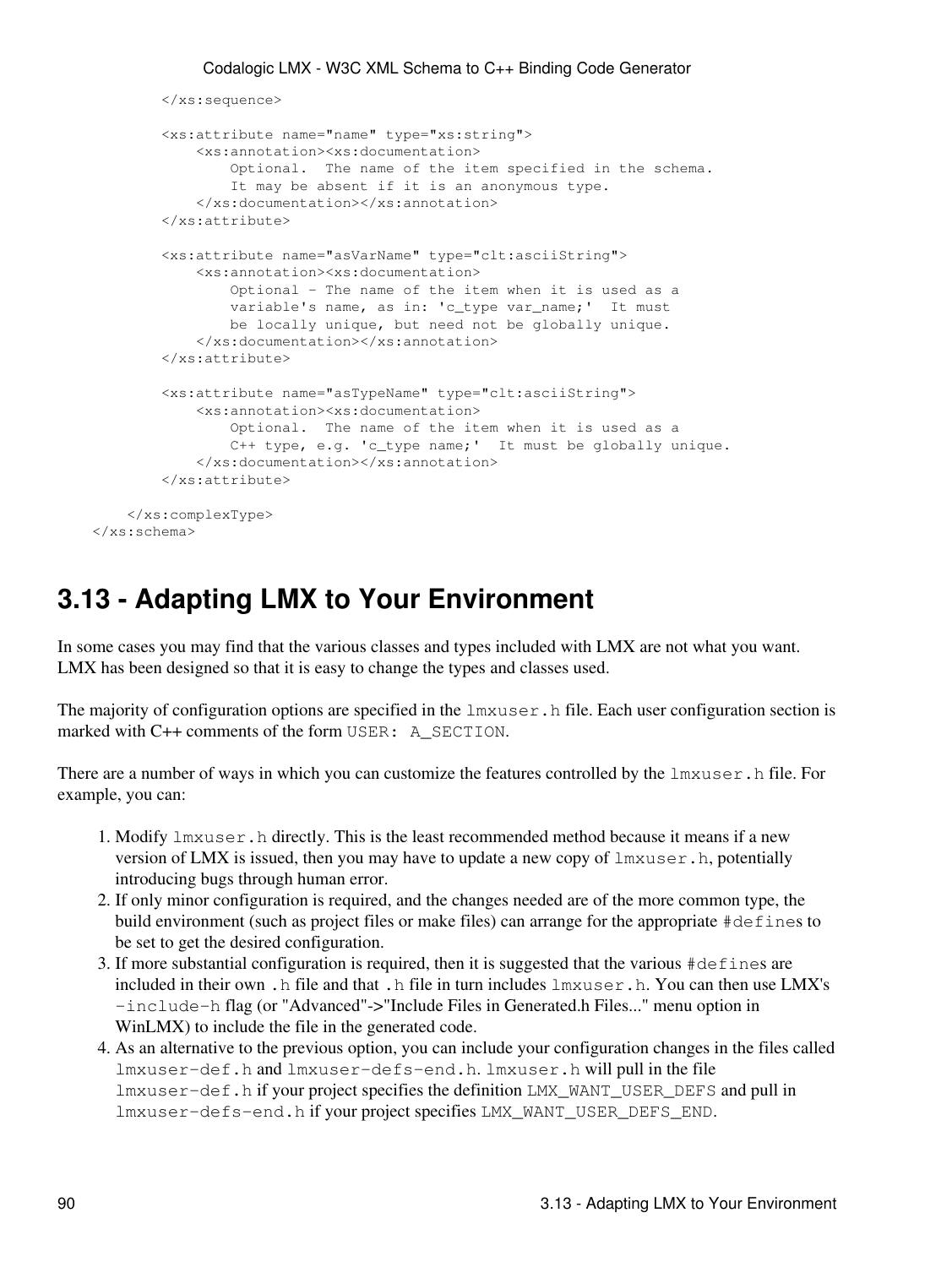The last two methods are appropriate when complete sections of  $lmxuser.h$  need to be changed. It will be observed that each section is included in its own conditional compilation guard block. If a particular feature can not be changed using the #defines that LMX supports, then copy the entire section into the separate include file mentioned in the latter methods, and edit it accordingly. Then #define the appropriate guard value so that the default section in  $lmxuser.h$  is ignored.

## **3.13.1 - Modifying Schema Type to C++ Type Mapping**

XML schema type to C++ type mapping is specified in the USER: BASIC\_TYPES and USER: COMPOUND TYPES sections of the lmxuser.h file. The type mapping is achieved using simple  $C++$ typedef statements to avoid you having to learn additional LMX code-generator configuration options. Changing the types used is simply a matter of modifying the typedef statements. For example, if you wish to use your own date class, you could define a mapping of:

```
typedef c_my_date tc_date;
```
The following table describes the relationship between the schema types, the  $C++$  typedef name used to represent it, and the default C++ type that the typedef name is mapped to.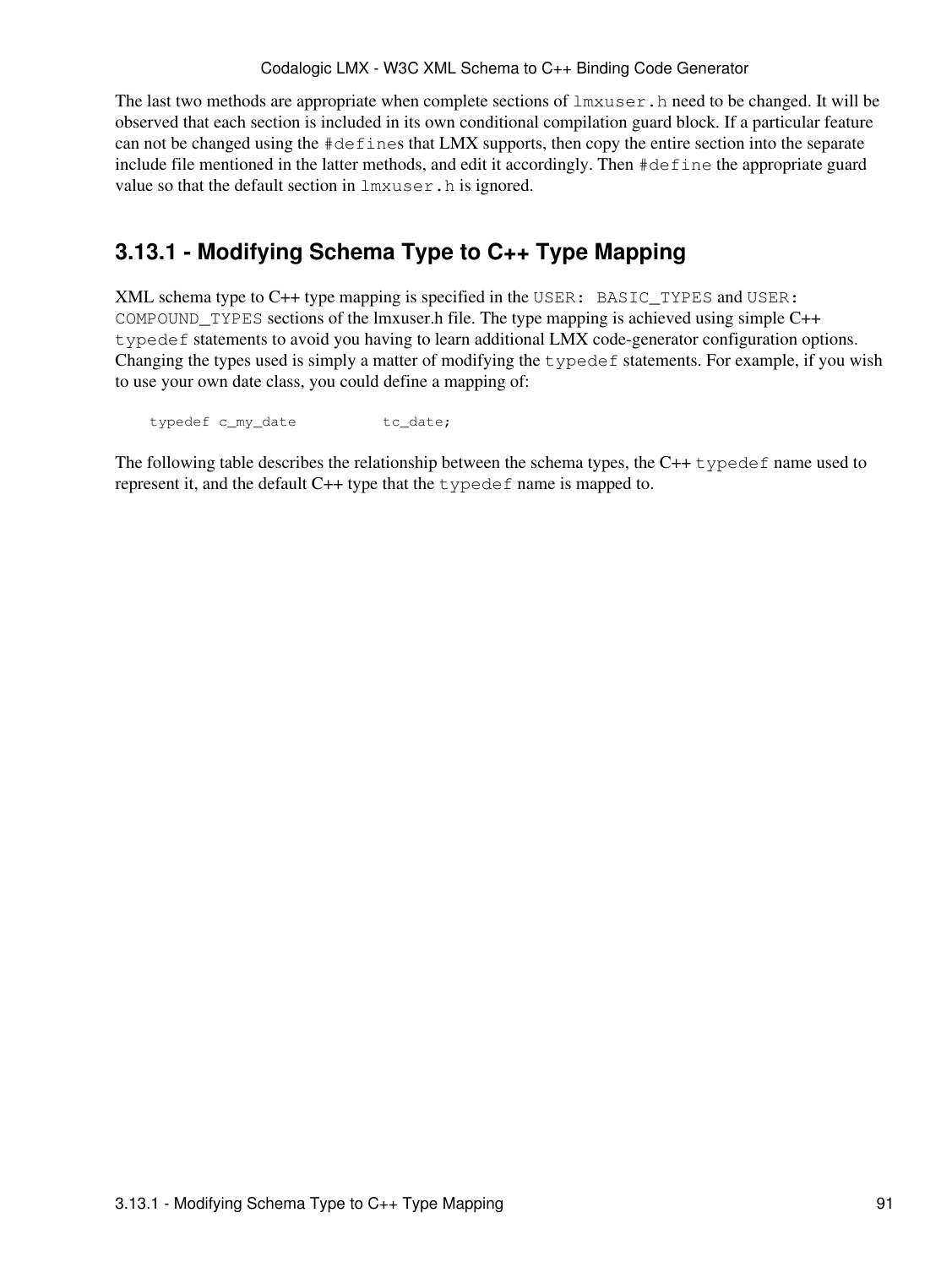| <b>XSD Type</b>                                                                                                                 | C++ Intermediate<br><b>Type</b> | <b>Default C++ Type</b>                                                   |
|---------------------------------------------------------------------------------------------------------------------------------|---------------------------------|---------------------------------------------------------------------------|
| boolean                                                                                                                         | bool                            | bool (This type can not be<br>customized)                                 |
| byte                                                                                                                            | tlmx_int8                       | signed char                                                               |
| short                                                                                                                           | tlmx_int16                      | short                                                                     |
| int                                                                                                                             | tlmx_int32                      | int                                                                       |
| long                                                                                                                            | $tlmx_$ int $64$                | For MSVC: __ int64<br>For GCC: long long                                  |
| unsignedByte                                                                                                                    | tlmx_uns8                       | unsigned char                                                             |
| unsignedShort                                                                                                                   | $tlmx$ _uns $16$                | unsigned short                                                            |
| unsignedInt                                                                                                                     | $tlmx$ _uns $32$                | unsigned int                                                              |
| unsignedLong                                                                                                                    | $tlmx$ _uns $64$                | For MSVC: unsigned<br>int <sub>64</sub><br>For GCC: unsigned long<br>long |
| integer, nonPositiveInteger, negativeInteger,<br>nonNegativeInteger, positiveInteger                                            | $tc\_big\_int$                  | $\frac{\text{c}}{\text{b} \cdot \text{c}}$ int                            |
| decimal                                                                                                                         | tc_decimal                      | c decimal                                                                 |
| float                                                                                                                           | tlmx_float                      | float                                                                     |
| double                                                                                                                          | tlmx_double                     | double                                                                    |
| duration                                                                                                                        | tc_duration                     | c duration                                                                |
| dateTime                                                                                                                        | tc_datetime                     | c datetime                                                                |
| time                                                                                                                            | tc_time                         | c time                                                                    |
| date                                                                                                                            | tc_date                         | c date                                                                    |
| gYearMonth                                                                                                                      | tc_gyearmonth                   | c gyearmonth                                                              |
| gYear                                                                                                                           | tc_gyear                        | c gyear                                                                   |
| gMonthDay                                                                                                                       | tc_gmonthday                    | c gmonthday                                                               |
| gDay                                                                                                                            | tc_gday                         | c gday                                                                    |
| gMonth                                                                                                                          | tc_gmonth                       | c gmonth                                                                  |
| hexBinary, base64Binary                                                                                                         | tc_binary                       | binary                                                                    |
| string, normalizedString, language, token, Name,<br>NCName, ID, IDREF, IDREFS, ENTITY, ENTITIES,<br>NMTOKEN, NMTOKENS, NOTATION | tlmx_unicode_string             | std::wstring                                                              |
| anyURI                                                                                                                          | tlmx_uri_string                 | std::wstring                                                              |
| QName                                                                                                                           | tc_qname                        | ct_qname <tlmx_uri_string></tlmx_uri_string>                              |

## **Table 5: XSD to C++ Type Mappings**

Similarly tlmx\_uri\_string controls the type of string used for URIs. By default this is mapped to std::wstring, but if you wish it to be mapped to std::string then arrange for the #define variable LMX\_NARROW\_URI\_STRINGS to be 1. If LMX\_NARROW\_URI\_STRINGS is not specified, then it is automatically given the same value as LMX\_NARROW\_UNICODE\_STRINGS.

Note that by default  $xs:float$  is mapped to a C++  $float$ . Such a single precision floating point number has about 7.5 decimal places of precision; a precision that can not be readily expressed using C++'s output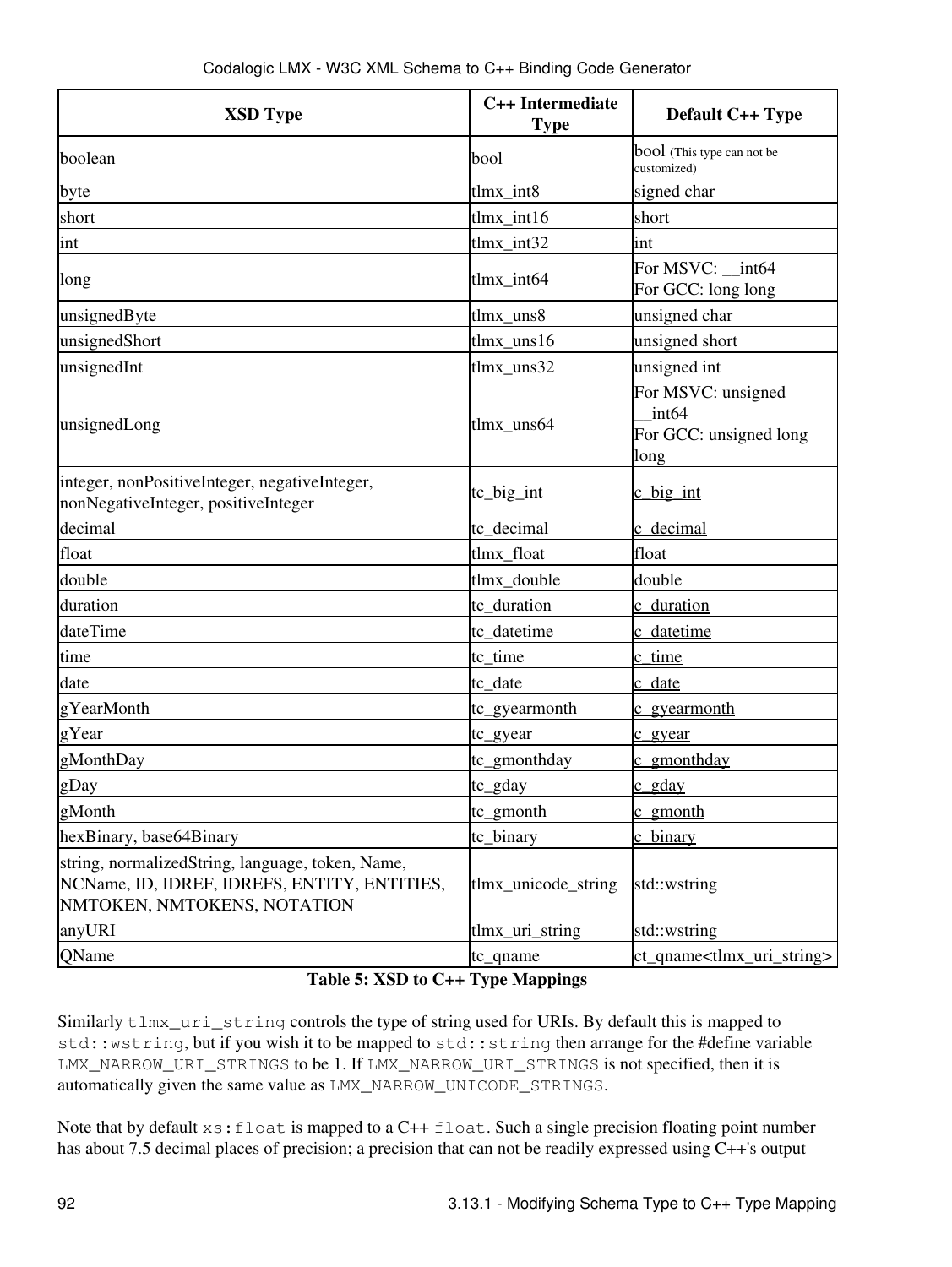converters. Consequently, LMX outputs C++ floats using 7 decimal places of precision (as opposed to 8 places which typically results in sub-optimal formatting), thus losing the ability to express the entire precision of the type. Therefore, if you require the full precision of the  $xs:float$  type it is recommended that you map it to C++'s double type.

In addition to changing the C++ types used to represent the LMX types, LMX needs to know whether each integer type is a type native to your C++ compiler (e.g. VC++'s \_\_int64 is considered native), or a special class. This is done using the USER: INT\_NATIVE\_FOREIGN section of the lmxuser.h file. This section contains a number of macros specific to each integer type that either maps to a native value or a foreign value. You should change the mapping of these macros according to your platform requirements.

See also [3.23 - Pattern Facet Handling Customization.](#page-112-0)

## **3.13.1.1 - Choosing Between Wide and Narrow Unicode Strings**

Of particular note is the mapping of  $tlmx\_unicode\_string$ . By default this is mapped to std::wstring. If you wish to use 'narrow' strings to store parsed strings, you can arrange your project C++ build configuration to define the #define variable LMX\_NARROW\_UNICODE\_STRINGS to be 1. Alternatively, you can directly modify the mapping in lmxuser.h to be std::string. All other changes will be automatically taken care of by the C++ compiler. Or you can map  $tlmx\_unicode\_string$  to some other string class.

## **3.13.1.2 - Input/Output Converters**

As part of changing the type mappings used, it may be necessary to define additional input and output converters. These are defined in the USER: TEMPLATE\_INPUT\_CONVERTERS, and USER: TEMPLATE\_OUTPUT\_CONVERTERS sections of lmxuser.h.

All types are converted from their string form to their type form via the templated function  $v\tau$  to  $\infty$  (short for 'value\_to\_object'.). If your type (such as a date class) has an operator = member that can convert a std::string value to appropriate internal values, then the default  $v\tau$  o template function will take care of this and no additional work is required. If your class does not support this, then you should provide a template specialization of  $v_to_o$  that will do the conversion. Examples of such specializations are shown in the USER: TEMPLATE\_INPUT\_CONVERTERS section. One option for such conversion that eases parsing is to first convert the input to an appropriate LMX class, and then use the public members of that class to populate your class.

For output, the LMX code generator arranges for each parameter to be wrapped in an instance of an as\_xml io manipulator. These manipulators are defined in the USER: TEMPLATE\_OUTPUT\_CONVERTERS. If your class or type has an io operator (i.e. <<) that generates data in a suitable form for output in an XML document, then the default template will be sufficient and no additional specialization is required. If this is not the case, then a specialization of the output template is required. For example, a specialization for your type might appear as:

```
template <>
std::ostream & operator << ( std::ostream & ar_os,
                           const c_as_xml<c_my_date> &ar_v )
 { ... }
```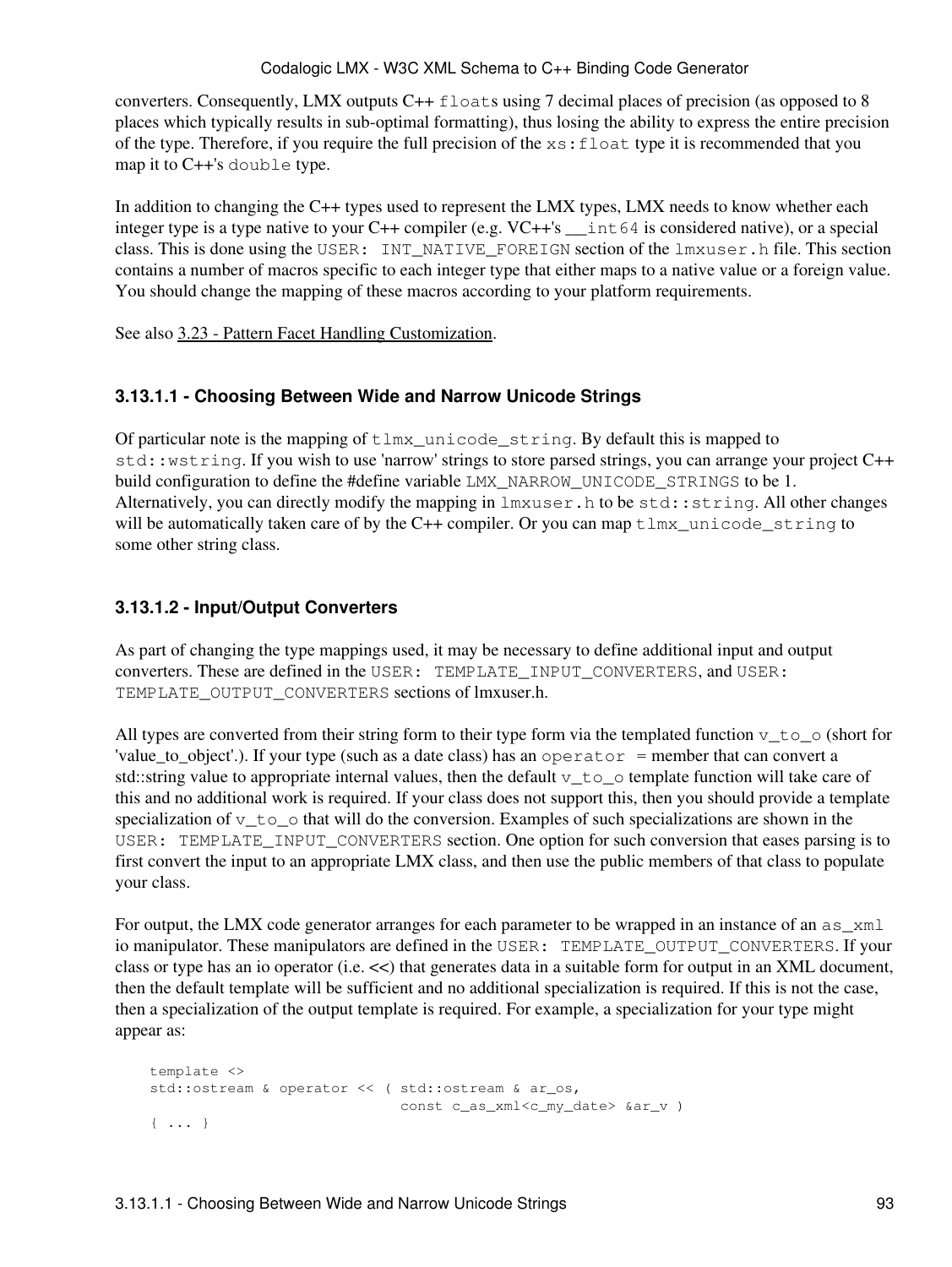Within the template specialization function, the quantity  $a_r v, p$  is a pointer to the item to be output. You can look at some of the other specializations to see how to write a specialization.

# <span id="page-99-0"></span>**3.14 - Augmenting Generated Classes With Your Own Code**

LMX allows you to augment the generated classes with your own code. Specifying the  $-\sin\phi t s$  flag will cause LMX to output a pair of comments towards the beginning of each generated class in a .h file. The markers have the form:

```
//:snippet:start YYY
//:snippet:end YYY
```
where YYY is the name of the class in which the markers are included. You can add your own code between the markers. When code is re-generated, LMX first reads the original .h file and extracts the code between the snippet markers. The code is then put back when the new code is generated. Non-header code such as method definitions should be put in a separate .cpp file. You should not change the generated .cpp files.

As a precaution, it is recommended that you have a backup of the original .h file (for example, in a version control system) before re-generating code to replace it.

If you wish to augment a class with lots of code it may be appropriate to consider defining a separate class, and then including the declaration of an instance of that class in the snippets section. This further separates your code and the generated code. To do this it may be necessary to use the -include-h to inform LMX of a header file defining your class, and implement an on\_lmx\_construct() snippet event handler (see [3.14.1 - Augmenting Generated Classes with Snippet Event Handlers](#page-99-1) below) that can inform your separate class of the this pointer (or a reference) of the generated class. For example, in this case the snippets section for a class might appear as:

```
//:snippet:start YYY
 c_my_details_class my_class;
void on_lmx_construct() { my_class.set_parent( this ); }
//:snippet:end YYY
```
As described above this procedure requires editing the generated .h file. If you do not wish to do this, the -file-ext-snippets flag allows the specification of the file extension for files that store snippets. For example, if -file-ext-snippets .lmxsnips is specified, LMX will look in foo.lmxsnips for snippets rather than in foo.h.

## <span id="page-99-1"></span>**3.14.1 - Augmenting Generated Classes with Snippet Event Handlers**

The behavior of the LMX generated classes can be augmented by what are called snippet event handlers. When generating code, LMX looks for the declaration of specially named functions in each class's snippets section. If the name of a special function is found, then code is generated to call that function. The defined snippet event handler functions are:

```
void on_lmx_construct();
void on_lmx_copy_construct( const ??? & r_rhs );
void on_lmx_swap( ??? & r_rhs );
```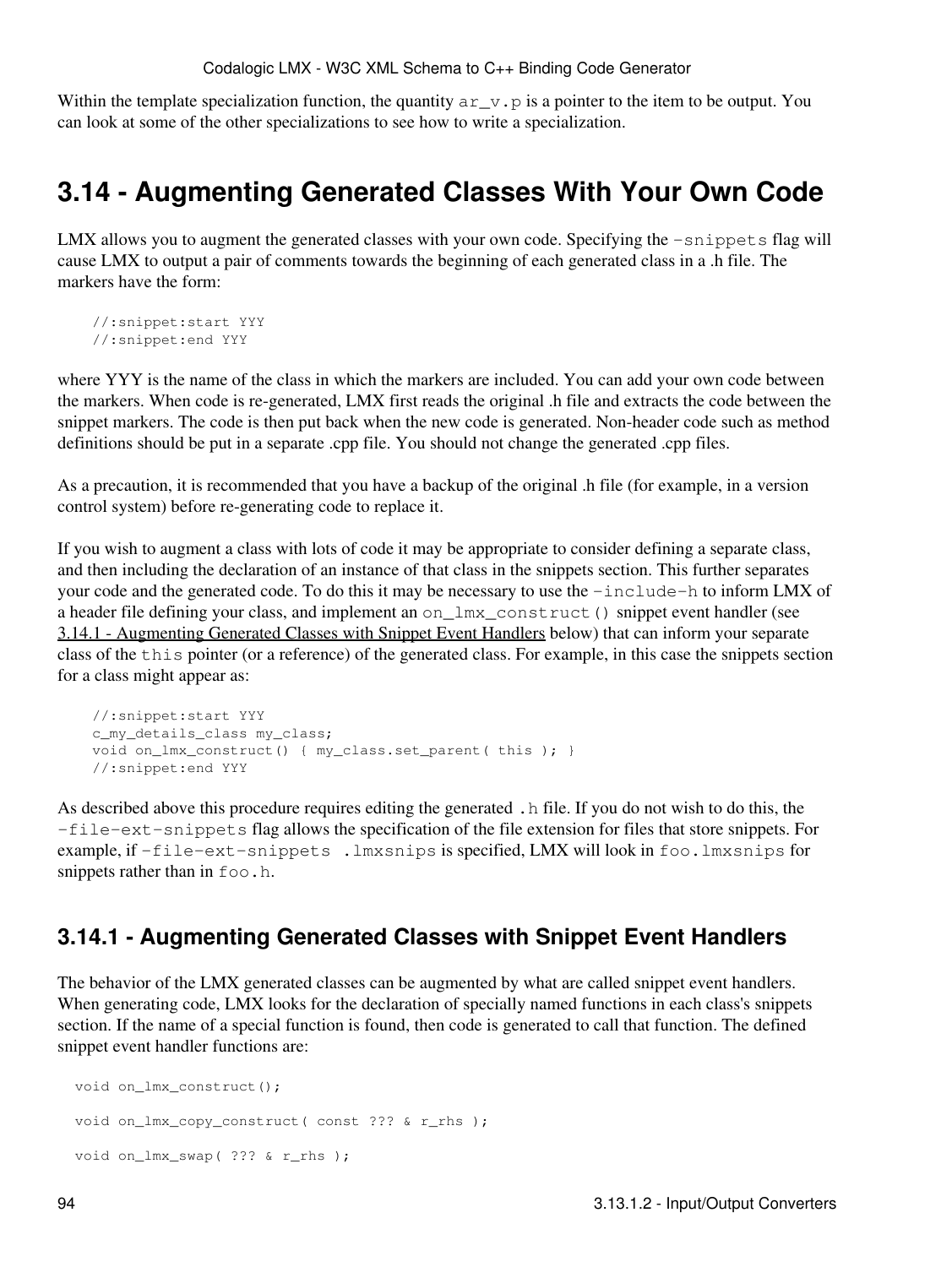```
void on_lmx_destruct();
bool on_lmx_eq( const ??? & r_rhs ) const;
bool on_lmx_is_occurs_ok() const;
 lmx::elmx_error on_lmx_marshal_start( lmx::c_xml_writer & r_writer, 
                                      const char * p_element_name ) const;
 lmx::elmx_error on_lmx_marshal_end( lmx::c_xml_writer & r_writer ) const;
// Currently return code for on_lmx_marshal_start_tag() is ignored
 lmx::elmx_error on_lmx_marshal_start_tag( lmx::c_xml_writer & r_writer ) const;
 lmx::elmx_error on_lmx_marshal_body_start( lmx::c_xml_writer & r_writer ) const;
 lmx::elmx_error on_lmx_marshal_body_end( lmx::c_xml_writer & r_writer ) const;
 lmx::elmx_error on_lmx_alt_marshal_attribute_XYZ(
           lmx::c_xml_writer & r_writer,
          const lmx::ct_typed_validation_spec< ??? > & r_item_spec ) const;
 lmx::elmx_error on_lmx_alt_marshal_element_XYZ(
           lmx::c_xml_writer & r_writer,
          const lmx::ct_typed_validation_spec< ??? > & r_item_spec ) const;
lmx::elmx_error on_lmx_unmarshal_outer_start( lmx::c_xml_reader & r_reader );
lmx::elmx_error on_lmx_unmarshal_outer_end( lmx::c_xml_reader & r_reader );
 lmx::elmx_error on_lmx_unmarshal_start( lmx::c_xml_reader & r_reader,
                                        const std::string & r_name );
 lmx::elmx_error on_lmx_unmarshal_start( lmx::c_xml_reader & r_reader,
                                        const std::string & r_name );
 lmx::elmx_error on_lmx_unmarshal_end( lmx::c_xml_reader & r_reader );
 lmx::elmx_error on_lmx_unmarshal_attributes_check( 
                                        lmx::c_xml_reader & r_reader );
 lmx::elmx_error on_lmx_unmarshal_body_start( lmx::c_xml_reader & r_reader );
 lmx::elmx_error on_lmx_unmarshal_body_end( lmx::c_xml_reader & r_reader );
 lmx::elmx_error on_lmx_unmarshal_attribute_XYZ( lmx::c_xml_reader & r_reader );
 lmx::elmx_error on_lmx_alt_unmarshal_attribute_XYZ(
           lmx::c_xml_reader & r_reader,
          const lmx::ct_typed_validation_spec< ??? > & r_item_spec );
lmx::elmx_error on_lmx_unmarshal_element_XYZ( lmx::c_xml_reader & r_reader );
 lmx::elmx_error on_lmx_alt_unmarshal_element_XYZ(
           lmx::c_xml_reader & r_reader,
          const lmx::ct_typed_validation_spec< ??? > & r_item_spec,
          const lmx::s_event_map event_map[] );
 lmx::elmx_error on_lmx_alt_unmarshal_xs_any(
          lmx::c_xml_reader & r_reader,
          const lmx::s_event_map ac_event_map[] );
```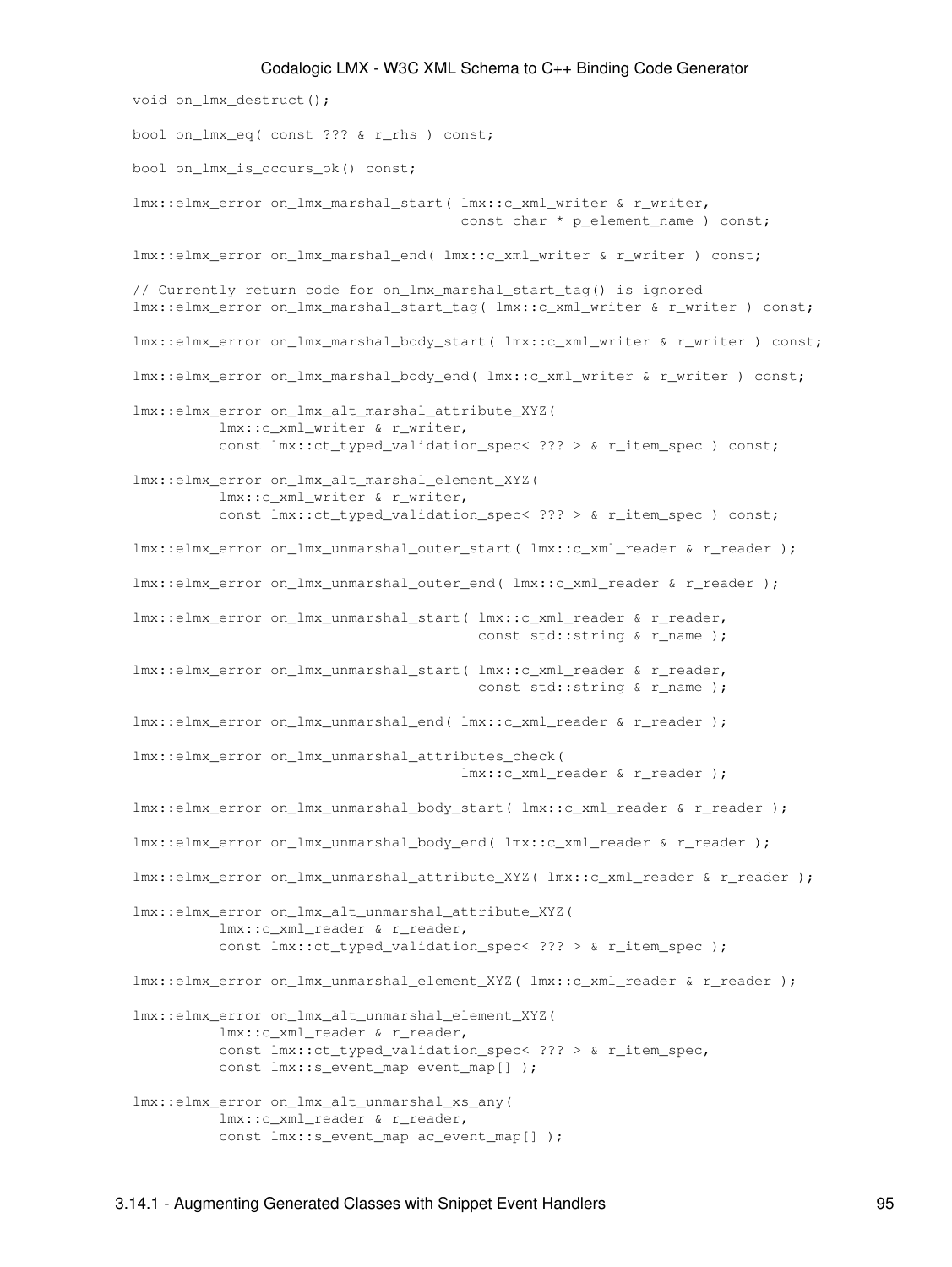#### The snippet event handler functions are called in the following situations:

#### on\_lmx\_construct()

Called immediately after the code generated to initialize the object. This allows initializing snippet data.

#### on\_lmx\_copy\_construct()

Called in the generated copy constructor.

## on\_lmx\_swap()

Called in the generated swap method.

#### on  $lmx$  destruct()

Called immediately before the code generated to destroy an object. This is intended to give the opportunity to do special handling of the data before it is destroyed and destroy any data introduced through snippets.

#### on\_lmx\_eq()

Called in the generated equality testing methods called by the generated operator  $==()$ method.

#### on  $\text{Im}x$  is occurs ok()

Called in place of the generated version of is\_occurs\_ok() at the start of the marshalling operation.

#### on\_lmx\_marshal\_start()

Called at the start of the object's main top-level marshaling method. It can be used to implement additional user defined checks on the data before it is marshaled.

#### on lmx marshal end()

Called at the end of the object's main top-level marshalling method just prior to the final return statement.

#### on\_lmx\_marshal\_start\_tag()

Called while outputting attributes in an element's start tag. It can be used to output additional attributes. (Note that the return code from this function is currently ignored. This situation may change in future however.)

## on\_lmx\_marshal\_body\_start()

Called at the start of an elements marshal body() method.

#### on\_lmx\_marshal\_body\_end()

Called at the end of an elements marshal\_body() method. It can be used to output additional elements.

on\_lmx\_alt\_marshal\_attribute\_XYZ() Allows you to specify alternative marshalling behavior for attribute XYZ.

on\_lmx\_alt\_marshal\_element\_XYZ() Allows you to specify alternative marshalling behavior for element XYZ.

on lmx unmarshal outer start()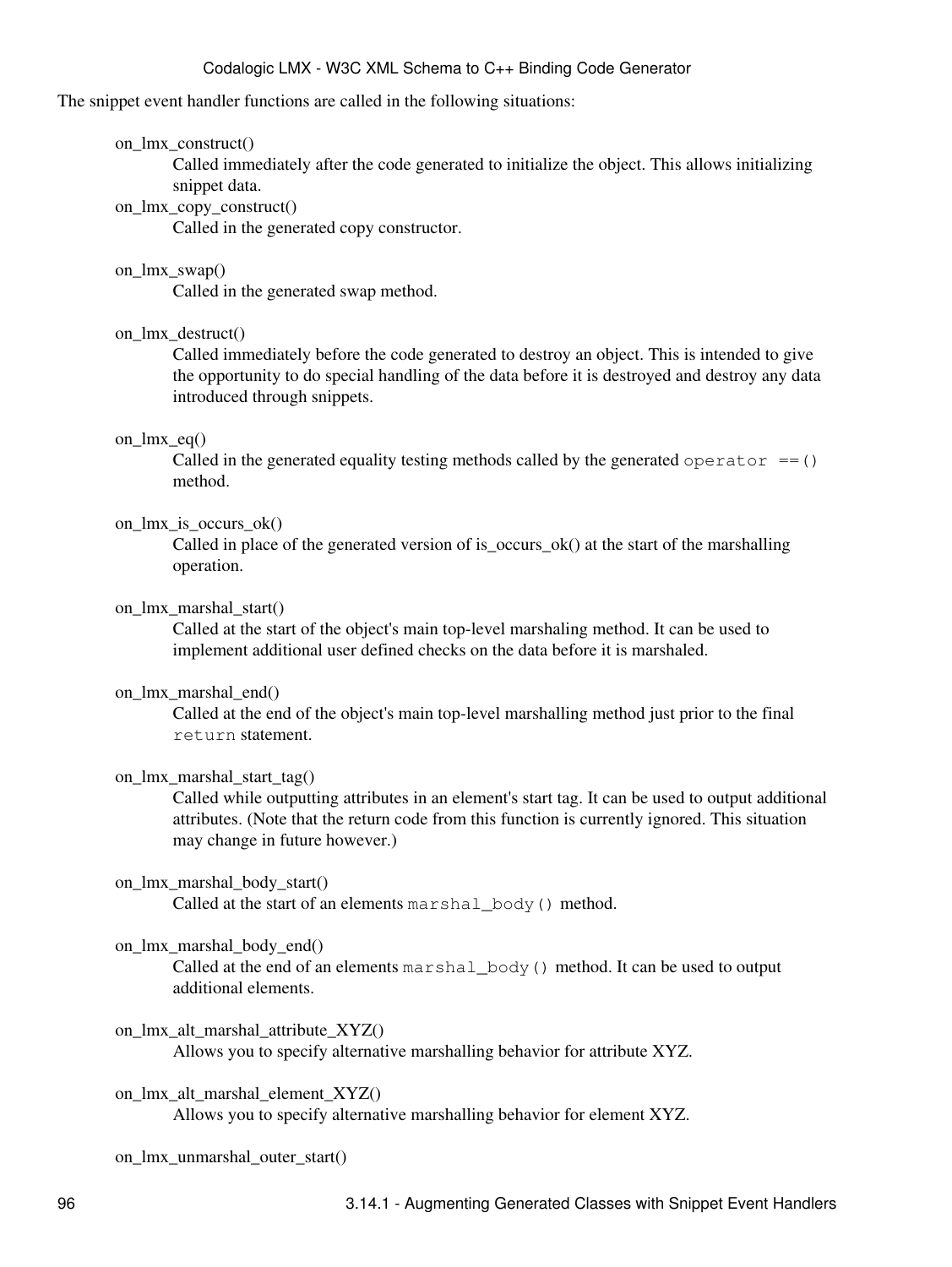Called at the start of the outer-most, top-level object's main unmarshaling method.

- on\_lmx\_unmarshal\_outer\_end() Called at the end of the outer-most, top-level object's main unmarshaling method.
- on lmx unmarshal start() Called at the start of the object's main top-level unmarshaling method.
- on lmx unmarshal end()

Called at the end of the object's main top-level unmarshalling method just prior to the final return statement. It can be used to implement additional user defined checks on the data immediately after it is unmarshaled (for example co-occurrence constraints).

- on\_lmx\_unmarshal\_attributes\_check() Called in the unmarshal\_attributes\_check() method.
- on\_lmx\_unmarshal\_body\_start() Called at the start of an elements unmarshal\_body() method.
- on\_lmx\_unmarshal\_body\_end() Called at the end of an elements unmarshal body() method.
- on\_lmx\_unmarshal\_attribute\_XYZ() Called when the attribute stored in the C++ variable m\_XYZ has been unmarshalled and stored in the object.
- on\_lmx\_alt\_unmarshal\_attribute\_XYZ() Allows you to specify alternative unmarshalling behavior for attribute XYZ.
- on\_lmx\_unmarshal\_element\_XYZ() Called when a new instance of the element has been unmarshalled and is stored in the C++ variable m\_XYZ.
- on lmx alt unmarshal element XYZ() Allows you to specify alternative unmarshalling behavior for element XYZ.
- on\_lmx\_alt\_unmarshal\_xs\_any() Allows you to specify alternative unmarshalling for an element corresponding to an xs:any specification.

It will be noticed that the marshal and unmarshal event handlers return an  $\text{lmx}:e\text{lmx}-e\text{rror}$  value. If the value returned is not  $lmx$ : ELMX\_OK then the marshaling or unmarshaling operation is terminated and the error code returned. To provide custom error feedback, the  $\text{lmx}:e\text{lmx\_error}$  enumeration contains enumeration values ELMX\_USER\_DEFINED\_1 to ELMX\_USER\_DEFINED\_9.

Similarly, the marshal and unmarshal event handlers take as an argument a reference to the marshaling operations lmx::c\_xml\_writer object, or the unmarshaling operations lmx::c\_xml\_reader object. If the -alt-xml-writer or -alt-xml-reader command-line flags are used to change the names of these two latter objects, then a reference to the specified objects will be passed. This gives the opportunity to pass additional data into the event handlers.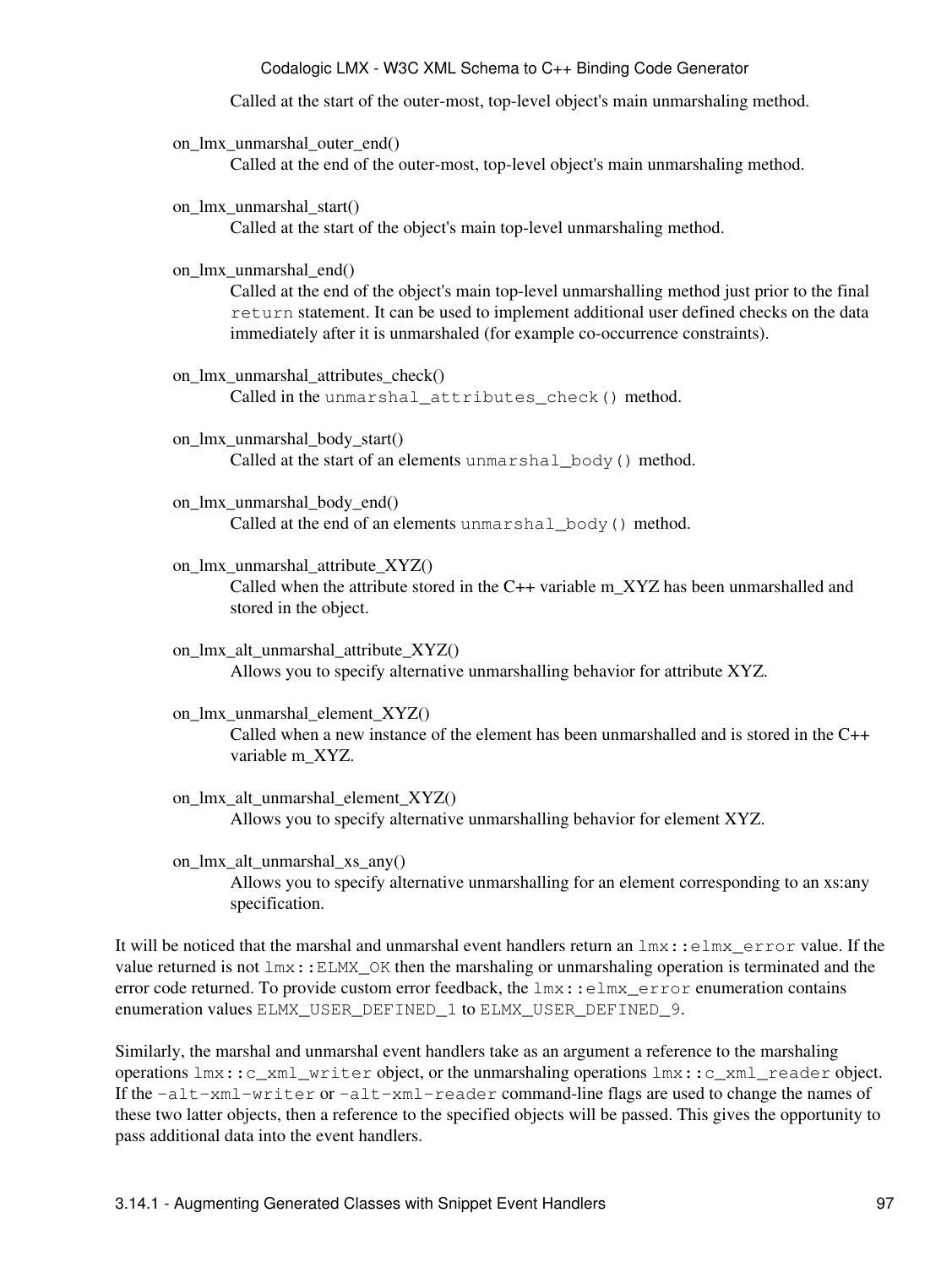One use of the on\_lmx\_alt\_unmarshal\_element\_XYZ() snippet event handler is to enable the user to ignore particular elements. The elmx\_error c\_xml\_reader::ignore\_element(...) method is provided to help with the implementation of such a handler. For example:

```
 lmx::elmx_error c_MyElement::on_lmx_alt_unmarshal_element_ChildElement( 
            lmx::c_xml_reader & ar_reader,
            const lmx::s_event_map ac_event_map[] )
 {
   return ar_reader.ignore_element( ac_event_map );
 }
```
## **3.15 - DTDs and Namespaces**

DTDs do not explicitly support XML namespaces. However, LMX can extract namespace information from DTDs via attribute definitions that contain the  $xmlns$  prefix and have a #FIXED specification. For example, to declare that the namespace prefix 'ns' should be associated with the namespace 'http://xml2cpp.com/example', use the following attribute definition:

<!ATTLIST ns:MyElement xmlns:ns CDATA #FIXED "http://xml2cpp.com/dtd-test.html">

To set the default namespace, use:

<!ATTLIST MyElement xmlns CDATA #FIXED "http://xml2cpp.com/dtd-test.html">

# **3.16 - Debugging and Handling Errors**

LMX is designed to be flexible about how run-time errors are handled. It also includes features to aid debugging.

There are three categories of error that can occur. These are parse errors, write errors, and class access errors. Any error that occurs in one of these categories is first passed to a category specific error handling function. The functions are c\_xml\_reader::handle\_error, c\_xml\_writer::handle\_error (both in lmxparse.h), and lmx\_error in lmxuser.h respectively. These functions allow you to tailor the error handling to your requirements.

## **3.16.1 - Reporting Errors**

LMX includes a number of functions to help report errors to a user.

To convert an error code to a description, the global get\_error\_description function can be called. The prototype for this function is:

const char \*get\_error\_description( elmx\_error a\_error\_code );

The error code is entered in a\_error\_code and the return value points to a const char string describing the error.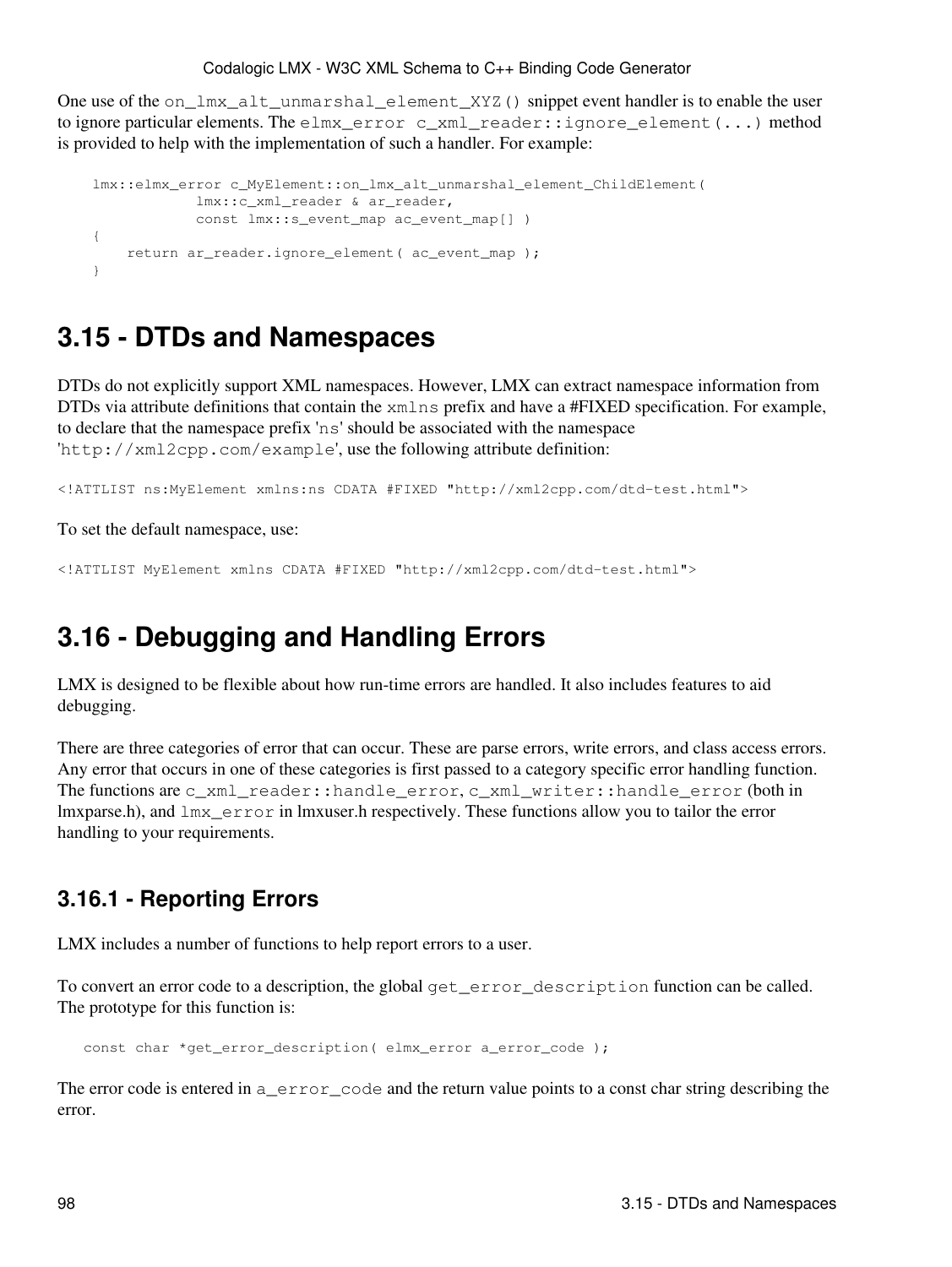c\_xml\_reader and c\_xml\_writer both include a get\_error\_message function. The prototypes for the functions are:

```
 virtual std::string & c_xml_reader::get_error_message( std::string *ap_message );
 virtual std::string & c_xml_writer::get_error_message( std::string *ap_message );
```
An error message, including the name of the element or attribute in question, and the line number (if applicable) will be inserted with a description into the string pointed to by ap\_message. The function returns a reference to \*ap\_message. The function is virtual to allow user customization of the message format.

The line number that the error occurred on can be obtained by calling:

```
int c_xml_reader::get_line_no();
```
c\_xml\_writer does not keep track of line numbers due to its use of iostreams, and hence has no corresponding function.

c\_xml\_reader and c\_xml\_writer allow the element or attribute name applicable to an error to be obtained by calling:

```
const std::string & c_xml_reader::get_error_item_name();
const std::string & c_xml_writer::get_error_item_name();
```
## **3.16.2 - Changing the Error Handling Behavior**

As supplied, the above functions support the 'return code' paradigm for reporting errors and the code generated by LMX allows the return code to be propagated back to the original calling function.

You can select exception-based error reporting by setting the LMX\_USE\_USER\_VALIDATE\_EXCEPTIONS and LMX\_USE\_EXCEPTIONS pre-processor constants to 1. The constants are defined in the USER: CTRL\_DEFS section of lmxuser.h. LMX\_USE\_USER\_VALIDATE\_EXCEPTIONS selects exceptions when validating user access to the objects and LMX\_USE\_EXCEPTIONS selects exceptions when marshaling and unmarshaling. If exception-based error reporting is selected, exceptions are reported using instances of the c\_lmx\_exception and c\_lmx\_reader\_exception classes defined in lmxinternals.h. c\_lmx\_reader\_exception is used to signal exceptions from c\_xml\_reader, and c\_lmx\_exception is used for all other exceptions. There public interface is as follows:

```
class c_lmx_exception
 {
public:
         c_lmx_exception( elmx_error a_error_code );
        elmx_error qet_eonst\chi)
        vonstadhar *what() const throw();
 };
class c_lmx_reader_exception : public c_lmx_exception
 {
public:
        c_lmx_reader_exception( elmx_error a_errorntodeline );
int get_line() const;
 };
```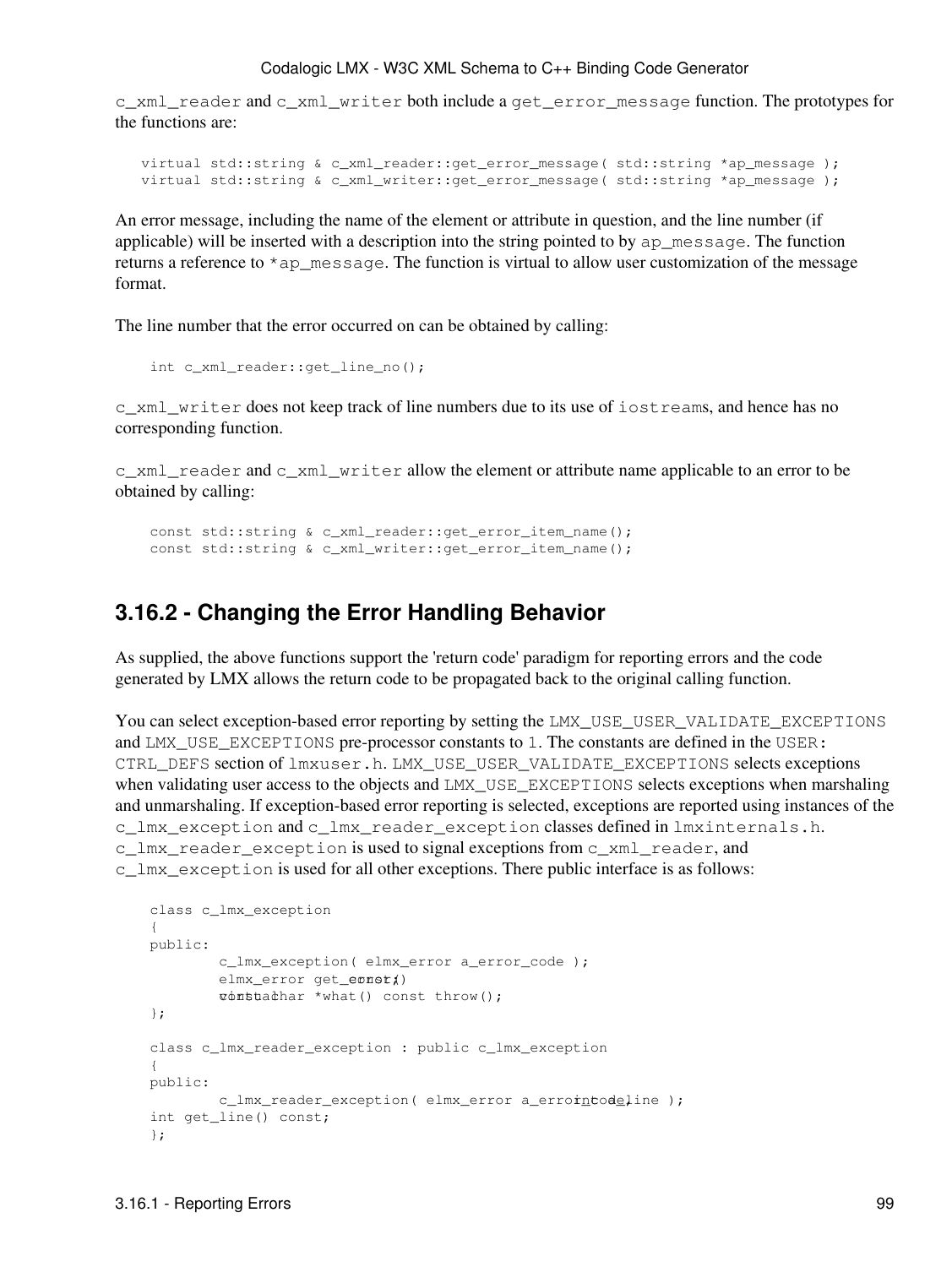If you wish to use an alternative error reporting strategy, then define new classes that derive from c\_xml\_reader and c\_xml\_writer and define appropriate user\_handle\_error methods.

## **3.16.3 - Conditional Error Handling**

```
The error handling structure used by LMX allows you to conditionally ignore errors. For example, if the XML
being parsed has been human generated, then for certain errors you may wish to continue parsing and
reporting errors after the first error has occurred. This can be done by modifying the
c_xml_reader::user_handle_error(...) and
c xml writer::user handle error(....) methods to return lmx::ELMX OK rather than the
error that occurred. As c\_xml\_reader::user\_handle\_error(...) and
c_xml_writer::user_handle_error(...) are virtual methods an alternative strategy is to define
classes that extend c_xml_reader and c_xml_writer and define appropriate
user_handle_error(...) methods therein.
```
Note that care should be taken when adopting this strategy as it is not possible to proceed after certain errors have occurred (such as an unexpected end of message). Hence it is recommended that your code explicitly defines the errors that are being ignored rather than having a default of ignoring all errors and defining those that are not ignored.

## **3.16.4 - Collecting Debug Error Information when using Convenience Methods**

The convenience methods for unmarshaling and marshaling (See [2.3 - Unmarshaling \(simple form\)](#page-35-0) and [2.4 - Marshaling \(simple form\)\)](#page-38-0) are intentionally light-weight, and in their simplest form only return an error code when an error occurs.

However, to aid debugging, in Debug mode the global debug\_error object, which has the type s\_debug\_error, is set with any information about the latest error.

If use of a global object for debugging is not suitable, then the convenience methods can also be called with an instance of s\_debug\_error that will be populated with any error information.

s\_debug\_error is declared in lmxinternals.h and has the following declaration:

```
struct s_debug_error
 {
    elmx_error error;
    std::string item_name;
   const char * p_prog_file;
   int prog_line;
   int xml_line;
    LMX_PDECL s_debug_error();
   LMX_PDECL void clear();
    LMX_PDECL void set(
                 elmx_error error_in,
                const std::string & r_item_name_in,
                const char * p_prog_file_in,
                int prog_line_in,
                int xml line in = -1 );
```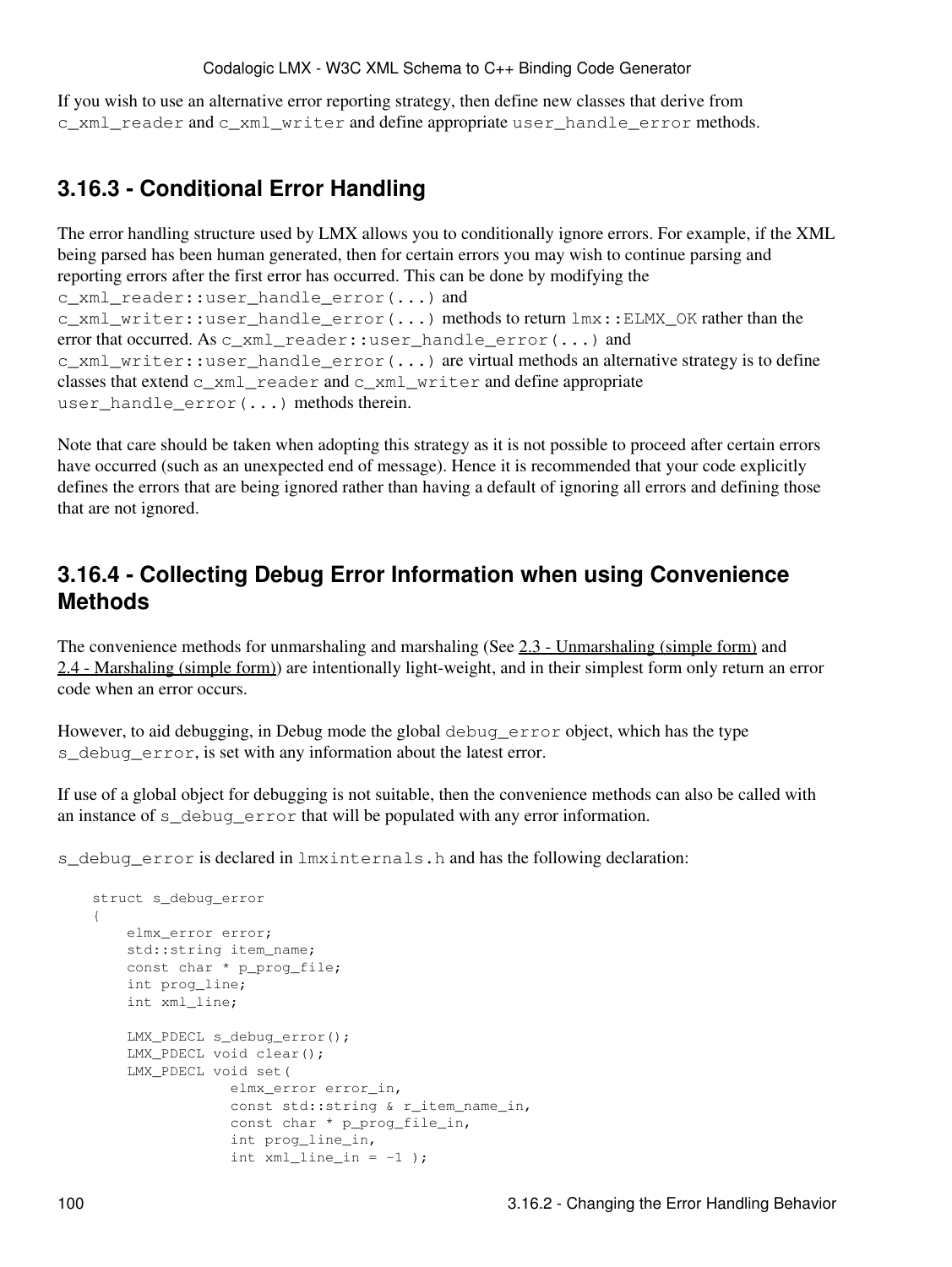```
 LMX_PDECL const char * get_description() const;
     LMX_PDECL const char * get_description(
               const s_custom_error_description * p_custom_descriptions ) const;
     LMX_PDECL std::string to_string() const;
     LMX_PDECL std::string to_string(
               const s_custom_error_description * p_custom_descriptions ) const;
     LMX_PDECL std::ostream & to_stream( std::ostream & r_os_in ) const;
     LMX_PDECL std::ostream & to_stream(
               std::ostream & r_os_in,
               const s_custom_error_description * p_custom_descriptions ) const;
 };
 LMX_PDECL std::ostream & operator << (
                std::ostream &ar_os, 
                const s_debug_error &ar_debug_error );
LMX_PDECL extern s_debug_error debug_error;
#define LMX_OUTPUT_DEBUG_ERROR( xstream ) ...
```
The to\_string() method returns the combined debug information as a suitable message in a string.

The to\_stream() method outputs the combined debug information in a suitable message to the specified stream.

The variants with the const s\_custom\_error\_description \* parameter allow setting custom mappings of LMX error codes to descriptions. This is intended specifically for the LMX error codes of the form ELMX\_USER\_DEFINED\_?.

Mappings are specified by an array of structs of the form:

```
struct s custom error description
    {
elmx_error code;
       const char * p_description;
    };
```
For example:

```
 lmx::s_custom_error_description custom_error_descriptions[] = {
        { lmx::ELMX_USER_DEFINED_1, "Out of range" },
         { lmx::ELMX_USER_DEFINED_2, "A must be present with B" },
         { lmx::ELMX_OK, LMXNULL }
         };
```
Note the end of the array is identified by the entry  $\{ \text{lmx} : ELMX_OK, LMXNULL} \}.$ 

If you want to disable debug\_error being used in your code during Debug mode, then arrange for the #define LMX\_DEBUG\_CAPTURE\_ERROR to have the value 0. Conversely, if you want to force debug error to be in your code, even in Release mode (but see below), then arrange for the #define LMX\_DEBUG\_CAPTURE\_ERROR to have the value 1.

In Debug mode, or when LMX\_DEBUG\_CAPTURE\_ERROR is set to 1, the LMX\_OUTPUT\_DEBUG\_ERROR( xstream ) macro will output the error information to the stream xstream. In Release mode and when LMX\_DEBUG\_CAPTURE\_ERROR is not set to 1 the LMX\_OUTPUT\_DEBUG\_ERROR( xstream ) macro has no effect.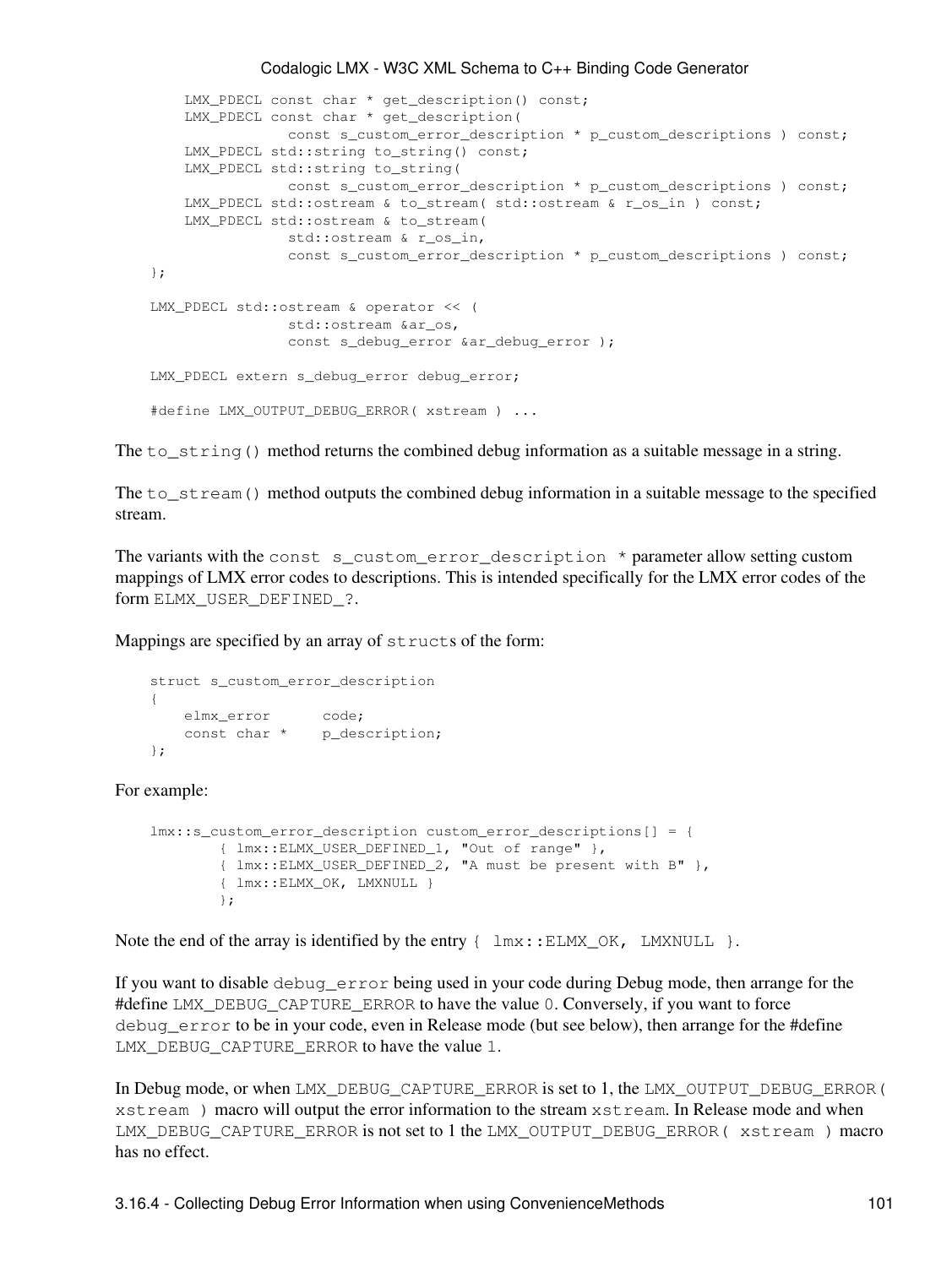The output operator function allows code such as:

std::cout << debug\_error;

To access other debug information just access the data members directly.

If additional flexibility is required for error reporting, it is suggested that the Advanced forms of marshaling and unmarshaling be used (See [3.5 - Marshaling \(advanced forms\)](#page-69-0) and [3.2 - Unmarshaling \(advanced forms\)](#page-58-0)).

## **3.16.5 - Debugging Support**

The common error handling functions provided by LMX aid debugging support. Setting a break point in the above-mentioned functions can facilitate detecting problems during parsing, writing or accessing the class members. It is then a simple matter of tracing back through the stack to see why the error is being reported.

LMX also aids the development process when your code accesses the generated classes. You can choose whether facet validation is done when you write data to a generated member functions by defining the compiler definition LMX\_USER\_VALIDATE in the USER: CTRL\_DEFS section of the lmxuser.h file. If this directive is defined, any such errors that occur will first be reported to the  $\text{lmx}-\text{error}$  function in lmxuser.h, and then optionally the return code of that function is returned to the caller. Alternatively, an exception can be thrown, or an assert statement can be added to lmx\_error. This feature supports the 'fail fast' paradigm and allows errors to be detected close to where they occur.

LMX also generates functions called is  $\text{occurs}\_\text{ok}$  () and check () for each class. These test whether the minimum cardinality requirements for the class have been satisfied. They thus allow you to test whether you have set a sufficient number of the class members for the class to be valid. They test the cardinality constraints for both elements and attributes. One way to use these functions is in an assert statement once you have set all the appropriate members, e.g.:

```
c_NAME & name_ref = top.get_NAME();
 name_ref.set_CHILD( 12 );
 name_ref.set_CHILD2( 1.2 );
 assert( name_ref.is_occurs_ok() );
```
See [2.5.15 - Run-time Checking](#page-53-0) for more information.

# **3.17 - Adding External Character Set Transcoders**

The LMX XML parser natively supports UTF-8, UTF-16 (BE & LE), UCS2 (BE & LE), ISO-8859-1 and US-ASCII. If support for additional character sets is required, then these can be configured externally.

```
Examples of how to configure external transcoders are shown in the installed files
include/lmx-transcoder-example.h and src/lmx-transcoder-example.cpp.
```
There are two interface classes used to support external transcoders:

A const instance of a class implementing the  $lmx$ :: c\_external\_transcoder\_factory interface is used to create instances of the classes that actually do the character transcoding. When a new transcoder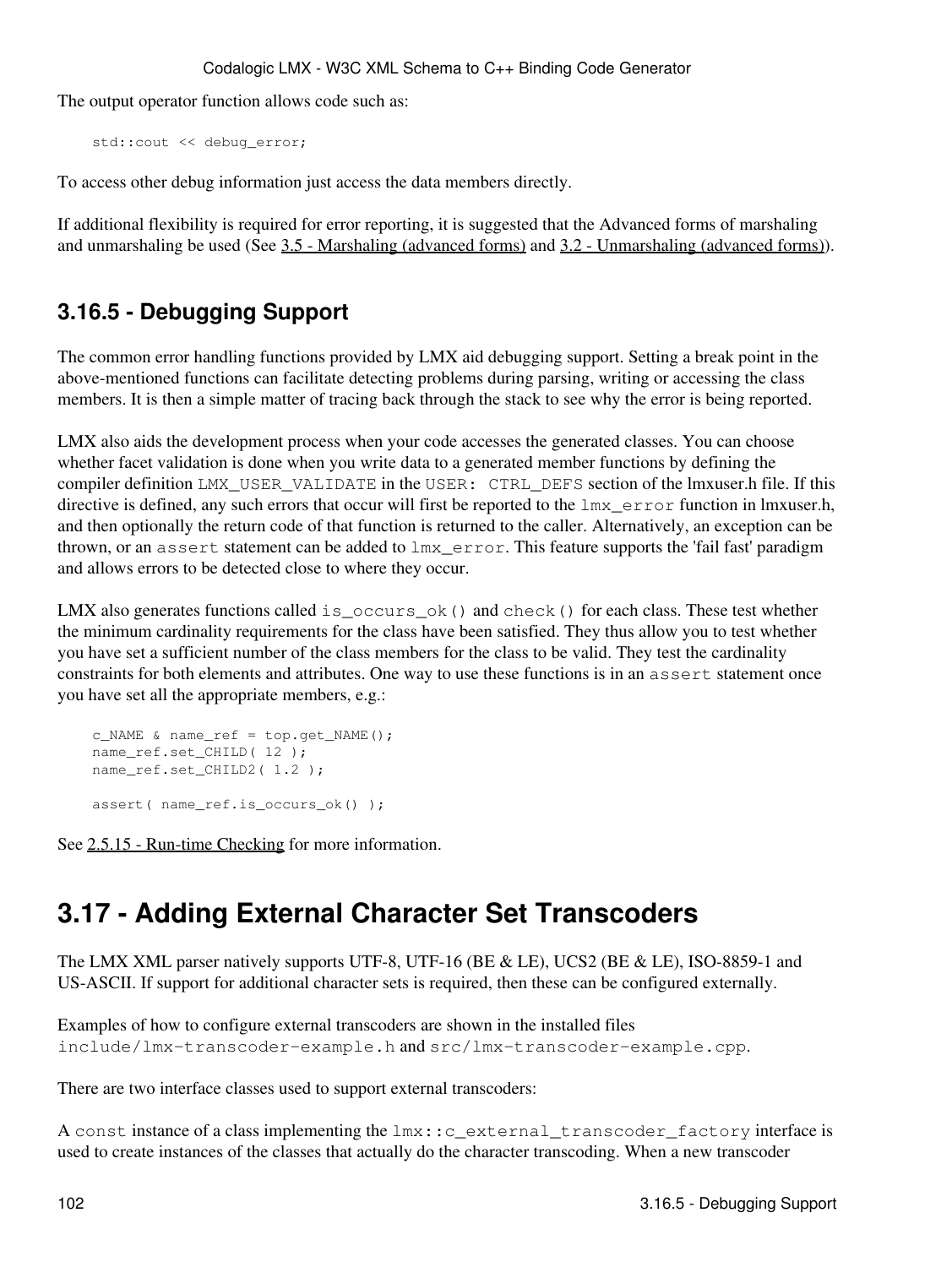object is required LMX calls the interface's get\_transcoder ( $c$ \_read  $\&$  r\_reader\_in, c\_error & r\_error\_in, c\_get\_as\_utf8::e\_encoding\_mode initial\_encoding\_mode\_in, const char \* p\_encoding\_name\_in ) method. This should return a pointer to a transcoder object, or NULL if no suitable transcoder is found. LMX will delete the returned transcoder object when it is no longer required.

The class implementing the lmx::c\_external\_transcoder\_factory interface can be specified to LMX on a permanent basis using the static

c\_xml\_reader::set\_default\_external\_transcoder\_factory() method or on a per-parsing session basis by calling the set\_external\_transcoder\_factory() method on the relevant instance of the c\_xml\_reader class (or derivative thereof).

Each transcoder should implement the  $lmx$ :: c\_external\_transcoder interface class and implement the c\_external\_transcoder::s\_result read() method. The c\_external\_transcoder::s\_result object includes the character just read in the c member

variable, and optionally a pointer to a NULL-terminated array of UTF-8 encoded bytes that LMX should read before asking the transcoder for new characters in the mp\_utf8\_expansion member variable. If no such additional UTF-8 bytes are present then s\_result.mp\_utf8\_expansion should be set to NULL. If there is no input available then the transcoder class should return c\_read::k\_eof in s\_result.c. If an error occurs then this should be signaled to the  $c$  error error class referenced by  $r$  error in and c\_read::k\_eof returned in s\_result.c.

### **3.18 - Adding Extra Namespace Information**

When a document contains  $xs:$  anyAttribute or  $xs:$  any, it may be necessary to provide extra namespace information to the unmarshaling and marshaling operations.

If a section of xs:any XML has been extracted while unmarshaling it is possible that the start tag of the value part of the instance does not include appropriate namespace information. Without suitable namespace information it is not possible to unmarshal its contents using another module of unmarshaling code. To remedy this, c\_xml\_reader allows additional namespace information to be added to it prior to initiating unmarshaling. The functions that support this are:

void c\_xml\_reader::add\_namespace\_mappings( const c\_any\_info & r\_any\_info ); void c\_xml\_reader::add\_namespace\_mappings( const c\_namespace\_context & r\_namespace\_context ); void c\_xml\_reader::add\_namespace\_mapping( const std::string & r\_ns\_prefix, const std::string void c\_xml\_reader::add\_default\_namespace\_mapping( const std::string & r\_namespace );

#### Where:

#### r\_ns\_prefix

is the namespace prefix to be assigned to the namespace.

```
r_namespace
```
is the actual namespace URI, e.g. "http://codalogic.com/example".

add\_default\_namespace\_mapping( namespace ); is effectively an alias for add\_namespace\_mapping( "", namespace );.

An example of adding extra namespace information is: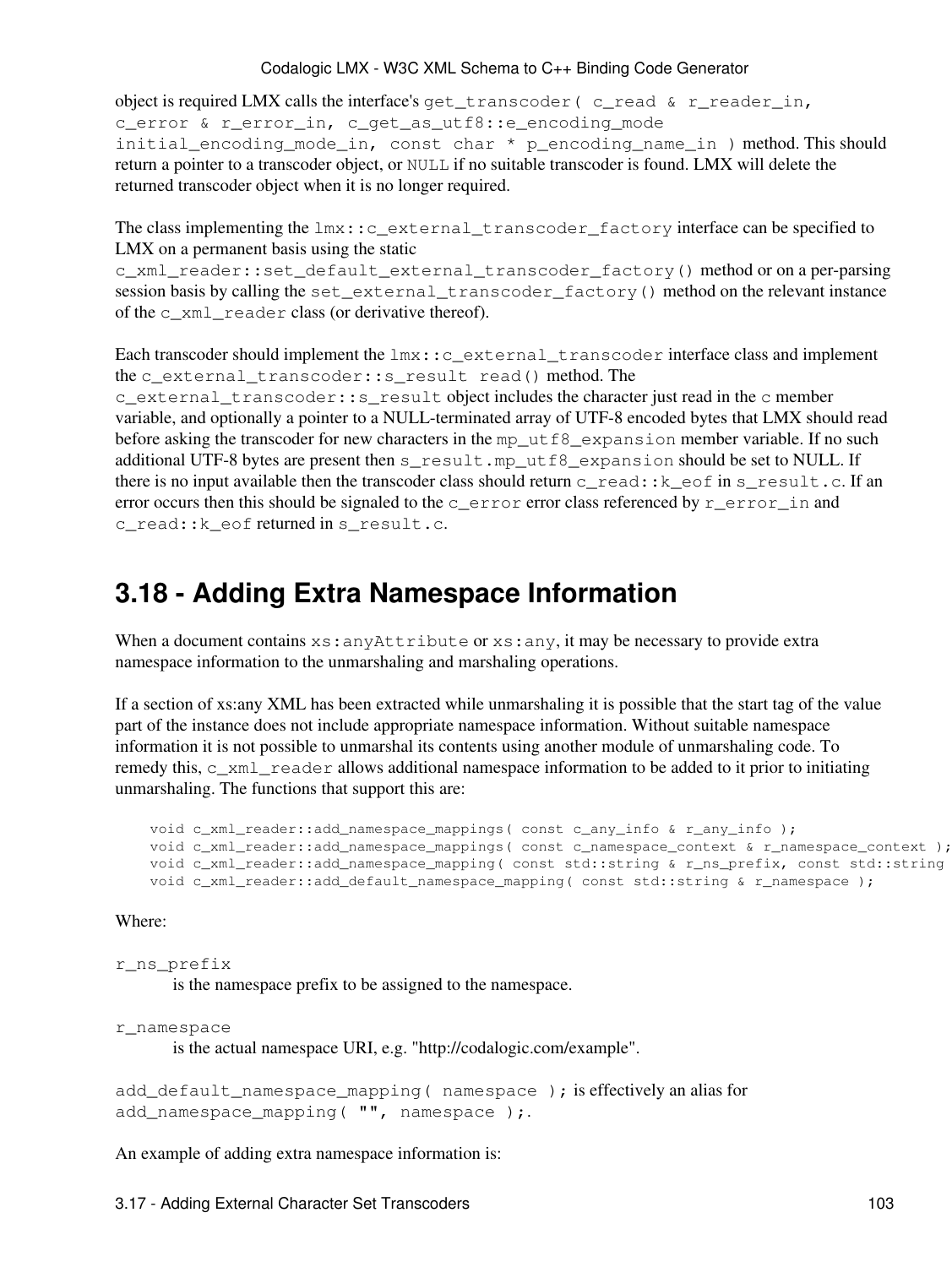```
 lmx::c_xml_reader l_reader( l_low_reader );
 l_reader.add_namespace_mapping( "alt", "http://codalogic.com/example" );
 c_MyElement l_item;
 lmx::elmx_error l_error = l_item.unmarshal( l_reader );
```
Equally, when writing XML that contains  $xs:$  anyAttribute or  $xs:$  any additional namespace information may need to be added to the  $\subset$  xml writer class. This is supported by the following methods:

```
void c_xml_writer::add_namespace( const std::string & r_ns_prefix, const std::string & r_namespace );
void c_xml_writer::add_default_namespace( const std::string & r_namespace );
```
#### Where:

ar ns prefix

is the namespace prefix to be assigned to the namespace.

ar\_namespace

is the actual namespace URI, e.g. "http://codalogic.com/example".

```
Again, add_default_namespace( namespace ); is an alias for add_namespace( "",
namespace ) ;.
```
An example of their use is:

```
 lmx::c_xml_writer l_writer( l_out_stream );
 l_writer.add_namespace( "alt", "http://codalogic.com/example" );
```

```
 l_item.marshal( l_writer );
```
### **3.19 - Adding Schema Location Information**

You can specify to the c  $\pi$ ml writer class that you want schema location information to be output in the generated XML. This will cause either the xsi:schemaLocation or xsi:noNamespaceSchemaLocation attributes to be output in the marshaled code. This is done using the following methods:

void c\_xml\_writer::add\_schema\_location( const std::string & r\_ns\_uri, const std::string & r\_location void c\_xml\_writer::add\_no\_namespace\_schema\_location( const std::string & r\_location );

Where:

ar\_ns\_uri

is the namespace URI associated with the schema, e.g. "http://codalogic.com/example".

ar\_location

is the location hint for the actual schema file, e.g. "http://codalogic.com/schemas/example.xsd".

add\_schema\_location() specifies the location for a schema that has a namespace URI associated with it.

add\_no\_namespace\_schema\_location() specifies the location of a schema that has no namespace associated with it.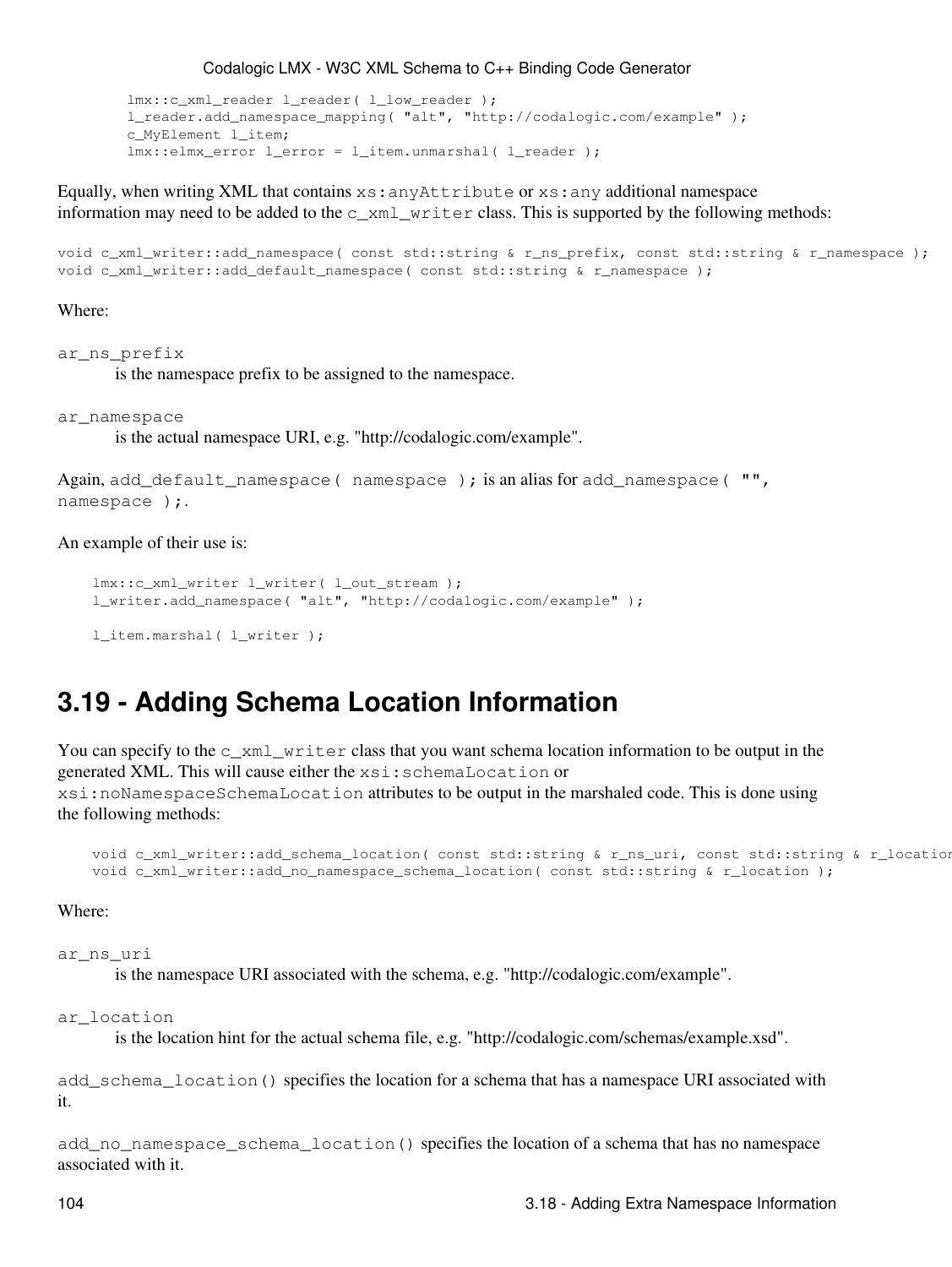Multiple calls can be made to add schema location() to specify the locations of multiple schemas with namespaces.

Only one call to add\_no\_namespace\_schema\_location() may be made.

If add\_schema\_location() is called, then add\_no\_namespace\_schema\_location() must not be called, and vice versa.

### **3.20 - Disabling Output of XML Namespaces**

When generating XML fragments that will be inserted by other means into other XML instances it may be appropriate to not have the generated XML include the xmlns namespace attributes. This can be achieved by calling the disable\_ns\_map\_output() method on an instance of a c\_xml\_writer object. For example:

```
 c_MyObject myObject;
 std::ostringstream sos;
 lmx::c_xml_writer writer( sos );
 writer.disable_ns_map_output(); // N.B.
 myObject.marshal( writer );
```
This requires using the advanced forms of marshalling as described in [3.5 - Marshaling \(advanced forms\).](#page-69-0)

## **3.21 - Adding an XMLDecl to the XML output**

By default when using the Convenience methods for marshalling  $(2.3 - Un)$  marshaling (simple form)), the XMLDecl is output (the part that looks like  $\leq 2 \times m1$  version="1.0"?>). This can be configured on a global basis using the no  $xml$  decl with convenience methods(), c\_xml\_writer::set\_convenience\_options( c\_xml\_writer::t\_writer\_options ) and c xml writer::get convenience options() methods, where. c\_xml\_writer::t\_writer\_options is defined as:

```
typedef int t_writer_options;
static const t_writer_options no_xml_decl;
static const t_writer_options include_xml_decl;
static const t_writer_options include_standalone;
```
The  $c\_xml\_writer::t\_writer\_options$  can be combined by using the C++ OR operator (e.g. include\_xml\_decl | include\_standalone). An XMLDecl is output when the include\_xml\_decl option is included. The standalone attribute can be included in the XMLDecl by specifying the include\_standalone option. Use of the include\_standalone option implies include\_xml\_decl, and so it is not necessary to specify include\_xml\_decl when selecting the standalone attribute. To disable output of an XMLDecl, use

```
no_xml_decl_with_convenience_methods() or set_convenience_options(
c_xml_writer::no_xml_decl ). Using c_xml_writer::set_convenience_options()
and c_xml_writer::get_convenience_options() requires prior #inclusion of lmxparse.h,
whereas using no_xml_decl_with_convenience_methods() does not.
```
To enable instance by instance configuration of whether the XMLDecl is output it is recommended to use the advanced forms of marshalling ([3.5 - Marshaling \(advanced forms\)](#page-69-0)) rather than the above methods.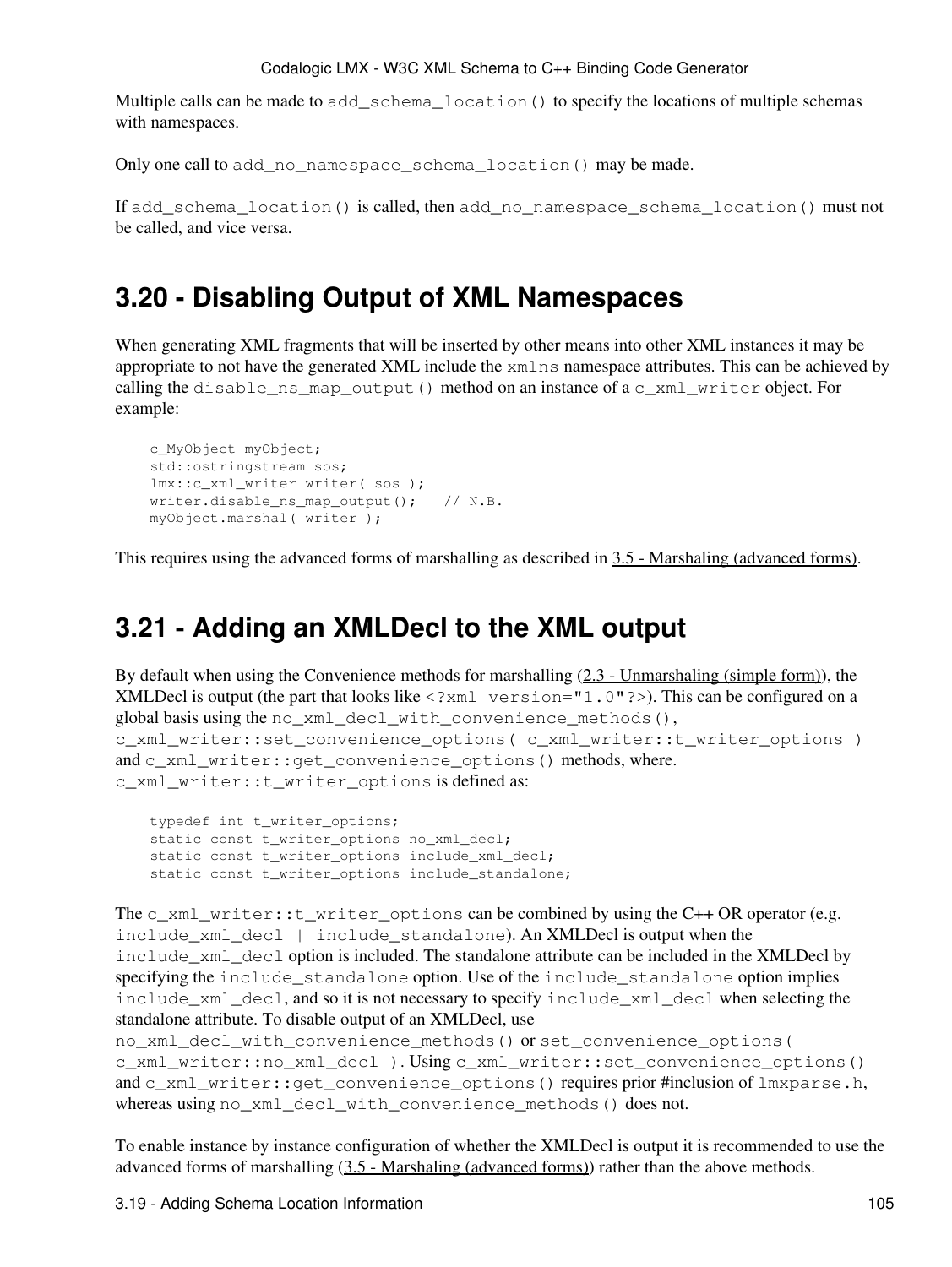By default c\_xml\_writer does not output the optional XMLDecl.

You can instruct c\_xml\_writer to output the XMLDecl by using the constructor that takes a t\_writer\_options argument. This has the form:

```
 c_xml_writer( std::ostream &ar_os,
              t_writer_options a_options,
             const char *ap_tab = "\tilde{}const char *ap_n1 = "\n" );
```
Thus an example of how to construct an instance of  $c\_xml\_write$  that outputs the XMLDecl is:

```
 lmx::c_xml_writer l_writer( l_out_stream, 
                             lmx::c_xml_writer::include_xml_decl );
```
An example of selecting an XMLDecl that contains the standalone attribute is:

```
 lmx::c_xml_writer l_writer( l_out_stream, 
                             lmx::c_xml_writer::include_standalone );
```
# **3.22 - Handling Multiple Schemas**

### **3.22.1 - Handling Multiple Independent Schemas**

If your project includes multiple independent schemas (or independent sets of schema) then we recommend generating the code for each independent schema set separately and instructing LMX to generate the code into separate C++ namespaces using the  $-\text{cns}$  YYY flag or via the WinLMX "Generated Code C++ Namespace" group box on the "C++ Names & Namespaces" tab. For example, if you have schemas s1.xsd and s2.xsd you could run LMX and instruct it to generate code for  $s1$ .  $x \, sd$  into C++ namespace  $s1$  (using  $-cns$  s1) and then run LMX again and instruct it to generate code for  $s2$ .  $x \cdot s3$  into the s2 C++ namespace (using -cns s2). In your C++ files that #include the generated code you can use statements such as "using namespace s1;" and "using namespace s2;" to avoid qualifying each use of a variable with a namespace prefix.

While the above is our recommended method for handling this situation, if it is not acceptable in your environment, you can use the -prefix-declash YYY flag to avoid name clashes when you come to link your generated files. In this scenario you could use  $-prefix-declash \s1$  when generating code for s1.xsd and -prefix-declash s2\_ when generating code for s2.xsd.

### **3.22.2 - Multiple Schemas that Share Common Schemas**

A common scenario is when two or more schemas share one of more common imported or included schemas. In this case problems occur if the schemas are compiled separately due to duplicate code being generated.

To address this problem, all schemas that share common schemas should have code generated for them in a single LMX compilation operation. As an example, assume that schema1.xsd and schema2.xsd both share definitions from common.xsd. Rather than compiling schema1.xsd and schema2.xsd separately, schema1.xsd and schema2.xsd should be compiled together. Using the command-line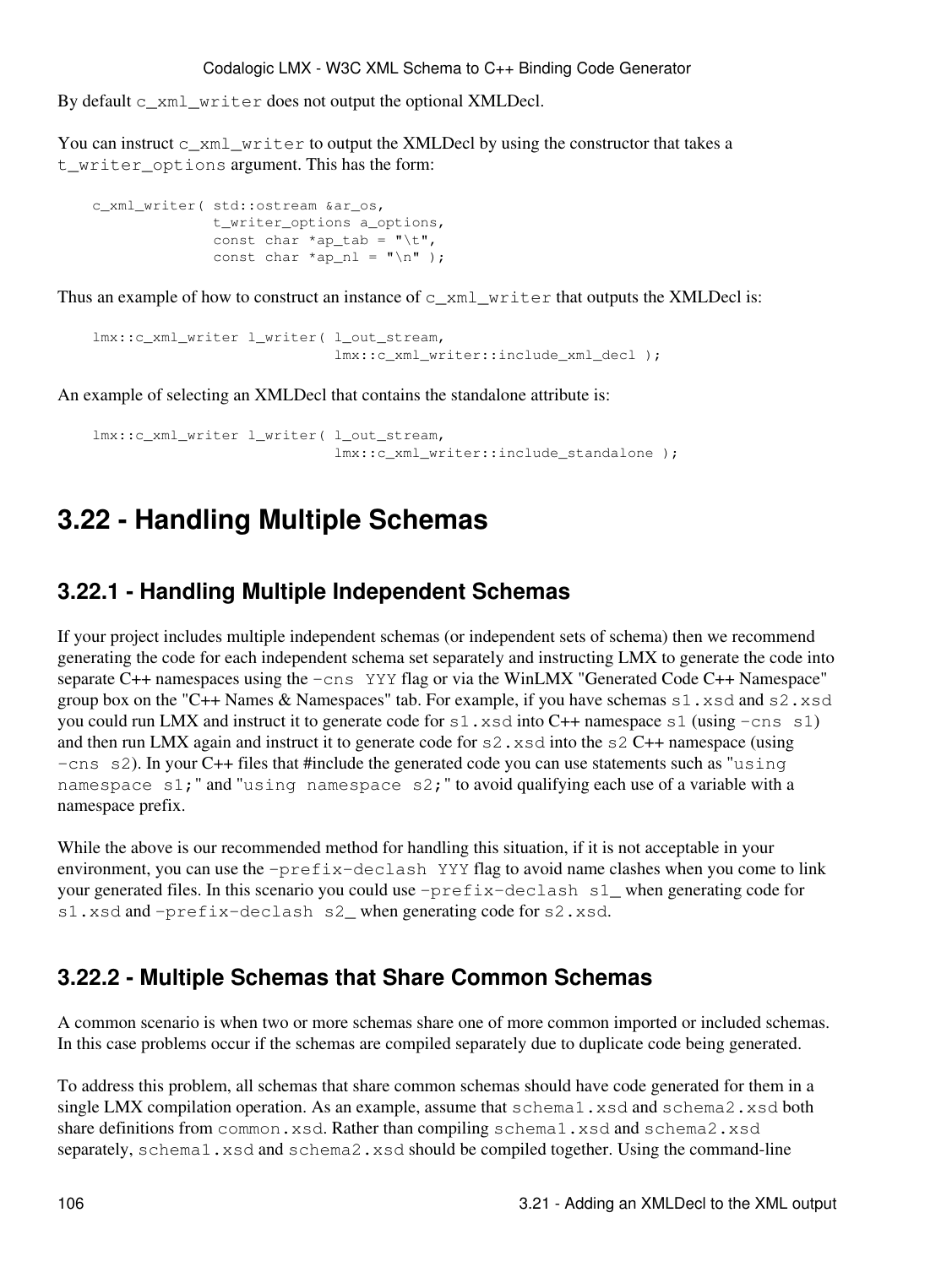interface, this can be done using a DOS command-line such as:

lmx schema1.xsd ++ schema2.xsd + common.xsd outbase

Or a Linux command-line such as:

linmx schema1.xsd ++ schema2.xsd + common.xsd outbase

From [2.1.2 - Code Generation Using the Windows \(DOS\) Command Line Version](#page-31-0) it can be seen that the + sign informs LMX of a schema file that contains additional definitions that need to be imported. However, global elements in such a schema file are not treated as possible root elements for the XML instances. The ++ sign similarly informs LMX of a schema file that contains additional definitions, but in this case the global elements are considered to be possible root elements for a valid XML instance. Hence, specifying ++ schema2.xsd on the command-line will ensure that the global elements in schema2.xsd will be treated as valid XML instance root elements, giving the desired effect.

The same results can be achieved using WinLMX. In this case, on the Schema Files tab, enter schema1.xsd in the Base Schema File edit box. Enter schema2.xsd and common.xsd in the Additional Imported Schema Files section using the relevant Add... button. Then select schema2.xsd in the listview and press the Edit... button. In the dialog box that appears, check the Treat as Global Schema checkbox and press OK. When the dialog box closes a small globe symbol will be shown next to schema2.xsd's name. This signifies that global elements in the schema will be treated as valid root elements in XML instances. Compile as usual.

# **3.23 - Pattern Facet Handling Customization**

LMX includes a default regular expression library for pattern facet validation (which is built into the binaries).

You can disable testing pattern facets by arranging for the #define LMX VALIDATE PATTERNS to be set to 0. In this case all input strings will be considered to be valid against their schema patterns.

LMX also allows you to specify an alternative pattern-matching library. This is configured by setting the tc\_pattern typedef in lmxuser.h. Simply modify the typedef statement so that your pattern-matching class is used instead of the default supplied with LMX. Your pattern-matching class must include as a minimum the following public interfaces:

```
class c_my_pattern_class
 {
public:
     c_my_pattern_class( const char *ap_pattern );
    bool is_match( const std::string &ar_v ) const;
   bool is_match( const std::wstring &ar_v ) const;
 };
```
In both cases the function is  $\_$ match() should return true if the string in ar $\_v$  matches the pattern specified by ap\_pattern when the class was constructed, and false otherwise. The pattern specified by ap\_pattern is UTF-8 encoded.

Note that the is\_match( const std::wstring  $&ar_v$  ) variant is used for facet testing when you set data using the generated classes accessor methods. If you do not use facet testing in this phase (see LMX\_USER\_VALIDATE in [3.16.5 - Debugging Support](#page-107-0)), then you don't need to implement this member.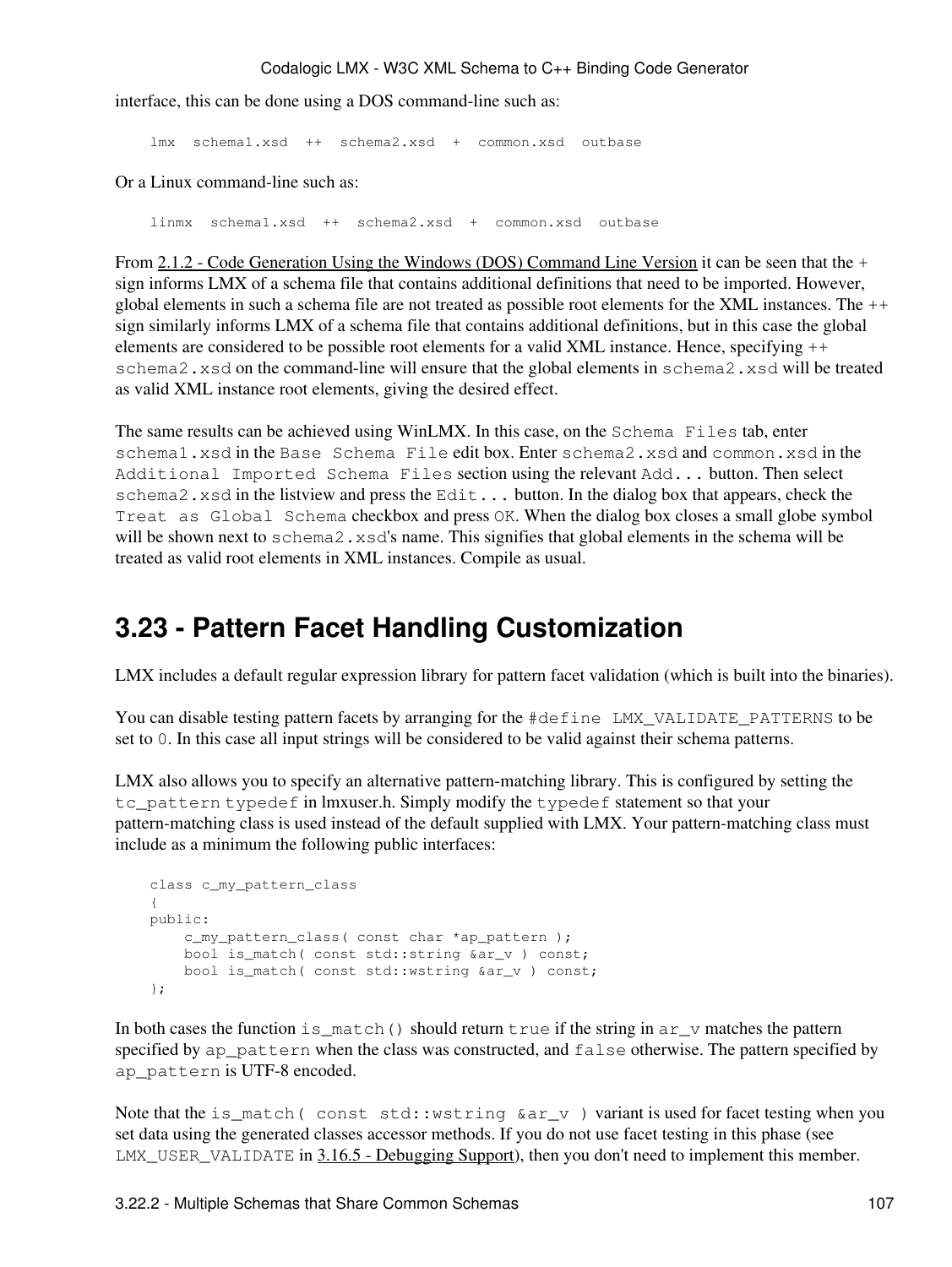Alternatively, if you use accessor side facet testing, but don't want to test pattern facets, you can arrange for this function to always return true.

A simple approach to implementing the is\_match( const std::wstring &ar\_v ) method is to use LMX's convert() functions to convert the wide string to a narrow string and then call is\_match( const std::string &ar\_v ).

If you only have simple pattern facets and you don't want a full regular expression engine in your application (perhaps due to platform constraints), then one approach is to define a class that, based on the string that is passed to it in its constructor (specifying the desired pattern), sets a pointer to a function that will test for matches against that pattern. The class will then call the function pointed to by the pointer when a test is required. The code below demonstrates such an example:

```
 #include <cassert>
     #include <cstdlib>
     #include <iostream>
    // Utility functions called by the match functions
    // (Note: C++'s isdigit() and isupper() are not so good on 8-bit chars...)
    // N.B. A reference to the pointer is passed in so the pointer is updated
    // in the calling function
     size_t scan_digits( const char * & arp_string )
     {
          size_t l_size;
         for( l\_size = 0; *arp_string >= '0' && *arp_string <= '9'; ++l\_size )
              ++arp_string;
         return l_size;
      }
      size_t scan_upper_letters( const char * & arp_string )
      {
          size_t l_size;
         for( l\_size = 0; *arp_string >= 'A' && *arp_string <= 'Z'; ++l\_size )
              ++arp_string;
        return l_size;
      }
     size_t scan_range( const char * & arp_string,
                             size_t (*pf_test)( const char * & arp_string ),
                             size t a min,
                              size_t a_max=~0 )
      {
         size t l n matches = pf test( arp string );
         if( l_n matches >= a_min && l_n matches <= a_max )
             return true;
         return false;
      }
     // The functions implementing the matches we want
    bool is_ip_address( const std::string &ar_v )
      {
         const char *lp_v = ar_v.c_str();
         for( size_t l_i=0; l_i<3; ++ l_i)
\left\{ \begin{array}{cc} 0 & 0 & 0 \\ 0 & 0 & 0 \\ 0 & 0 & 0 \\ 0 & 0 & 0 \\ 0 & 0 & 0 \\ 0 & 0 & 0 \\ 0 & 0 & 0 \\ 0 & 0 & 0 \\ 0 & 0 & 0 \\ 0 & 0 & 0 \\ 0 & 0 & 0 \\ 0 & 0 & 0 & 0 \\ 0 & 0 & 0 & 0 \\ 0 & 0 & 0 & 0 \\ 0 & 0 & 0 & 0 & 0 \\ 0 & 0 & 0 & 0 & 0 \\ 0 & 0 & 0 & 0 & 0 \\ 0 & 0 & 0 & 0 & 0 & 0 \\ 0 & 0 & 0 & 0if( ! scan_range( lp_v, scan_digits, 1, 3 ) ||
                        *lp_v++ != '.'')return false;
 }
```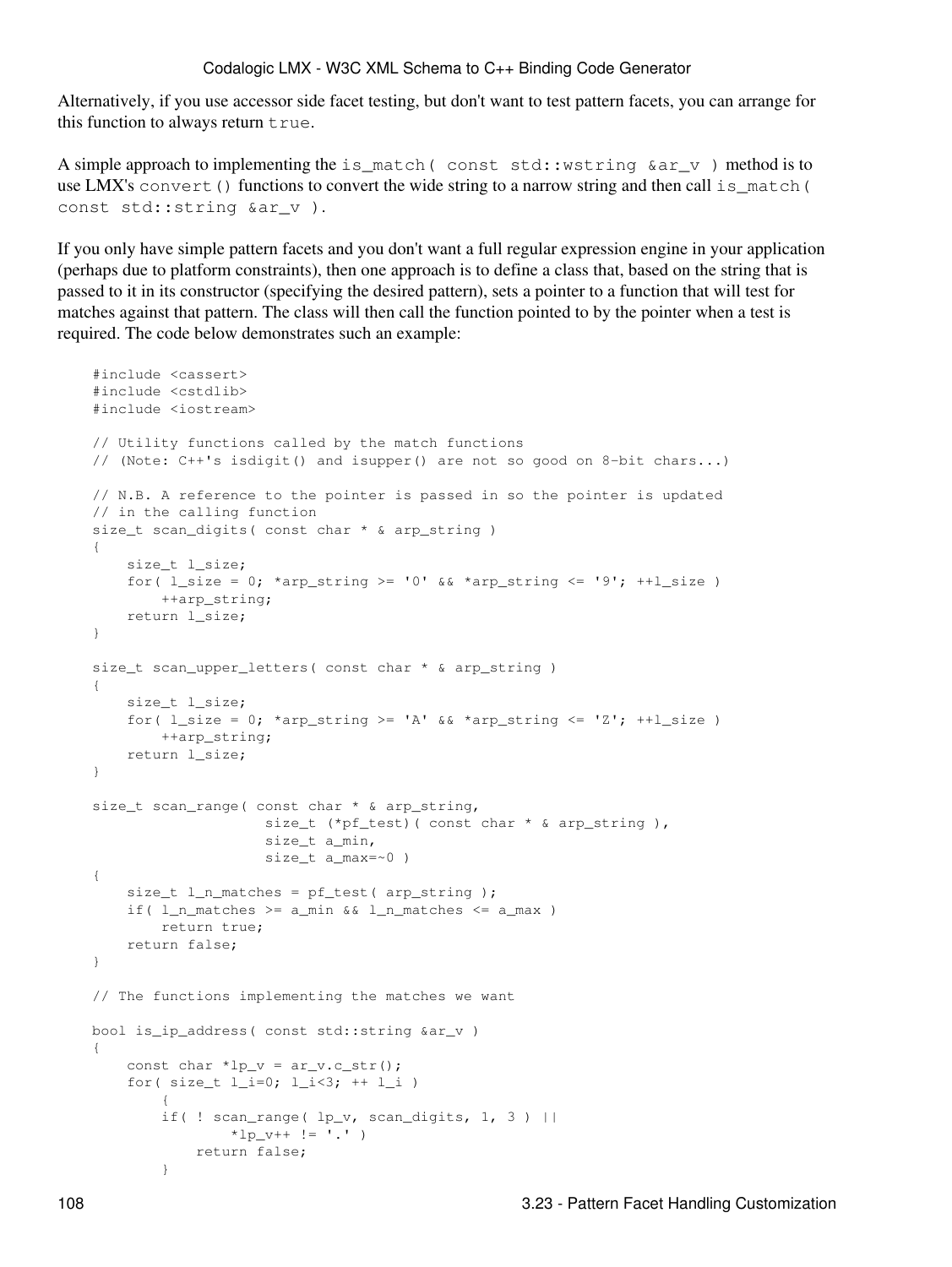```
if( ! scan_range( lp_v, scan_digits, 1, 3 ) ||
               *lp_v := '0')return false;
        return true;
     }
   bool is_sku( const std::string &ar_v )
\left\{\begin{array}{ccc} \end{array}\right\}const char *lp_v = ar_v.c_str();
        if( scan_range( lp_v, scan_upper_letters, 3, 3 ) &&
                 *lp_v++ == '-' &&
                 scan_range( lp_v, scan_digits, 2, 2 ) &&
                *lp_v == '0')
            return true;
       return false;
    }
   // The actual class doing the matching
   class c_my_simple_patterns
    {
   private:
       // Pointer to function that will do the match
       bool (*pf_matcher)( const std::string &ar_v );
   public:
         c_my_simple_patterns( const char *ap_pattern ) : pf_matcher( 0 )
         {
            // Select the right match function based on the input pattern
            if( strcmp( ap_pattern, "([0-9]{1,3}\ \\.){3}[0-9]{1,3}" ) == 0 )
                 pf_matcher = &is_ip_address;
            else if( strcmp( ap_pattern, " [A-Z] {3} - [0-9] {2}" ) == 0 )
                 pf_matcher = &is_sku;
            else
                 assert( 0 );
         }
        bool is_match( const std::string &ar_v ) const
\overline{\mathcal{L}}// Just call the right match function
            if( pf_matcher )
                return pf_matcher( ar_v );
            return false;
 }
       bool is_match( const std::wstring &ar_v ) const
         {
            std::string l_narrow_string;
            //lmx::convert( &l_narrow_string, ar_v ); // Include lmxuser.h for this
            return is_match( l_narrow_string );
         }
    };
   // main() function demonstrating usage
   // (Note that LMX usually generates all the code to generate the match class 
   // instances and invoke the tests.)
   int main(int argc, char* argv[])
     {
        c_my_simple_patterns l_ip_addr( "([0-9]{1,3}\\).\] [0-9]{1,3} std::cout << "Is IP 10.0.0.1 (true): " << 
                     l_ip_addr.is_match( "10.0.0.1" ) << "\n";
         std::cout << "Is IP 1000.0.0.1 (false): " << 
                      l<sub>ip_addr.is_match(</sub> "1000.0.0.1") << "\n";
         std::cout << "Is IP 10.0.0.1.0 (false): " <<
```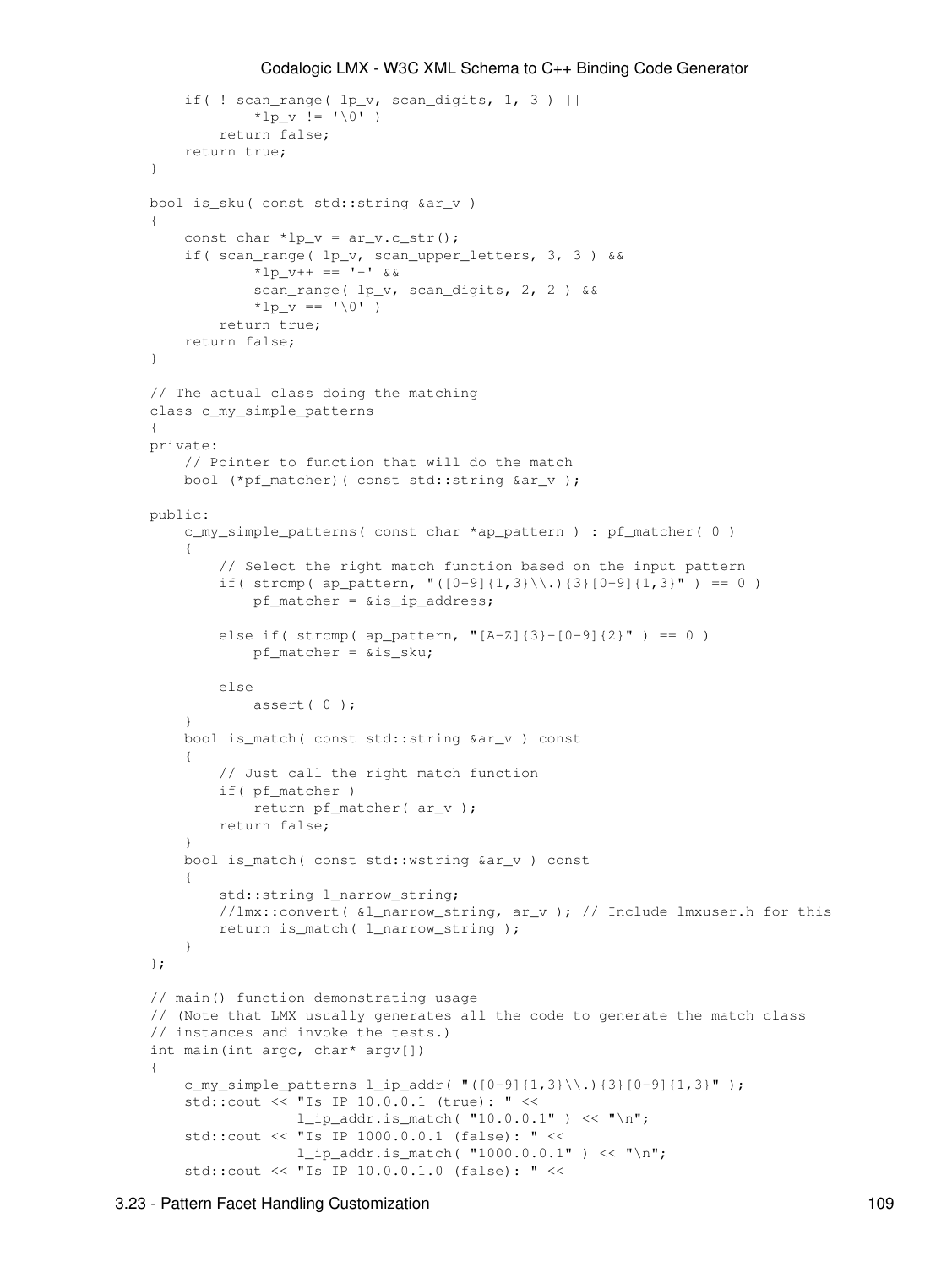```
 l_ip_addr.is_match( "10.0.0.1.0" ) << "\n";
 std::cout << "Is IP 10.0.0. (false): " << 
              l_ip_addr.is_match( "10.0.0." ) << "\n";
 std::cout << "Is IP 10.0.0 (false): " << 
             l_ip_addr.is_match( "10.0.0" ) << "\n";
 c_my_simple_patterns l_sku( "[A-Z]{3}-[0-9]{2}" );
 std::cout << "Is SKU ABC-12 (true): " << 
             l_sku.is_match( "ABC-12" ) << "\n";
 std::cout << "Is SKU ABCD-12 (false): " << 
            l_sku.is_match( "ABCD-12" ) << "\n";
 std::cout << "Is SKU ABC-12A (false): " << 
            l_sku.is_match( "ABC-12A" ) << "\n";
 std::cout << "Is SKU ABC.12 (false): " << 
             l_sku.is_match( "ABC.12" ) << "\n";
 std::cout << "Is SKU 1AB-12 (false): " << 
            l_sku.is_match( "1AB-12" ) << "\n";
return 0;
```
## **3.24 - Custom Pattern Facet Output Formatting**

Occasionally an xs:pattern facet implies XML formatting of a data type that differs from the default representation. For example, an integer type may require leading zeros.

To accommodate this you can use the -pattern-out flag. The format of this flag is -pattern-out PATTERN FUNCTION, where PATTERN is the  $xs$ : pattern specified in the schema and FUNCTION is the name of the function you have specified to output the type correctly.

If the data type has multiple xs:patterns specified for it then all the xs:pattern values should be concatenated together using the | character as a separator into one pattern string to form the flag's PATTERN argument. This may require quotes to be used on the command-line.

# **3.25 - XML Output Format Customization**

LMX allows you to control the format of the generated XML. Currently you can control the character(s) used at the end of a 'line', and the character(s) used for indenting. This capability allows you to control whether you want the most compact XML format, or a format that is more attractive and readable when displayed in a viewer/editor.

The format can be controlled at compile-time, globally at run-time and per-unmarshalling process at run-time.

The default format can be defined at compile-time in the USER: XML\_WRITER\_FORMAT section of lmxuser.h by setting the LMX\_WRITER\_DEFAULT\_TAB, LMX\_WRITER\_DEFAULT\_NL, LMX\_WRITER\_DEFAULT\_ATTRIBUTE\_TAB and LMX\_WRITER\_DEFAULT\_ATTRIBUTE\_NL #defines to appropriate values.

LMX\_WRITER\_DEFAULT\_TAB and LMX\_WRITER\_DEFAULT\_NL control the formatting of elements and LMX\_WRITER\_DEFAULT\_ATTRIBUTE\_TAB and LMX\_WRITER\_DEFAULT\_ATTRIBUTE\_NL control the formatting of attributes.

}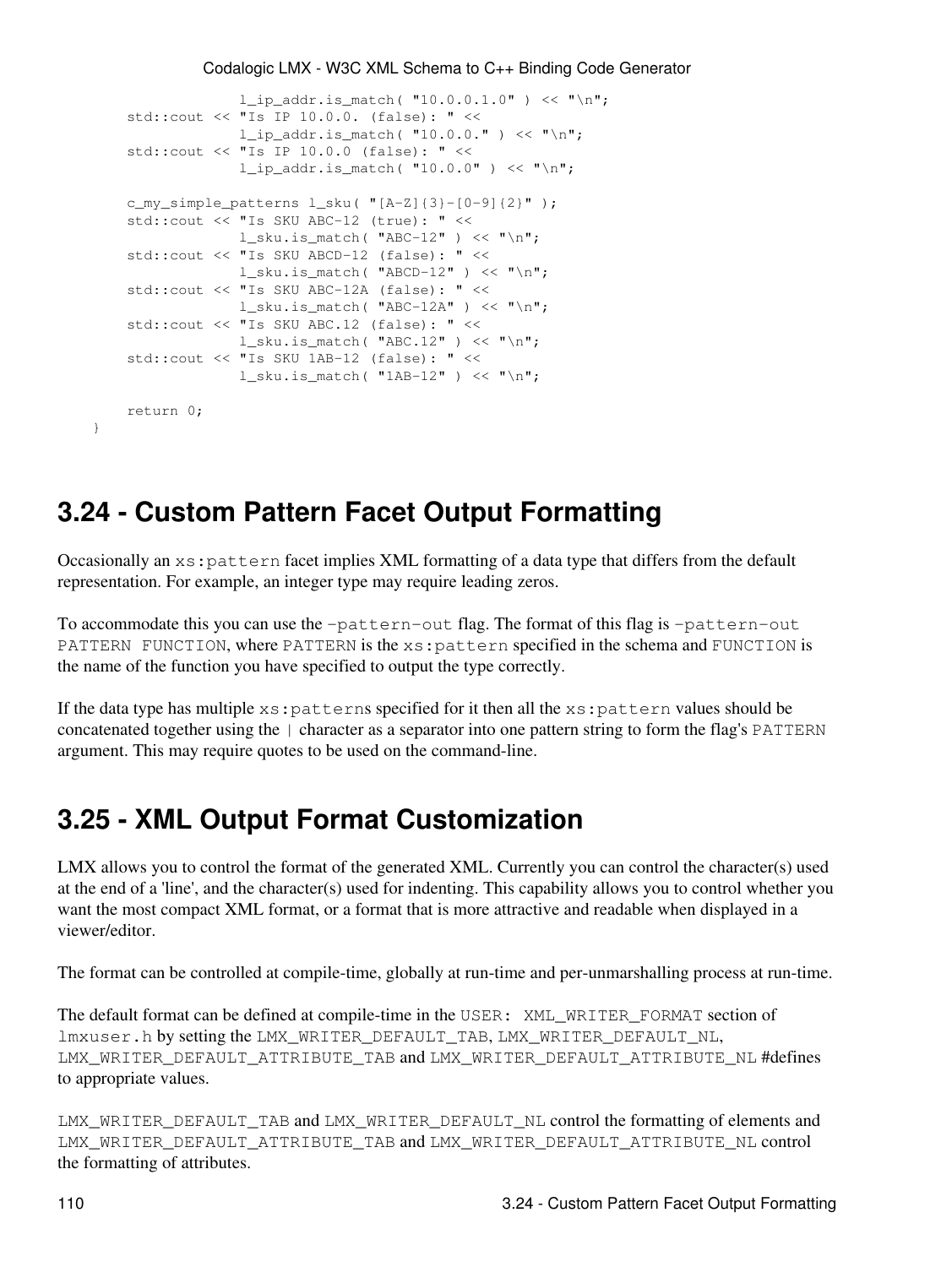If not explicitly set, the values of LMX\_WRITER\_DEFAULT\_TAB and LMX\_WRITER\_DEFAULT\_NL are defaulted to " $\setminus t$ " and " $\setminus n$ " respectively.

If not explicitly set, the values of LMX\_WRITER\_DEFAULT\_ATTRIBUTE\_TAB and LMX\_WRITER\_DEFAULT\_ATTRIBUTE\_NL are defaulted to the values of LMX\_WRITER\_DEFAULT\_TAB and LMX\_WRITER\_DEFAULT\_NL respectively.

Setting all values to "" will result in the smallest XML. Setting LMX\_WRITER\_DEFAULT\_TAB to " " and LMX\_WRITER\_DEFAULT\_NL to "\n" will result in shallower nesting.

The default format can be defined at run-time using the  $\text{c}$  xml writer static methods c\_xml\_writer::set\_default\_tab( const std::string & ar\_default\_tab ), c\_xml\_writer::set\_default\_nl( const std::string & ar\_default\_nl ), c\_xml\_writer::set\_default\_attribute\_tab( const std::string & ar\_default\_ attribute\_tab ) and c\_xml\_writer::set\_default\_attribute\_nl( const std::string & ar default attribute nl ) methods.

set\_default\_attribute\_tab() and set\_default\_attribute\_nl() control the default formatting of attributes. For backwards compatibility reasons, if the element and attribute formatting characters are the same when set\_default\_tab() and set\_default\_nl() are called, they will alter both the element and attribute formatting characters. Conversely, if the element and attribute formatting characters are different at the time the methods are called then they will only change the respective element formatting characters. For this reason it may be appropriate to ensure that set\_default\_tab() and set\_default\_nl() are called prior to set\_default\_attribute\_tab() and set\_default\_attribute\_nl() if independent formatting is required.

If you do not wish to allow these two methods to be effective then you can set the define LMX\_WRITER\_LOCK\_FORMAT to 1.

The formatting is controlled per-unmarshalling process via the constructor of the  $c_{x}$ ml\_writer class. This mechanism overrides the defaults set by the above methods. The prototype for this is:

```
 c_xml_writer( std::ostream & ar_os,
              const char * ap_tab = LMXNULL, 
              const char * ap_nl = LMXNULL,
              const char * ap_attribute_tab = LMXNULL, 
              const char * ap_attribute_nl = LMXNULL );
```
The format is specified by setting ap\_tab, ap\_nl ap\_attribute\_tab and ap\_attribute\_nl to point to suitable character strings.

If ap\_attribute\_tab is absent, then, if present, the value of ap\_tab is used to control attribute formatting. If ap tab is absent, then the default attribute formatting character sequence is used.

Similarly, if ap\_attribute\_nl is absent, then, if present, the value of ap\_nl is used to control attribute formatting. If  $ap\_n1$  is absent, then the default attribute formatting character sequence is used.

As above, for the most compact representation, you may wish to construct the writer using the arguments:

```
c_xml_writer l_writer( os, "", "" );
```
If the tab character nests the XML output too deeply, you might wish to choose the following form: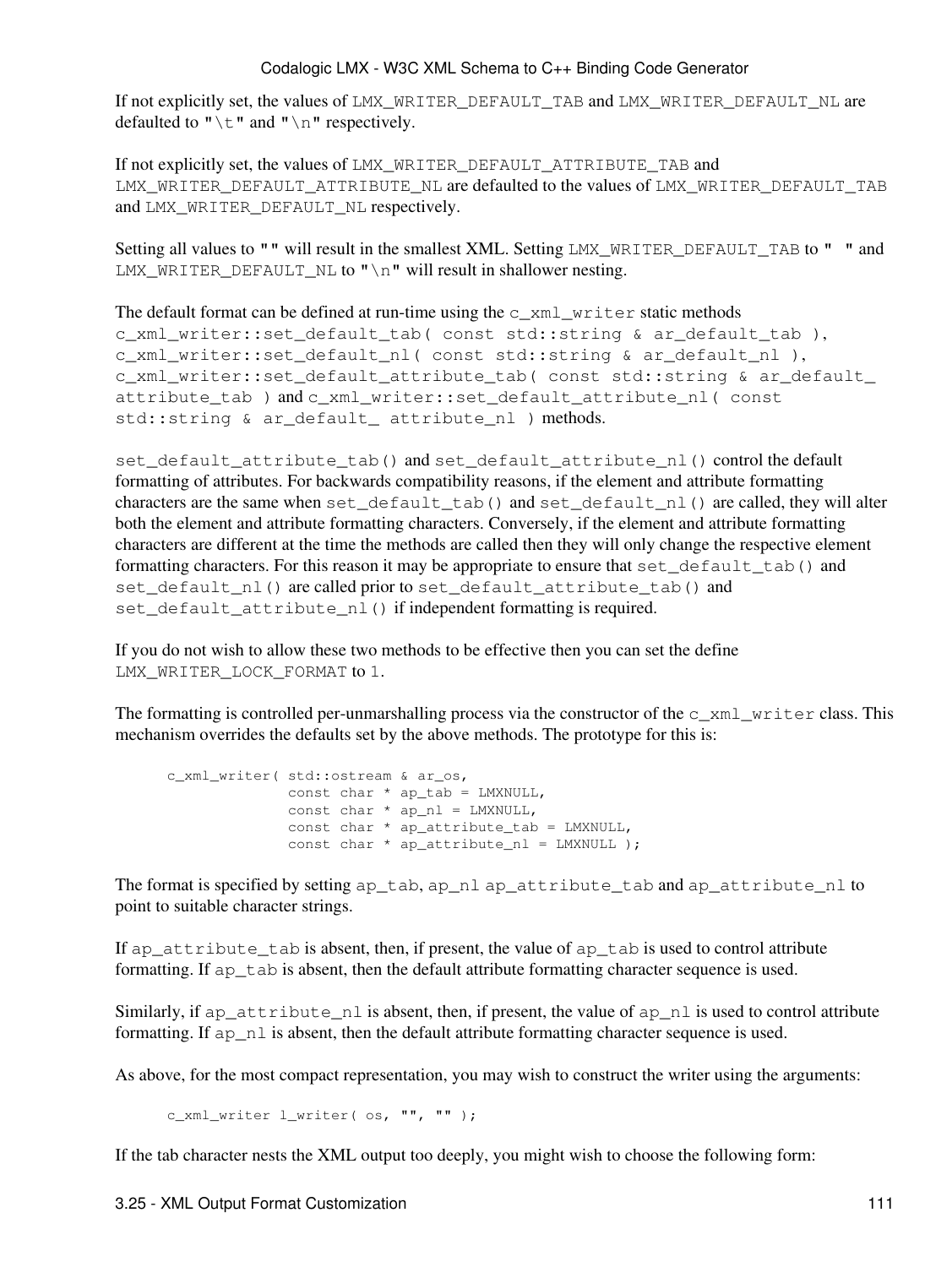c\_xml\_writer l\_writer(  $os, " "," " \n$ 

Note that not all character combinations used in the constructor will result in legal XML being generated.

To make use of per-unmarshalling process formatting feature you will need to use the advanced forms of unmarshalling as described in [3.5 - Marshaling \(advanced forms\).](#page-69-0)

# **3.26 - Specifying Micro Formats**

A micro format is a simple type that has multiple values encoded into a single string. XML Schema's xs:dateTime family of types are micro formats, encoding multiple integer types such as the year, date of month and hour into a single string. You might choose to define a GPS coordinate or complex number (with real and imaginary parts) as a micro format.

You can tell LMX to treat a simpleType xs: string as a micro format using the -micro-format flag. This has the form:

```
-micro-format PATH CLASS
```
Here, PATH specifies the item(s) in the schema to which the micro format applies. It has the format:

/?  $(*name*)/* *name*$ 

Note that only type specifications, either as an independently defined simpleType or a simpleType definition embedded in an element definition, can be assigned a micro format. An element that links to a separately defined simpleType can not have a micro format specification that is independent of the simpleType to which it links.

CLASS is the fully C++ namespace-qualified name of the C++ class used to represent the micro format.

An example micro format specification might be:

-micro-format position c\_gps\_coordinate

By default, it is assumed that the class that represents the micro format has a static method of the form:

static bool is valid( const std::string & ar v );

This will be used to test whether received XML values conform to the micro format. If such a method does not exist then you should specify a template specialization for the lmx::s\_is\_valid< T > template class located in the MICRO\_FORMAT\_VALIDATORS section of lmxuser.h to do this; for example:

```
template<>
     struct s_is_valid< c_gps_coordinate >
\overline{\mathcal{A}}static bool is_valid( const std::string & ar_v )
              { return ...; }
      };
```
You may wish to specify this in a separate. h file in which case you can use the  $-$ include-h flag to specify the file.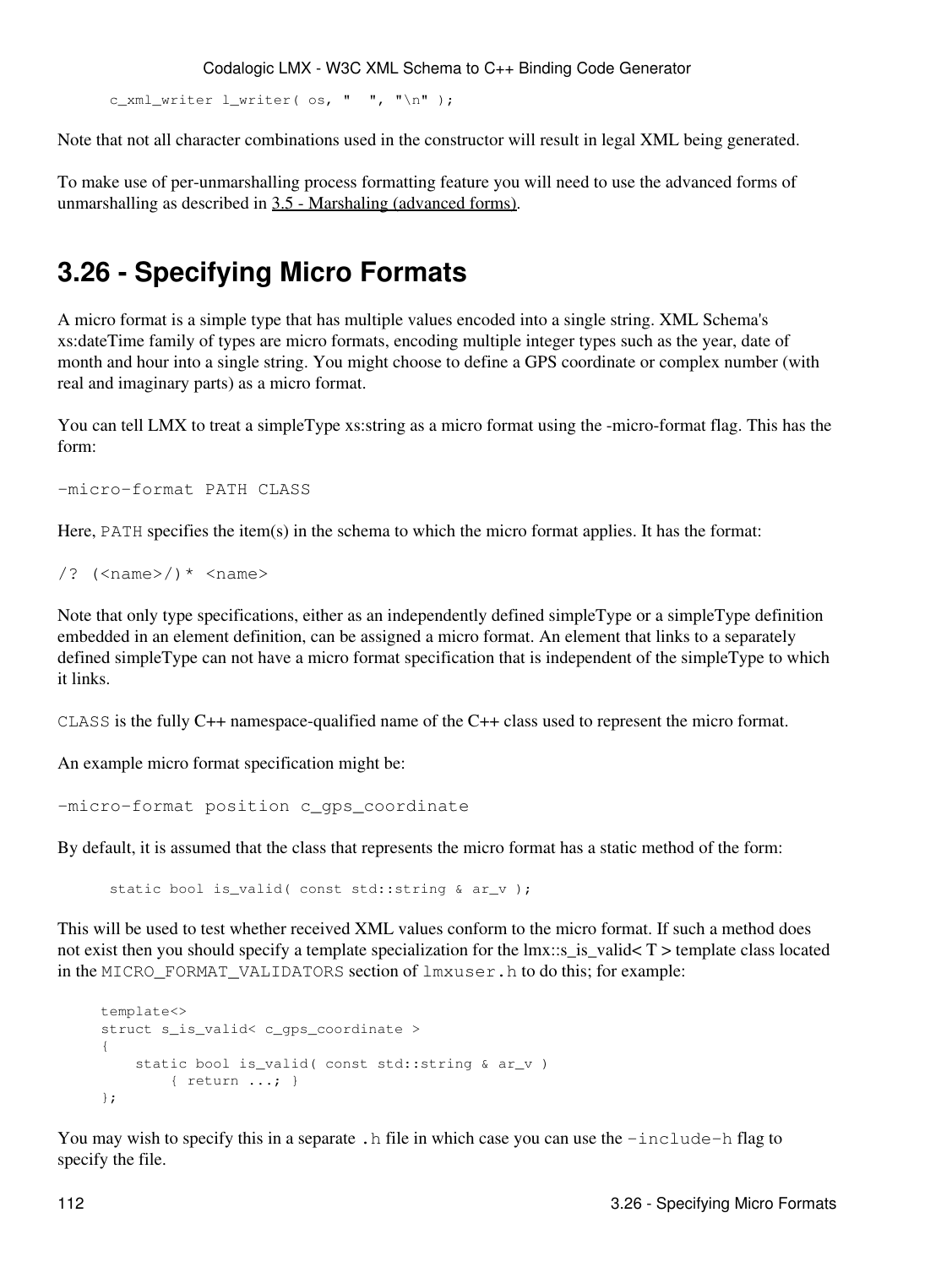It is also assumed by default that that the micro format class has an assignment operator (operator =) that takes a const std::string reference to convert the XML input into the object, and an output stream operator (operator << or non-class equivalent) that will generate appropriate XML. If this is not the case then see [3.13.1.2 - Input/Output Converters](#page-98-0).

# **3.27 - Allowing Unknown Items in an XML Instance**

A commonly requested feature is to allow auto-versioning of XML schemas. This allows code generated using older versions of an XML schema to accept XML instances that contain attributes and elements specified in a newer version of an XML schema, without generating errors. This enables the XML format to be extended, or versioned, over time as a producti $\lambda/2$ s feature set grows, in a simple and effective way.

LMX can generate code using two modes of versioning:

The first mode is enabled using the -autover flag. This will ignore any unknown attributes. In the case of an xs:sequence construct it will ignore any unknown child elements appended to the end of a sequence of elements. However, it will not ignore unknown elements positioned within the known set of elements. In the case of an xs:choice construct, an unknown element is allowed (and ignored) in place of the elements specified in the original XML schema.

The second mode is enabled using the  $-\text{autover2}$  flag (and is accessible in the GUI interfaces under the Advanced  $\rightarrow$  Non-Standard Features... menu option). This mode enhances the first mode by removing the restriction that the unknown elements must be located at the end of an xs:sequence construct, so that any unknown child element within an xs:sequence construct will be ignored. Its behavior when handling attributes and xs:choice constructs is the same as for the first mode.

To enable the code to be selective about which attributes and elements it ignores, the  $c\_xml\_reader$  class has the following two virtual functions, which are called when an unknown attribute or element is found when one of the auto-versioning modes is enabled:

```
 virtual elmx_error user_found_unknown_attribute(
                      const std::string & r_attribute_name_in,
                       const c_string_stack & r_element_name_stack_in,
                       const char * p_prog_file_in,
                       int prog_line_in )
```
and:

```
 virtual elmx_error user_found_unknown_element(
                      const std::string & r_element_name_in,
                      const c_string_stack & r_element_name_stack_in,
                      const char * p_prog_file_in,
                       int prog_line_in )
```
Where:

r\_attribute\_name\_in

The name of the unknown attribute, including namespace prefix.

r\_element\_name\_in

The name of the unknown element, including namespace prefix.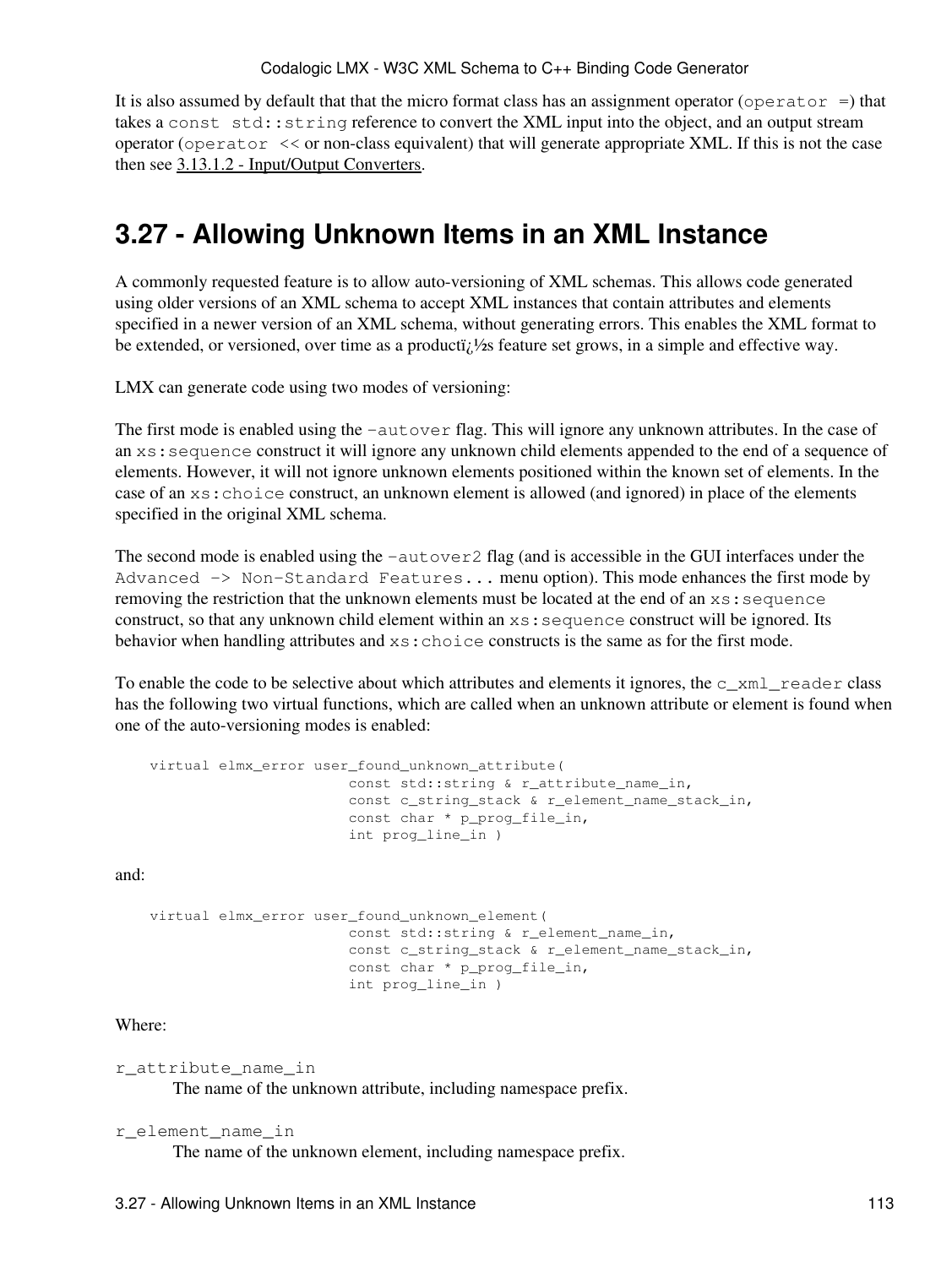r\_element\_name\_stack\_in

Reference to a class that contains the name of the element in which the unknown attribute or element is located. To convert this into a string like "/foo/bar", do: r\_element\_name\_stack\_in.to\_string().

p\_prog\_file\_in

The name of the C++ program file associated with the unknown attribute or element.

prog\_line\_in

The line number within the C++ program file associated with the unknown attribute or element.

Parsing will continue if ELMX\_OK is returned, and terminate (yielding the specified error code) if any other error code is returned.

## **3.28 - mustUnderstand / Comprehension Required**

Some specifications allow extensions to specify that they must be understood, or the XML instance should not be parsed. There are a number of ways to do this. One way is to include an attribute in the extension indicating that such comprehension is required. SOAP takes this approach. To accommodate this approach, LMX provides the has must understand function. The prototype for this function is:

```
elmx must understand has must understand( c xml reader & ar reader,
          const std::string &ar_must_understand_namespace, 
          const std::string &ar_must_understand_name,
           t_must_understand_test_function a_function = bool_must_understand );
```
The return code for the function is of the type:-

enum elmx\_must\_understand { EMU\_OK, EMU\_ERROR, EMU\_MUST\_UNDERSTAND };

Where:-

EMU\_OK

indicates that a must understand attribute was not found, and no errors were encountered

#### EMU\_ERROR

indicates that an error was encountered during parsing

#### EMU\_MUST\_UNDERSTAND

indicates that an attribute specifying that understanding is required was found.

The parameters to has\_must\_understand have the following meaning:-

#### ar\_reader

is a low level reader object as used in [2.3 - Unmarshaling \(simple form\)](#page-35-0)

ar\_must\_understand\_namespace

is the namespace of the attribute specifying must understand

ar\_must\_understand\_name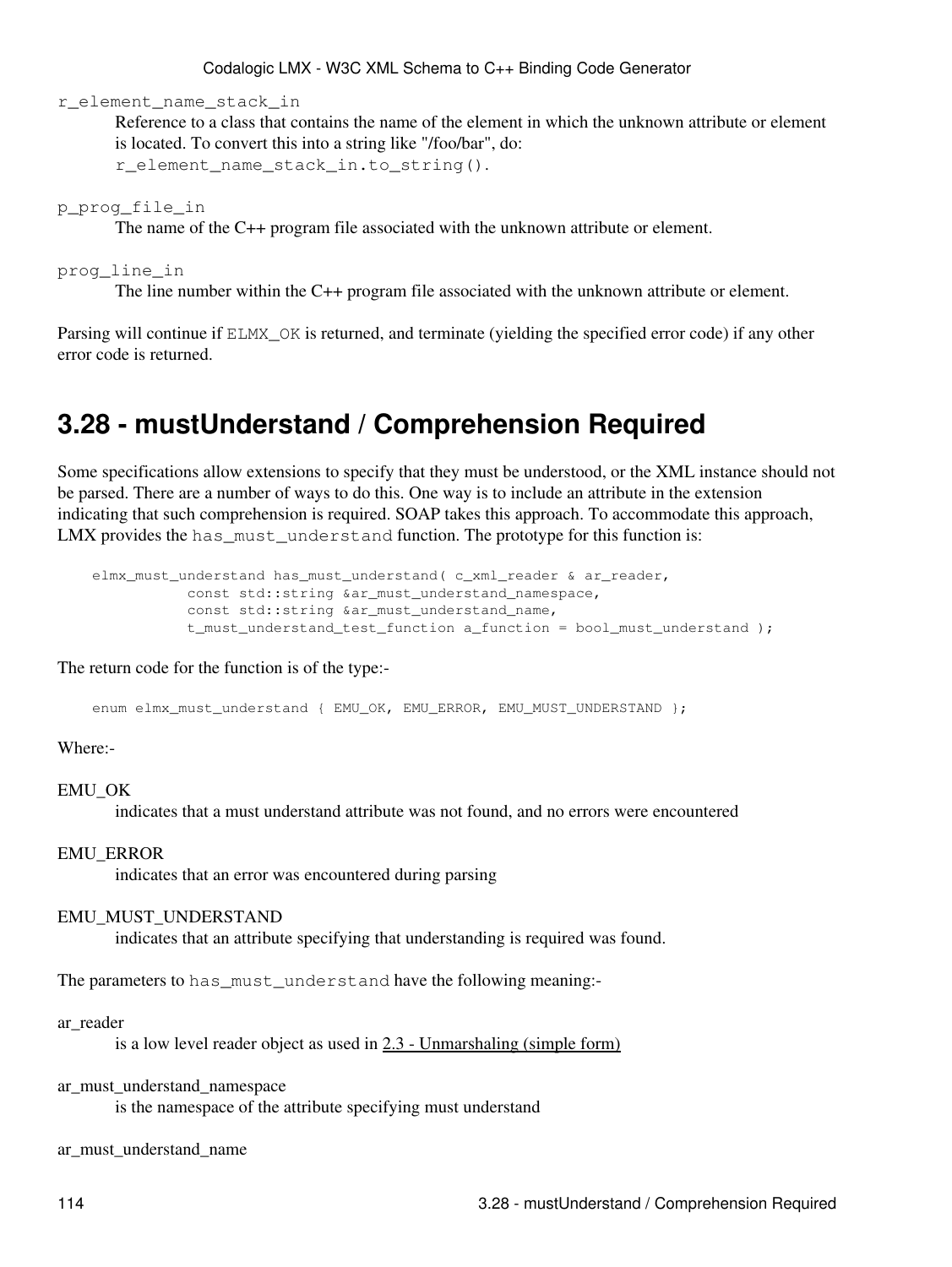is the local name of the attribute specifying must understand

a\_function

is an optional pointer to a function that indicates whether the attribute value specifies that comprehension is required or not. If this parameter is not present, then it is assumed that the attribute value is of type xs:boolean. The prototype for this function is:

elmx\_must\_understand <must understand function name>( const std::string & ar\_value );

It should return EMU\_MUST\_UNDERSTAND if the extension must be understood and EMU\_OK otherwise.

An example for SOAP might be:-

```
if( has_must_understand( reader,
            "http://www.w3.org/2002/12/soap-envelope", 
            "mustUnderstand" ) == EMU_OK )
    // Process the block
```
Note that it is very important to call the has\_must\_understand() function at the correct place during XML instance processing, otherwise undesired results will occur. The blocks that contain mustUnderstand() attributes are expected to occur as part of xs:any elements contained in an instance. If information about an instance fragment contained in  $xs:$  any is understood, then it should be parsed without calling has\_must\_understand(), even if it has further xs: any elements that may not be understood. When a fragment from an  $xs:$  any element is found which is not understood, then has\_must\_understand() can be called to determine whether it must be understood. If it must be understood, then the whole XML instance must be discarded, otherwise the fragment can be ignored and processing can continue.

# **3.29 - Finding an XML Instance's Namespace**

If your code must interpret XML instances from multiple schemas, you may wish to find the namespace of the root element of the XML instance in order to determine which parser needs to be used to unmarshal the instance. LMX provides the get\_instance\_namespace function for this purpose. The function has the following prototype:-

bool get\_instance\_namespace( c\_xml\_reader & ar\_reader, std::string \*ap\_namespace\_out );

Where:

ar\_reader

is a low level reader object created as in the unmarshaling examples above (see [2.3 - Unmarshaling](#page-35-0) [\(simple form\)\)](#page-35-0)

ap\_namespace\_out

is a pointer to a string where the namespace is to be placed if it is found.

The function returns true if the namespace is found, and false otherwise.

For example:-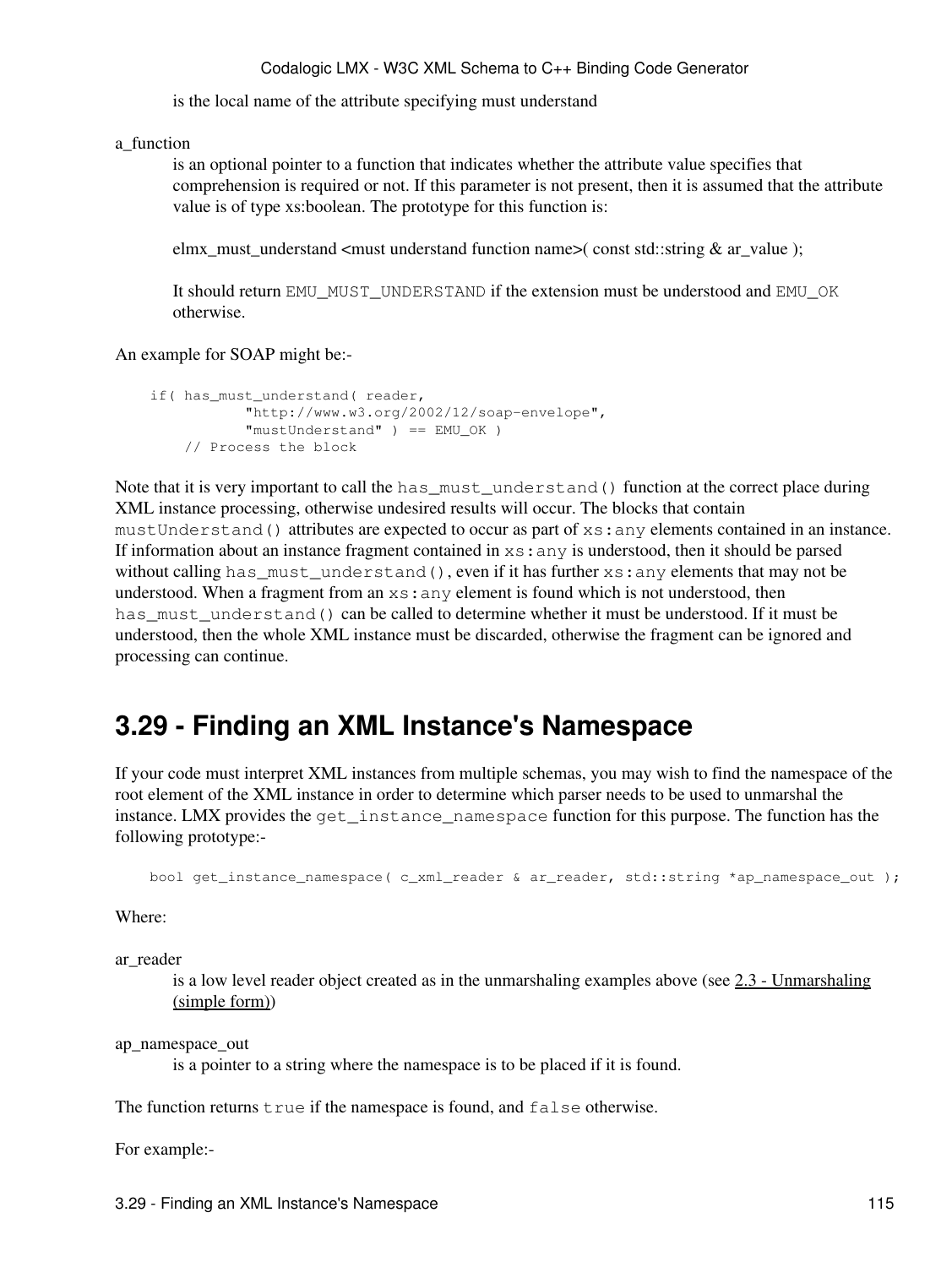```
 std::string instance_namespace;
if( lmx::get_instance_namespace( reader, &instance_namespace ) )
 {
   std::cout << "The instance namespace is: " << instance_namespace << "\n";
 }
```
### **3.30 - Setting a Decimal Value With a Float**

 $C++$  provides no native support for the XML schema  $xs:$  decimal type. A convenient way to interface with such values is via C++ float values (although note that rounding errors may cause undesirable results in some situations). The LMX  $c$  decimal class provides methods to read decimal values as floats. However, using a float to set a c\_decimal type may require knowledge of the fraction digits facet which an instance of c\_decimal will not have. To allow setting a c\_decimal value with a fraction digits facet via a float LMX generates an extra function in this case of the form:-

```
 set_NAME( double in );
```
As such a method may not be required in all builds, the code for this is generated in a conditionally compiled block. The code is included in the compilation if the #define:

LMX\_WANT\_DECIMAL\_FLOAT\_SET

is set to 1 in the USER: CTRL\_DEFS section of lmxuser.h (the default case) and excluded otherwise.

### **3.31 - XML Billion Laughs Mitigation**

The XML Billion Laughs attack is an attack that allows a small number of DTD entities to expand into a large amount of text (See [https://en.wikipedia.org/wiki/Billion\\_laughs\\_attack\)](https://en.wikipedia.org/wiki/Billion_laughs_attack). This can be mitigated against in LMX at compile-time using the LMX\_MAX\_ENTITY\_SIZE #define, on a runtime global basis using the static c\_xml\_reader::set\_default\_max\_entity\_size( size\_t ) method and on a per unmarshal object basis using the  $c\_xml\_reader::set\_max\_entity\_size( size_t )$  method.

The default maximum entity size is 1 million bytes. Note that for reasons of efficiency the size of an entity is only measured when starting to add a new entity. Thus entities may be returned that are larger than the maximum specified but this is not considered counter to mitigating this kind of attack.

To disable all DTD entity inclusions, set the limit to 0 using any of the above mechanisms.

```
Reading the values set by the above functions can be done using the respective methods
c_xml_reader::get_default_max_entity_size() and
c_xml_reader::get_max_entity_size().
```
# **3.32 - Test Framework Generation**

To help with evaluation and testing, LMX can generate a separate .cpp file containing code to exercise the generated marshaling and unmarshaling code and a main function. The name of this file is <output root>-main.cpp. The generated test code unmarshals to objects a specified XML instance from a file, assigns the object to a new object (using both assignment and construction) and then marshals the result back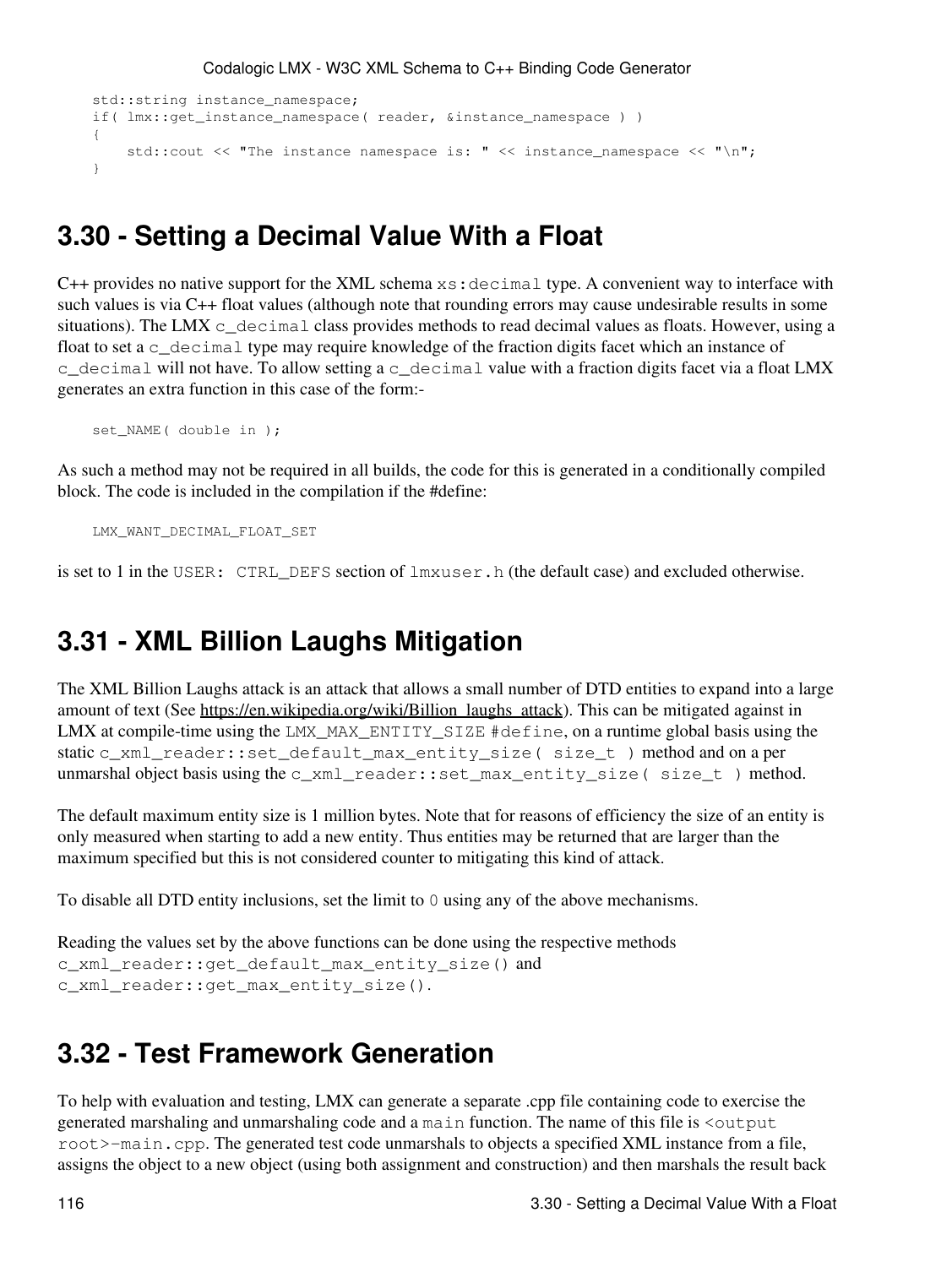out to a named file. If run under Windows, the test code will also check for memory leaks that occur during the test process - there should be none though. You can then compare the two files to check that the round tripping has been successful. For XML instances that do not use multiple namespaces or entity substitutions, the xmlcomp.exe program supplied in the evaluation support suite can be used to automate the comparison.

# **3.33 - Strategies for Increasing Code Flexibility**

One aspect of using LMX generated code is that the code you write can end up being very sensitive to changes in the re-generated code after making small changes to a schema. This section describes some ways to write code that is more flexible.

One option is to generate code using the -no-nested-classes flag. If a schema has nested complex types, this effectively flattens it out. So rather than ending up with classes like:

```
class c_foo {
  class c_bar {
      class c_baz {};
 }; };
```
you end up with classes like:

```
class c_baz {};
class c_bar {};
class c_foo {};
```
This avoids naming types such as  $\circ$  foo::  $\circ$  bar:: $\circ$  baz.

Avoiding long chains of accessors also helps. Instead, first taking a pointer to a type at the end of a long chain of accessors makes the code easier to maintain. So instead of:

```
 item.get_foo().get_bar().get_baz( 0 );
 item.get_foo().get_bar().get_baz( 1 );
```
do:

```
c_bar * p_bar = &item.get_foo().get_bar();
 p_bar->get_baz( 0 );
 p_bar->get_baz( 1 );
```
Even better is to put the 'baz' code in a separate function, e.g.:

handle\_baz( item.get\_foo().get\_bar() );

Making handle\_baz() a template can make the code even more generic. For example:

```
template< class T >
void handle_baz( T * p_t )
 {
  p_t->qet_baz( 0 );
    p_t->get_baz( 1 );
 }
```
Then it doesn't matter what type handle\_baz() is called with.